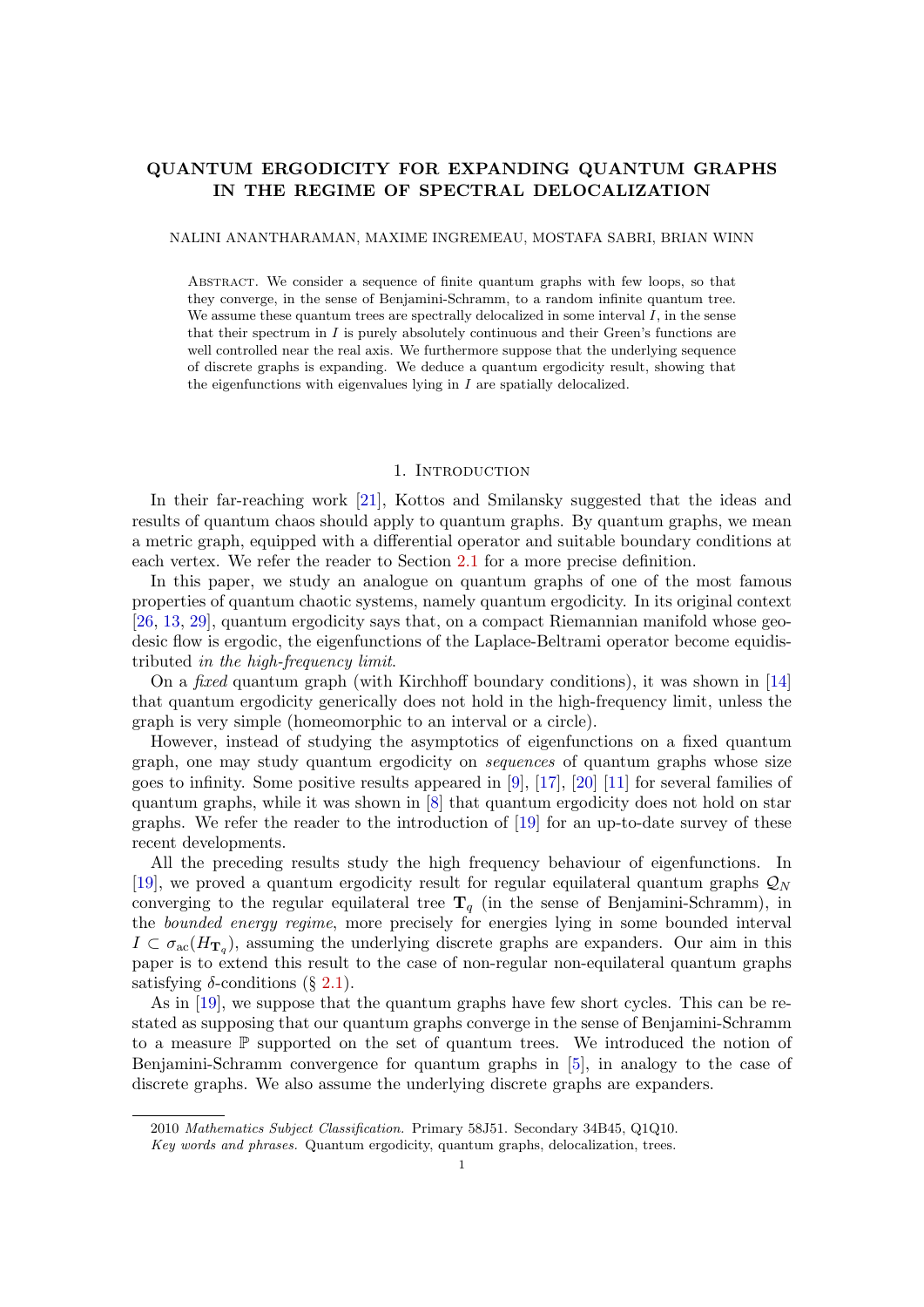Our main assumption is that in the energy interval we consider, the spectrum at the limit is absolutely continuous. More precisely, we need a good control over the Green's function near the real axis (see hypothesis [\(Green\)](#page-5-0) below). Our results thus convert spectral delocalization at the limit (AC spectrum) into spatial delocalization for the eigenfunctions (i.e. quantum ergodicity). We give in  $\S 2.4$  $\S 2.4$  two important examples in which our assumptions hold.

The results of this paper can be regarded as a quantum graph counterpart of the results of [\[4\]](#page-62-6) for discrete graphs, we refer the reader to that paper for a more detailed introduction of the problem of quantum ergodicity and its implications.

Let us discuss our results in more detail. Given a sequence  $\mathcal{Q}_N$  of growing quantum graphs, the aim is to show that for any orthonormal basis of eigenfunctions  $(\psi_i^{(N)})$  $\mathcal{Q}_N$ <sup>(N)</sup>) on  $\mathcal{Q}_N$ , the probability measure  $|\psi_i^{(N)}\rangle$  $j^{(N)}(x)|^2 dx$  approaches the uniform measure  $\frac{1}{|\mathcal{Q}_N|} dx$  when N is large enough. We only aim to prove this for most eigenfunctions in an interval  $I$ , so we consider Cesàro means. More precisely, denoting by  $\mathbf{N}_{N}(I)$  the number of eigenvalues of  $\mathcal{Q}_N$  in I, we set to prove that

<span id="page-1-1"></span>(1.1) 
$$
\lim_{N \to \infty} \frac{1}{\mathbf{N}_N(I)} \sum_{\lambda_j^{(N)} \in I} \left| \langle \psi_j^{(N)}, f_N \psi_j^{(N)} \rangle_{L^2(\mathcal{G}_N)} - \langle f_N \rangle_{\lambda_j^{(N)}} \right| = 0
$$

for any uniformly bounded observable  $f_N \in L^{\infty}(\mathcal{G}_N)$ , where  $\mathcal{G}_N$  is the underlying metric graph. Since  $\langle \psi_j, f\psi_j \rangle = \int_{\mathcal{G}_N} f(x) |\psi_j(x)|^2 dx$ , if we had  $\langle f \rangle_{\lambda_j^{(N)}} = \frac{1}{|\mathcal{G}_j|}$  $\frac{1}{|\mathcal{G}_N|} \int_{\mathcal{G}_N} f(x) dx$ , i.e., if  $\langle f \rangle$  were the uniform averages independently of  $\lambda_i^{(N)}$  $j^{(N)}$  this would show that  $|\psi_j(x)|^2 dx$ approaches  $\frac{1}{|\mathcal{G}_N|} dx$  in some weak sense.

It turns out that such perfect uniform distribution can only be true in very special cases, cf. [\[19\]](#page-63-5). In fact, since we consider a regime of bounded energies (lying in a fixed  $I$ , not the high frequency regime), we expect the potential we put on the edges to have some influence over the probability of finding the wavefunction in various places of the graph, which is given by  $|\psi_i^{(N)}\>$  $j^{(N)}(x)|^2 dx$ . The true "limiting measure" is thus not the uniform measure in general, but one with a possibly non-constant density. The density is very satisfactory as it is directly related to the spectral density of the limiting quantum tree. In fact, our results

show in a weak sense that  $|\psi_i^{(N)}\rangle$  $\int_{j}^{(N)}(x)|^{2} dx$  tends to the measure  $\frac{\text{Im} \tilde{g}_{\lambda}^{(N)} + \text{i0}}{\lambda^{(N)} + \text{i0}}$  $\int_{\mathcal{G}_N} \mathrm{Im} \, \tilde{g}^{\lambda^{(N)}_j+ \mathrm{i} 0}_N(\tilde{y}, \tilde{y}) \, \mathrm{d} y$  $dx,$ 

where  $\tilde{g}_N^z(\tilde{x}, \tilde{x})$  is the Green's function of the universal cover of  $\mathcal{Q}_N$   $(\tilde{g}_N^z(\tilde{x}, \tilde{x})$  approaches  $z(\tilde{x}, \tilde{y})$  is the Green's function of the universal cover of  $Q_{\tilde{y}}$   $(\tilde{\sigma}^2)$ the Green's function of the limiting tree when  $N \to \infty$ , see Appendix [C\)](#page-56-0). Accordingly, the mean  $\langle f_N \rangle_{\lambda_j^{(N)}}$  above will actually depend on the energy<sup>[1](#page-1-0)</sup>  $\lambda_j^{(N)}$  $j^{(N)}$ .

We now discuss the main steps of the proof:

(1) In Sections  $4$  and  $5$  we reduce [\(1.1\)](#page-1-1) to proving that analogous Cessaro means defined on the *discrete graph* (which we call *quantum variances*) vanish as  $N \rightarrow \infty$ . In this process the  $L^2$  scalar product  $\langle \psi_j, f \psi_j \rangle = \int_{\mathcal{G}_N} |\psi_j(x)|^2 f(x) dx$  is replaced by  $\ell^2$  scalar products of the form  $\sum_{v \in V_N} |\psi_j(v)|^2 K_{f,j}(v)$  or  $\sum_{v \in V_N} \sum_{w \sim v} \psi_j(v) \psi_j(w) M_{f,j}(v, w)$ , for some auxiliary (energy-dependent) observables  $K_{f,j}$ ,  $M_{f,j}$  built from f. Such discretization philosophy is well established in the quantum graphs literature, especially when the quantum graph is equilateral, in which case the restrictions  $\psi_i |_{V_N}$ become eigenfunctions of some nice adjacency matrix. It is known however that when the graph is not equilateral, the discretization produces a complicated energydependent Schrödinger operator. In this paper we circumvent this problem by using

<span id="page-1-0"></span><sup>&</sup>lt;sup>1</sup>Note that in the special case where  $\tilde{g}^z(x,x)$  is independent of x we get the uniform measure  $\frac{1}{|\mathcal{G}_N|}dx$ . Roughly speaking, the general quotient detects the inhomogeneities in the limit object, a tree in our setting.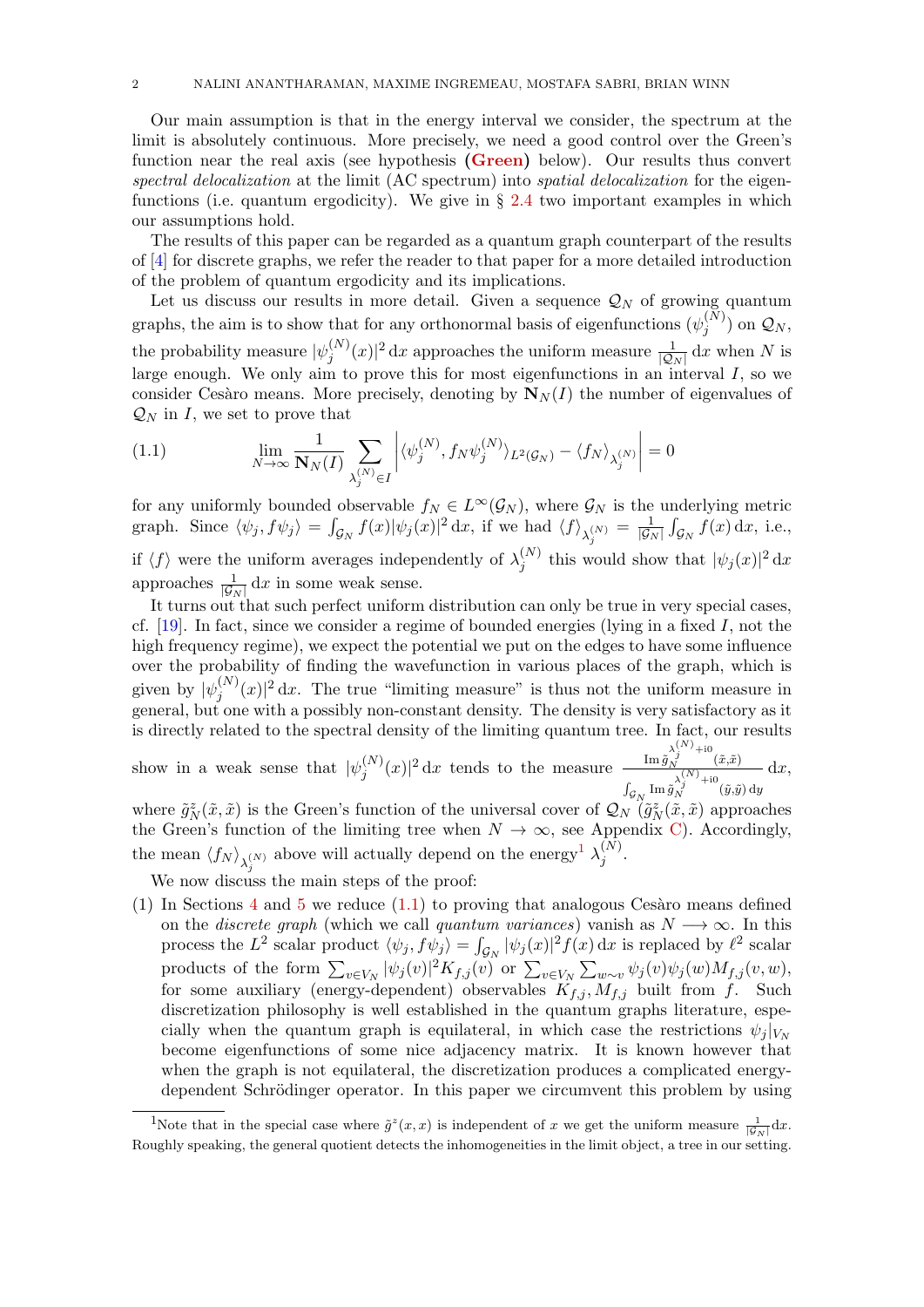non-backtracking eigenfunctions  $f_j, f_j^*$  living on the directed edges of the graph, and idea that already proved fruitful in discrete graphs [\[3,](#page-62-7) [4\]](#page-62-6), and it is quite remarkable that it also works for quantum graphs. This new construction is explained in Section [4.](#page-13-0) The eigenvalue equation for  $f_j, f_j^*$  implies that the corresponding quantum variance is invariant under simple averaging operators, weighted by the Green's functions of the quantum universal cover (Proposition [4.2\)](#page-16-1). In the usual proof of quantum ergodicity on manifolds, we would instead be using the invariance of eigenfunctions under the wave propagator.

- (2) We can bound the quantum variance by Hilbert-Schmidt norms. For this we follow the general scheme of [\[4\]](#page-62-6), but the procedure is complicated by two problems: first, neither the restrictions  $\psi_i|_V$  of the eigenfunctions to the vertices, nor the non-backtracking eigenfunctions  $f_j, f_j^*$  form an orthonormal basis; second we have less a priori bounds on the auxiliary observables  $K_{f,j}$ ,  $M_{f,j}$ . This calls for several technical innovations  $(Sections 6-7)$  $(Sections 6-7)$ .
- <span id="page-2-2"></span>(3) Applying the averaging operators from step (1), and developing the Hilbert-Schmidt norms (Section [8\)](#page-27-0) reduces the proof to some contraction estimates on a family of sub-stochastic operators. These estimates require a careful analysis involving the expanding properties of the graphs (Section [9\)](#page-32-0). Compared to  $[4]$ , this part contains several novelties which are necessary due to the more complicated recursion relations satisfied by the Green's functions in the quantum setting (Section [3\)](#page-8-0).

Each of the preceding steps is not "exact" in the sense that it holds modulo error terms. To control them, we derive in Appendix [C](#page-56-0) some important implications of Benjamini-Schramm convergence and spectral delocalization.

Acknowledgments. N.A. was supported by Institut Universitaire de France, by the ANR project GeRaSic ANR-13-BS01-0007 and by USIAS (University of Strasbourg Institute of Advanced Study).

M.I. was supported by the Labex IRMIA during part of the realization of this project. M.S. was supported by a public grant as part of the Investissement d'avenir project, reference ANR-11-LABX-0056-LMH, LabEx LMH. He thanks the Université Paris Saclay for excellent working conditions, where part of this work was done.

## 2. Main results

<span id="page-2-0"></span>2.1. Quantum graphs. Let  $G = (V, E)$  be a graph with vertex set V and edge set E. For each vertex  $v \in V$ , we denote by  $d(v)$  the degree of v. If  $v_1, v_2 \in V$ , we write  $v_1 \sim v_2$  if  $\{v_1, v_2\} \in E$ . We let  $B = B(G)$  be the set of oriented edges (or bonds), so that  $|B| = 2|E|$ . We assume that there is at most one edge between two vertices, so we will view  $B$  as a subset of  $V \times V$ . If  $b \in B$ , we shall denote by  $\hat{b}$  the reverse bond. We write  $o_b$  for the origin of b and  $t_b$  for the terminus of b. We will also write  $e(b) \in E$  for the edge obtained by forgetting the orientation of b.

For us, a quantum graph  $\mathcal{Q} = (V, E, L, W, \alpha)$  is the data of:

- A connected combinatorial graph  $(V, E)$ .
- A map  $L: E \to (0, \infty)$ . If  $b \in B$ , we denote  $L_b := L(e(b))$ .
- A potential  $W = (W_b)_{b \in B} \in \bigoplus_{b \in B} C^0([0, L_b]; \mathbb{R})$  satisfying for  $x \in [0, L_b]$ ,

(2.1) 
$$
W_{\hat{b}}(L_b - x) = W_b(x).
$$

• Coupling constants  $\alpha = (\alpha_v)_{v \in V} \in \mathbb{R}^V$ .

The underlying *metric graph* is defined by

<span id="page-2-1"></span>
$$
\mathcal{G} := \{x = (b, x_b); b \in B, x_b \in [0, L_b]\}/\simeq,
$$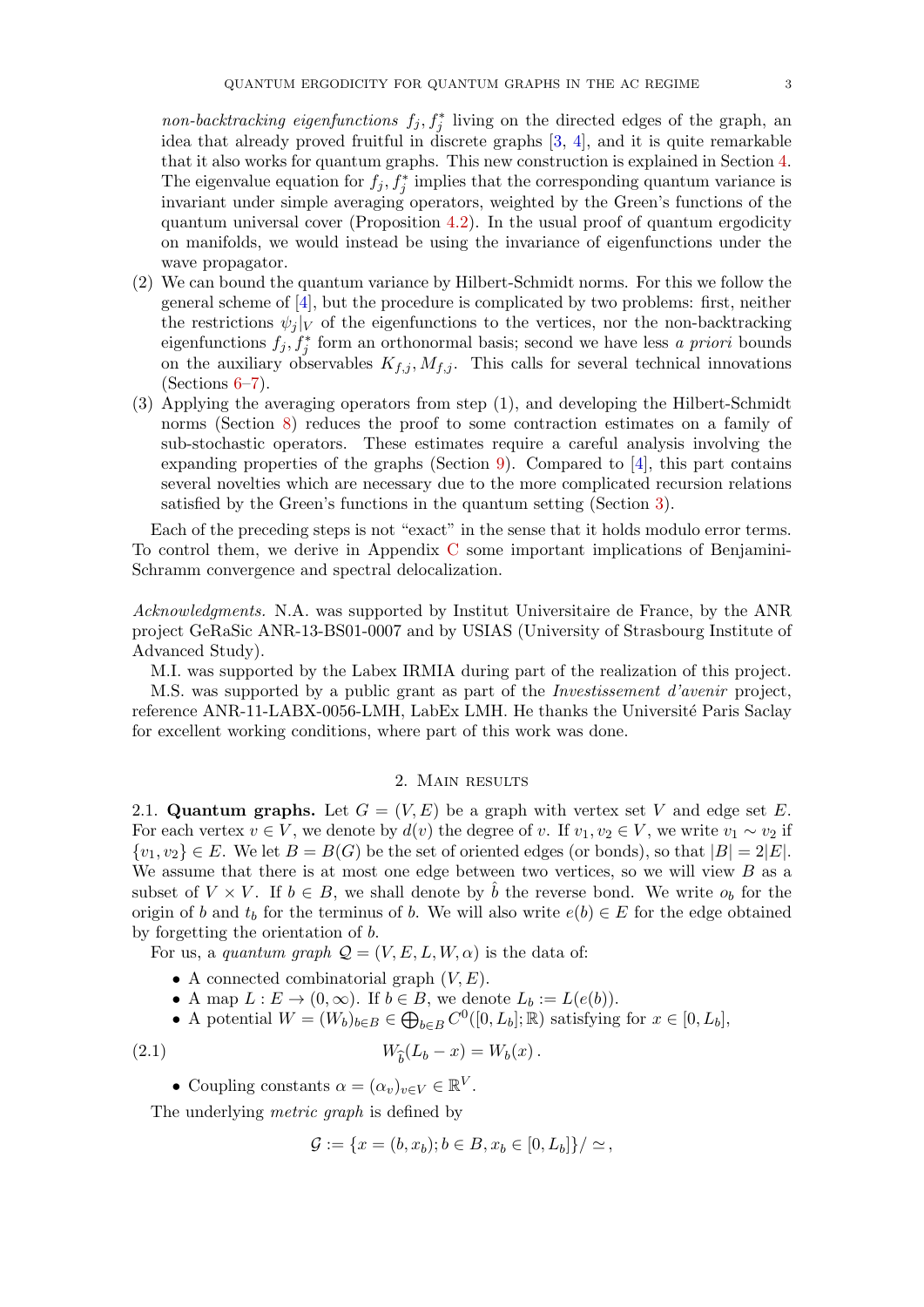where  $(b, x_b) \simeq (b', x'_{b'})$  if  $b' = \hat{b}$  and  $x'_{b'} = L_b - x_b$ . In the sequel, we will sometimes write  $x \in b$  to indicate that  $x = (b, x_b) \in \mathcal{G}$ . Condition [\(2.1\)](#page-2-1) then simply ensures that W is well-defined on  $\mathcal{G}$ .

In general a function  $f : \mathcal{G} \longrightarrow \mathbb{R}$  can be identified with a collection of maps  $(f_b)_{b \in B}$ such that  $f_b(L_b - \cdot) = f_{\hat{b}}(\cdot)$ . We say that f is supported on e for some  $e \in E$  if  $f_b \equiv 0$ unless  $e(b) = e$ . In the sequel, we will often write  $f(x_b)$  instead of  $f((b, x_b))$  or  $f_b(x_b)$ .

If each  $f_b$  is positive and measurable, we define  $\int_{\mathcal{G}} f(x) dx := \frac{1}{2} \sum_{b \in B} \int_0^{L_b} f_b(x_b) dx_b$ . We may then define the spaces  $L^p(\mathcal{G})$  for  $p \in [1,\infty]$  in the natural way (see below).

In the sequel, we will always make the following assumptions:

<span id="page-3-2"></span>(Data) There exist  $0 < m < M$  and  $D \in \mathbb{N}$  such that for all  $v \in V$  and all  $b \in B$ :

$$
3 \le d(v) \le D
$$
  
\n
$$
|\alpha_v| \le M
$$
  
\n
$$
m \le L_b \le M
$$
  
\n
$$
W_b \in \text{Lip}([0, L_b]) \text{ and } \max(\|W_b\|_{\infty}, \text{Lip}(W_b)) \le M
$$
  
\n
$$
W_b(L_b - \cdot) = W_b(\cdot).
$$

This last assumption says that the potential on each edge is symmetric (in particular, this is the case if  $W \equiv 0$ ). The symmetry condition is used in the "trigonometric" relations [\(2.6\)](#page-4-0), but we believe one should be able to adapt our proof to non-symmetric potentials — at the expense of using a modified version of  $(2.6)$ .

Here  $\text{Lip}(I)$  is the set of Lipschitz-continuous functions on I and  $\text{Lip}(f)$  is the Lipschitz constant of f.

Let  $Q$  be a quantum graph. Consider the Hilbert space<sup>[2](#page-3-0)</sup>

$$
L^{2}(\mathcal{G}) := \left\{ (f_{b})_{b \in B} \in \bigoplus_{b \in B} L^{2}(0, L_{b}) \, \middle| \, f_{\hat{b}}(L_{b} - \cdot) = f_{b}(\cdot) \text{ and } \sum_{b \in B} ||f_{b}||^{2}_{L^{2}(0, L_{b})} < \infty \right\}
$$

and its subset

$$
H^{2}(\mathcal{G}) := \left\{ (f_{b})_{b \in B} \in \bigoplus_{b \in B} H^{2}(0, L_{b}) \, \Big| \, f_{\widehat{b}}(L_{b} - \cdot) = f_{b}(\cdot) \text{ and } \sum_{b \in B} ||f_{b}||^{2}_{H^{2}(0, L_{b})} < \infty \right\}.
$$

<span id="page-3-1"></span>We say that a function  $f \in H^2(\mathcal{G})$  satisfies the  $\delta$ -boundary conditions at  $v \in V$  if

(2.2) 
$$
\begin{cases} \forall b, b' \in B \text{ such that } o_b = o_{b'} = v, \text{ we have } f_b(0) = f_{b'}(0) =: f(v), \\ \sum_{b \in B, o_b = v} f'_{o_b}(0) = \alpha_v f(v). \end{cases}
$$

The set of such functions is denoted by:

$$
\mathcal{H}^{\mathcal{Q}} := \left\{ f \in H^2(\mathcal{G}) \, \middle| \, \forall v \in V, f \text{ satisfies (2.2)} \right\}.
$$

We then define an operator  $H_{\mathcal{Q}}$  acting on  $\psi = (\psi_b)_{b \in B} \in \mathcal{H}^{\mathcal{Q}}$  by

(2.3) 
$$
(H_{\mathcal{Q}}\psi_b)(x_b) = -\psi''_b(x_b) + W_b(x_b)\psi_b(x_b).
$$

Our assumption [\(Data\)](#page-3-2) implies in particular that the operator  $H_Q: \mathcal{H}^{\mathcal{Q}} \to L^2(\mathcal{G})$  is then self-adjoint [\[7,](#page-62-8) Theorem 1.4.19].

We say that the quantum graph is *finite* if  $V$  and  $E$  are finite. In this case we denote  $\mathcal{L}(\mathcal{Q}) = \sum_{e \in E} L(e)$  $\mathcal{L}(\mathcal{Q}) = \sum_{e \in E} L(e)$  $\mathcal{L}(\mathcal{Q}) = \sum_{e \in E} L(e)$ . If  $\mathcal Q$  is finite,  $H_{\mathcal{Q}}$  has compact resolvent ([\[7,](#page-62-8) Theorem 3.1.1]). So for

<span id="page-3-0"></span> ${}^{2}$ In the sequel, all the scalar products in Hilbert spaces will be linear in the right variable, and anti-linear in the left one:  $\langle zu, z'v \rangle = \overline{z}z' \langle u, v \rangle$ .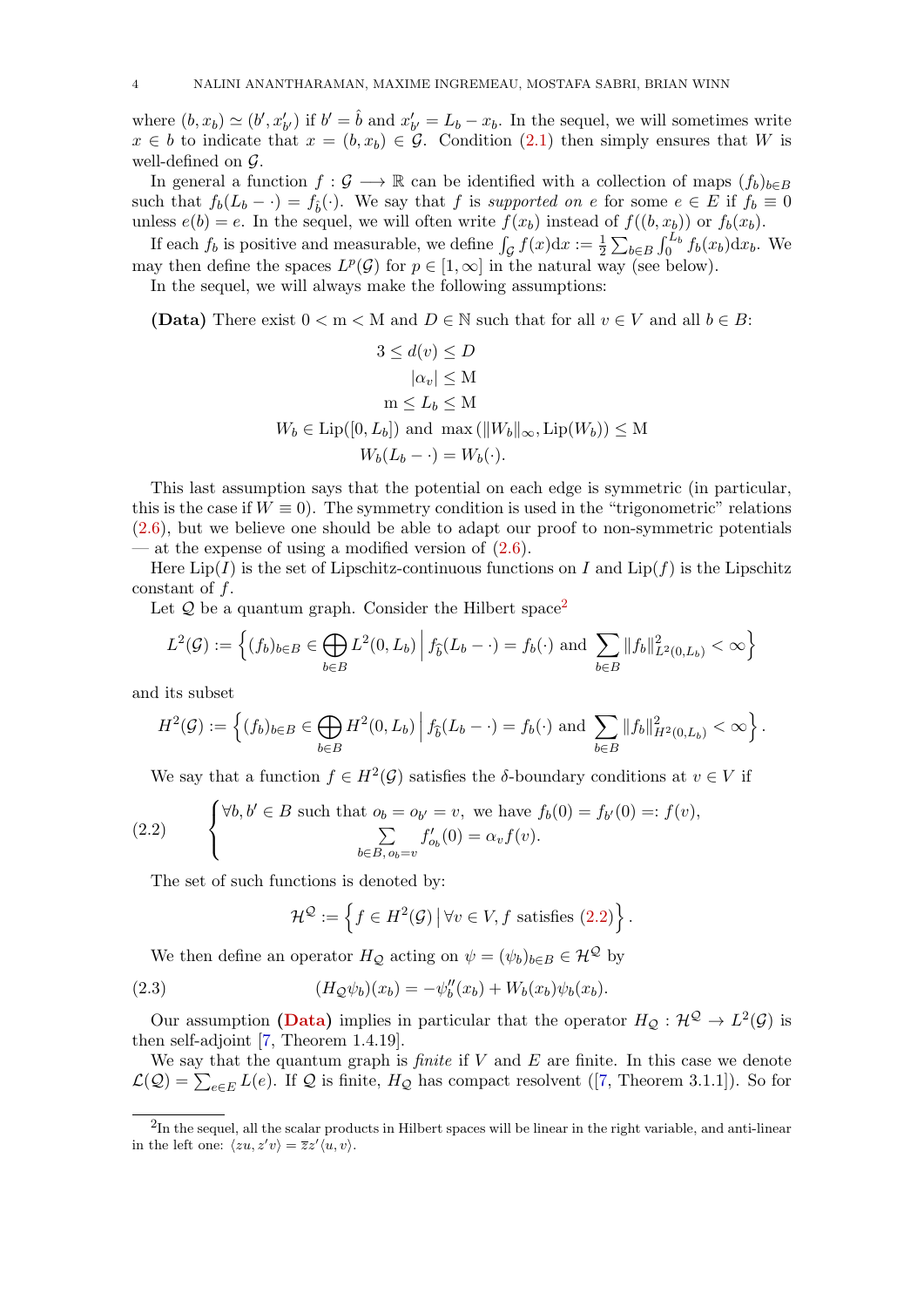finite  $\mathcal{Q}_N$ , there exists an orthonormal basis  $(\psi_j^{(N)})$  $(j^{(N)})_{j\geq 1}$  of  $L^2(\mathcal{G}_N)$  made of eigenfunctions of  $H_{\mathcal{Q}_N}$ . We denote by  $\left(\lambda_j^{(N)}\right)$  $j^{(N)}\big)_{j\geq 1}$  the corresponding eigenvalues. Recall that we write

$$
\mathbf{N}_N(I) := \# \left\{ j \geq 1 \mid \lambda_j^{(N)} \in I \right\}.
$$

Since our Schrödinger operators have real coefficients, we may—and will—restrict our attention to real valued eigenfunctions. This restriction was already present in the work [\[4\]](#page-62-6) on discrete graphs. It is only necessary in Appendix [B.2.](#page-53-0) More precisely, what we need to assume is that

$$
\overline{\psi_j^{(N)}(o_b)}\psi_j^{(N)}(t_b)\in\mathbb{R}
$$

for any N, j and  $b \in B_N$ .

<span id="page-4-5"></span>2.2. Eigenfunctions on the edges. Let  $\mathcal Q$  be a quantum graph. Given an oriented edge  $b \in B$  and  $\gamma \in \mathbb{C}$ , let  $C_{\gamma,b}(x_b)$  and  $S_{\gamma,b}(x_b)$  be a basis of solutions of the equation

(2.4) 
$$
-\psi''(x_b) + W_b(x_b)\psi(x_b) = \gamma\psi(x_b)
$$

satisfying

<span id="page-4-1"></span>
$$
\begin{pmatrix}C_{\gamma,b}(0) & S_{\gamma,b}(0)\\ C'_{\gamma,b}(0) & S'_{\gamma,b}(0)\end{pmatrix}=\begin{pmatrix}1 & 0\\ 0 & 1\end{pmatrix}.
$$

If  $W_b \equiv 0$ , these are the familiar cosine and sine functions, hence our notation. Note that any solution  $\psi$  of  $(2.4)$  satisfies

$$
\begin{pmatrix} \psi(L_b) \\ \psi'(L_b) \end{pmatrix} = M_{\gamma}(b) \begin{pmatrix} \psi(0) \\ \psi'(0) \end{pmatrix} \quad \text{where } M_{\gamma}(b) = \begin{pmatrix} C_{\gamma,b}(L_b) & S_{\gamma,b}(L_b) \\ C_{\gamma,b}'(L_b) & S_{\gamma,b}'(L_b) \end{pmatrix}.
$$

For all  $b \in B$  and all  $z \in \mathbb{C}$ , we have

(2.5)  $S_{\overline{\gamma}b} = \overline{S_{\gamma b}},$ 

since both functions satisfy the same differential equation with the same boundary conditions.

For any  $x_b \in [0, L_b]$ , the maps  $\gamma \mapsto C_{\gamma,b}(x_b)$  and  $\gamma \mapsto S_{\gamma,b}(x_b)$  are holomorphic functions. A proof of this fact can be found, for instance, in [\[24,](#page-63-6) Chapter 1].

Similarly, using the symmetry of the potential, we note that for any  $\gamma \in \mathbb{C}$ , we have the "trigonometric" relations (similar to the usual ones satisfied by cos and sin)

<span id="page-4-0"></span>(2.6) 
$$
S_{\gamma,b}(L_b)C_{\gamma,b}(x_b) - C_{\gamma,b}(L_b)S_{\gamma,b}(x_b) = S_{\gamma,b}(L_b - x_b),
$$

$$
S'_{\gamma,b}(L_b)C_{\gamma,b}(x_b) - C'_{\gamma,b}(L_b)S_{\gamma,b}(x_b) = C_{\gamma,b}(L_b - x_b),
$$

since the two pairs of functions satisfy the same equation with the same boundary con-ditions (see [\[19,](#page-63-5) §2.1] for more details). In the sequel, we will write  $S_{\gamma}(x_b)$ ,  $C_{\gamma}(x_b)$  for  $S_{\gamma,b}(x_b), C_{\gamma,b}(x_b)$  to lighten notations.

2.3. Main result. Let  $\mathcal{Q}_N = (V_N, E_N, L_N, W_N, \alpha_N)$  be a sequence of quantum graphs, each with N vertices. We denote by  $G_N = (V_N, E_N)$  the underlying discrete graphs. Our first two assumptions concern the geometry of  $G_N = (V_N, E_N)$ :

<span id="page-4-4"></span>**(EXP)** The sequence  $(G_N)$  forms an expander family. That is, if  $\mathcal{A}_{G_N}$  is the adjacency matrix<sup>[3](#page-4-2)</sup> on  $G_N$ , then the operator  $P_N = \frac{1}{d_N}$  $\frac{1}{d_N} A_{G_N}$ , has a uniform spectral gap in  $\ell^2(V_N)$ . More precisely, the eigenvalue 1 of  $P_N$  is simple, and the spectrum of  $P_N$  is contained in  $[-1 + \beta, 1 - \beta] \cup \{1\}$ , where  $\beta > 0$  is independent of N.

<span id="page-4-3"></span>(BST) For all  $r > 0$ ,

$$
\lim_{N \to \infty} \frac{|\{x \in V_N : \rho_{G_N}(x) < r\}|}{N} = 0,
$$

<span id="page-4-2"></span><sup>3</sup>Recall that the adjacency matrix acts on  $f \in \ell^2(V)$  by  $(Af)(v) = \sum_{w \sim v} f(w)$ .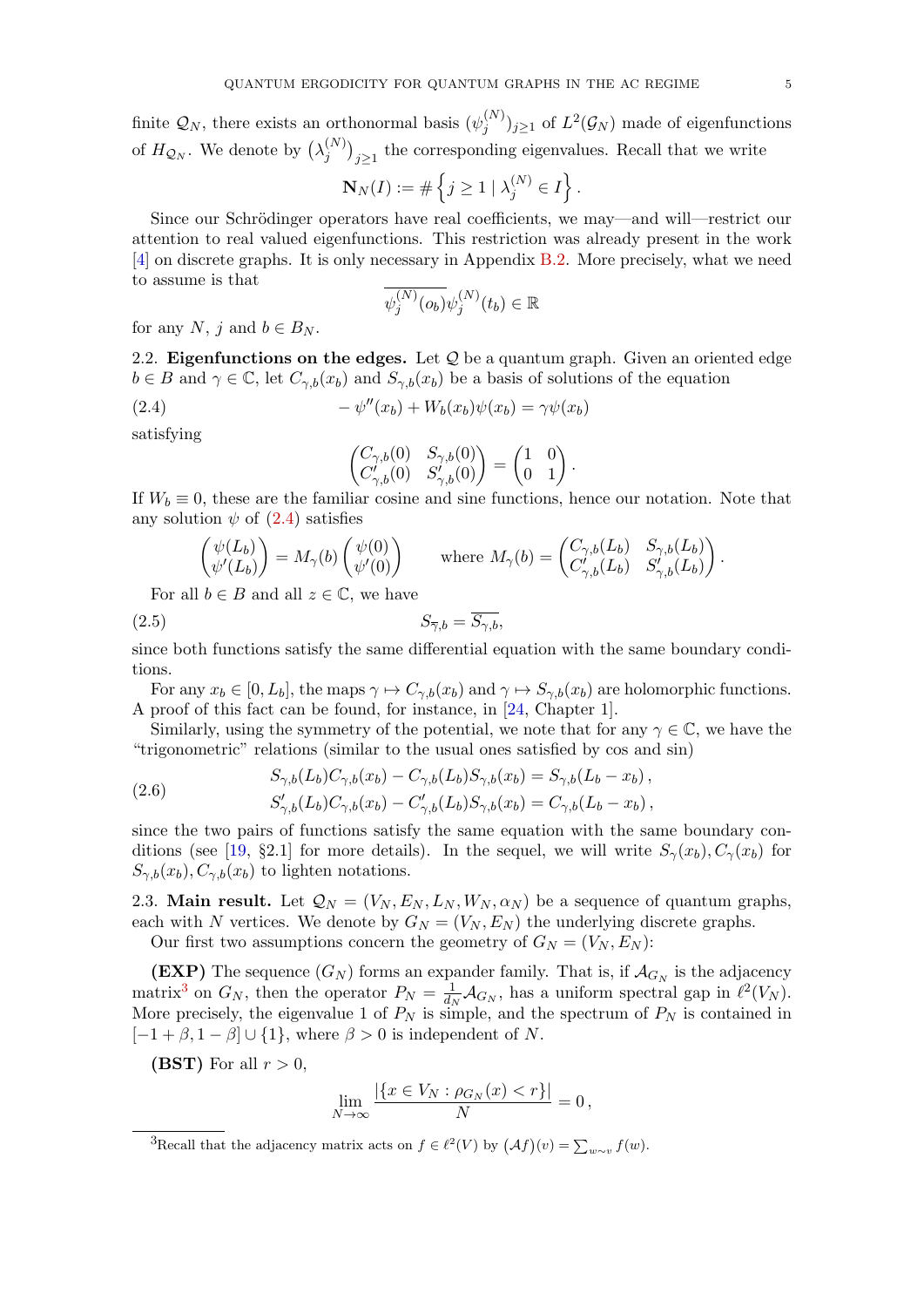where  $\rho_{G_N}(x)$  is the *injectivity radius* at x, i.e. the largest  $\rho$  such that the ball  $B_{G_N}(x, \rho)$  is a tree. Here, because of our uniformity assumption [\(Data\)](#page-3-2), it does not matter to choose a discrete distance or a continuous one for this property.

We will in addition suppose that  $\mathcal{Q}_N$  converges in the sense of Benjamini-Schramm to some probability measure  $\mathbb P$  on the set of rooted graphs satisfying  $(Data)$  — as we may always do, up to extracting a subsequence  $[5,$  Corollary 3.6. Assumption  $(BST)$  becomes equivalent to asking that  $\mathbb P$  is supported on the set of quantum trees, i.e. quantum graphs without cycles. In a more probabilistic language,  $\mathcal{Q}_N$  converges to a random rooted quantum tree.

The next two hypotheses can be seen as a condition of *spectral delocalization*. Indeed, they imply that P-almost all quantum trees have purely absolutely continuous spectrum in  $I$ , see [\[6,](#page-62-9) Theorem A.6].

<span id="page-5-0"></span>(Green) There exists a bounded open interval  $I_1 \subset \mathbb{R}$  such that for all  $s > 0$ ,

$$
\sup_{\lambda \in I_1, \eta \in (0,1)} \mathbb{E}_{\mathbb{P}} \left( \left| \operatorname{Im} \hat{R}^+_{\lambda + i\eta}(o_b) \right|^{-s} + \left| \operatorname{Im} \hat{R}^+_{\lambda + i\eta}(o_{\hat{b}}) \right|^{-s} \right) < \infty,
$$

where  $\hat{R}^+$  is the Weyl-Titchmarsh function (defined in Section [3.1](#page-8-1) below).

This assumption implies in particular that the Green's functions of the Schrödinger operator on the infinite tree has finite moments; see § [C.2.](#page-59-0)

As the proof will show, we actually only need [\(Green\)](#page-5-0) to hold for all  $0 < s < s_0$  for some finite  $s_0$  which can in principle be made explicit and is not too big; we chose the above formulation for comfort.

Our last assumption is that  $I_1$  avoids the "Dirichlet spectrum".

## <span id="page-5-1"></span>(Non-Dirichlet) Let

$$
\mathscr{D} = \bigcup_N \bigcup_{b \in B_N} \{ \lambda \in \mathbb{R} : S_{\lambda}(L_b) = 0 \}.
$$

Then we assume

$$
I_1\cap\mathscr{D}=\emptyset\,,
$$

so any compact  $\overline{I} \subset I_1$  is isolated from all Dirichlet values. In the applications we have in mind,  $\overline{\mathscr{D}}$  is a discrete subset of  $\mathbb{R}$ , or an  $\epsilon$ -neighborhood of a discrete subset.

It follows that there exists  $C_{\text{Dir}} > 0$  such that for all  $\lambda \in I$ , we have

<span id="page-5-3"></span>
$$
|S_{\lambda}(L_b)| \geq C_{\text{Dir}}.
$$

By continuity, this implies the existence of  $C'_{\text{Dir}} > 0$  and  $0 < \eta_{\text{Dir}} \leq 1$  such that for all  $\lambda \in I, \eta \in [0, \eta_{\text{Dir}}],$ 

(2.7) 
$$
|\operatorname{Re} S_{\lambda+\mathrm{i}\eta}(L_b)| \geq C'_{\mathrm{Dir}}.
$$

We also note that  $S_{\gamma}(L_b) \neq 0$  for any  $\gamma \in \mathbb{C}^+ = \{z : \text{Im } z > 0\}$ , since otherwise the self-adjoint operator  $Df = -f'' + W_b f$  on  $[0, L_b]$  with Dirichlet boundary conditions would have a complex eigenvalue  $\gamma$  corresponding to  $S_{\gamma}(x)$ .

<span id="page-5-2"></span>**Theorem 2.1.** Let  $\mathcal{Q}_N$  be a sequence of quantum graphs satisfying [\(Data\)](#page-3-2) for each N, such that  $(EXP)$ ,  $(BST)$ ,  $(Green)$  and  $(Non-Dirichlet)$  hold true on the interval  $I_1$ . Fix an interval I such that  $\overline{I} \subset I_1$ .

Let  $(\psi_i^{(N)}$  $(j^{(N)})_{j\in\mathbb{N}}$  be an orthonormal basis of eigenfunctions of  $H_{{\cal Q}_N}.$  Then for any sequence of functions  $f_N \in L^{\infty}(\mathcal{G}_N)$  satisfying  $||f_N||_{\infty} \leq 1$ , we have

<span id="page-5-4"></span>(2.8) 
$$
\lim_{\eta \downarrow 0} \lim_{N \to \infty} \frac{1}{\mathbf{N}_N(I)} \sum_{\lambda_j^{(N)} \in I} \left| \langle \psi_j^{(N)}, f_N \psi_j^{(N)} \rangle_{L^2(\mathcal{G}_N)} - \langle f_N \rangle_{\gamma_j^{(N)}} \right| = 0,
$$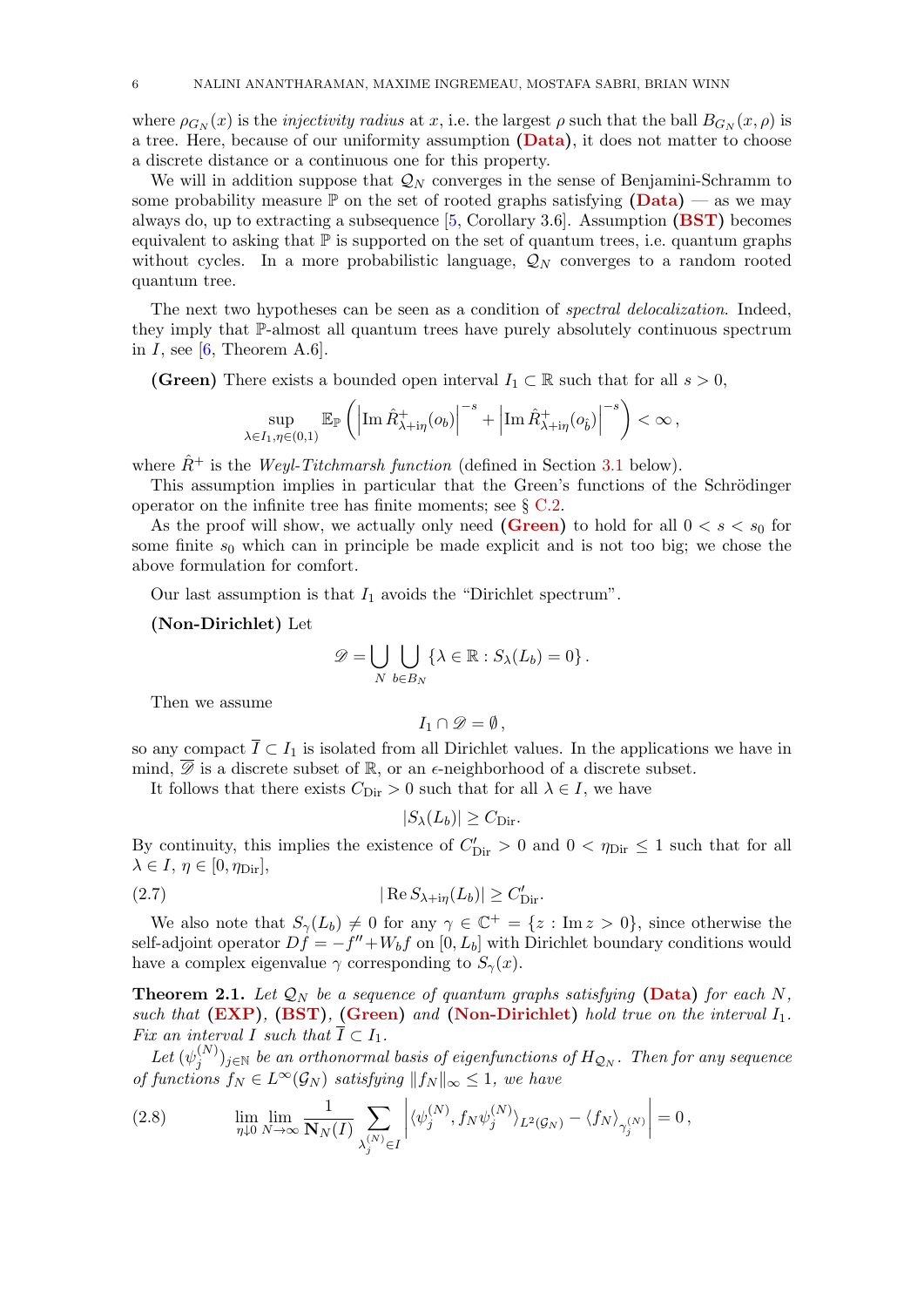where  $\langle \psi_j, f_N \psi_j \rangle_{L^2(\mathcal{G}_N)} = \int_{\mathcal{G}_N} f_N(x) |\psi_j(x)|^2 dx$ ,  $\gamma_j^{(N)} = \lambda_j^{(N)} + i\eta$  and

<span id="page-6-0"></span>(2.9) 
$$
\langle f_N \rangle_{\gamma_j} = \frac{\int_{\mathcal{G}_N} f_N(x) \operatorname{Im} \tilde{g}_N^{\gamma_j}(x, x) dx}{\int_{\mathcal{G}_N} \operatorname{Im} \tilde{g}_N^{\gamma_j}(x, x) dx}.
$$

Here,  $\tilde{g}^{\gamma}_{\lambda}$  $\tilde{N}_N(x, y)$  is the Green kernel of the operator  $H_{\tilde{Q}_N}$ , defined on the universal cover of  $\mathcal{Q}_N$ . It will be defined precisely in Section [3.3.](#page-11-0) We will see in Section [3.1](#page-8-1) that its imaginary part is always positive. In the special case of regular equilateral quantum graphs treated in [\[19\]](#page-63-5), the universal covering quantum tree is the regular equilateral quantum tree  $\mathbf{T}_q$ , independent of N, so the Green function  $\tilde{g}_h^{\gamma}$  $G_N^{\gamma}(v,w)=\widetilde{G}_\mathbf{I}^{\gamma}$  $\int_{\mathbf{T}_q}^{\gamma}(v, w)$  itself is independent of N.

**Remark 2.2.** By the Cauchy-Schwarz inequality, if  $f_N \geq 0$ , we have

$$
\left(\int_{\mathcal{G}_N} (f_N(x))^{1/2} dx\right)^2 \leq \left(\int_{\mathcal{G}_N} f_N(x) \operatorname{Im} \tilde{g}_N^{\gamma_j}(x,x) dx\right) \left(\int_{\mathcal{G}_N} \left(\operatorname{Im} \tilde{g}_N^{\gamma_j}(x,x)\right)^{-1} dx\right).
$$

By Corollary [C.8,](#page-61-0) there exists  $C > 0$  independent of N such that

$$
\sup_{\lambda \in I_1, \eta \in (0,\eta_{\text{Dir}})} \limsup_{N \to \infty} \left| \frac{1}{N} \int_{\mathcal{G}_N} \left( \operatorname{Im} \tilde{g}_N^{\gamma}(x,x) \right)^{\pm 1} dx \right| \leq C.
$$

This implies that, when  $f_N$  is non-negative,

$$
\liminf_{N \to \infty} \langle f_N \rangle_{\gamma_j} \ge \frac{1}{C^2} \left( \frac{1}{N} \int_{\mathcal{G}_N} (f_N(x))^{1/2} dx \right)^2.
$$

For example, if  $f_N = \chi_{\Lambda_N}$  with  $|\Lambda_N| = \alpha N$ , this gives a lower bound  $\frac{\alpha^2}{C^2} > 0$ . As  $\Lambda_N$  is arbitrary (for fixed cardinality), Theorem [2.1](#page-5-2) is really a delocalization result: for most  $\psi_j$ , we cannot have  $|\psi_j(x)|^2$  concentrating on a portion of  $\mathcal{G}_N$  of cardinality  $o(N)$ .

Quantum ergodicity for integral operators. In a weak sense, the previous theorem asserts that  $|\psi_i^{(N)}\>$  $\int_{j}^{(N)}(x)|^{2}$  behaves asymptotically like  $\frac{\text{Im}\,\tilde{g}_{N}^{\lambda_{j}}(x,x)}{\int_{N}\text{Im}\,\tilde{g}_{N}^{\lambda_{j}}(x,x)}$  $\int_{\mathcal{G}_N} \text{Im} \, \tilde{g}_N^{\lambda_j}(x,x) \, \text{d}x$ . More generally, we have a quantum ergodicity result involving integral operators. The aim here is to study the eigenfunction correlator  $\psi_i^{(N)}$  $j^{(N)}(x)\psi_j^{(N)}$  $y_j^{(N)}(y).$ 

In general, an integral operator  $K$  on  $L^2(\mathcal{G})$  takes the form

$$
(\mathcal{K}\psi)_b(x_b) = \sum_{b' \in B} \int_0^{L_{b'}} \mathcal{K}_{b,b'}(x_b, y_{b'}) \psi_{b'}(y_{b'}) \, dy_{b'},
$$

with the condition that for all  $b, b' \in B$  and almost all  $x_b \in [0, L_b]$ ,  $y_{b'} \in [0, L_{b'}]$ , we have

$$
\mathcal{K}_{\hat{b},b'}(L_b-x_b,y_{b'})=\mathcal{K}_{b,b'}(x_b,y_{b'})
$$

and similarly for the second argument. In the sequel, we will denote by  $B_k$  the set of non-backtracking paths of length k (see  $(3.16)$ ) below for a precise definition), and work with the spaces of operators (indexed by  $k \in \mathbb{N}$ )

$$
\mathcal{K}_k := \left\{ \mathcal{K} : L^2(\mathcal{G}) \longrightarrow L^2(\mathcal{G}) \mid \forall b, b' \in B, \mathcal{K}_{b,b'} \equiv 0 \right\}
$$
  
unless there exists  $(b_1, \dots, b_k) \in B_k$  with  $b_1 = b, b_k = b' \right\}.$ 

Thus,  $\mathscr{K}_k$  is the space of operators with kernel supported on edges connected by a nonbacktracking path of length  $k$ . Note that any integral operator with a bounded compactly supported kernel can be written as a finite linear combination of operators in  $\mathscr{K}_k$  for various k. When we want to insist that these operators live on the graph  $\mathcal{Q}_N$  indexed by N, we will denote this space by  $\mathscr{K}_k^{(N)}$  $\hat{k}^{(N)}$ .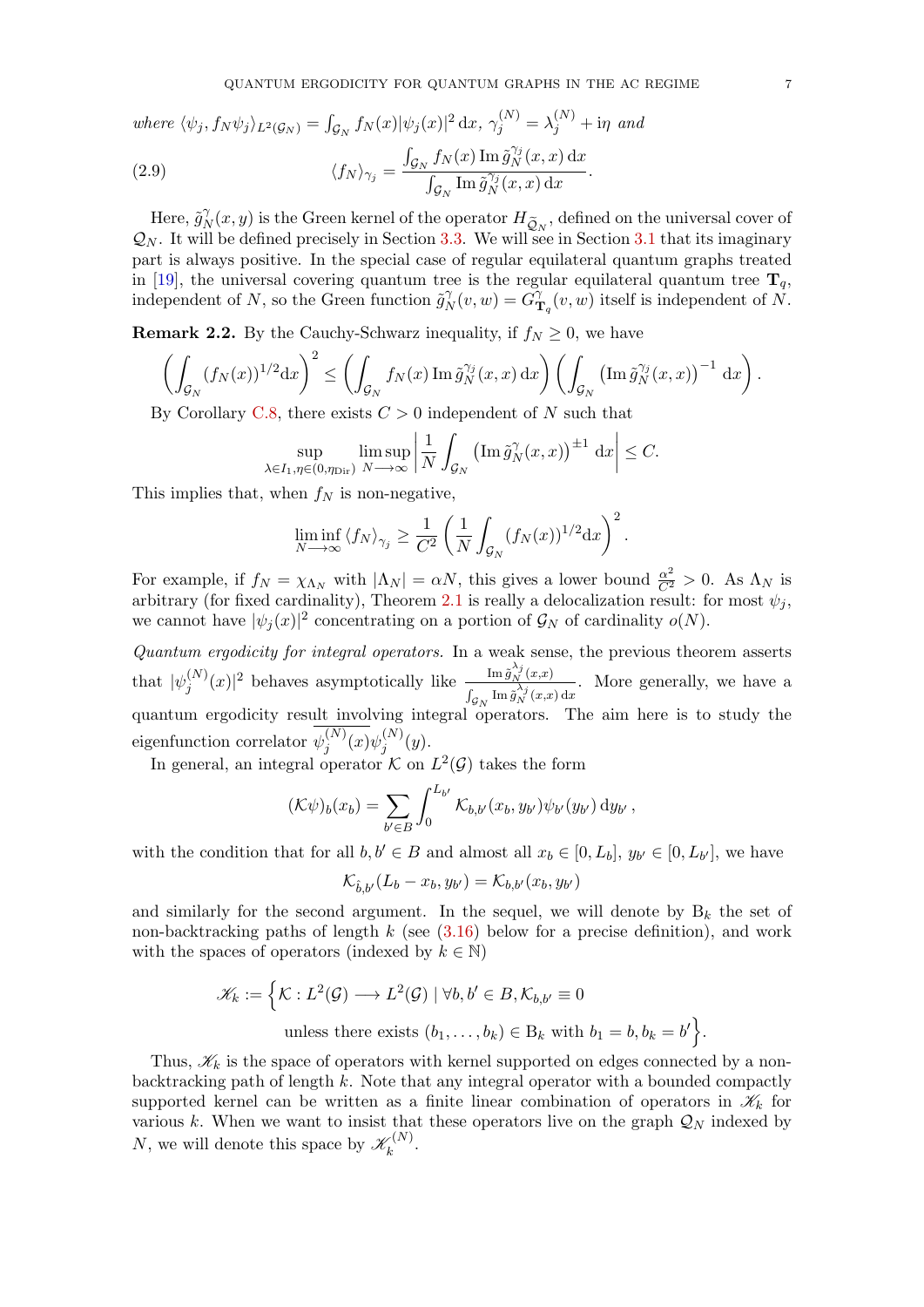<span id="page-7-2"></span>**Theorem 2.3.** Let  $k \geq 0$ . Under the assumptions of Theorem [2.1,](#page-5-2) let  $(\mathcal{K}_N)_{N \in \mathbb{N}}$  be a sequence of operators with  $\mathcal{K}_N \in \mathcal{K}_k^{(N)}$  $\mathcal{K}_k^{(N)}$ , such that  $|K_{N,b,b'}(x,y)| \leq 1$  for every  $N \in \mathbb{N}$ . Then

<span id="page-7-3"></span>(2.10) 
$$
\lim_{\eta \downarrow 0} \lim_{N \to \infty} \frac{1}{\mathbf{N}_N(I)} \sum_{\lambda_j^{(N)} \in I} \left| \langle \psi_j^{(N)}, \mathcal{K}_N \psi_j^{(N)} \rangle_{L^2(\mathcal{G}_N)} - \langle \mathcal{K}_N \rangle_{\gamma_j^{(N)}} \right| = 0,
$$

where  $\langle \psi_j, \mathcal{K} \psi_j \rangle = \sum$  $(b_1;b_k)\in B_k$  $\int_0^{L_{b_1}} \int_0^{L_{b_k}} \mathcal{K}(x_{b_1}, y_{b_k}) \overline{\psi_j(x_{b_1})} \psi_j(y_{b_k}) \,dx_{b_1} dy_{b_k}, \, \gamma_j^{(N)} = \lambda_j^{(N)} + \mathrm{i} \eta,$ and

$$
\langle \mathcal{K} \rangle_{\gamma} = \frac{\sum_{(b_1; b_k)} \int \int \mathcal{K}(x_{b_1}, y_{b_k}) \operatorname{Im} \tilde{g}^{\gamma}(x_{b_1}, y_{b_k}) dx_{b_1} dy_{b_k}}{\int_{\mathcal{G}_N} \operatorname{Im} \tilde{g}^{\gamma}(x, x) dx}.
$$

This says that in a weak sense, when N gets large, the eigenfunction correlator  $\overline{\psi_i(x)}\psi_i(y)$ looks like the quotient of spectral densities  $\frac{\text{Im} \tilde{g}_N^{\lambda_j}(x,y)}{\lambda_j}$  $\int_{\mathcal{G}_N} \text{Im} \, \tilde{g}_N^{\lambda_j}(x,x) \, \text{d}x$ on the universal cover.

## <span id="page-7-0"></span>2.4. Examples.

2.4.1. N-lifts. An important example is when  $\mathcal{Q}_N$  is some (connected) N-lift of a compact quantum graph  $\mathcal{Q}_1$ . In other words, the underlying graph<sup>[4](#page-7-1)</sup>  $G_N$  is an N-fold covering over  $G_1$  and the data is lifted naturally  $L_{(v,w)} = L_{(\pi_N v, \pi_N w)}$ ,  $W_{(v,w)} = W_{(\pi_N v, \pi_N w)}$ ,  $\alpha_v = \alpha_{\pi_N v}$ , where  $\pi_N : G_N \longrightarrow G_1$  is the covering projection.

It is known that  $N$ -lifts – when picked randomly – are typically connected and most of their points have a large injectivity radius – see [\[10,](#page-62-10) Lemma 24], [\[12,](#page-62-11) Lemma 9]. More precisely, condition [\(BST\)](#page-4-3) holds generically. It is also known that they are typically expanders; see [\[16,](#page-62-12) [25\]](#page-63-7). Thus, our assumptions are generic.

It is known that such  $(Q_N)$  converge in the Benjamini-Schramm sense to a deterministic limit, namely the universal covering tree  $\mathcal{T} = \mathcal{Q}_1$  with a random root (see [\[5\]](#page-62-5)). More precisely  $\mathcal{Q}_N$  converges to the random rooted quantum tree defined by the measure

$$
\mathbb{P} = \frac{1}{\sum_{b \in B_1} L_b} \sum_{b \in B_1} \int_0^{L_b} \delta_{[\mathbb{T}, \tilde{L}^1, \tilde{W}^1, \tilde{\alpha}^1, (\tilde{b}, x_b)]} \,dx_b,
$$

where  $(L^1, W^1, \alpha^1)$  is the data on the base graph  $\mathcal{G}_1$  and  $\mathbb{T} = \widetilde{G}_1$  is the combinatorial tree underlying  $T$ . In particular

$$
\mathbb{E}_{\mathbb{P}}(|\operatorname{Im} \hat{R}_{\lambda+i\eta}^{\pm}(o_b)|^{-s} + |\operatorname{Im} \hat{R}_{\lambda+i\eta}^{\pm}(o_{\hat{b}})|^{-s}) = \frac{2}{\sum_{b \in B_1} L_b} \sum_{b \in B_1} L_b |\operatorname{Im} \hat{R}_{\lambda+i\eta}^{\pm}(o_b)|^{-s}.
$$

Also note that in this example,  $\mathscr{D} = \cup_{b \in B_1} \{ \lambda \in \mathbb{R} : S_{\lambda}(L_b) = 0 \}.$ 

We showed in [\[6\]](#page-62-9) that the spectrum of  $H<sub>T</sub>$  consists of bands of pure AC spectra along with a possible set of discrete eigenvalues (outside the bands). We also showed that within the bands, the limits  $\hat{R}^{\pm}_{\lambda+i0}(o_b)$  exist, are finite and satisfy  $\text{Im } \hat{R}^{\pm}_{\lambda+i0}(o_b) > 0$ . It follows that [\(Green\)](#page-5-0) is satisfied on any compact  $\overline{I} \subset I_1$ , where  $I_1$  is some AC band.

Theorem [2.3](#page-7-2) thus tells us that such  $(Q_N)$  are quantum-ergodic. This result can be regarded as a non-regular, non-equilateral generalization of [\[19\]](#page-63-5).

<span id="page-7-1"></span><sup>&</sup>lt;sup>4</sup>We refer to [\[27,](#page-63-8) Chapter 5] for more background on coverings of finite graphs.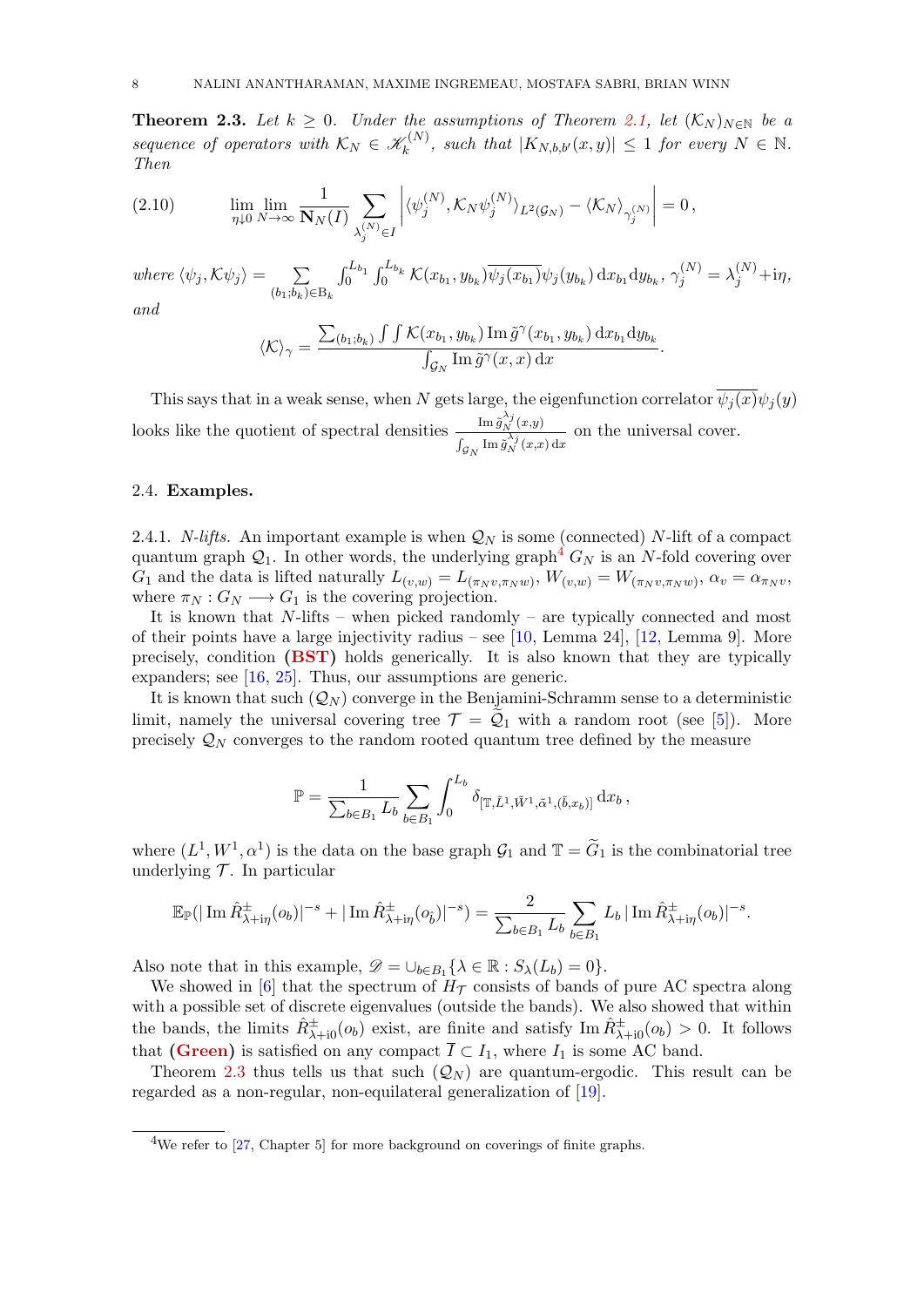2.4.2. Random quantum graphs. We may also consider weak random perturbations  $Q_{\omega_N}$ of the previous example. We leave the precise definition to [\[5,](#page-62-5) Section 8.4], but essentially one endows the graphs with random independent, identically-distributed (i.i.d.) lengths  $L_e^{\omega}$  and i.i.d. coupling constants  $\alpha_v^{\omega}$ . Note that here only the combinatorial graph  $G_N$ covers  $G_1$ , the data on each  $\mathcal{Q}_{\omega_N}$  is entirely random, so each has its own universal cover. Assuming [\(BST\)](#page-4-3) holds (which is true generically as previously mentioned), we calculated the limit measure in [\[5\]](#page-62-5). In particular, we get

$$
\mathbb{E}_{\mathbb{P}}(|\operatorname{Im}\hat{R}_{\lambda+i\eta}^{\pm}(o_b)|^{-s}+|\operatorname{Im}\hat{R}_{\lambda+i\eta}^{\pm}(o_{\hat{b}})|^{-s})=\frac{2}{|B_1|\mathbf{E}(L_b^{\omega})}\sum_{b\in B_1}\mathbf{E}(L_b^{\omega}|\operatorname{Im}\hat{R}_{\lambda+i\eta}^{\pm}(o_b)|^{-s}),
$$

where **E** is the expectation with respect to the random data  $(L_b^{\omega}, \alpha^{\omega})$  and the distributions are assumed to be the same for each  $b \in B_1$ . In other words, this is a random perturbation of an equilateral model on  $\mathcal{Q}_N$  (more general situations can be considered).

We showed in [\[6\]](#page-62-9) that if the perturbation is weak enough, then the bands of AC spectra remain stable, and [\(Green\)](#page-5-0) holds in such bands. Note that here we assume there is no edge potential W. So  $\mathscr{D} = \cup_{n \geq 0} \left[ \frac{\pi^2 n^2}{(L - \epsilon)} \right]$  $\frac{\pi^2 n^2}{(L-\epsilon)^2}, \frac{\pi^2 n^2}{(L+\epsilon)}$  $\frac{\pi^2 n^2}{(L+\epsilon)^2}$ , where  $\epsilon$  is the small disorder window around the unperturbed length L. We technically need the coupling constants to be nonnegative with a Hölder distribution. This can be seen as a result of Anderson (spectral) delocalization, strengthening earlier results in [\[1\]](#page-62-13).

Theorem [2.3](#page-7-2) implies that almost surely, the eigenfunctions of  $\mathcal{Q}_{\omega_N}$  are quantum ergodic. In other words, Anderson (spatial) delocalization holds, in addition to spectral delocalization.

## 3. Preliminary constructions and notation

<span id="page-8-1"></span><span id="page-8-0"></span>3.1. The Green function on a quantum tree. Let  $T = (V, E, L, W, \alpha)$  be a quantum tree, i.e. a quantum graph such that  $(V, E)$  is a tree, with underlying metric graph  $\mathcal{T}$ . We describe here the functional equations satisfied by the Green function on  $\mathbf{T}$ , due to the topological fact that trees are disconnected by removing a point. While such relations are well-known for discrete laplacians on trees, they have been less exploited for quantum trees. This paragraph builds on the work of Aizenman-Sims-Warzel [\[1\]](#page-62-13).

If  $b \in B(\mathbb{T})$  we denote  $\mathbb{T}_{b}^{\pm}$  $\frac{1}{b}$  the two subtrees obtained by removing b, more precisely  $t_b \in \mathbb{T}_b^+$  while  $o_b \in \mathbb{T}_b^ \bar{b}$ . Let  $\mathbf{T}_b^{\pm}$  $\frac{1}{b}$  be the induced quantum trees and  $x_b \in [0, L_b]$ . If  $x = (b, x_b)$  is the corresponding point in T, we define  $\mathbf{T}_x^+$  as the quantum tree  $[x_b, t_b] \cup \mathbf{T}_b^+$  $x = (b, x_b)$  is the corresponding point in  $\mathbb{I}$ , we define  $\mathbf{I}_x$  as the quantum tree  $[x_b, t_b] \cup \mathbf{I}_b$ <br>see [\[6\]](#page-62-9) for a more precise definition. The quantum tree  $\mathbf{T}_x^-$  is defined in a similar fashion.

Let us define  $H_{\mathbf{T}_{x}^{\pm}}^{\max}$  on  $\mathcal{T}_{x}^{\pm}$  to be the Schrödinger operator  $-\Delta + W$  with domain  $D(H_{\mathbf{T}_{x}^{\pm}}^{\max})$ , the set of  $\psi \in H^{2}(\mathbf{T}_{x}^{\pm})$  satisfying  $\delta$ -conditions on inner vertices of  $\mathbf{T}_{x}^{\pm}$ . Note that  $\vec{H}_{\mathbf{T}_{x}^{\pm}}^{\text{max}}$  is not self-adjoint, due to the absence of boundary condition at the root x. By [\[1,](#page-62-13) Theorem 2.1], for any  $\gamma \in \mathbb{C}^+ = \{z \in \mathbb{C}; \text{Im } z > 0\}$ , there are unique eigenfunctions  $V_{\gamma;x}^+ \in D(H_{\mathbf{T}_x^+}^{\max}), U_{\gamma;x}^- \in D(H_{\mathbf{T}_x^-}^{\max})$  of  $H_{\mathbf{T}_x^+}^{\max}$ , for the eigenvalue  $\gamma$ , satisfying  $U^-_{\gamma;x}(x) = V^+_{\gamma;x}(x) = 1.$ 

One can use the functions  $U_{\gamma}^-, V_{\gamma}^+$  to construct the Green's function  $G^{\gamma}$  of  $H_{\mathbf{T}}$ , see [\[6,](#page-62-9) Lemma 2.1. For our purposes, we use them to define the Weyl-Titchmarch functions [\[1\]](#page-62-13) as follows: if  $x \in \mathbf{T}_o^+ \cap \mathbf{T}_v^-$ ,

<span id="page-8-2"></span>(3.1) 
$$
R_{\gamma}^{+}(x) = \frac{(V_{\gamma,o}^{+})'(x)}{V_{\gamma,o}^{+}(x)} \text{ and } R_{\gamma}^{-}(x) = \frac{-(U_{\gamma,v}^{-})'(x)}{U_{\gamma,v}^{-}(x)}.
$$

This does not depend on o, v. Given an oriented edge  $b = (o_h, t_h)$ , we define

(3.2) 
$$
\zeta^{\gamma}(b) = \frac{G^{\gamma}(o_b, t_b)}{G^{\gamma}(o_b, o_b)}.
$$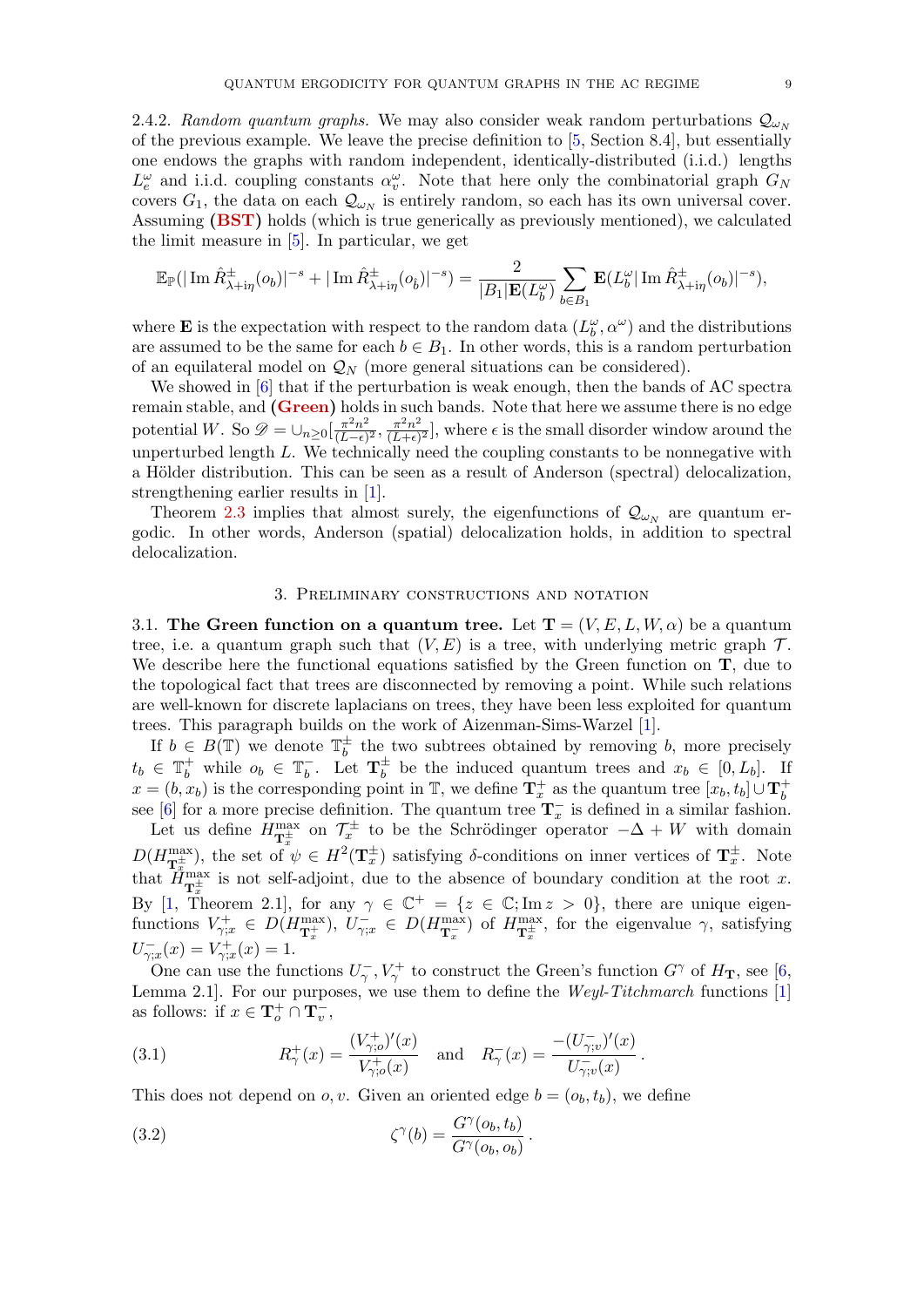This quotient of Green kernels will appear in the definition of the non-backtracking eigenfunctions. See [\[6,](#page-62-9) § 2] for more comments on this quantity.

Given an oriented edge b, let  $\mathcal{N}_h^+$  $\mathcal{b}_b^+$  be the set of outgoing bonds from b, and let  $\mathcal{N}_b^$  $b<sub>b</sub>$  be the set of incoming bonds to  $b$  i.e.

<span id="page-9-3"></span>(3.3)  
\n
$$
\mathcal{N}_b^+ := \left\{ b' \in B; o_{b'} = t_b, b' \neq \hat{b} \right\}
$$
\n
$$
\mathcal{N}_b^- := \left\{ b' \in B; t_{b'} = o_b, b' \neq \hat{b} \right\}.
$$

(Later these definitions will apply to more general graphs than trees.)

The following lemma gives a quantum graph analog for the classical recursive identities of Green's functions on discrete trees. It tells us that the functions  $\zeta^{\gamma}, C_{\gamma}$  and  $S_{\gamma}$  can be used as building blocks to understand the function  $G^{\gamma}$ . In particular, [\(3.10\)](#page-9-0) is the well-known multiplicative property of the Green function on a tree. See [\[6,](#page-62-9) Section 2] for a proof, and Appendix [A](#page-47-0) for a complement.

<span id="page-9-7"></span>**Lemma 3.1.** Let  $\gamma \in \mathbb{C}^+$ . We have the following relations between  $\zeta^{\gamma}$  and the WT functions  $R^{\pm}_{\gamma}$ :

<span id="page-9-6"></span>(3.4) 
$$
\zeta^{\gamma}(b) = C_{\gamma}(L_b) + R_{\gamma}^+(o_b)S_{\gamma}(L_b), \qquad \zeta^{\gamma}(\hat{b}) = S_{\gamma}'(L_b) + R_{\gamma}^-(t_b)S_{\gamma}(L_b),
$$

(3.5) 
$$
R_{\gamma}^{+}(t_{b}) = \frac{S_{\gamma}'(L_{b})}{S_{\gamma}(L_{b})} - \frac{1}{S_{\gamma}(L_{b})\zeta^{\gamma}(b)}, \qquad R_{\gamma}^{-}(o_{b}) = \frac{C_{\gamma}(L_{b})}{S_{\gamma}(L_{b})} - \frac{1}{S_{\gamma}(L_{b})\zeta^{\gamma}(\hat{b})}.
$$

Moreover,

<span id="page-9-2"></span>(3.6) 
$$
\frac{1}{\zeta^{\gamma}(b)S_{\gamma}(L_b)} + \sum_{b^+\in\mathcal{N}_b^+} \frac{\zeta^{\gamma}(b^+)}{S_{\gamma}(L_{b^+})} = \sum_{b^+\in\mathcal{N}_b^+} \frac{C_{\gamma}(L_{b^+})}{S_{\gamma}(L_{b^+})} + \frac{S'_{\gamma}(L_b)}{S_{\gamma}(L_b)} + \alpha_{t_b},
$$

<span id="page-9-1"></span>(3.7) 
$$
\frac{1}{\zeta^{\gamma}(b)} - \zeta^{\gamma}(\hat{b}) = \frac{S_{\gamma}(L_b)}{G^{\gamma}(t_b, t_b)}, \qquad \frac{\zeta^{\gamma}(\hat{b})}{\zeta^{\gamma}(b)} = \frac{G^{\gamma}(o_b, o_b)}{G^{\gamma}(t_b, t_b)},
$$

<span id="page-9-10"></span>(3.8) 
$$
\frac{-1}{G^{\gamma}(o_b, o_b)} = R_{\gamma}^{+}(o_b) + R_{\gamma}^{-}(o_b)
$$

and

<span id="page-9-9"></span>(3.9) 
$$
\sum_{b^+\in\mathcal{N}_b^+}\frac{C_{\gamma}(L_{b^+})}{S_{\gamma}(L_{b^+})}+\frac{S'_{\gamma}(L_b)}{S_{\gamma}(L_b)}+\alpha_{t_b}=\sum_{t_{b'}\sim t_b}\frac{\zeta^{\gamma}(b')}{S_{\gamma}(L_{b'})}+\frac{1}{G^{\gamma}(t_b,t_b)},
$$

<span id="page-9-0"></span>where  $b' = (t_b, t_{b'})$ . Given a non-backtracking path  $(v_0; v_k) \in \mathbb{T}$ , if  $b_j = (v_{j-1}, v_j)$ , then  $(3.10)$  $\gamma(v_0, v_k) = G^\gamma(v_0, v_0) \zeta^\gamma(b_1) \cdots \zeta^\gamma(b_k) = G^\gamma(v_k, v_k) \zeta^\gamma(\hat{b}_1) \cdots \zeta^\gamma(\hat{b}_k) \, .$ 

Finally, for any path  $(v_0; v_k) \in \mathbb{T}$ ,

<span id="page-9-4"></span>(3.11) 
$$
G^{\gamma}(v_0, v_k) = G^{\gamma}(v_k, v_0).
$$

The following lemma is an important result on the properties of the Weyl-Titchmarsh functions  $(3.1)$  and the fact that they are involved in "currents" passing through the edges from some fixed arbitrary source \* (the "current" is  $I^{\lambda}_{*}(b) = |G^{\lambda+10}(*, o_b)|^2 \operatorname{Im} R_{\lambda+10}^{+}(o_b)).$ 

<span id="page-9-8"></span>**Lemma 3.2.** The functions  $F(\gamma) = R_{\gamma}^+(o_b)$ ,  $R_{\gamma}^-(t_b)$  and  $G^{\gamma}(v, v)$  are Herglotz functions:  $\text{Im}\,F(\gamma) \geq 0$  for  $\gamma \in \mathbb{C}^+$ . Moreover, we have the following "current" relations:

<span id="page-9-5"></span>
$$
(3.12) \qquad \sum_{b^+\in\mathcal{N}_b^+} \operatorname{Im} R_\gamma^+(o_{b^+}) \le \frac{\operatorname{Im} R_\gamma^+(o_b)}{|\zeta^\gamma(b)|^2} \qquad \text{and} \qquad \sum_{b^-\in\mathcal{N}_b^-} \operatorname{Im} R_\gamma^-(t_{b^-}) \le \frac{\operatorname{Im} R_\gamma^-(t_b)}{|\zeta^\gamma(\hat{b})|^2}.
$$

Equality holds in both cases if  $\text{Im }\gamma = 0$ , whenever defined.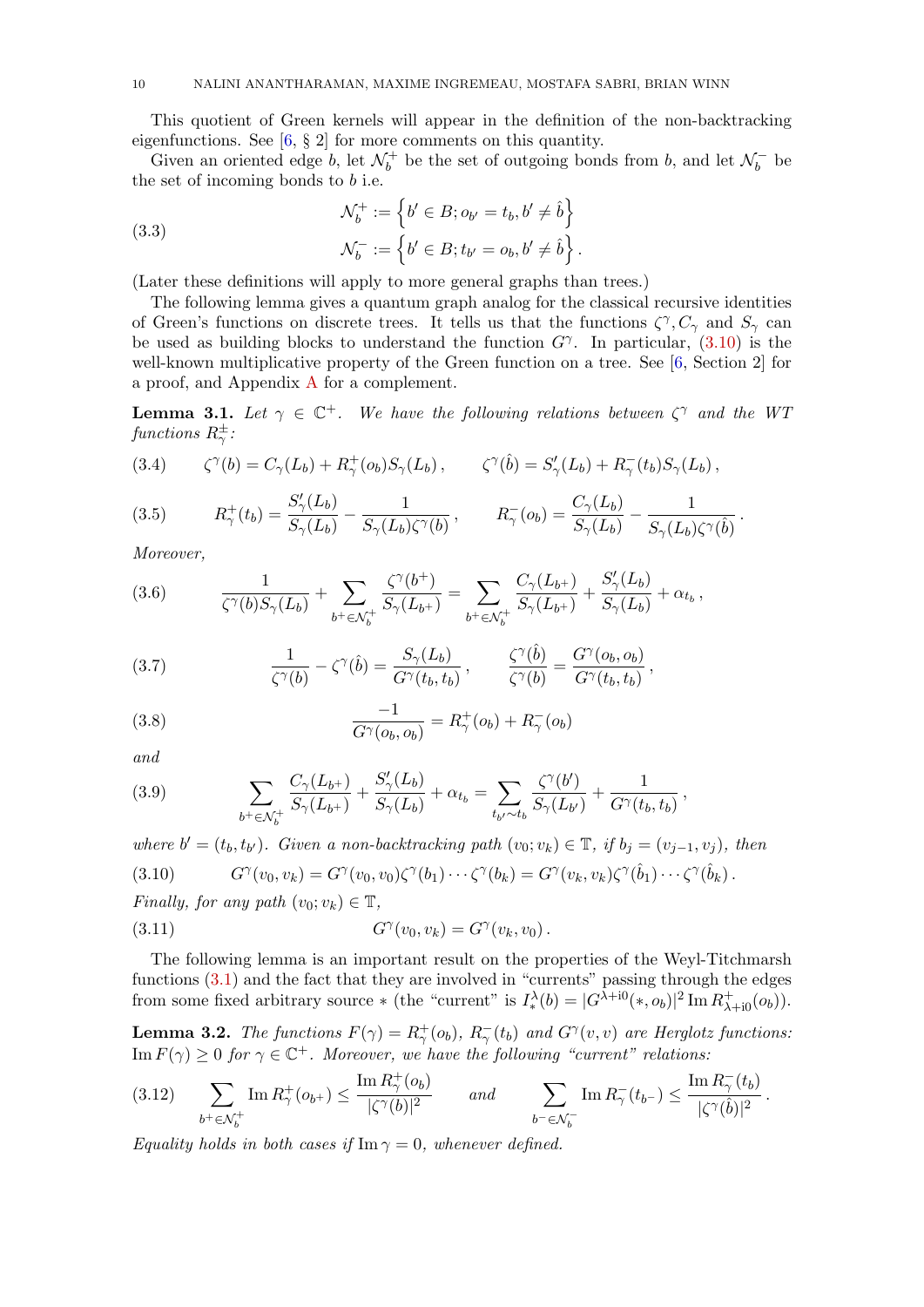<span id="page-10-2"></span>More precisely, we have

(3.13) 
$$
\sum_{b^+\in\mathcal{N}_b^+} \text{Im}\, R_\gamma^+(o_{b^+}) = \frac{\text{Im}\, R_\gamma^+(o_b)}{|\zeta^\gamma(b)|^2} - \frac{\text{Im}\,\gamma}{|\zeta^\gamma(b)|^2} \int_0^{L_b} |\xi_+^\gamma(x_b)|^2 \,dx_b,
$$

(3.14) 
$$
\sum_{b^- \in \mathcal{N}_b^-} \text{Im} \, R_\gamma^-(t_{b^-}) = \frac{\text{Im} \, R_\gamma^-(t_b)}{|\zeta^\gamma(\hat{b})|^2} - \frac{\text{Im} \, \gamma}{|\zeta^\gamma(\hat{b})|^2} \int_0^{L_b} |\xi^\gamma_-(x_b)|^2 \, \mathrm{d}x_b,
$$

where

(3.15)

<span id="page-10-3"></span>
$$
\xi_+^{\gamma}(x_b) = \frac{V_{\gamma;o}^+(x_b)}{V_{\gamma;o}^+(o_b)} = C_{\gamma}(x_b) + R_{\gamma}^+(o_b)S_{\gamma}(x_b)
$$
  

$$
U_{\gamma,(x_b)}^{-}(x_b)
$$

<span id="page-10-4"></span>
$$
\xi_{-}^{\gamma}(x_b) = \frac{U_{\gamma;v}^{-}(x_b)}{U_{\gamma;v}^{-}(t_b)} = C_{\gamma}(L_b - x_b) + R_{\gamma}^{-}(t_b)S_{\gamma}(L_b - x_b).
$$

See Appendix [A](#page-47-0) for a proof.

3.2. Operators on graphs. Let now Q be a finite quantum graph (typically one in our family  $\mathcal{Q}_N$ ) with vertex set V and bond set B. When  $\mathcal{Q} = \mathcal{Q}_N$  the corresponding notions will be indexed by N (e.g.  $B_N$ ,  $V_N$ ), but we will often tend to drop the index N from the notation.

In the study of quantum ergodicity, we need to go back and forth between "classical observables" (i.e. functions on a classical phase space) and "quantum observables" (i.e. operators on a Hilbert space). Here this will be done in a simple-minded way: starting from a function on the set of non-backtracking paths, we explain how to build an operator on  $\ell^2(B)$  or  $\ell^2(V)$ .

If  $k \geq 1$ , we denote by  $B_k$  the set of non-backtracking paths in  $B^k$  of length k:

$$
(3.16) \t Bk := \{(b_1, \ldots, b_k) \in B^k \; ; \; \forall i = 1, \ldots, k-1, t_{b_i} = o_{b_{i+1}} \text{ and } t_{b_{i+1}} \neq o_{b_i}\}.
$$

If  $b_0 \in B$ , we will also write

<span id="page-10-0"></span>
$$
B_k^{b_0} := \left\{ (b_1, \dots, b_k) \in B^k \text{ such that } (b_0, \dots, b_k) \in B_{k+1} \right\}
$$
  

$$
B_{k,b_0} := \left\{ (b_{-k}, \dots, b_{-1}) \in B^k \text{ such that } (b_{-k}, \dots, b_0) \in B_{k+1} \right\}.
$$

Note that  $B_1^{b_0} = \mathcal{N}_{b_0}^+$  $b_0^+$  and  $B_{1,b_0} = \mathcal{N}_{b_0}^ \tilde{b_0}$  .

In the sequel, we will often write  $(b_1; b_k)$  instead of  $(b_1, \ldots, b_k)$  to lighten the notation. For all  $k \geq 1$ , we also define

$$
\mathscr{H}_k := \mathbb{C}^{\mathbf{B}_k}.
$$

If  $K \in \mathcal{H}_k$ , then K is a map from  $B_k$  to  $\mathbb{C}$ , and we extend it to a map  $B^k \to \mathbb{C}$  by zero on  $B^k \setminus B_k$ . This extension will still be denoted by K.

<span id="page-10-1"></span>If  $K \in \mathcal{H}_k$ , we define an operator  $K_B: \ell^2(B) \longrightarrow \ell^2(B)$  by

$$
(3.17) \t\t \forall f \in \ell^2(B), \forall b_1 \in B, \quad (K_B f)(b_1) = \sum_{(b_2; b_k) \in B_{k-1}^{b_1}} K(b_1; b_k) f(b_k).
$$

In particular, if  $K \in \mathcal{H}_1$ , then  $K_B$  is a diagonal operator.

For  $k = 0$ , we will write  $B_0 := V$ , and  $\mathscr{H}_0 := \mathbb{C}^V$ . For all  $k \geq 0$ , we also define  $K_G : \ell^2(V) \longrightarrow \ell^2(V)$  by

$$
\forall h \in \ell^2(V), \forall v \in V, \quad (K_G h)(v) := \sum_{\substack{(b_1; b_k) \in B_k \\ o_{b_1} = v}} K(b_1; b_k) h(t_{b_k}) \quad \text{if } k \ge 1
$$

$$
(K_G h)(v) := (Kh)(v) = K(v)h(v) \quad \text{if } k = 0.
$$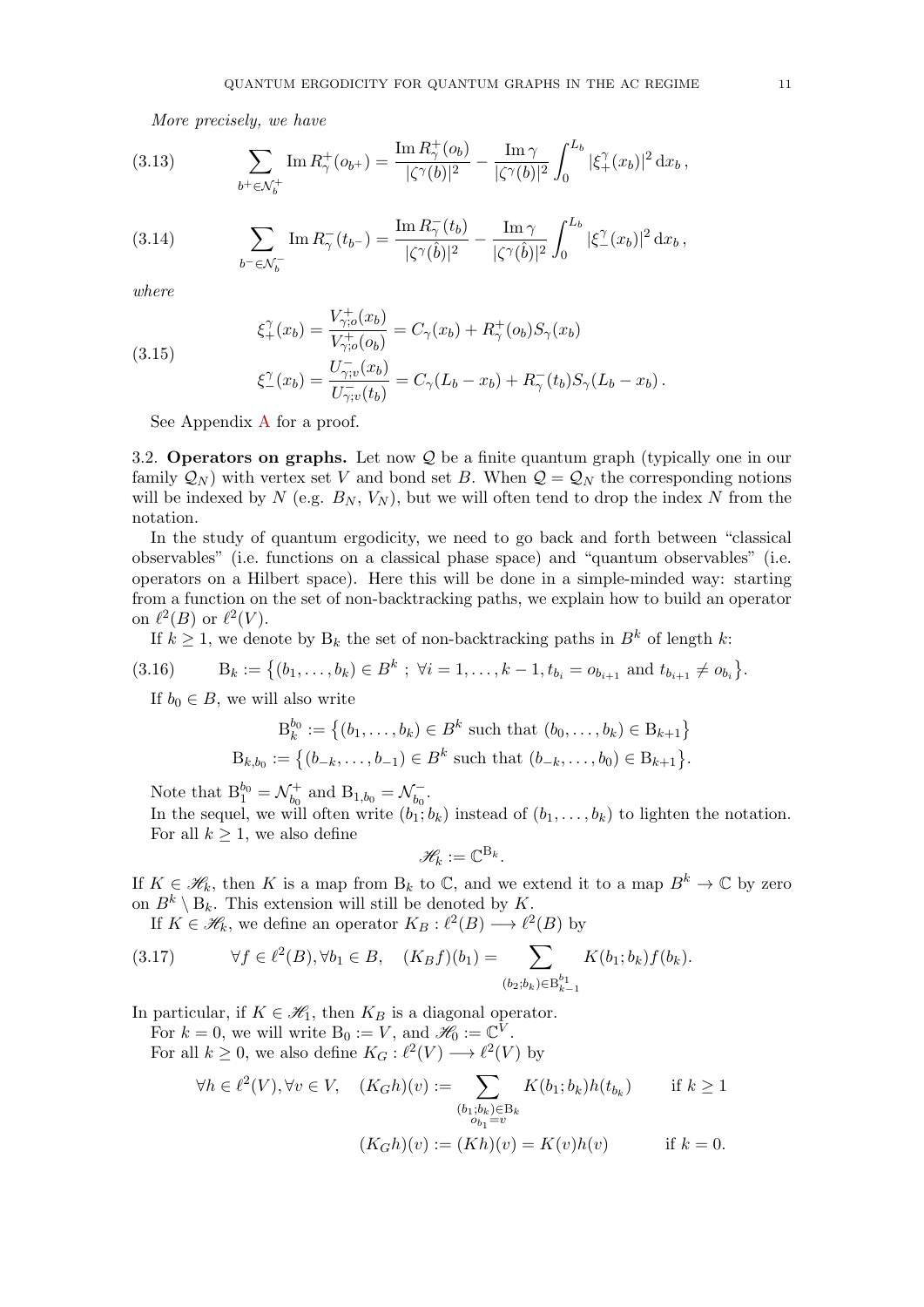<span id="page-11-0"></span>3.3. Green functions notation. In the paper we consider a variety of quantum graphs, and we need to adopt a notation for the Green function of each of them: the sequence  $\mathcal{Q}_N$ , their universal covers  $\widetilde{\mathcal{Q}}_N$ , the limiting random quantum tree T.

Let us first define notations pertaining to universal covers. Let  $Q$  be a quantum graph. Let  $\tilde{G} = (\tilde{V}, \tilde{E})$  be the universal cover of the combinatorial graph G. We endow  $\tilde{G}$  with the lifted data  $\tilde{L}_b := L_{\pi b}$ ,  $\tilde{W}_b := W_{\pi b}$  and  $\tilde{\alpha}_v = \alpha_{\pi v}$ , where  $\pi : \tilde{G} \to G$  is the covering map. This yields a quantum tree  $\widetilde{Q} := (\widetilde{V}, \widetilde{E}, \widetilde{L}, \widetilde{W}, \widetilde{\alpha})$ , which is called the *universal cover* of Q. The underlying metric graph of  $\tilde{Q}$  will be denoted by  $\tilde{G}$ . We then have a natural projection  $\pi : \widetilde{\mathcal{G}} \longrightarrow \mathcal{G}$ .

Throughout the paper, if  $v, w \in V_N$  and  $z \in \mathbb{C} \setminus \mathbb{R}$ , we will write

$$
g_N^{\gamma}(v, w) := (H_{\mathcal{Q}_N} - \gamma)^{-1}(v, w)
$$

for the Green function of the compact quantum graph  $\mathcal{Q}_N$ .

Let  $\tilde{g}_N^{\gamma}$  $\widetilde{N}_N$  be the Green's functions of  $H_{\widetilde{Q}_N}$ . Throughout the paper we will encounter quantities of the form  $\tilde{g}_N^{\gamma}$  $N_N(\mathfrak{o}_{b_i}, t_{b_j})$  where  $(b_1, \ldots, b_k)$  is a fixed non-backtracking path in  $G_N$  and  $i, j \leq k$ . We define this as follows.

Given  $(b_1; b_k) \in B_k(\mathcal{Q}_N)$ , choose any lift  $\tilde{b}_1 \in B(\widetilde{\mathcal{Q}}_N)$  and let  $(\tilde{b}_2; \tilde{b}_k) \in B_{k-1}^{\tilde{b}_0}(\widetilde{\mathcal{Q}})$  be the path such that  $\pi(\tilde{b}_1, \ldots, \tilde{b}_k) = (b_1, \ldots, b_k)$ . Then we define

$$
\tilde{g}_N^{\gamma}(o_{b_1},t_{b_k}) := (H_{\widetilde{\mathcal{Q}_N}} - \gamma)^{-1}(o_{\tilde{b}_1},t_{\tilde{b}_k}).
$$

This depends on the full path  $(b_1, \ldots, b_k)$  (although not apparent in our notation), however it does not depend on the choice of the lift  $(\tilde{b}_1, \ldots, \tilde{b}_k)$ . We define  $\tilde{g}_k^{\gamma}$  $\partial_N^{\gamma}(o_{b_i}, t_{b_j}) :=$  $(H_{\widetilde{Q_N}} - \gamma)^{-1} (o_{\tilde{b}_i}, t_{\tilde{b}_j})$  for  $i, j \leq k$ , where  $(\tilde{b}_1, \ldots, \tilde{b}_k)$  is the lift we fixed. The definition extends naturally to  $\tilde{g}_{N}^{\gamma}$  $N(x, y)$  with  $x \in b_i$  and  $y \in b_j$ .

Throughout the paper, we always let for  $b \in B_N$ ,

(3.18) 
$$
\zeta^{\gamma}(b) := \frac{\tilde{g}_N^{\gamma}(o_b, t_b)}{\tilde{g}_N^{\gamma}(o_b, o_b)}
$$

thus suppressing the index N, which should cause no confusion.

Similarly, the Weyl-Titchmarsh functions [\(3.1\)](#page-8-2) denoted by  $R^{\pm}_{\gamma}(x)$  will stand (without index N) for the WT-functions of the universal covering tree  $\widetilde{Q}_N$ .

For the Benjamini-Schramm limiting random tree  $\mathcal{T}$ , we use the notation

<span id="page-11-1"></span>
$$
G^{\gamma}(x,y) = (H_{\mathcal{T}} - \gamma)^{-1}(x,y)
$$

for  $x, y \in \mathcal{T}$ . For  $\zeta$  and the WT-functions, we simply add a hat. More precisely, we let

$$
\hat{\zeta}^{\gamma}(b) := \frac{G^{\gamma}(o_b, t_b)}{G^{\gamma}(o_b, o_b)}
$$

for  $b \in B(\mathcal{T})$ , and similarly denote the Weyl-Titchmarsh functions of  $\mathcal{T}$  by  $\hat{R}^{\pm}_{\gamma}(x)$ .

<span id="page-11-2"></span>3.4. A scalar product expression for boundary values of eigenfunctions. For each  $\gamma \in \mathbb{C}$  and  $b \in B_N$ , let us define

$$
\Sigma_1(\gamma; b) := \int_0^{L_b} |S_{\gamma}(x_b)|^2 dx_b
$$
  

$$
\Sigma_2(\gamma; b) := \int_0^{L_b} S_{\gamma}(L_b - x_b) \overline{S_{\gamma}(x_b)} dx_b.
$$

Note that, by the Cauchy-Schwarz inequality,  $\Sigma_1^2(\gamma;b) - |\Sigma_2(\gamma;b)|^2 > 0$ . As the lower bound only depends on  $L_b, W_b, \gamma$ , we have  $\Sigma_1^2(\gamma; b) - |\Sigma_2^2(\gamma; b)| \ge c > 0$  in the compact set  $(\gamma, L, W) \in (\overline{I} + i[0, 1]) \times \text{Lip}_{M}[\text{m}, M]$ , where  $\text{Lip}_{M}[\text{m}, M]$  denotes the set of  $(L, f)$ , where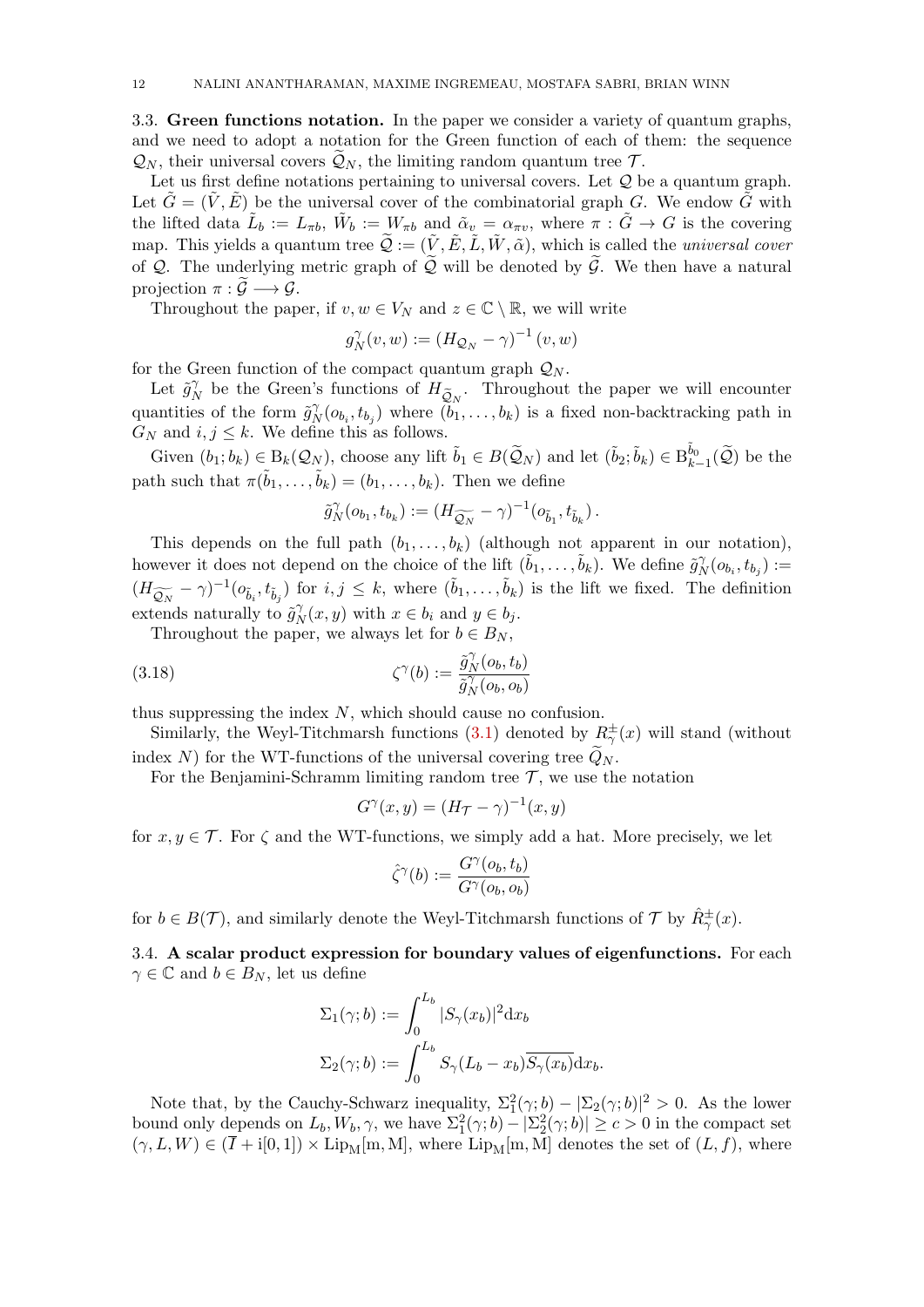$m \leq L \leq M$ , and f is a Lipschitz function on  $[0, L]$  with both norm and Lipschitz constant  $\leq M$ .

For each  $\gamma \in \mathbb{C}$  and each  $b \in B_N$ , we denote by  $S^b_{\gamma,+}$  and  $S^b_{\gamma,-}$  the functions on  $\mathcal{G}_N$ defined respectively as  $x_b \mapsto S_{\gamma}(x_b)$  and  $x_b \mapsto S_{\gamma}(L_b - x_b)$  on the edge b, and vanishing on the other edges.

If  $\psi_{\gamma}$  satisfies  $H_{\mathcal{Q}}\psi_{\gamma} = \gamma\psi_{\gamma}$ , and if the potentials are symmetric, then we have

$$
\psi_{\gamma}(x_b) = \frac{S_{\gamma}(L_b - x_b)}{S_{\gamma}(L_b)} \psi_{\gamma}(o_b) + \frac{S_{\gamma}(x_b)}{S_{\gamma}(L_b)} \psi_{\gamma}(t_b),
$$

so that

$$
S_{\gamma}(L_b)\langle S_{\gamma,+}^b, \psi_{\gamma} \rangle = \psi_{\gamma}(o_b)\Sigma_2(\gamma;b) + \psi_{\gamma}(t_b)\Sigma_1(\gamma;b)
$$
  

$$
S_{\gamma}(L_b)\langle S_{\gamma,-}^b, \psi_{\gamma} \rangle = \psi_{\gamma}(o_b)\Sigma_1(\gamma;b) + \psi_{\gamma}(t_b)\overline{\Sigma_2(\gamma;b)}.
$$

We therefore have

(3.19)

<span id="page-12-0"></span>
$$
\psi_{\gamma}(o_b) = \frac{S_{\gamma}(L_b)}{|\Sigma_2^2(\gamma;b)| - \Sigma_1^2(\gamma;b)} \left\langle \Sigma_2(\gamma;b)S_{\gamma,+}^b - \Sigma_1(\gamma;b)S_{\gamma,-}^b, \psi_{\gamma} \right\rangle =: \left\langle Y_{\gamma}^b, \psi_{\gamma} \right\rangle_{L^2(\mathcal{G}_N)}
$$

$$
\psi_{\gamma}(t_b) = \frac{S_{\gamma}(L_b)}{|\Sigma_2^2(\gamma;b)| - \Sigma_1^2(\gamma;b)} \left\langle \Sigma_2(\gamma;b)S_{\gamma,-}^b - \Sigma_1(\gamma;b)S_{\gamma,+}^b, \psi_{\gamma} \right\rangle =: \left\langle Z_{\gamma}^b, \psi_{\gamma} \right\rangle_{L^2(\mathcal{G}_N)}
$$

Note that, thanks to hypothesis (**Data**), we have

$$
\sup_{N} \max_{b \in B_N} \sup_{\gamma \in I + i[0,1]} \max(||Y^b_{\gamma}||_{L^2(\mathcal{G}_N)}, ||Z^b_{\gamma}||_{L^2(\mathcal{G}_N)}) \leq C_{I,M}.
$$

That  $\gamma \mapsto Z_{\gamma}^{b}$  is not analytic poses a technical obstacle. Since we will be using holomorphic tools, we prefer to use

$$
\widehat{\Sigma_1}(\gamma;b) := \int_0^{L_b} S_{\gamma}(x_b)^2 dx_b, \qquad \widehat{\Sigma_2}(\gamma;b) := \int_0^{L_b} S_{\gamma}(L_b-x_b)S_{\gamma}(x_b)dx_b,
$$

in other words the analytic functions that coincide with  $\Sigma_1, \Sigma_2$  on the real line.

By Cauchy-Schwarz and by continuity, we may find  $\eta_I, c_I > 0$  such that for all N,  $b \in B_N$ ,  $\gamma \in \Omega_I := I + i[-\eta_I, \eta_I]$ , we have

$$
\operatorname{Re}\left(\widehat{\Sigma}_{1}^{2}(\gamma;b)-\widehat{\Sigma}_{2}^{2}(\gamma;b)\right)>c_{I}.
$$

Therefore, we may define, for  $\gamma \in \Omega_I$ , the functions

$$
\widehat{Z}^b_\gamma:=\frac{S_\gamma(L_b)}{\widehat{\Sigma_2^2}(\gamma;b)-\widehat{\Sigma_1^2}(\gamma;b)}\left(\widehat{\Sigma_2}(\gamma;b)S^b_{\gamma,-}-\widehat{\Sigma_1}(\gamma;b)S^b_{\gamma,+}\right).
$$

<span id="page-12-1"></span>Note that  $\Omega_I \ni \gamma \mapsto \hat{Z}^b_\gamma \in L^2(\mathcal{G})$  is holomorphic, coincides with  $Z^b_\gamma$  when  $\gamma \in I$ , and

$$
(3.20) \t\left\|\widehat{Z}_{\gamma}^{b} - Z_{\gamma}^{b}\right\|_{L^{2}(\mathcal{G}_{N})} \leq \left\|\widehat{Z}_{\gamma}^{b} - \widehat{Z}_{\text{Re}(\gamma)}^{b}\right\|_{L^{2}(\mathcal{G}_{N})} + \left\|Z_{\gamma}^{b} - Z_{\text{Re}(\gamma)}^{b}\right\|_{L^{2}(\mathcal{G}_{N})} \leq C'_{I}\eta_{0}
$$

uniformly in  $\gamma \in \Omega_I$ ,  $b \in B_N$ ,  $N \in \mathbb{N}$ .

3.5. Notation for the remainders. In all the paper, we will be dealing with quantities depending on N, and on a complex parameter  $\gamma$ , and we will use the following notation. Let  $f_N: \mathbb{C}^+ \longrightarrow \mathbb{C}$  be a sequence of functions. We will write that  $f_N = O_{N \to +\infty, \gamma}(1)$  if

$$
\sup_{\eta_0 \in (0,\eta_{\text{Dir}})} \limsup_{N \to \infty} \sup_{\lambda \in I_1} |f_N(\lambda + i\eta_0)| < \infty,
$$

with  $\eta_{\text{Dir}}$  as in [\(2.7\)](#page-5-3).

Similarly, we will write  $f_N = O_{N \to +\infty,\gamma}(\text{Im }\gamma)$  if  $\frac{f_N(\gamma)}{\text{Im }\gamma} = O_{N \to +\infty,\gamma}(1)$ . In fact, most of time the imaginary part of  $\gamma$  will be denoted  $\eta_0$ , so we will write  $f_N = O_{N \to +\infty,\gamma}(\eta_0)$ .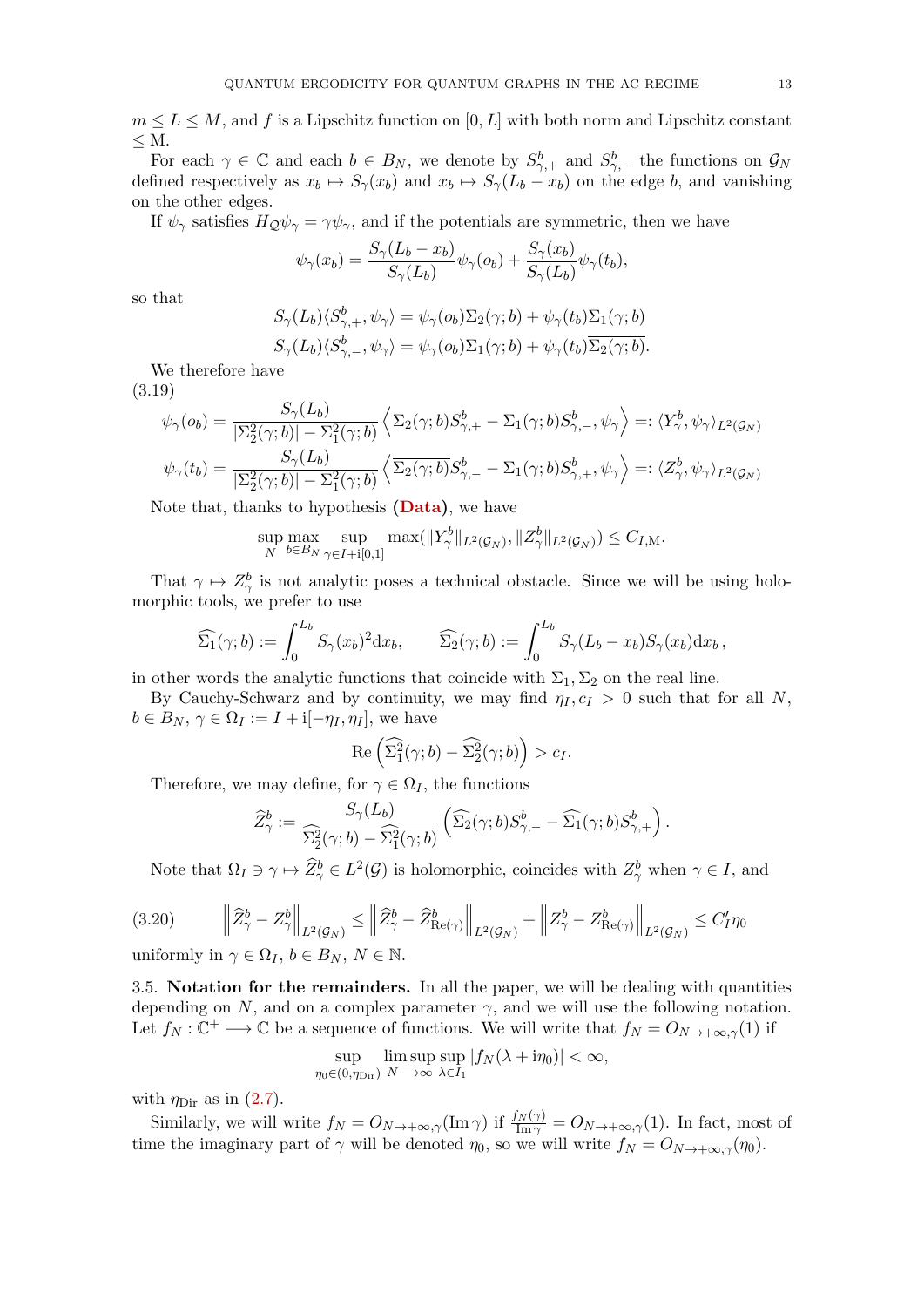If  $f_N$  depends on an additional parameter  $\kappa$ , we write  $f_N = O_{N \to +\infty,\gamma}^{(\kappa)}(1)$ .

If the quantity  $f_N$  we consider depends on N and  $\eta_0$ , but not on  $\lambda$ , we will write  $f_N = O_{N \to +\infty,\eta_0}(1)$  or  $f_N = O_{N \to +\infty,\eta_0}(\eta_0)$ , with the same definition.

Remark 3.3. Our main statements, Theorems [2.1](#page-5-2) and [2.3](#page-7-2) say that some quantity, divided by  $\mathbf{N}_N(I)$  goes to zero as  $N \longrightarrow +\infty$  followed by  $\eta \downarrow 0$ . We will recall in Appendix [C,](#page-56-0) and more precisely in  $(C.2)$  and  $(C.3)$  that, under the assumptions we make, there exist constants  $C_1, C_2 > 0$  such that for all N large enough,

$$
C_1N \leq \mathbf{N}_N(I) \leq C_2N.
$$

Therefore, in the course of the proof, when trying to show that a quantity divided by  $\mathbf{N}_N(I)$  goes to zero, we will sometimes replace  $\mathbf{N}_N(I)$  by N.

## 4. Non-backtracking eigenfunctions

<span id="page-13-0"></span>The quantum variance  $(2.8)$  involves functions living on the metric graph  $\mathcal{G}_N$ . Through the main part of the paper, we shall prefer to work with quantum variances defined on the *combinatorial graph*  $G_N$ . It is shown in Section [5](#page-16-0) how to pass from one to the other. Such discretization is generally nontrivial for non-equilateral quantum graphs. We will show however that we can construct functions on the directed edges  $B<sub>N</sub>$  which, quite miraculously, are eigenfunctions of a simple non-backtracking operator denoted below by  $\zeta^{\gamma}$ B. This reduction from continuous to discrete will use the quantum Green's functions identities derived in Section [3.1,](#page-8-1) and may be relevant to other problems on quantum graphs.

Let  $Q$  be a quantum graph, whose set of oriented edges is denoted by  $B$  (later, the following construction will be applied to  $\mathcal{Q} = \mathcal{Q}_N$ , and all the objects depend on N). From now on, we fix  $\eta_0 > 0$  which will go to zero in the sequel. Recall that  $\zeta^{\gamma}$  was defined in Section [3.3](#page-11-0) using the universal cover of Q.

Let  $\psi_j$  be an eigenfunction of  $H_Q$  with eigenvalue  $\lambda_j$ . We define  $f_j, f_j^* \in \mathbb{C}^B$  by

<span id="page-13-1"></span>(4.1) 
$$
f_j(b) = \frac{\psi_j(t_b)}{S_{\lambda_j}(L_b)} - \frac{\zeta^{\gamma_j}(b)\psi_j(o_b)}{S_{\lambda_j}(L_b)}, \qquad f_j^*(b) = \frac{\psi_j(o_b)}{S_{\lambda_j}(L_b)} - \frac{\zeta^{\gamma_j}(\hat{b})\psi_j(t_b)}{S_{\lambda_j}(L_b)}
$$

where  $\gamma_j = \lambda_j + i\eta_0$  and  $\zeta^{\gamma_j}(b)$  is as in [\(3.18\)](#page-11-1).

Note that  $\psi_j(o_b)$  and  $\psi_j(t_b)$  can be recovered from  $f_j(b)$  and  $f_j^*(b)$  as follows:  $\psi_j(o_b)$  $S_{\lambda_j}(L_b)$  $\frac{S_{\lambda_j}(L_b)}{1-\zeta^{\gamma_j}(b)\zeta^{\gamma_j}(\hat{b})}\left(f_j^*(b)+\zeta^{\gamma_j}(\hat{b})f_j(b)\right)$  and  $\psi_j(t_b) = \frac{S_{\lambda_j}(L_b)}{1-\zeta^{\gamma_j}(b)\zeta^{\gamma_j}}$  $\frac{D\lambda_j(b)}{1-\zeta^{\gamma_j}(b)\zeta^{\gamma_j}(\delta)}(f_j(b)+\zeta^{\gamma_j}(b)f_j^*(b)).$  These expressions are well defined, since by [\(3.7\)](#page-9-1) we have

$$
1-\zeta^\gamma(b)\zeta^\gamma(\hat b) = \frac{S_\gamma(L_b)\zeta^\gamma(b)}{G^\gamma(t_b,t_b)} = \frac{S_\gamma(L_b)\zeta^\gamma(\hat b)}{G^\gamma(o_b,o_b)},
$$

which does not vanish using  $(3.6)$ .

Recall that  $\mathcal{N}_b^+$  was introduced in [\(3.3\)](#page-9-3). We define the non-backtracking operator  $\mathcal{B}: \mathbb{C}^B \to \mathbb{C}^B$  by

$$
(\mathcal{B}f)(b) = \sum_{b^+ \in \mathcal{N}_b^+} f(b^+).
$$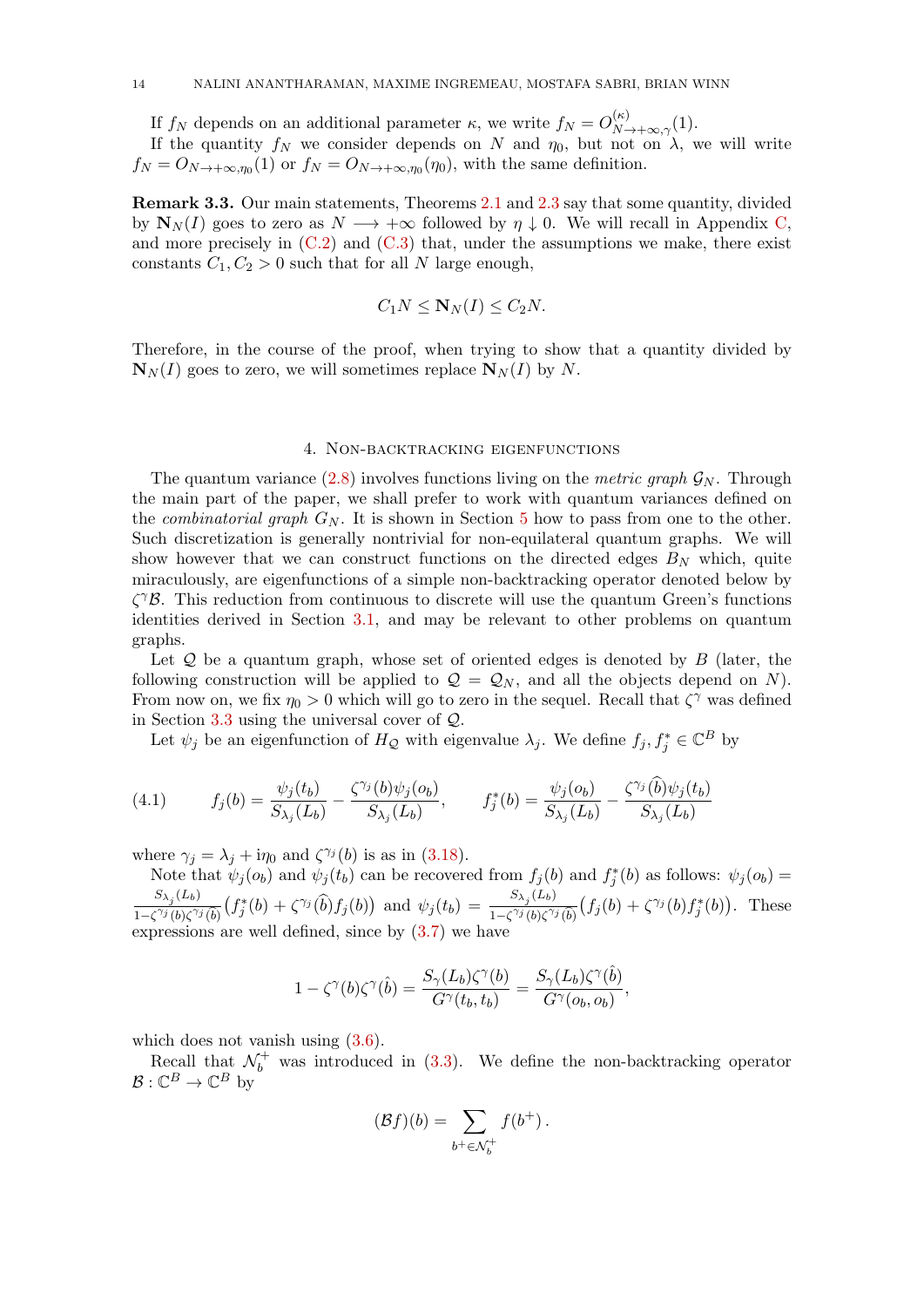We observe that  $\psi_j(t_b) = \psi_j(o_b) C_{\lambda_j}(L_b) + \psi'_j(o_b) S_{\lambda_j}(L_b)$ , so

$$
\sum_{b^+\in\mathcal{N}_b^+} \frac{\psi_j(t_{b^+})}{S_{\lambda_j}(L_{b^+})} = \psi_j(t_b) \sum_{b^+\in\mathcal{N}_b^+} \frac{C_{\lambda_j}(L_{b^+})}{S_{\lambda_j}(L_{b^+})} + \sum_{b^+\in\mathcal{N}_b^+} \psi'_j(o_{b^+})
$$
\n
$$
= \psi_j(t_b) \sum_{b^+\in\mathcal{N}_b^+} \frac{C_{\lambda_j}(L_{b^+})}{S_{\lambda_j}(L_{b^+})} + \psi'_j(t_b) + \alpha_{t_b}\psi_j(t_b)
$$
\n
$$
= \psi_j(t_b) \sum_{b^+\in\mathcal{N}_b^+} \frac{C_{\lambda_j}(L_{b^+})}{S_{\lambda_j}(L_{b^+})} + \frac{S'_{\lambda_j}(L_b)\psi_j(t_b) - \psi_j(o_b)}{S_{\lambda_j}(L_b)} + \alpha_{t_b}\psi_j(t_b),
$$

where we used the  $\delta$ -conditions and the fact that  $\begin{pmatrix} \psi_{\lambda}(o_{b}) \\ \psi_{\lambda}(o_{b}) \end{pmatrix}$  $\psi_\lambda'(o_b)$  $= M_{\lambda}(b)^{-1} \left( \psi_{\lambda}(t_b) \over \psi'(t_b) \right)$  $\psi_\lambda'(t_b)$  . We thus get

<span id="page-14-0"></span>(4.2)  
\n
$$
(\mathcal{B}f_j)(b) = \psi_j(t_b) \bigg( \sum_{b^+ \in \mathcal{N}_b^+} \left[ \frac{C_{\lambda_j}(L_{b^+})}{S_{\lambda_j}(L_{b^+})} - \frac{\zeta^{\gamma_j}(b^+)}{S_{\lambda_j}(L_{b^+})} \right] + \frac{S'_{\lambda_j}(L_b)}{S_{\lambda_j}(L_b)} + \alpha_{t_b} \bigg) - \frac{\psi_j(o_b)}{S_{\lambda_j}(L_b)}
$$
\n
$$
= \frac{1}{\zeta^{\gamma_j}(b)} f_j(b) + O_{\psi_j, \eta_0}(b),
$$

with  $O_{\psi_j,\eta_0}(b) = \psi_j(t_b)O_{\gamma_j}(b)$  where, by [\(3.6\)](#page-9-2), we have

$$
O_{\gamma_j}(b) = \sum_{b^+ \in \mathcal{N}_b^+} \left[ \frac{C_{\lambda_j}(L_{b^+}) - \zeta^{\gamma_j}(b^+)}{S_{\lambda_j}(L_{b^+})} - \frac{C_{\gamma_j}(L_{b^+}) - \zeta^{\gamma_j}(b^+)}{S_{\gamma_j}(L_{b^+})} \right] + \frac{S'_{\lambda_j}(L_b)}{S_{\lambda_j}(L_b)} - \frac{S'_{\gamma_j}(L_b)}{S_{\gamma_j}(L_b)} + \frac{1}{\zeta^{\gamma_j}(b)S_{\gamma_j}(L_b)} - \frac{1}{\zeta^{\gamma_j}(b)S_{\lambda_j}(L_b)}.
$$

Similarly, since  $f_j^* = \iota f_j$ , where  $\iota$  is the edge-reversal, and since  $\mathcal{B}^* = \iota \mathcal{B} \iota$ , we get  $\mathcal{B}^* f_j^* = \frac{1}{\iota \zeta^{\gamma_j}} f_j^* + \iota O_{\psi_j, \eta_0}(b)$ , with  $\iota O_{\psi_j, \eta_0}(b) = \psi_j(o_b) \iota O_{\gamma_j}(b)$ .

<span id="page-14-4"></span>Note that, by Corollary [C.8](#page-61-0) and analyticity of  $C_z(L_b)$ ,  $S_z(L_b)$ , we have for all  $s > 0$ 

(4.3) 
$$
\frac{1}{N} \|O_{\gamma_j}\|_{\ell^s(B_N)}^s = O_{N \to +\infty,\gamma}^{(s)}(\eta_0).
$$

If  $K = K^{\gamma} \in \mathcal{H}_k$  for some  $k \geq 1$ , is some operator, possibly depending on  $\gamma \in \mathbb{C}^+$ , we define its non-backtracking quantum variance by

<span id="page-14-3"></span>(4.4) 
$$
\operatorname{Var}_{\text{nb}, \eta_0}^I(K) := \frac{1}{\mathbf{N}_N(I)} \sum_{\lambda_j \in I} \left| \langle f_j^*, K_B^{\lambda_j + i\eta_0} f_j \rangle \right|
$$

$$
= \frac{1}{\mathbf{N}_N(I)} \sum_{\lambda_j \in I} \left| \sum_{(b_1, \dots, b_k) \in B_k} \overline{f_j^*(b_1)} K^{\lambda_j + i\eta_0} (b_1, \dots, b_k) f_j(b_k) \right|.
$$

The advantage of this non-backtracking variance is that it is invariant under a spectral averaging operator, whose kernel is relatively simple due to non-backtracking.

More precisely, we have by  $(4.2)$  and its analog for  $f_j^*$  that

<span id="page-14-2"></span>(4.6) 
$$
\langle f_j^*, K_B f_j \rangle = \langle (\iota \zeta^{\gamma_j} \mathcal{B}^*)^{n-r} f_j^*, K_B (\zeta^{\gamma_j} \mathcal{B})^r f_j \rangle + \text{ error}
$$

for any  $n \geq 1$  and  $0 \leq r \leq n$ , where the error depends on  $O_{\psi_j, \eta_0}$  and will be developed in  $(4.9)$  and  $(4.11)$ . But before starting the calculation, we would like to express the "sandwich"  $(\mathcal{B}(\overline{\zeta^{\gamma_j}})^{n-r} K_B(\zeta^{\gamma_j} \mathcal{B})^r$  as a new observable in phase space<sup>[5](#page-14-1)</sup>.

 $\overline{\phantom{a}}$ 

<span id="page-14-1"></span> $5$ Very roughly, this heuristic can be likened to the classical proof of quantum ergodicity on manifolds [\[13,](#page-62-0) [29\]](#page-63-2) where we replace the sandwich  $e^{-it\Delta}ae^{it\Delta}$  by  $Op(a \circ G^t)$ , with  $G^t$  the geodesic flow, using Egorov's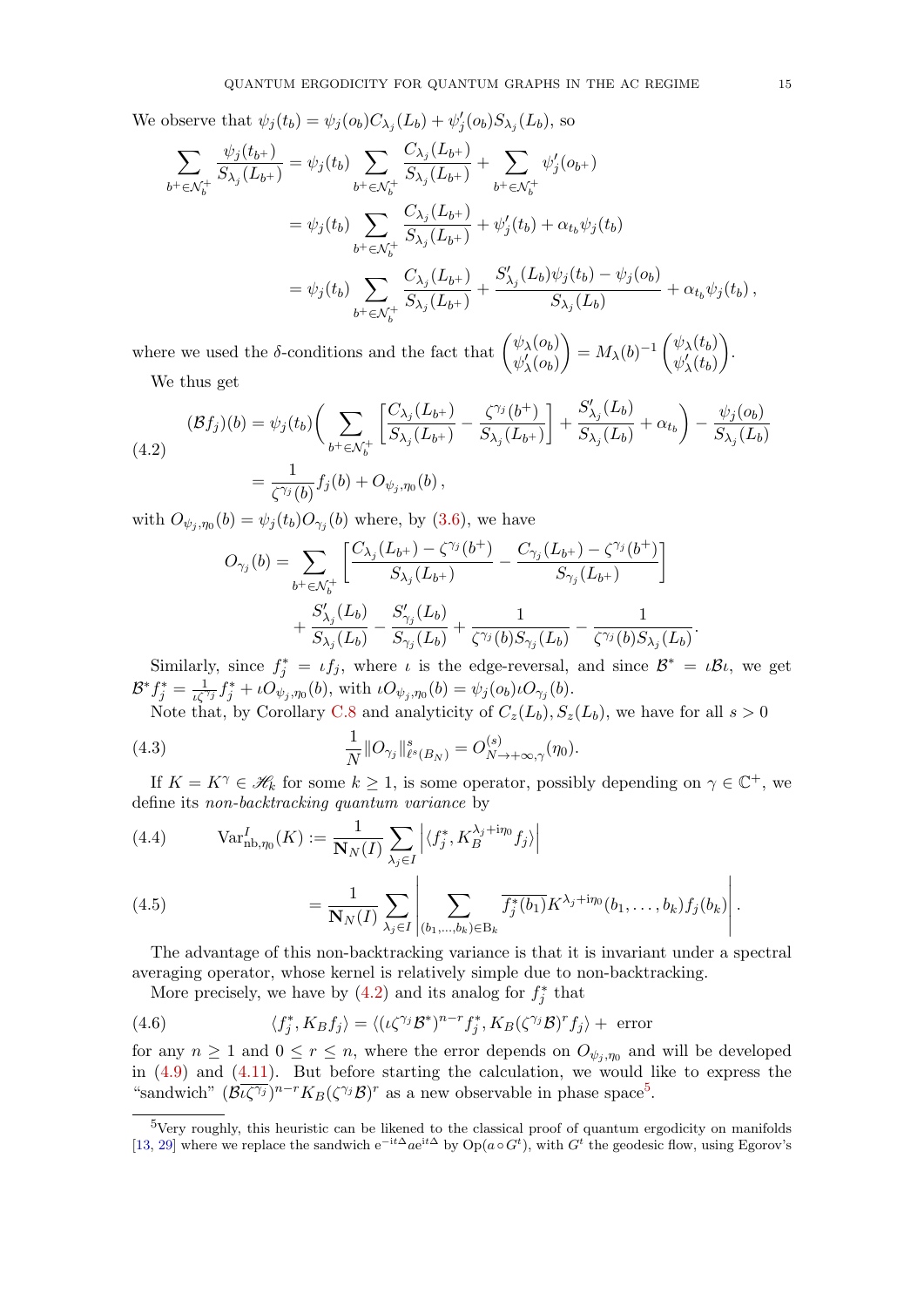First note that

$$
[(\zeta^{\gamma} \mathcal{B})^r f](b_1) = \sum_{(b_2,...,b_{r+1}) \in B_r^{b_1}} \zeta^{\gamma}(b_1) \cdots \zeta^{\gamma}(b_r) f(b_{r+1})
$$

$$
[(\iota \zeta^{\gamma} \mathcal{B}^*)^k f](b_1) = \sum_{(b_{-k+1},...,b_0) \in B_{r,b_1}} \zeta^{\gamma}(\hat{b}_1) \cdots \zeta^{\gamma}(\hat{b}_{-k+2}) f(b_{-k+1}).
$$

Recalling [\(3.17\)](#page-10-1) this yields:

**Proposition 4.1.** If we define  $\mathcal{R}_{n,r}^{\gamma_j} : \mathscr{H}_k \longrightarrow \mathscr{H}_{n+k}$  by

<span id="page-15-4"></span>
$$
(4.7) \quad (\mathcal{R}_{n,r}^{\gamma_j} K)(b_1; b_{n+k}) = \overline{\zeta^{\gamma_j}(\hat{b}_2) \cdots \zeta^{\gamma_j}(\hat{b}_{n-r+1})} K(b_{n-r+1}; b_{n-r+k}) \zeta^{\gamma_j} (b_{n-r+k}) \cdots \zeta^{\gamma_j} (b_{n+k-1}),
$$

we have

$$
\langle (\iota \zeta^{\gamma_j} \mathcal{B}^*)^{n-r} f_j^*, K_B(\zeta^{\gamma_j} \mathcal{B})^r f_j \rangle = \langle f_j^*, (\mathcal{R}_{n,r}^{\gamma_j} K)_B f_j \rangle.
$$

Thus,  $\mathcal{R}_{n,r}^{\gamma_j}K$  is the "observable" we seek.

We now derive the expression of the error in [\(4.6\)](#page-14-2) more precisely. We have

<span id="page-15-2"></span>
$$
\sum_{(b_1; b_{n+k}) \in B_{n+k}} \overline{f_j^*(b_1)} (\mathcal{R}_{n,r}^{\gamma_j} K)(b_1; b_{n+k}) f_j(b_{n+k})
$$
\n
$$
= \sum_{(b_1; b_{n+k-1}) \in B_{n+k-1}} \left[ f_j^*(b_1) \zeta^{\gamma_j} (\hat{b}_2) \cdots \zeta^{\gamma_j} (\hat{b}_{n-r+1}) K(b_{n-r+1}; b_{n-r+k}) \right]
$$
\n
$$
\times \zeta^{\gamma_j} (b_{n-r+k}) \cdots \zeta^{\gamma_j} (b_{n+k-2}) \cdot [\zeta^{\gamma_j} \mathcal{B} f_j](b_{n+k-1}) \right]
$$
\n
$$
= \sum_{(b_1; b_{n+k-1}) \in B_{n+k-1}} \overline{f_j^*(b_1)} (\mathcal{R}_{n-1,r-1}^{\gamma_j} K)(b_1; b_{n-1+k}) [f_j + \zeta^{\gamma_j} O_{\psi_j, \eta_0}](b_{n+k-1})
$$
\n
$$
= \langle f_j^*, (\mathcal{R}_{n-1,r-1}^{\gamma_j} K)_{B}[f_j + \zeta^{\gamma_j} O_{\psi_j, \eta_0}] \rangle.
$$

where we used  $(4.2)$ . Iterating this equation r times, we obtain

<span id="page-15-0"></span>(4.9) 
$$
\langle f_j^*, (\mathcal{R}_{n,r}^{\gamma_j} K)_{B} f_j \rangle = \langle f_j^*, (\mathcal{R}_{n-r,0}^{\gamma_j} K)_{B} f_j \rangle + \sum_{\ell=1}^r \langle f_j^*, (\mathcal{R}_{n-\ell,r-\ell}^{\gamma_j} K)_{B} \zeta^{\gamma_j} O_{\psi_j,\eta_0} \rangle.
$$

By a computation similar to [\(4.8\)](#page-15-2), we obtain that for all  $m > 1$ ,

<span id="page-15-3"></span>
$$
\sum_{\substack{(b_1; b_{m+k}) \in B_{m+k}}} \overline{f_j^*(b_1)}(\mathcal{R}_{m,s}^{\gamma_j} K)(b_1; b_{m+k}) f_j(b_{m+k})
$$
\n
$$
= \sum_{\substack{(b_2,\ldots,b_{m+k}) \in B_{m+k-1}}} \left(\overline{f_j^*(b_2) + \iota\zeta^{\gamma_j} \iota O_{\psi_j,\eta_0}(b_2)}\right) (\mathcal{R}_{m-1,s}^{\gamma_j} K)(b_2; b_{m+k}) f_j(b_{m+k})
$$
\n
$$
= \langle f_j^* + \iota\zeta^{\gamma_j} \iota O_{\psi_j,\eta_0}, (\mathcal{R}_{m-1,s}^{\gamma_j} K) B f_j \rangle.
$$

<span id="page-15-1"></span>Applying [\(4.10\)](#page-15-3)  $n-r$  times to the first term in the left-hand side of [\(4.9\)](#page-15-0), we obtain

(4.11) 
$$
\langle f_j^*, (\mathcal{R}_{n-r,0}^{\gamma_j} K) B f_j \rangle = \langle f_j^*, K_B f_j \rangle + \sum_{\ell'=1}^{n-r} \langle \iota \zeta^{\gamma_j} \iota O_{\psi_j, \eta_0}, (\mathcal{R}_{n-r-\ell',0}^{\gamma_j} K) B f_j \rangle.
$$

As [\(4.9\)](#page-15-0) and [\(4.11\)](#page-15-1) hold for any  $r \leq n$ , we thus get the desired (approximate) invariance of the quantum variance under the averaging operator  $\mathcal{R}_{n,r}^{\gamma}$ .

theorem. We see that even if  $a(x)$  is a function, one must consider the phase space observable  $a \circ G^t(x, \xi)$ . In our case, even if  $K(f_N) \in \mathcal{H}_0$  is a function, the new observable  $\mathcal{R}_{n,r}^{\gamma}K$  will lie in  $\mathcal{H}_n$ .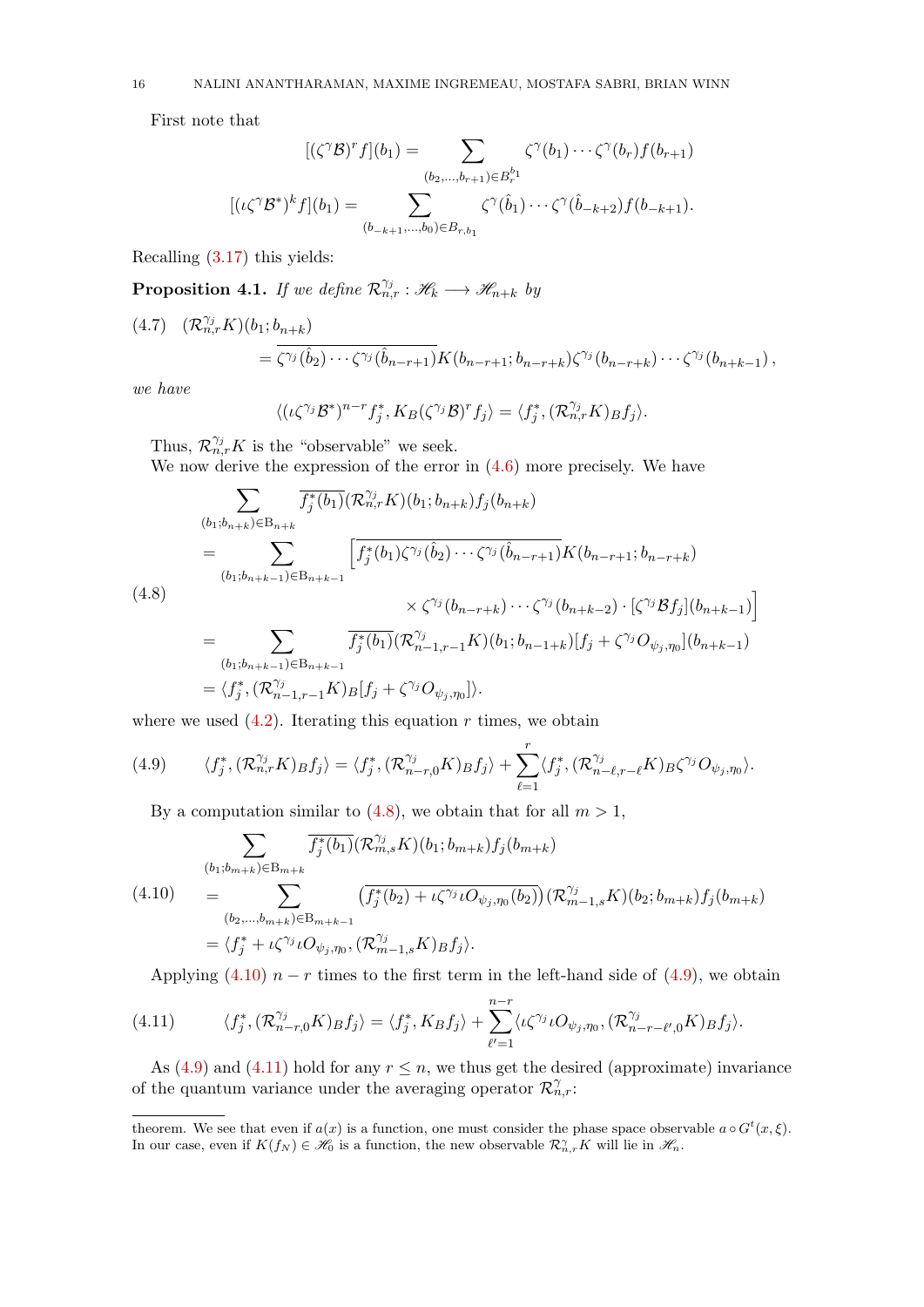<span id="page-16-1"></span>Proposition 4.2.

(4.12) 
$$
\text{Var}_{\text{nb},\eta_0}^I(K) \leq \text{Var}_{\text{nb},\eta_0}^I\left(\frac{1}{n}\sum_{r=1}^n \mathcal{R}_{n,r}^{\gamma}K\right) + \mathcal{E}_{n,\eta_0}(K),
$$

where

<span id="page-16-7"></span>
$$
(4.13) \quad \mathcal{E}_{n,\eta_0}(K) = \frac{1}{n} \sum_{r=1}^n \frac{1}{\mathbf{N}_N(I)} \sum_{\lambda_j \in I} \left| \sum_{\ell=1}^r \langle f_j^*, (\mathcal{R}_{n-\ell,r-\ell}^{\gamma_j} K) B \zeta^{\gamma_j} O_{\psi_j,\eta_0} \rangle \right. \\ \left. + \sum_{\ell'=1}^{n-r} \langle \iota \zeta^{\gamma_j} \iota O_{\psi_j,\eta_0}, (\mathcal{R}_{n-r-\ell',0}^{\gamma_j} K) B f_j \rangle \right|.
$$

The quantity  $\mathcal{E}_{n,\eta_0}(K)$  is negligible thanks to the following lemma proven in Section [6.1.](#page-23-0)

<span id="page-16-6"></span>**Lemma 4.3.** For any  $n \in \mathbb{N}$ ,  $k \geq 0$  and any  $K \in \mathcal{H}_k$  possibly depending on  $\gamma$ , but satisfying [\(5.1\)](#page-16-2), we have

$$
\mathcal{E}_{n,\eta_0}(K) = O_{N \to +\infty,\eta_0}^{(n)}(\eta_0).
$$

#### 5. Reduction to non-backtracking variances

<span id="page-16-0"></span>From now on, all the constructions take place on the graph  $\mathcal{Q}_N$ , and N varies and goes to  $+\infty$ . So it should be understood that all objects depend on N, although it is not always apparent in the notation.

In this section, we will show that the statement of Theorem [2.3](#page-7-2) can be reduced to an estimate on the non-backtracking variances  $(4.4)$ . To this end, we will start from an integral operator  $\mathcal{K} \in \mathscr{K}_k$ , and build several new operators  $J_{\mathcal{K}}^{\gamma} \in \mathscr{H}_{k'}$  from it. These  $J_{\mathcal{K}}^{\gamma}$ K will depend on the parameter  $\gamma \in \mathbb{C}^+$  (and N), but this dependence will always satisfy the following hypothesis.

<span id="page-16-4"></span>**Definition 5.1.** Let  $k \geq 0$  and let  $\mathbb{C}^+ \ni \gamma \mapsto K^{\gamma} = K_N^{\gamma} \in \mathcal{H}_k$ . We say that  $K^{\gamma}$  satisfies hypothesis (Hol) if

- <span id="page-16-3"></span>• For all  $0 < \eta_0 < \eta_{\text{Dir}}$  and  $(b_1, \ldots, b_k) \in B_k$ , the map  $\mathbb{R} \ni \lambda \mapsto K^{\lambda + i\eta_0}(b_1, \ldots, b_k)$ has an analytic extension  $K_{\eta_0}^z(b_1,\ldots,b_k)$  to the strip  $\{z: |\operatorname{Im} z| < \eta_0/2\}.$
- <span id="page-16-2"></span>• For all  $s > 0$ , we have

(5.1) 
$$
\sup_{\eta_0 \in (0,\eta_{\text{Dir}})} \limsup_{N \to +\infty} \sup_{\eta_1 \in (-\frac{\eta_0}{2},\frac{\eta_0}{2})} \sup_{\lambda \in I_1} \frac{1}{N} \sum_{(b_1,\dots,b_k) \in B_k} |K_{\eta_0}^{\lambda + i\eta_1}(b_0,\dots,b_k)|^s < +\infty.
$$

<span id="page-16-8"></span>• For almost all  $\lambda \in I_1$ , for all  $s > 0$  and all  $t \in (-1/2, 1/2)$ , we have

(5.2) 
$$
\lim_{\eta_0 \downarrow 0} \limsup_{N \to +\infty} \frac{1}{N} \sum_{(b_1, ..., b_k) \in B_k} |K_{\eta_0}^{\lambda + ti\eta_0}(b_0, ..., b_k) - K^{\lambda + i\eta_0}(b_0, ..., b_k)|^s = 0.
$$

Beware that, unless  $\gamma \mapsto K^{\gamma}(b_1,\ldots,b_k)$  is analytic, the quantities  $K^{\lambda+i\eta_0+i\eta_1}(b_1,\ldots,b_k)$ and  $K_{\eta_0}^{\lambda+i\eta_1}(b_1,\ldots,b_k)$  are in general different for  $\eta_1 \neq 0$ .

<span id="page-16-5"></span>**Remark 5.2.** Note that if  $K^{\gamma}$  and  $J^{\gamma}$  satisfy [\(Hol\)](#page-16-3), so does their sum and product. If  $K^{\gamma}$  satisfies [\(Hol\)](#page-16-3), then  $\overline{K^{\gamma}}$  also satisfies (Hol). Indeed, its restriction to a horizontal line is real-analytic, so it can be extended holomorphically to a strip by an extension satisfying the desired properties.

Last but not least, thanks to Corollary [C.8](#page-61-0) and Proposition [C.9,](#page-62-14) the functions in the class  $\mathscr{L}_k^{\gamma}$  $\mathcal{C}^{\gamma}_{k}$  introduced in Definition [C.2](#page-58-0) all satisfy (**Hol**).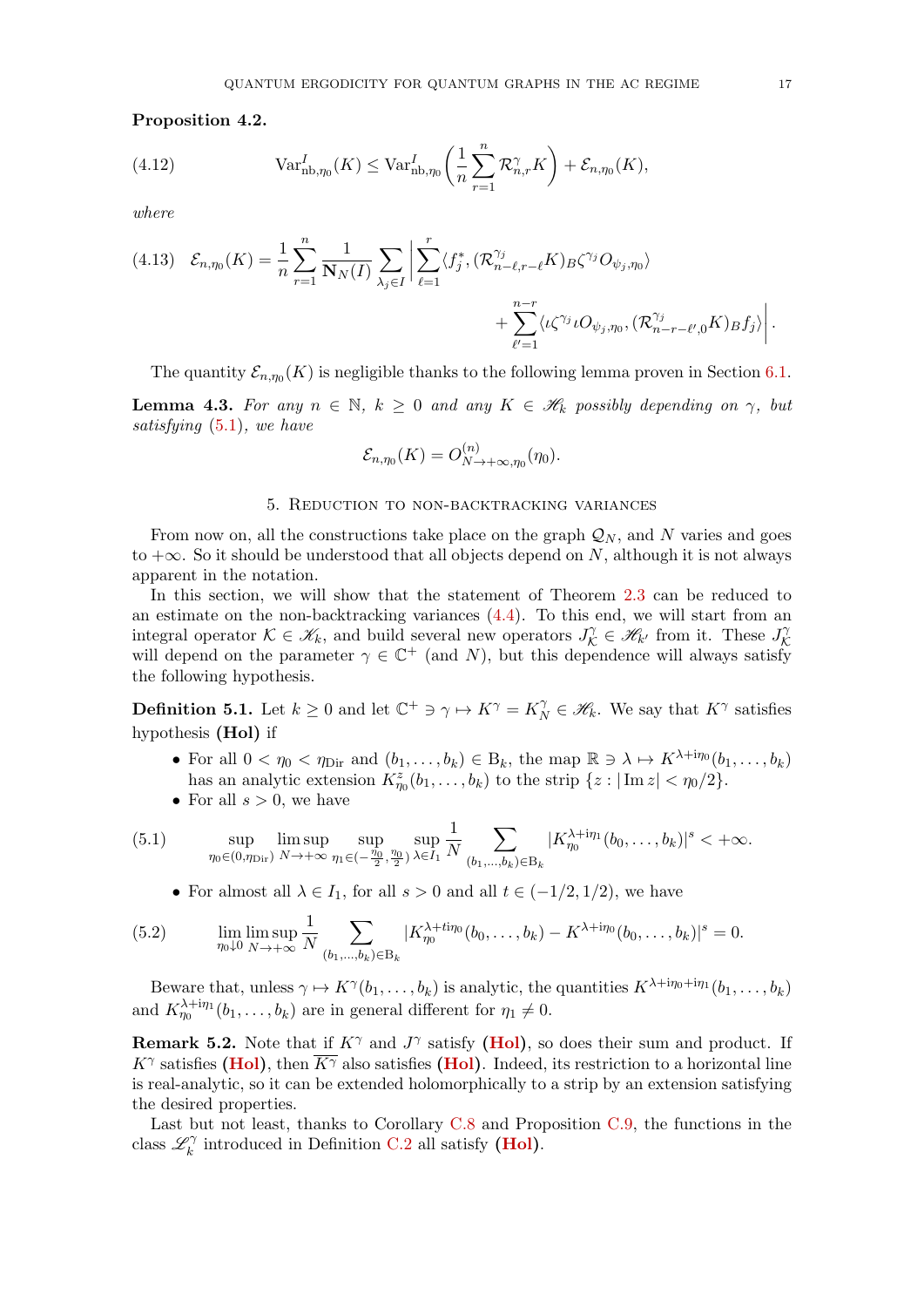Given a linear operator  $F^{\gamma}: \ell^2(V) \longrightarrow \ell^2(V)$  possibly depending on  $\gamma \in \mathbb{C}^+$ , we define

$$
\text{Var}_{\eta_0}^I(F^\gamma) := \frac{1}{\mathbf{N}_N(I)} \sum_{\lambda_j \in I} |\langle \mathring{\psi}_j, F^{\lambda_j + \text{ip}_0} \mathring{\psi}_j \rangle_{\ell^2(V)}|,
$$

where  $\psi_j$  is the restriction of  $\psi_j$  to the vertices, which is well-defined thanks to [\(2.2\)](#page-3-1)

$$
\mathring{\psi}_j(v) = \psi_j(v).
$$

Let us write  $\Psi_{\gamma,v}(w) := \operatorname{Im} \tilde{g}_{\rho}^{\gamma}$  $N_N^{\gamma}(v, w)$  and define, for  $K \in \mathcal{H}_k$  (possibly depending on  $\gamma \in \mathbb{C}^+$ ):

$$
\langle K \rangle^{\gamma} := \frac{1}{\sum_{v \in V} \Psi_{\gamma,v}(v)} \sum_{(b_1,\dots,b_k) \in B_k} K(b_1,\dots,b_k) \Psi_{\gamma,o_{b_1}}(t_{b_k}) \quad \text{if } k \ge 1
$$
  

$$
\langle K \rangle^{\gamma} := \frac{1}{\sum_{v \in V} \Psi_{\gamma,v}(v)} \sum_{v \in V} K(v) \Psi_{\gamma,v}(v) \quad \text{if } k = 0.
$$

<span id="page-17-1"></span> $\overline{S}$ 

Finally, we denote by  $\mathbf{1} = \mathbf{1}_0 \in \mathcal{H}_0$  the constant function equal to one on every vertex. In the sequel, we will also denote by  $\hat{1}$  the function on  $\mathcal{G}_N$  which is constant equal to one.

As a first step towards the reduction to non-backtracking variances, we control the quantities appearing in Theorems [2.1](#page-5-2) and [2.3](#page-7-2) by some discrete variances of the form  $\text{Var}_{\eta_0}^I$ .

<span id="page-17-0"></span>**Proposition 5.3.** (1) Let  $f_N \in L^\infty(\mathcal{G}_N)$  be a sequence of functions with  $||f_N||_{\infty} \leq 1$ . We may build  $(J_{f,p}^{\gamma})_{p=1,\dots,8}$ , each belonging to  $\mathscr{H}_0$  or  $\mathscr{H}_1$  and satisfying [\(Hol\)](#page-16-3), such that

$$
\lim_{\eta_0 \downarrow 0} \limsup_{N \to \infty} \frac{1}{\mathbf{N}_N(I)} \sum_{\lambda_j \in I} |\langle \psi_j, f \psi_j \rangle - \langle f \rangle_{\gamma_j}| \leq C \sum_{p=1}^8 \lim_{\eta_0 \downarrow 0} \limsup_{N \to \infty} \text{Var}_{\eta_0}^I \left( (J_{f,p}^{\gamma})_G - \langle J_{f,p}^{\gamma} \rangle^{\gamma} \mathbf{1} \right).
$$

(2) Let  $k \geq 1$  and let  $\mathcal{K}_N \in \mathcal{K}_k$  be a sequence of non-backtracking integral operators satisfying  $|\mathcal{K}_N(x, y)| \leq 1$  for all  $x, y \in \mathcal{G}_N$ .

We may build  $(\hat{J}_{K,p}^{\gamma})_{p=1,\dots,6}$ , each belonging to  $\mathcal{H}_{k_p}$  for  $k-2 \leq k_p \leq k$ , and satisfying [\(Hol\)](#page-16-3), such that

$$
\lim_{\eta_0 \downarrow 0} \limsup_{N \to \infty} \frac{1}{\mathbf{N}_N(I)} \sum_{\lambda_j \in I} |\langle \psi_j, \mathcal{K} \psi_j \rangle - \langle \mathcal{K} \rangle_{\gamma_j}| \leq C \sum_{p=1}^6 \lim_{\eta_0 \downarrow 0} \limsup_{N \to \infty} \text{Var}_{\eta_0}^I \left( (J_{\mathcal{K},p}^{\gamma})_G - \langle J_{\mathcal{K},p}^{\gamma} \rangle^{\gamma} \mathbf{1} \right).
$$

The idea of the proof is quite simple: expand the eigenfunction  $\psi_j$  in the basis of solutions  $S_{\lambda}, C_{\lambda}$  given in § [2.2,](#page-4-5) then split the average  $\langle f \rangle_{\gamma_j}$  into convenient pieces, so that each operator in the discrete variance has zero mean. The scheme is quite similar to the equilateral case [\[19\]](#page-63-5). We give the technical details in Appendix [B.1](#page-49-0)

Our next step is to show that the discrete variance of  $J - \langle J \rangle^{\gamma}$  can be bounded by some non-backtracking variances, plus some terms which will be negligible. Before stating the proposition, we need to introduce some notation. In the sequel, we will often write  $\langle J \rangle^{\gamma}$  instead of  $\langle J \rangle^{\gamma}$  in the computations of the variances.

If  $d(x)$  is the degree of  $x \in V$ , we denote  $P = \frac{1}{d}A_G$ . Let

$$
N_{\gamma}(x) = \operatorname{Im} \tilde{g}^{\gamma}(\tilde{x}, \tilde{x}), \qquad P_{\gamma} = \frac{d}{N_{\gamma}} P \frac{N_{\gamma}}{d}.
$$

We define  $S_{T,\gamma}: \ell^2(V) \to \ell^2(V)$  and  $\widetilde{S}_{T,\gamma}: \ell^2(V) \to \ell^2(V)$  by

$$
\mathcal{S}_{T,\gamma}J = \frac{1}{T}\sum_{s=0}^{T-1}(T-s)P_{\gamma}^sJ \quad \text{and} \quad \widetilde{\mathcal{S}}_{T,\gamma}J = \frac{1}{T}\sum_{s=1}^T P_{\gamma}^sJ.
$$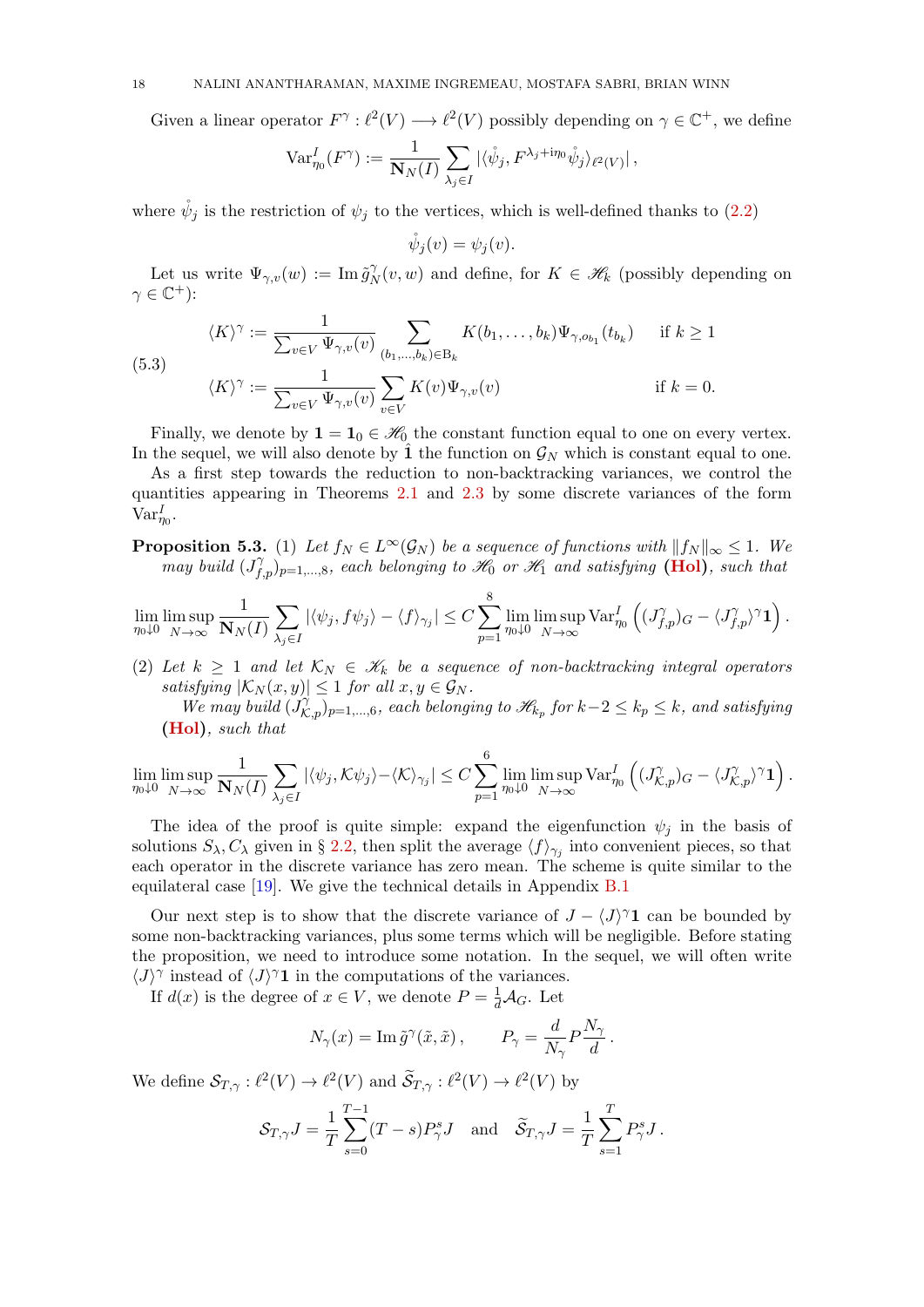We also define  $\mathcal{L}^{\gamma}: \ell^2(V) \to \ell^2(B)$  and  $\mathcal{E}_{\gamma}: \ell^2(V) \to \ell^2(V)$  by

$$
(\mathcal{L}^{\gamma} J)(b) = \frac{S_{\text{Re}\,\gamma}^{2}(L_{b})|\tilde{g}^{\gamma}(t_{b},t_{b})|^{2}(1+\overline{\zeta^{\gamma}(b)}\zeta^{\gamma}(\tilde{b}))}{\text{Re}\,S_{\gamma}(L_{b})|\zeta^{\gamma}(b)|^{2}} \left(\frac{J(t_{b})}{N_{\gamma}(o_{b})} - \frac{J(o_{b})}{N_{\gamma}(t_{b})}\right),
$$

$$
(\mathcal{E}_{\gamma} J)(o_{b}) = \sum_{t_{b}\sim o_{b}} \left[\frac{\text{Im}\,S_{\gamma}(L_{b})\,\text{Re}\,\tilde{g}^{\gamma}(t_{b},t_{b})}{\text{Re}\,S_{\gamma}(L_{b})}\left(\frac{J(t_{b})}{N_{\gamma}(o_{b})} - \frac{J(o_{b})}{N_{\gamma}(t_{b})}\right)\right].
$$

<span id="page-18-1"></span>**Proposition 5.4.** (1) Let  $J \in \mathcal{H}_0$ . For any  $T \in \mathbb{N}$ , we have

<span id="page-18-0"></span>(5.4) 
$$
\operatorname{Var}_{\eta_0}^I (J - \langle J \rangle^{\gamma}) \leq \operatorname{Var}_{\text{nb}, \eta_0}^I [\mathcal{L}^{\gamma} d^{-1} \mathcal{S}_{T, \gamma} (J - \langle J \rangle^{\gamma})] + \operatorname{Var}_{\eta_0}^I [\mathcal{E}_{\gamma} d^{-1} \mathcal{S}_{T, \gamma} (J - \langle J \rangle^{\gamma})] + \operatorname{Var}_{\eta_0}^I (\widetilde{\mathcal{S}}_{T, \gamma} (J - \langle J \rangle^{\gamma})) .
$$

(2) Let  $J \in \mathcal{H}_k$  satisfy [\(Hol\)](#page-16-3). There exists  $P_1, P_2 \in \mathbb{N}$  depending only on k, and operators  $(L_p^{\gamma}J)_{1\leq p\leq P_1}$  and  $(F_p^{\gamma}J)_{1\leq p\leq P_2}$  with  $L_p^{\gamma}J \in \mathscr{H}_0$  and  $F_p^{\gamma}J \in \mathscr{H}_{k_p}$  for some  $1 \leq k_p \leq k$ , all satisfying  $(Hol)$ , such that

$$
\operatorname{Var}_{\eta_0}^I (J_G - \langle J \rangle^{\gamma}) \le \sum_{p=1}^{P_1} \operatorname{Var}_{\eta_0}^I (L_p^{\gamma} J - \langle L_p^{\gamma} J \rangle^{\gamma}) + \sum_{p=1}^{P_2} \operatorname{Var}_{\text{nb}, \eta_0}^I (F_p^{\gamma} J) + O_{N \to +\infty, \gamma}(\eta_0).
$$

This proposition will be applied to the  $J = J_{f,p}^{\gamma}, J_{\mathcal{K},p}^{\gamma}$  appearing in Proposition [5.3.](#page-17-0) The proof is given in Appendix [B.2.](#page-53-0)

To finish this section, we will show that the error variances  $\text{Var}_{\eta_0}^I[\mathcal{E}_\gamma d^{-1} \mathcal{S}_{T,\gamma} (J - \langle J \rangle^\gamma)]$ and  $\text{Var}_{\eta_0}^I(\widetilde{\mathcal{S}}_{T,\gamma}(J-\langle J\rangle^{\gamma}))$  from [\(5.4\)](#page-18-0) vanish asymptotically. Note that if we apply part (1) of Proposition [5.4](#page-18-1) to the first sum of variances in part (2), then all that remains will be to control non-backtracking variances.

If  $K \in \mathbb{C}^V \cong \mathcal{H}_0$ , we define the "weighted Hilbert-Schmidt norm"

(5.5) 
$$
||K||_{\gamma}^{2} := \frac{1}{|V|} \sum_{v \in V} |K(v)|^{2} N_{\gamma}(x)^{2}.
$$

Then we have the following bound proven in Section [6.1.](#page-23-0) An analogous bound for nonbacktracking variances will be given in Proposition [7.1.](#page-24-1) These two propositions tell us the quantum variance(s) are dominated by weighted Hilbert-Schmidt norms.

<span id="page-18-2"></span>**Lemma 5.5.** Let  $K^{\gamma} \in \mathcal{H}_0$  satisfy hypothesis [\(Hol\)](#page-16-3) from Definition [5.1.](#page-16-4) We have

$$
\lim_{\eta_0 \downarrow 0} \limsup_{N \to \infty} \text{Var}_{\eta_0}^I (K^\gamma)^2 \lesssim \lim_{\eta_0 \downarrow 0} \limsup_{N \to \infty} \int_I \| K^{\lambda + i\eta_0} \|_{\lambda + i\eta_0}^2 \, \mathrm{d} \lambda.
$$

This lemma makes it easy to deal with  $\text{Var}_{\eta_0}^I[\mathcal{E}_\gamma d^{-1} \mathcal{S}_{T,\gamma} (J - \langle J \rangle^\gamma)].$  Indeed, for any fixed  $T \in \mathbb{N}$ ,  $\mathcal{E}_{\gamma}d^{-1}S_{T,\gamma}(K^{\gamma} - \langle K^{\gamma} \rangle^{\gamma}) \in \mathscr{H}_0$  satisfies [\(Hol\)](#page-16-3) by Remark [5.2.](#page-16-5) Therefore, from the expression of  $\mathcal{E}_{\gamma}$ , which involves Im  $S_{\gamma}(L_b) = O(\eta_0)$ , we see using [\(5.1\)](#page-16-2) that

(5.6) 
$$
\lim_{\eta_0 \downarrow 0} \lim_{N \to \infty} \text{Var}_{\eta_0}^I \left( \mathcal{E}_{\gamma} d^{-1} S_{T,\gamma} (K^{\gamma} - \langle K^{\gamma} \rangle^{\gamma} \right) = 0.
$$

The error  $\text{Var}_{\eta_0}^I(\widetilde{\mathcal{S}}_{T,\gamma}(J-\langle J\rangle^{\gamma}))$  is dealt with thanks to the following lemma.

<span id="page-18-3"></span>**Lemma 5.6.** Let  $K \in \mathcal{H}_0$  satisfy [\(Hol\)](#page-16-3). We then have

<span id="page-18-4"></span>
$$
\lim_{T \to \infty} \sup_{\eta_0 \in (0,\eta_{\text{Dir}})} \limsup_{N \to \infty} \sup_{\lambda \in I} \left\| \widetilde{S}_{T,\gamma} \left( K^{\gamma} - \langle K^{\gamma} \rangle^{\gamma} \right) \right\|_{\gamma} = 0.
$$

*Proof.* Let us write  $(Y_{\gamma}K)(v) = \frac{d(v)}{N_{\gamma}(v)}$  $\frac{\sum_{w\in V}N_{\gamma}(w)K(w)}{\sum_{w\in V}d(w)},$  so that  $Y_{\gamma}K=\frac{\langle N_{\gamma}K\rangle_{U}}{\langle d\rangle_{U}}$  $\langle d \rangle_U$ d  $\frac{d}{N_{\gamma}}$ , where  $\langle J \rangle_U := \frac{1}{N} \sum_{v \in V} J(v)$  is the average with respect to the uniform scalar product.

Noting that for any  $s \in \mathbb{N}$ , we have  $P^s_{\gamma} = \frac{d}{N}$  $\frac{d}{N_{\gamma}}P^s\frac{N_{\gamma}}{d}$ , we get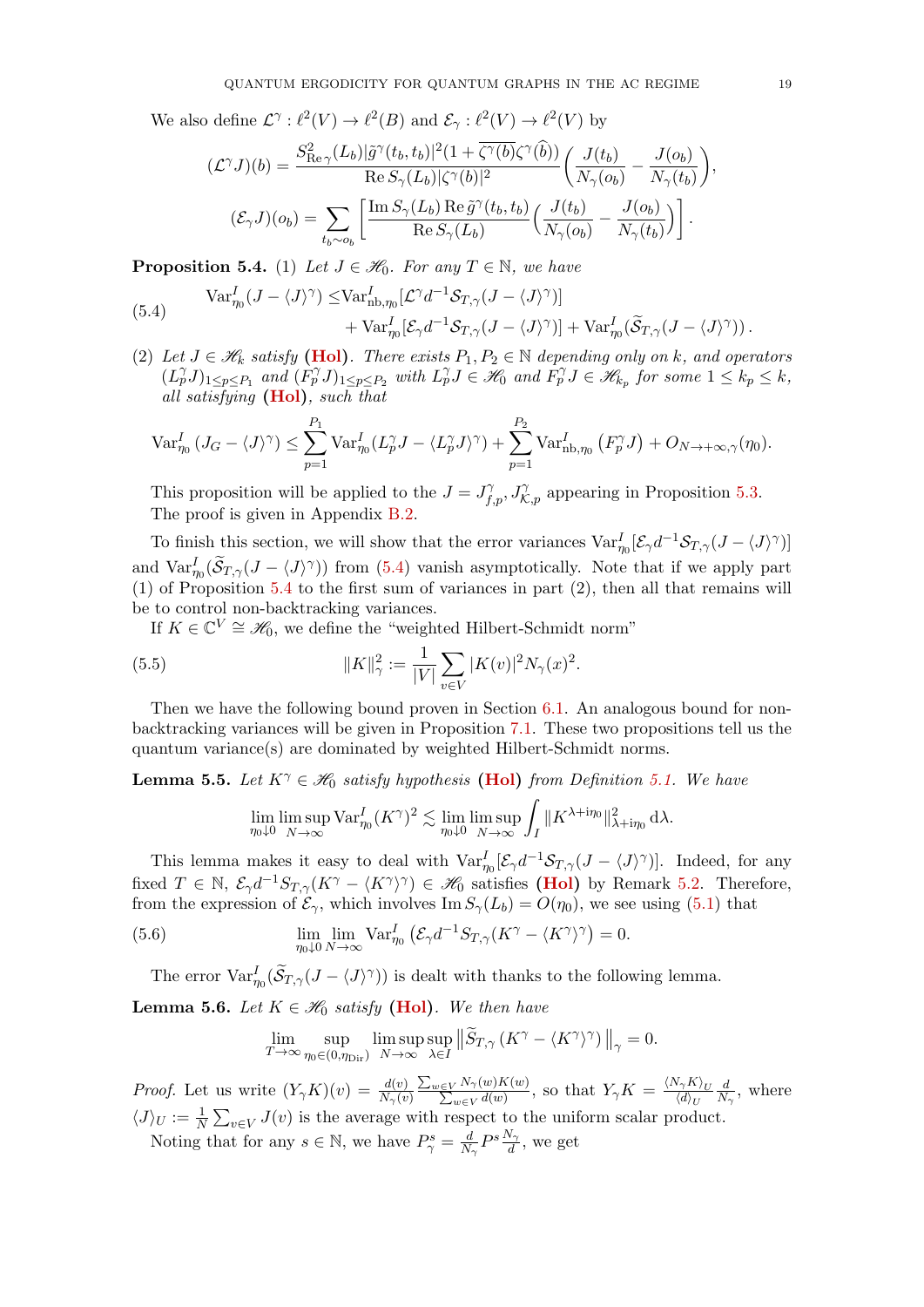$$
\begin{split} \left\|\widetilde{S}_{T,\gamma}K^{\gamma}-Y_{\gamma}K^{\gamma}\right\|^{2}_{\gamma}&=\frac{1}{N}\sum_{v\in V}\Big|\frac{1}{T}\sum_{s=1}^{T}d(v)\Big(P^{s}\frac{N_{\gamma}K^{\gamma}}{d}\Big)(v)-\frac{\langle N_{\gamma}K^{\gamma}\rangle_{U}}{\langle d\rangle_{U}}d(v)\Big|^{2}\\ &\leq\frac{D}{NT}\sum_{s=1}^{T}\Big\|P^{s}\Big(\frac{N_{\gamma}K^{\gamma}}{d}-\frac{\langle N_{\gamma}K^{\gamma}\rangle_{U}}{\langle d\rangle_{U}}\mathbf{1}\Big)\Big\|^{2}_{\ell^{2}(V,d)}\\ &\leq\frac{D}{NT}\sum_{s=1}^{T}(1-\beta)^{2s}\left\|\frac{N_{\gamma}K^{\gamma}}{d}-\frac{\langle N_{\gamma}K^{\gamma}\rangle_{U}}{\langle d\rangle_{U}}\mathbf{1}\right\|^{2}_{\ell^{2}(V,d)}\\ &\leq\frac{D}{\beta NT}\left\|\frac{N_{\gamma}K^{\gamma}}{d}-\frac{\langle N_{\gamma}K^{\gamma}\rangle_{U}}{\langle d\rangle_{U}}\mathbf{1}\right\|^{2}_{\ell^{2}(V,d)}\leq\frac{4D}{\beta NT}\left\|N_{\gamma}K^{\gamma}\right\|^{2}_{\ell^{2}(V,d)},\end{split}
$$

where we used the fact that  $\frac{N_{\gamma} K^{\gamma}}{d} - \frac{\langle N_{\gamma} K^{\gamma} \rangle_{U}}{\langle d \rangle_{U}}$  $\frac{\gamma \Lambda' \gamma_U}{\langle d \rangle_U}$  1 is orthogonal to constants in the space  $\ell^2(V_N, d_N)$ , the assumption [\(EXP\)](#page-4-4), and the fact that  $d \geq 1$ .

Now, since  $K^{\gamma}$  satisfies [\(Hol\)](#page-16-3), we know by Remark [5.2](#page-16-5) that  $N_{\gamma} K^{\gamma}$  satisfies hypothesis **[\(Hol\)](#page-16-3)**, so that  $\frac{1}{N} ||N_{\gamma} K^{\gamma}||_{\ell}^2$  $\chi^2_{\ell^2(V)} = O_{N \to +\infty,\gamma}(1)$ . Therefore,

<span id="page-19-1"></span>(5.7) 
$$
\lim_{T \to \infty} \sup_{\eta_0 \in (0, \eta_{\text{Dir}})} \limsup_{N \to \infty} \sup_{\lambda \in I} ||\widetilde{S}_{T,\gamma} K^{\gamma} - Y_{\gamma} K^{\gamma}||_{\gamma} = 0.
$$

Now, the result follows by applying [\(5.7\)](#page-19-1) to  $K^{\gamma} := K^{\gamma} - \langle K^{\gamma} \rangle^{\gamma}$  and by noting that  $Y_{\gamma}\mathring{K}^{\gamma} = 0$ , since  $Y_{\gamma}\langle K^{\gamma}\rangle^{\gamma}\mathbf{1} = \langle K^{\gamma}\rangle^{\gamma}\frac{\langle N_{\gamma}\rangle_{U}}{\langle d\rangle_{U}}$  $\langle d \rangle_U$ d  $\frac{d}{N_{\gamma}}$  and, by definition,  $\langle K^{\gamma} \rangle^{\gamma} = \frac{\langle N_{\gamma} K^{\gamma} \rangle_{U}}{\langle N_{\gamma} \rangle_{U}}$  $\frac{N_{\gamma}K^{\gamma}\rangle_{U}}{\langle N_{\gamma}\rangle_{U}}.$ 

Combining Propositions [5.3](#page-17-0) and [5.4,](#page-18-1) Lemma [5.5,](#page-18-2) Lemma [5.6](#page-18-3) and equation  $(5.6)$  we obtain the following corollary.

Corollary 5.7. Let  $\mathcal{Q}_N$  be a sequence of quantum graphs satisfying [\(Data\)](#page-3-2) for each N, such that  $(EXP)$ ,  $(BST)$ ,  $(Green)$  and  $(Non-Dirichlet)$  hold true on the interval  $I_1$ . Suppose that for any  $K^{\gamma} \in \mathcal{H}_k$  satisfying [\(Hol\)](#page-16-3),  $k \geq 0$ , we have

(5.8) 
$$
\lim_{\eta_0 \downarrow 0} \lim_{N \to \infty} \text{Var}_{\text{nb}, \eta_0}^I(K^{\gamma}) = 0.
$$

Then, if  $f_N \in L^{\infty}(\mathcal{G}_N)$  is a sequence of functions satisfying  $||f_N||_{\infty} \leq 1$ , [\(2.8\)](#page-5-4) holds. Furthermore, for any  $k \geq 0$ , if  $\mathcal{K}_N \in \mathscr{K}_k$  is a sequence non-backtracking integral operator satisfying  $|\mathcal{K}_N(x, y)| \leq 1$  for all  $x, y \in \mathcal{G}_N$ , then [\(2.10\)](#page-7-3) holds.

<span id="page-19-0"></span>The rest of the paper will be devoted to proving [\(5.8\)](#page-19-2), thus establishing Theorem [2.3.](#page-7-2)

## <span id="page-19-2"></span>6. Contour integrals and complex analysis

In this section, we shall prove Lemmas [4.3](#page-16-6) and [5.5](#page-18-2) and develop tools from complex analysis that will be used later on. The quantities we wish to estimate are expressed as sums over the eigenvalues of the quantum graph  $\mathcal{Q}_N$ , which are the poles of the Green function  $g_N$ . Thanks to Cauchy's formula, these sums will be expressed as contour integrals involving the Green functions. The manipulation of the unknown eigenfunctions  $\psi_i^{(N)}$  $j^{(N)}$  is thus replaced by manipulation of  $g_N$ . Later on, this will be replaced by the Green function  $\tilde{g}_N$  of the universal cover, and finally we will use that it converges in distribution to the Green function of the limiting random tree  $\mathcal{T}$ .

If  $\chi \in C_c^{\infty}(\mathbb{R})$ , we will denote by  $\tilde{\chi}$  an *almost analytic* extension of  $\chi$ , i.e., a smooth function  $\tilde{\chi}: \mathbb{C} \mapsto \mathbb{C}$  such that  $\tilde{\chi}(z) = \chi(z)$  for  $z \in \mathbb{R}$ ,  $\frac{\partial \tilde{\chi}}{\partial \overline{z}}$  $\frac{\partial \tilde{\chi}}{\partial \bar{z}}(z) = O((\text{Im } z)^2)$ , and

<span id="page-19-3"></span>(6.1) 
$$
\text{supp }\tilde{\chi}\subset\{z;\text{Re }z\in\text{supp }\chi\}.
$$

Here  $\frac{\partial}{\partial \overline{z}} = \frac{1}{2}$  $\frac{1}{2}(\frac{\partial}{\partial x} + i\frac{\partial}{\partial y})$ . For instance, one can take  $\tilde{\chi}(x + iy) = \chi(x) + iy\chi'(x) - \frac{y^2}{2}$  $\frac{y^2}{2}\chi''(x)$ . We refer the reader to  $[15, § 2.2]$  for more details about almost analytic extensions.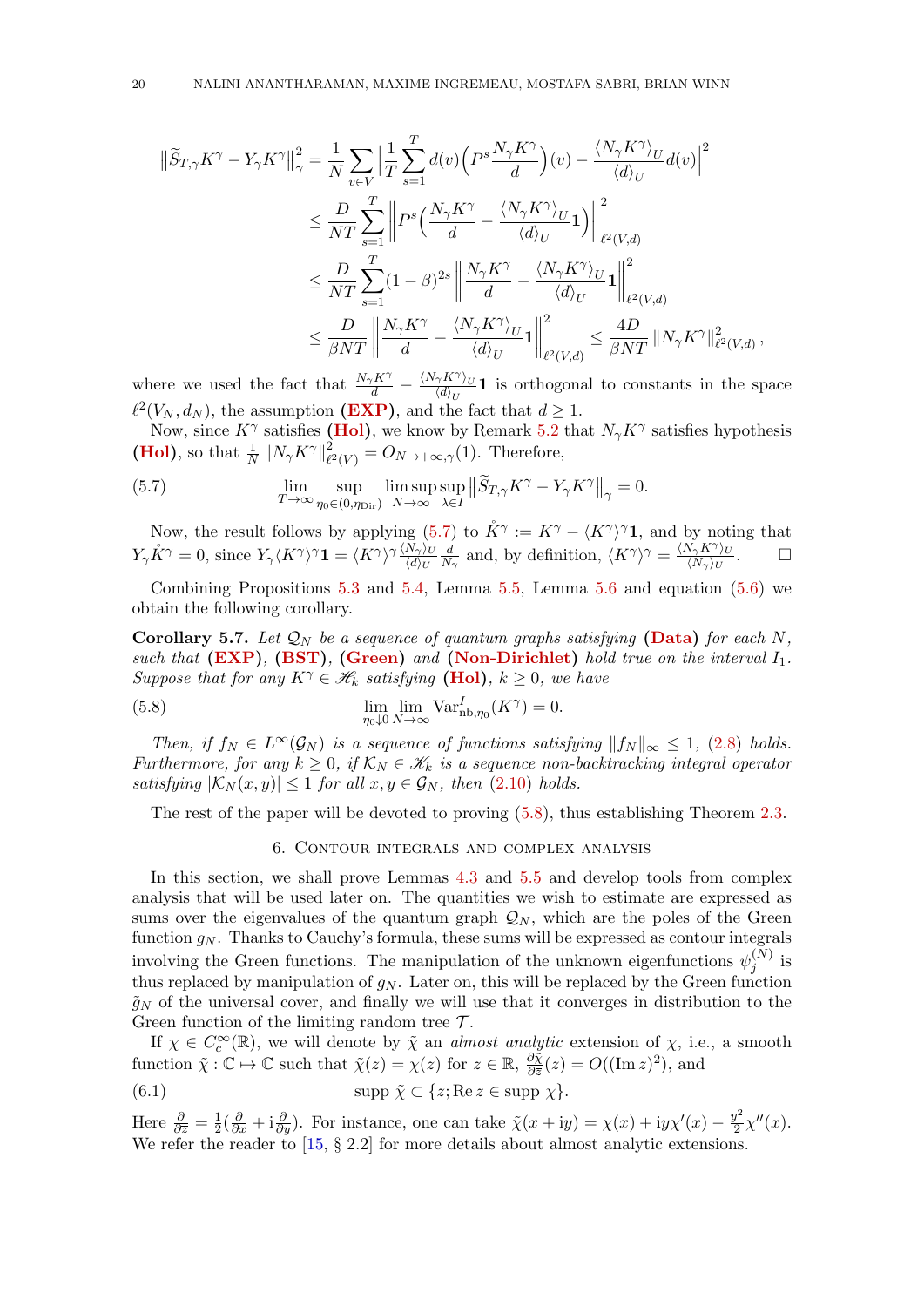Recall that if  $K^{\gamma} \in \mathscr{H}_k$  satisfies [\(Hol\)](#page-16-3), then for any  $0 < \eta_0 < \eta_{\text{Dir}}$  and  $(b_1, \ldots, b_k) \in B_k$ ,  $\lambda \mapsto K^{\lambda + i\eta_0} (b_1, \ldots, b_k)$  admits a holomorphic extension to  $\{|\text{Im } z| < \eta_0/2\}$ , which is denoted by  $K_{\eta_0}^z(b_1,\ldots,b_k)$ .

<span id="page-20-0"></span>**Proposition 6.1.** Let  $\chi \in C_c^{\infty}(I_1)$ . Define  $\tilde{\chi}$  as above. Let  $k, k' \in \mathbb{N}$  and let  $K^{\gamma} \in \mathcal{H}_k$ , and  $K'^\gamma \in \mathcal{H}_{k'}$  satisfy [\(Hol\)](#page-16-3). Then for any  $0 < \eta_0 < \min(\frac{\eta_{\text{Dir}}}{2}, \eta_{I_1})$ , we have

$$
(6.2) \frac{1}{N} \sum_{j\geq 1} \sum_{(b_1;b_k)} \sum_{(b'_1;b'_k)} \chi(\lambda_j) K^{\gamma_j}(b_1;b_k) K'^{\gamma_j}(b'_1;b'_{k'}) \psi_j(o_{b_k}) \overline{\psi_j(o_{b'_{k'}})}
$$
  

$$
= -\frac{1}{N} \sum_{(b_1;b_k)} \sum_{(b'_1;b'_{k'})} \frac{1}{2\pi i} \int_{\Gamma_{\eta_0/4}} \tilde{\chi}(z) g_N^z(o_{b_k}, o_{b'_{k'}}) K^z_{\eta_0}(b_1;b_k) K'^z_{\eta_0}(b'_1;b'_{k'}) dz + O_{N \to +\infty, \eta_0}(\eta_0),
$$

where  $\Gamma_{\eta}$  is the boundary of  $\Omega_{\eta} = I_1 + i[-\eta, \eta]$ .

The same formula holds if  $o_{b_k}$  and/or  $o_{b'_{k'}}$  are replaced by  $t_{b_k}$  and/or  $t_{b'_{k'}}$  in both terms.

## Proof. Step 1: From a sum to an integral

Let  $v, w \in V_N$ , and let h be a holomorphic function in a strip  $\{z \in \mathbb{C}; |\text{Im } z| < \frac{\eta_{\text{Dir}}}{2}\}.$ The function  $h$  may depend on  $N$ ,  $v, w$ .

Using [\(3.19\)](#page-12-0), and noting that  $Z_{\lambda}^{b} = \overline{Z_{\lambda}^{b}}$  for  $\lambda \in \mathbb{R}$ , we have

$$
\sum_{j\geq 1} \chi(\lambda_j) h(\lambda_j) \psi_j(v) \overline{\psi_j(w)} = \sum_{j\geq 1} \chi(\lambda_j) h(\lambda_j) \langle Z_{\lambda_j}^{b_v}, \psi_j \rangle \langle Z_{\lambda_j}^{b_w}, \overline{\psi_j} \rangle,
$$

where we chose  $b_v \neq b_w$  such that  $v = t_{b_v}$  and  $w = t_{b_w}$ . This is possible since  $d(v)$ ,  $d(w) \geq 2$ by assumption [\(Data\)](#page-3-2).

We may define holomorphic functions  $\hat{Z}_z^b$  as in the end of Section [3.4,](#page-11-2) on some open set  $\Omega_{I_1} := I_1 + i[-\eta_{I_1}, \eta_{I_1}]$  which does not depend on  $N \in \mathbb{N}$  or  $b \in B_N$ .

Let  $0 < \eta_1 < \min(\eta_{I_1}, \frac{\eta_{\text{Dir}}}{2})$ . Consider the rectangle  $\Omega_{\eta_1} := I_1 + i[-\eta_1, \eta_1]$  and the curve  $\Gamma_{\eta_1} := \partial \Omega_{\eta_1}$ . Cauchy's integral formula  $f(\lambda) = \frac{1}{2\pi i} \int_{\Gamma}$  $f(z)$  $\frac{f(z)}{z-\lambda}$  dz for analytic f generalizes to

$$
f(\lambda) = \frac{1}{2\pi i} \bigg( \int_{\Gamma_{\eta_1}} \frac{f(z)}{z - \lambda} dz + \int_{\Omega_{\eta_1}} \frac{\partial f/\partial \overline{z}}{z - \lambda} dz \wedge d\overline{z} \bigg)
$$

for  $\lambda \in \Omega_{\eta_1}$ , where  $dz \wedge d\overline{z} = -2i dxdy$ , see e.g. [\[18,](#page-63-9) Theorem 1.2.1]. We apply this result to  $\lambda = \lambda_j$  and

$$
f(z) = \tilde{\chi}(z)h(z)\langle \widehat{Z}_z^{b_v}, \psi_j \rangle \langle \widehat{Z}_z^{b_w}, \overline{\psi_j} \rangle.
$$

Noting that  $z \in \Omega_I \mapsto h(z) \langle \widehat{Z}_z^{b_v}, \psi_j \rangle \langle \widehat{Z}_z^{b_w}, \overline{\psi_j} \rangle$  is holomorphic, we obtain

$$
\chi(\lambda_j)h(\lambda_j)\psi_j(v)\overline{\psi_j(w)} = \frac{1}{2\pi i}\bigg(\int_{\Gamma_{\eta_1}}\frac{\tilde{\chi}(z)h(z)\langle\widehat{Z}_z^{b_v},\psi_j\rangle\langle\widehat{Z}_z^{b_w},\overline{\psi_j}\rangle}{z-\lambda_j}dz \n+ \int_{\Omega_{\eta_1}}\frac{h(z)\langle\widehat{Z}_z^{b_v},\psi_j\rangle\langle\widehat{Z}_z^{b_w},\overline{\psi_j}\rangle}{z-\lambda_j}\frac{\partial\tilde{\chi}}{\partial\overline{z}}dz\wedge d\overline{z}\bigg).
$$

Next, we want to sum this expression over j. Since  $(\psi_i)$  is an orthonormal basis of  $L^2(\mathcal{G}_N)$ , we obtain that

$$
\sum_{j\geq 1}\frac{\langle \widehat{Z}_{z}^{b_{v}},\psi_{j}\rangle\langle \widehat{Z}_{z}^{b_{w}},\overline{\psi_{j}}\rangle}{\lambda_{j}-z}=\sum_{j\geq 1}\frac{\langle \widehat{Z}_{z}^{b_{v}},\psi_{j}\rangle\langle \psi_{j},\overline{\widehat{Z}_{z}^{b_{w}}}\rangle}{\lambda_{j}-z}=\langle \widehat{Z}_{z}^{b_{v}},(H_{\mathcal{Q}_{N}}-z)^{-1}\overline{\widehat{Z}_{z}^{b_{w}}}\rangle.
$$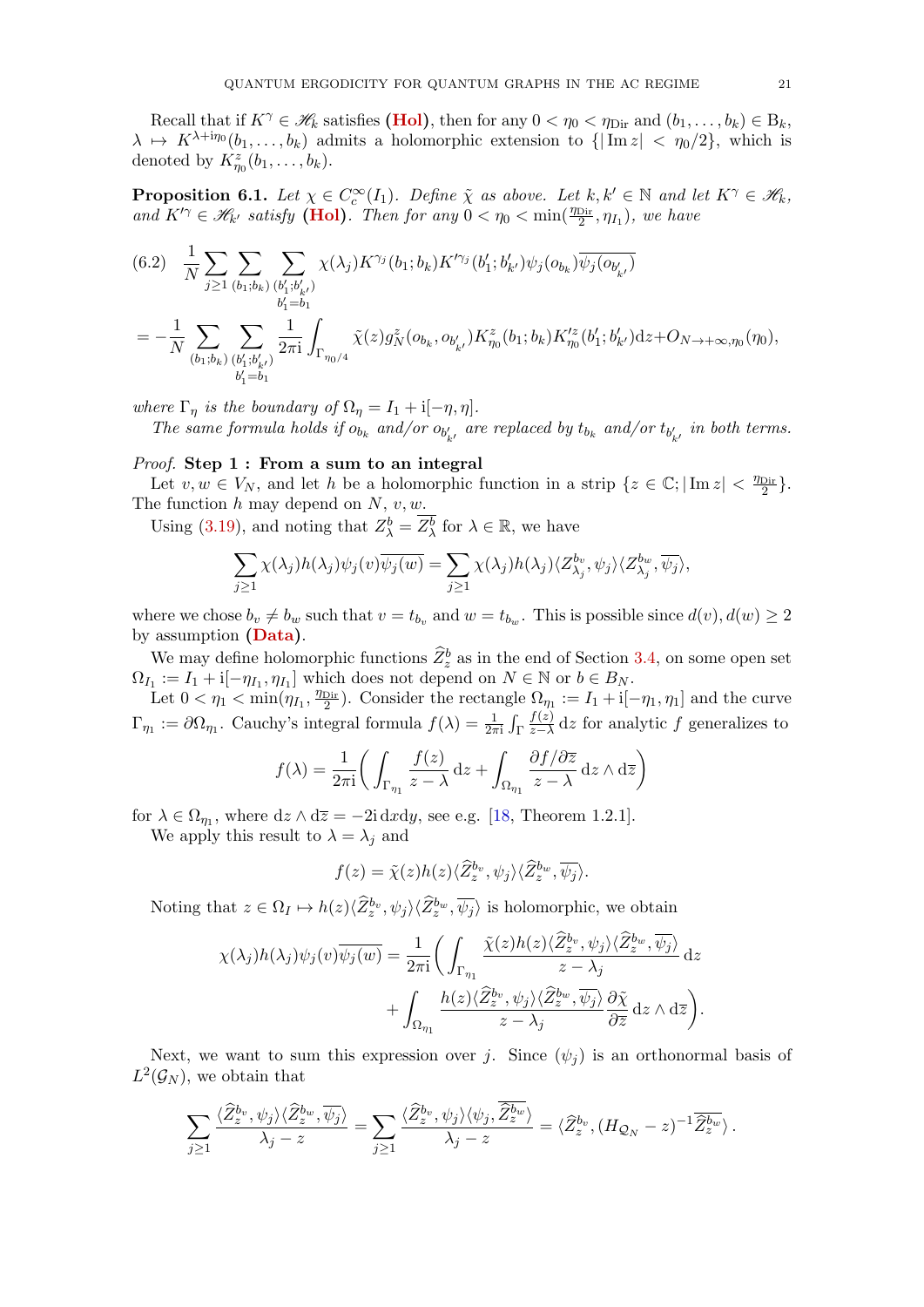Therefore, we have

$$
\sum_{j} \chi(\lambda_j) h(\lambda_j) \psi_j(v) \overline{\psi_j(w)} = \frac{-1}{2\pi i} \Big( \int_{\Gamma_{\eta_1}} \tilde{\chi}(z) h(z) \langle \widehat{Z}_z^{b_v}, (H_{\mathcal{Q}_N} - z)^{-1} \overline{\widehat{Z}_z^{b_w}} \rangle dz + \int_{\Omega_{\eta_1}} h(z) \langle \widehat{Z}_z^{b_v}, (H_{\mathcal{Q}_N} - z)^{-1} \overline{\widehat{Z}_z^{b_w}} \rangle \frac{\partial \tilde{\chi}}{\partial \overline{z}} dz \wedge d\overline{z} \Big).
$$

Now, we know that

$$
\left| \langle \widehat{Z}^{b_{v}}_{z}, (H_{\mathcal{Q}_{N}} - z)^{-1} \overline{\widehat{Z}^{b_{w}}_{z}} \rangle \right| \leq \frac{C}{\operatorname{Im} z},
$$

where C does not depend on  $N \in \mathbb{N}$  or on  $v, w$ .

We deduce that

$$
\left| \sum_{j} \chi(\lambda_j) h(\lambda_j) \psi_j(v) \overline{\psi_j(w)} - \frac{-1}{2\pi i} \int_{\Gamma_{\eta_1}} \tilde{\chi}(z) h(z) \langle \widehat{Z}_z^{b_v}, (H_{\mathcal{Q}_N} - z)^{-1} \overline{\widehat{Z}_z^{b_w}} \rangle dz \right|
$$
  
\$\leq C' \eta\_1 \int\_{\Omega\_{\eta\_1}} |h(z)| dz \wedge d\overline{z}\$.

Step 2: Using the properties of  $Z_z$  We would like to replace the  $\widehat{Z}_z$  by  $Z_z$  in the previous formula, for the following reason. Since  $b_v \neq b_w$ , the map  $y \mapsto (H_{\mathcal{Q}_N} - z)^{-1}(x, y)$ is an eigenfunction on  $b_w$ , so that

(6.3) 
$$
((H_{\mathcal{Q}_N} - z)^{-1} \overline{Z_z^{b_w}})(x) = (H_{\mathcal{Q}_N} - z)^{-1}(x, w)
$$

by [\(3.19\)](#page-12-0). The map  $x \mapsto (H_{\mathcal{Q}_N} - z)^{-1}(x, w)$  is an eigenfunction on  $b_v$ , so that, by (3.19) again, we have

<span id="page-21-1"></span>
$$
\langle Z_z^{b_v}, (H_{\mathcal{Q}_N} - z)^{-1} \overline{Z_z^{b_w}} \rangle = (H_{\mathcal{Q}_N} - z)^{-1}(v, w).
$$

To estimate the cost of replacing  $\widehat{Z}_z$  by  $Z_z$ , we write

<span id="page-21-0"></span>
$$
(6.4)
$$

$$
\left\langle \hat{Z}_{z}^{b_{v}},(H_{\mathcal{Q}_{N}}-z)^{-1}\overline{\hat{Z}_{z}^{b_{w}}}\right\rangle =\left\langle Z_{z}^{b_{v}},(H_{\mathcal{Q}_{N}}-z)^{-1}\overline{Z_{z}^{b_{w}}}\right\rangle +\left\langle \hat{Z}_{z}^{b_{v}}-Z_{z}^{b_{v}},(H_{\mathcal{Q}_{N}}-z)^{-1}\overline{Z_{z}^{b_{w}}}\right\rangle
$$

$$
+\left\langle Z_{z}^{b_{v}},(H_{\mathcal{Q}_{N}}-z)^{-1}\left(\overline{\hat{Z}_{z}^{b_{w}}-Z_{z}^{b_{w}}}\right)\right\rangle +\left\langle \hat{Z}_{z}^{b_{v}}-Z_{z}^{b_{v}},(H_{\mathcal{Q}_{N}}-z)^{-1}\left(\overline{\hat{Z}_{z}^{b_{w}}-Z_{z}^{b_{w}}}\right)\right\rangle
$$

By  $(3.20)$ , the last term is easy to estimate

$$
\left| \left\langle \widehat{Z}_{z}^{b_{v}} - Z_{z}^{b_{v}}, (H_{\mathcal{Q}_{N}} - z)^{-1} \left( \overline{\widehat{Z}_{z}^{b_{w}} - Z_{z}^{b_{w}}} \right) \right\rangle \right| \leq C_{I_{1},M}(\text{Im } z^{2}) \|(H_{\mathcal{Q}_{N}} - z)^{-1}\|
$$
  
\$\leq C\_{I\_{1},M}|\text{Im } z|.

As to the second term on the right-hand side of  $(6.4)$ , we use  $(3.20)$ , the Cauchy-Schwarz inequality and  $(6.3)$ , to see that its modulus is bounded by some constant times

$$
|\operatorname{Im} z| \left\| (H_{\mathcal{Q}_N} - z)^{-1} (\cdot, w) \right\|_{L^2(b_v)} := |\operatorname{Im} z| \left( \int_0^{L_{b_v}} \left| (H_{\mathcal{Q}_N} - z)^{-1} (x_{b_v}, w) \right|^2 \mathrm{d} x_{b_v} \right)^{1/2}.
$$

Since

$$
(H_{\mathcal{Q}_N} - z)^{-1}(x_{b_v}, w) = \frac{S_z(L_{b_v} - x_{b_v})}{S_z(L_{b_v})} g_N^z(o_{b_v}, w) + \frac{S_z(x_{b_v})}{S_z(L_{b_v})} g_N^z(t_{b_v}, w),
$$

we deduce from [\(Data\)](#page-3-2) and [\(Non-Dirichlet\)](#page-5-1) that the second term is bounded by

$$
C_{I, {\mathrm M}, C_{\mathrm{Dir}}} |\mathop{\mathrm{Im}}\nolimits z|(|g_{N}^z(o_{b_v}, w)|+|g_{N}^z(v, w)|).
$$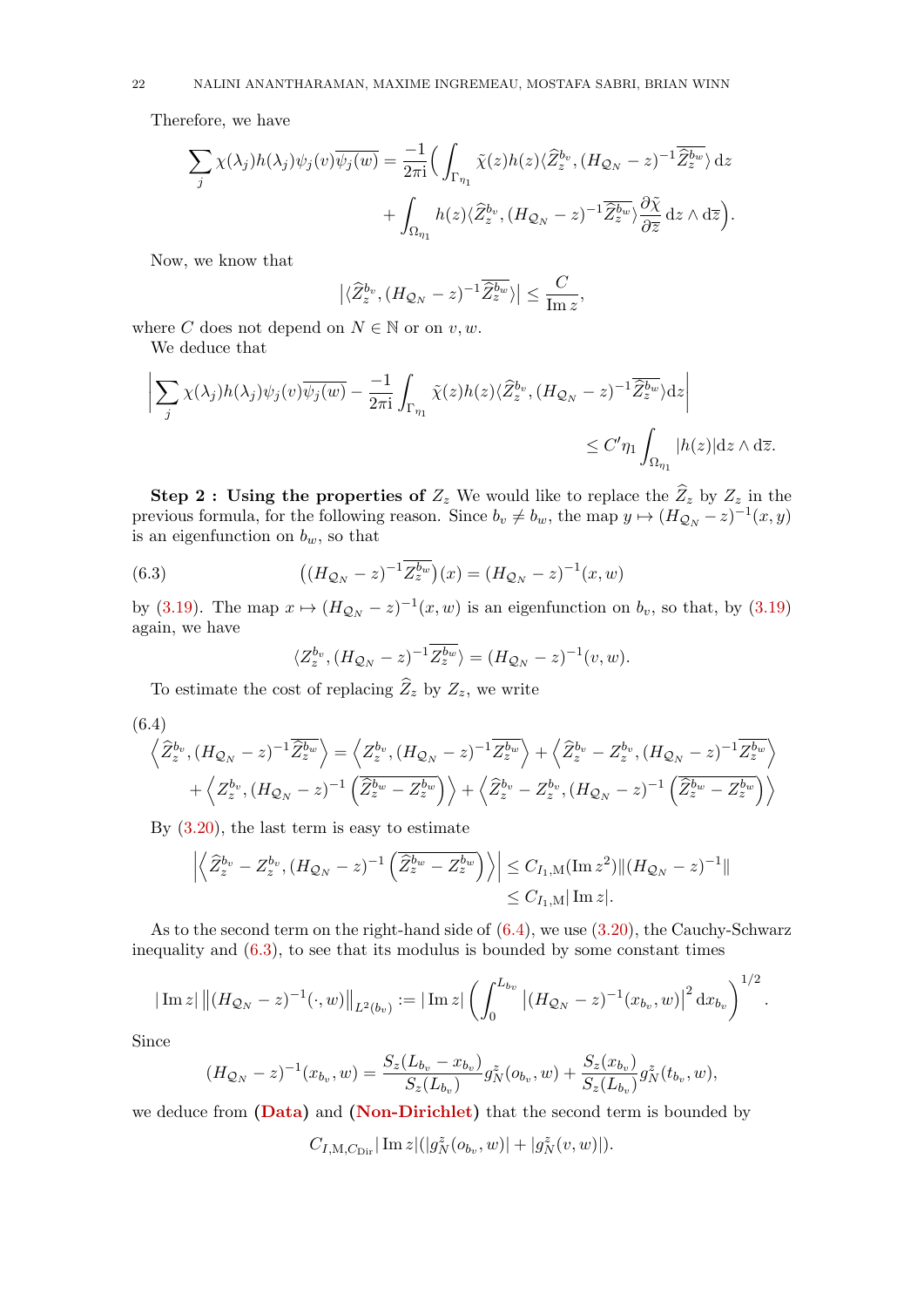We have a similar estimate for the third term. Therefore, we have

<span id="page-22-0"></span>
$$
(6.5) \left| \sum_{j} \chi(\lambda_j) h(\lambda_j) \psi_j(v) \overline{\psi_j(w)} - \frac{-1}{2\pi i} \int_{\Gamma_{\eta_1}} \tilde{\chi}(z) h(z) (H_{\mathcal{Q}_N} - z)^{-1}(v, w) dz \right|
$$
  

$$
\leq C \eta_1 \left[ \int_{\Omega_{\eta_1}} |h(z)| dz \wedge d\overline{z} + \int_{\Gamma_{\eta_1}} |h(z)| (|g_N^z(o_{b_v}, w)| + 2|g_N^z(v, w)| + |g_N^z(v, o_{b_w})| + 1) dz \right].
$$

**Step 3: Using [\(Hol\)](#page-16-3)** Take  $\eta_1 = \frac{\eta_0}{4}$  $\frac{10}{4}$  for  $\eta_0 \in (0, \eta_{I_1})$ . For each  $(b_1; b_k)$ ,  $(b_1, b'_{k'})$ , we apply [\(6.5\)](#page-22-0) with  $h(z) = K_{\eta_0}^z(b_1; b_k) K_{\eta_0}^z(\dot{b}'_1; b'_{k'})$ .

When summing over  $(b_1; b_k)$ ,  $(b_1, b'_k)$  and dividing by N, the first term in the remainder is bounded by

$$
C'\eta_0 \sup_{\lambda \in I_1, \eta \in (-\frac{\eta_0}{4},\frac{\eta_0}{4})} \frac{1}{N} \sum_{(b_1;b_k)} \sum_{(b'_1;b'_{k'}) \atop b'_1 = b_1} |K_{\eta_0}^{\lambda + i\eta}(b_1;b_k) K'^{\lambda + i\eta}_{\eta_0} (b'_1;b'_{k'})|,
$$

which is a  $O_{N\to+\infty,\eta_0}(\eta_0)$  by the Cauchy-Schwarz inequality and [\(5.1\)](#page-16-2).

Concerning the second term, using Cauchy-Schwarz and [\(5.1\)](#page-16-2), it can be bounded by

$$
C'\eta_0 \bigg(\sup_{\lambda \in I_1, \eta \in (-\frac{\eta_0}{4}, \frac{\eta_0}{4})} \frac{1}{N} \sum_{(b_1; b_k)} \sum_{(b'_1; b'_k)} (|g_N^z(o_{\tilde{b}_k}, o_{b'_{k'}})|^2 + |g_N^z(o_{b_k}, o_{b'_{k'}})|^2 + |g_N^z(o_{b_k}, o_{b'_{k'}})|^2 + |g_N^z(o_{b_k}, o_{\tilde{b}'_{k'}})|^2 + 1)\bigg)^{1/2},
$$

where  $\check{b}_k$ ,  $\check{b}'_{k'}$  are chosen so that  $t_{\check{b}_k} = o_{b_k}$  and  $t_{\check{b}'_{k'}} = o_{b'_{k'}}$  but  $\check{b}_k \neq \check{b}'_{k'}$ . Applying Corol-lary [C.8](#page-61-0) to  $F^z(b_1; b_k) = \sum$  $(b_{1}^{\prime };b_{k^{\prime }}^{\prime })$  $b'_1 = b_1$ (...), we deduce this is  $O_{N\to+\infty,\eta_0}(\eta_0)$ . Proposition [6.1](#page-20-0) follows.  $\Box$ 

We deduce the following corollary, which we will use several times.

<span id="page-22-1"></span>**Corollary 6.2.** Let  $\chi \in C_c^{\infty}(I_1)$ , let  $K^{\gamma} \in \mathcal{H}_k$ , and  $K'^{\gamma} \in \mathcal{H}_{k'}$  satisfy [\(Hol\)](#page-16-3). Then

$$
\frac{1}{N} \sum_{j \geq 1} \sum_{(b_1; b_k)} \sum_{(b'_1; b'_{k'})} \chi(\lambda_j) K^{\gamma_j}(b_1; b_k) K'^{\gamma_j}(b'_1; b'_{k'}) \psi_j(o_{b_k}) \overline{\psi_j(o_{b'_{k'}})} = O_{N \to +\infty, \eta_0}(1).
$$

The same result holds if  $o_{b_k}$  and/or  $o_{b'_{k'}}$  are replaced by  $t_{b_k}$  and/or  $t_{b'_{k'}}$ .

*Proof.* By Proposition [6.1,](#page-20-0) up to a term which is  $O_{N\to+\infty,\eta_0}(\eta_0)$  the modulus of the quantity we want to estimate is bounded by

$$
\frac{C}{N} \sup_{\lambda \in I_1} \sum_{(b_1; b_k)} \sum_{(b'_1; b'_{k'})} \left| \frac{\lambda^{\pm i \frac{\eta_0}{4}}}{g_N^{N}} (o_{b_k}, o_{b'_{k'}}) \right| \left| K_{\eta_0}^{\lambda^{\pm i \frac{\eta_0}{4}}}(b_1; b_k) \right| \left| K_{\eta_0}^{\lambda^{\pm i \frac{\eta_0}{4}}}(b'_1; b'_{k'}) \right|.
$$

Using Hölder's inequality, [\(5.1\)](#page-16-2) and Corollary [C.8](#page-61-0) this is  $O_{N\to+\infty,\gamma}(1)$ .

<span id="page-22-2"></span>**Remark 6.3.** The very same proof as that of Proposition [6.1](#page-20-0) gives us that, if  $K^{\gamma} \in \mathscr{H}_0$ satisfies [\(Hol\)](#page-16-3), then up to an error  $O_{N\to+\infty,\eta_0}(\eta_0)$  we have

$$
\frac{1}{N} \sum_{j\geq 1} \sum_{v \in V} \chi(\lambda_j) K^{\gamma_j}(v) |\psi_j(v)|^2 = -\frac{1}{N} \sum_{v \in V} \frac{1}{2\pi i} \int_{\Gamma_{\eta_0/4}} \tilde{\chi}(z) g_N^z(v, v) K_{\eta_0}^z(v) dz,
$$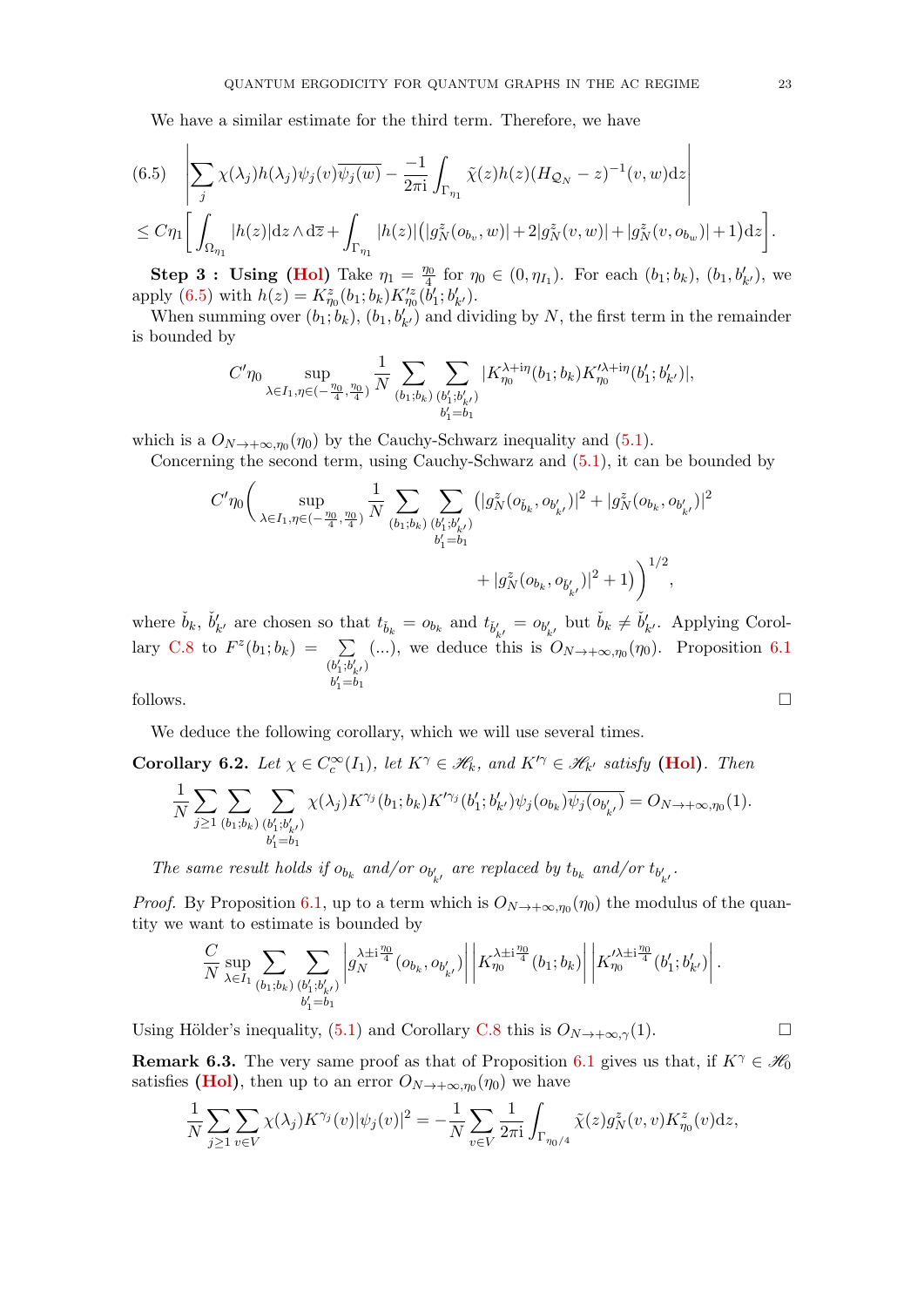and, in particular, as in Corollary [6.2,](#page-22-1)

<span id="page-23-1"></span>(6.6) 
$$
\frac{1}{N} \sum_{j \geq 1} \sum_{v \in V} \chi(\lambda_j) K^{\gamma_j}(v) |\psi_j(v)|^2 = O_{N \to +\infty, \eta_0}(1).
$$

<span id="page-23-0"></span>6.1. Applications. The previous results are used here to prove Lemmas [4.3](#page-16-6) and [5.5,](#page-18-2) and will be used again in the proof of Proposition [7.1](#page-24-1) later on.

*Proof of Lemma [4.3.](#page-16-6)* Let  $\chi \in C_c^{\infty}(I_1)$  be positive and equal to one on I.

For simplicity, we will consider only the term  $r = n$ ,  $\ell = n$  in [\(4.13\)](#page-16-7). All the other terms can be treated in the same fashion. By [\(C.3\)](#page-57-1) and Cauchy-Schwarz, this term is

$$
\frac{1}{\mathbf{N}_N(I)} \sum_{\lambda_j \in I} |\langle f_j^*, K_B \zeta^{\gamma_j} O_{\psi_j, \eta_0} \rangle|
$$
  

$$
\lesssim \left(\frac{1}{N} \sum_{j \ge 1} \chi(\lambda_j) \|f_j^*\|^2\right)^{1/2} \left(\frac{1}{N} \sum_{j \ge 1} \chi(\lambda_j) \|K_B \zeta^{\gamma_j} O_{\psi_j, \eta_0}\|^2\right)^{1/2}.
$$

We have  $||f_j^*||^2 = \sum_{b \in B}$  $|\psi_j(o_b)-\zeta^{\gamma_j}(\hat{b})\psi_j(t_b)|^2$  $\frac{-\zeta^{(3)}(b)\psi_j(t_b)|^2}{S^2_{\lambda_j}(L_b)}$ . Applying Corollary [6.2,](#page-22-1) with  $k = k' = 1$ ,  $K' =$  Id, and K taking values  $K_1^{\gamma}$  $\hat{C}_1^{\gamma}(b) = \frac{1}{S^2_{\text{Re}(\gamma)}(b)}$  ,  $K_2^{\gamma}$  $\hat{C}_2^{\gamma}(b) = \frac{\zeta^{\gamma}(\hat{b})}{S^2_{\rm B}(\cdot,\cdot)}$  $\frac{\zeta^{\gamma}(b)}{S_{\text{Re}(\gamma)}^2(b)}, K_3^{\gamma}$  $\widehat{J}_3^{\gamma}(b) \, = \, \frac{\overline{\zeta^{\gamma}}(\hat{b})}{S^2_{\rm B}(\cdot,\cdot)}$  $rac{\zeta'(b)}{S^2_{\text{Re}(\gamma)}(b)},$  $K_4^{\gamma}$  $\frac{\gamma}{4}(b) = \frac{|\zeta^{\gamma}(\hat{b})|^2}{S_{\text{B}}^2(\zeta)}$  $\frac{|S'(b)|^2}{S^2_{\text{Re}(\gamma)}(b)}$ , which all satisfy (**Hol**) thanks to Remark [5.2,](#page-16-5) we deduce that the first factor is  $O_{N\to+\infty,\eta_0}(1)$ . Concerning the second sum, it can be written

$$
\frac{1}{N}\sum_{j\geq 1}\sum_{\left(b_1;b_k\right)}\sum_{\substack{\left(b'_1;b'_k\right)\\b'_1=b_1}}\chi(\lambda_j)K(b_1;b_k)\overline{K(b'_1;b'_k)}\zeta^{\gamma_j}(b_k)O_{\eta_0}(b_k)\overline{\zeta^{\gamma_j}(b'_k)O_{\eta_0}(b'_k)}\psi_j(t_{b_k})\overline{\psi_j(t_{b'_k})}.
$$

Using Remark [5.2,](#page-16-5) we may bound this as in the proof of Corollary [6.2.](#page-22-1) Then the result follows from  $(4.3)$ .

Proof of Lemma [5.5.](#page-18-2) Let  $K^{\gamma} \in \mathcal{H}_0$  satisfy [\(Hol\)](#page-16-3) and let  $M_{\gamma}(v) := N^{\gamma}(v) |g_{\gamma}^{\gamma}|$  $|U_N^{\gamma}(v,v)|^{-1/2}.$ We have by  $(C.3)$  and Cauchy-Schwarz,

$$
\begin{split} \text{Var}^I_{\eta_0}(\mathbf{K}^{\gamma}) &= \frac{1}{\mathbf{N}_N(I)} \sum_{\lambda_j \in I} |\langle \mathring{\psi}_j, K^{\gamma_j} \mathring{\psi}_j \rangle| \\ &\lesssim \bigg( \frac{1}{N} \sum_{\lambda_j \in I} \| M_{\gamma_j}^{-1} \mathring{\psi}_j \|^2 \bigg)^{1/2} \bigg( \frac{1}{N} \sum_{\lambda_j \in I} \| M_{\gamma_j} K^{\gamma_j} \mathring{\psi}_j \|^2 \bigg)^{1/2} . \end{split}
$$

Therefore, if  $\chi \in C_c^{\infty}(I_1)$  is positive, and equal to one on I, we have

$$
\text{Var}_{\eta_0}^I (K^{\gamma})^2 \lesssim \left( \frac{1}{N} \sum_{j \geq 1} \chi(\lambda_j) \sum_{v \in V} \frac{|\psi_j(v)|^2}{|M_{\gamma_j}(v)|^2} \right) \left( \frac{1}{N} \sum_{j \geq 1} \sum_{v \in V} |M_{\gamma_j}(v) K^{\gamma_j}(v)|^2 |\psi_j(v)|^2 \right).
$$

The first factor is  $O_{N\to+\infty,\gamma}(1)$ , by [\(6.6\)](#page-23-1), as  $|M^{\gamma}|^{-2}$  satisfies [\(Hol\)](#page-16-3). Next, using Remark [6.3,](#page-22-2) up to a term  $O_{N\to+\infty,\eta_0}(\eta_0)$ , the second factor is

$$
\frac{-1}{2N\pi \mathrm{i}} \sum_{v\in V_N} \int_{\Gamma_{\eta_0/4}} \tilde{\chi}(z) g_N^z(v,v) (MK\overline{MK})^z_{\eta_0}(v) \mathrm{d} z.
$$

Using [\(5.2\)](#page-16-8), this may be replaced by  $\frac{-1}{2N\pi i} \sum_{v \in V_N} \int_{\Gamma_{\eta_0/4}} \tilde{\chi}(z) g^z_N(v,v) |M^z(v) K^z(v)|^2 dz$ . Indeed, dominated convergence is applicable by  $(5.1)$ . The modulus of this is bounded by 1  $\frac{1}{2\pi N}\sum_{v\in V_N}\int_{\Gamma_{\eta_0/4}}|N^z(v)K^z(v)|$  $2dz$ .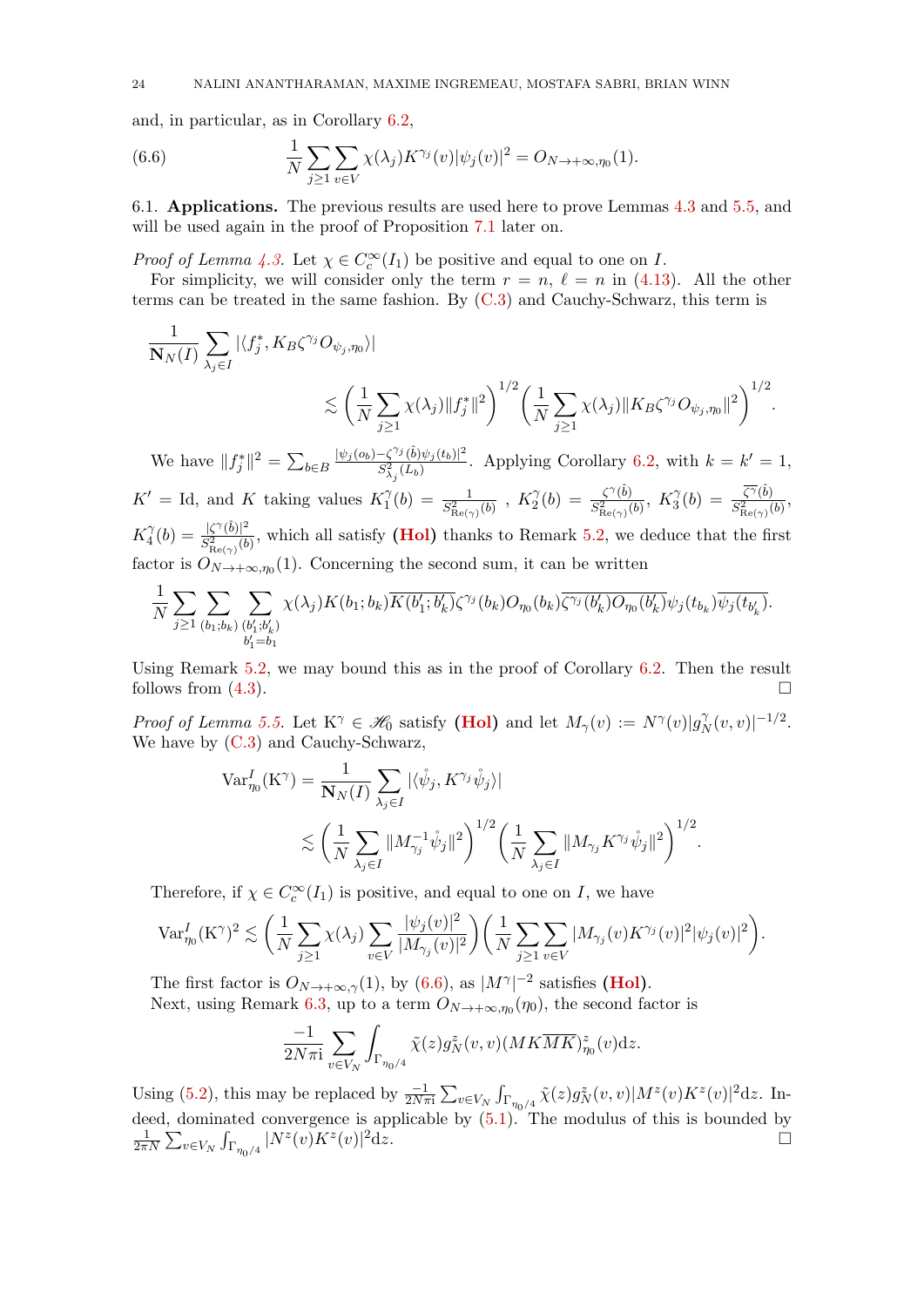#### 7. Upper bound on the non-backtracking variance

<span id="page-24-0"></span>Let  $k \geq 1$ . Given  $K, K' \in \mathcal{H}_k$  and  $\gamma = \lambda + i\eta_0 \in \mathbb{C}^+$ , we define the weighted scalar product

<span id="page-24-3"></span>(7.1) 
$$
(K, K')_{\gamma} := \frac{1}{N} \sum_{(b_1, b_k) \in B_k} \text{Im} \, R_{\gamma}^{-}(t_{b_1}) \cdot K(b_1; b_k) \overline{K'(b_1; b_k)} \cdot \text{Im} \, R_{\gamma}^{+}(o_{b_k}),
$$

and  $||K||_{\gamma}^2 := (K, K)_{\gamma}$  the associated norm. The aim of this section is to prove the following proposition, which tells us that the non-backtracking quantum variance is dominated by this weighted Hilbert-Schmidt norm.

<span id="page-24-1"></span>**Proposition 7.1.** Let  $\overline{I} \subset I_1$ , with  $I_1$  as in [\(Green\)](#page-5-0). There exists  $C_I > 0$  such that for all  $k \geq 1$ , and all  $K^{\gamma} \in \mathcal{H}_k$  satisfying hypothesis [\(Hol\)](#page-16-3) from Definition [5.1,](#page-16-4) we have

$$
\lim_{\eta_0 \downarrow 0} \limsup_{N \to \infty} \text{Var}_{\text{nb}, \eta_0}^I (K^\gamma)^2 \le C_I \lim_{\eta_0 \downarrow 0} \limsup_{N \to \infty} \int_{I_1} ||K^{\lambda + i\eta_0}||_{\lambda + i\eta_0}^2 d\lambda.
$$

This proposition is analogous in appearance to Lemma [5.5,](#page-18-2) but is actually much more involved because the constant  $C_I$  does not depend on  $k$ , which is important for the next sections; it is a lot easier to derive cruder bounds depending on  $k$ , by arguing as in § [6.1.](#page-23-0)

*Proof.* Let  $\chi \in C_c^{\infty}(I_1)$ , with  $\chi \equiv 1$  on  $I, 0 \leq \chi \leq 1$ , and let  $|\alpha_{\gamma}(b)|^2 = \text{Im} R_{\gamma}(t_b)$ . Denoting  $\gamma_i = \lambda_i + i\eta_0$  and using [\(C.3\)](#page-57-1), we have

<span id="page-24-2"></span>
$$
\begin{split} \operatorname{Var}_{\text{nb},\eta_{0}}^{I}(K^{\gamma})^{2} &= \left(\frac{1}{\mathbf{N}_{N}(I)}\sum_{\lambda_{j}\in I}\left|\langle f_{j}^{*},K_{B}^{\lambda_{j}+i\eta_{0}}f_{j}\rangle\right|\right)^{2} \\ &\leq C(I)\left(\frac{1}{N}\sum_{\lambda_{j}\in I}\|\alpha_{\gamma_{j}}^{-1}f_{j}^{*}\|^{2}\right)\left(\frac{1}{N}\sum_{\lambda_{j}\in I}\|\alpha_{\gamma_{j}}K_{B}^{\gamma_{j}}f_{j}\|^{2}\right) \\ &\leq C(I)\left(\frac{1}{N}\sum_{j\geq 1}\chi(\lambda_{j})\|\alpha_{\gamma_{j}}^{-1}f_{j}^{*}\|^{2}\right)\left(\frac{1}{N}\sum_{j\geq 1}\chi(\lambda_{j})\|\alpha_{\gamma_{j}}K_{B}^{\gamma_{j}}f_{j}\|^{2}\right). \end{split}
$$

The first factor is  $O_{N\to+\infty,\gamma}(1)$  by application of Corollary [6.2,](#page-22-1) as in Section [6.1.](#page-23-0) So we focus on the second factor.

#### Step 1: From a sum to an integral

Recalling  $(3.17)$  and definition  $(4.1)$ , we have

$$
\begin{split} & \sum_{j \geq 1} \chi(\lambda_j) \|\alpha_{\gamma_j} K_B^{\gamma_j} f_j\|^2 = \sum_{b_1 \in B_N} \sum_{(b_2; b_k), (b_2', b_k') \in \mathcal{B}_{k-1}^{b_1}} \sum_{j \geq 1} \chi(\lambda_j) |\alpha_{\gamma_j}(b_1)|^2 \\ & \times K^{\gamma_j}(b_1; b_k) \Big( \frac{\psi_j(t_{b_k})}{S_{\lambda_j}(L_{b_k})} - \frac{\zeta^{\gamma_j}(b_k) \psi_j(o_{b_k})}{S_{\lambda_j}(L_{b_k})} \Big) \overline{K^{\gamma_j}(b_1; b_k')} \Big( \frac{\overline{\psi_j(t_{b_k'})}}{S_{\lambda_j}(L_{b_k'})} - \frac{\overline{\zeta^{\gamma_j}(b_k') \psi_j(o_{b_k'})}}{S_{\lambda_j}(L_{b_k'})} \Big). \end{split}
$$

By Remark [5.2,](#page-16-5)  $|\alpha_\gamma(b_1)|^2$ ,  $K^\gamma(b_1;b_k)$ , and  $\overline{K^\gamma(b_1;b_k')}$  satisfy [\(Hol\)](#page-16-3), so they have analytic extensions to the strip  $\{|\text{Im } z| < \eta_0/2\}$  which we denote by  $f_{\alpha,\eta_0}^z(b_1)$ ,  $K_{\eta_0}^z(b_1;b_k)$  and  $\overline{K}_n^z$  $\frac{z}{\eta_0}(b_1;b'_k)$ , respectively (note that in general  $\overline{K}_{\eta}^z$  $\frac{z}{\eta_0}(b_1;b'_k) \neq \overline{K_{\eta_0}^z(b_1;b'_k)}$ . To lighten the expressions a bit, we denote

$$
J^z_{\eta_0}(b_1;b_k;b_k'):=\frac{f^z_{\alpha,\eta_0}(b_1)K^z_{\eta_0}(b_1;b_k)\overline{K}^z_{\eta_0}(b_1;b_k')}{S_z(L_{b_k})S_z(L_{b_k'})}
$$

.

Next,  $\overline{\zeta^{\lambda+i\eta_0}(b'_k)} = \zeta^{\lambda-i\eta_0}(b'_k)$  can be extended holomorphically by  $\zeta^{z-i\eta_0}(b'_k)$ . We may thus apply Proposition [6.1](#page-20-0) to obtain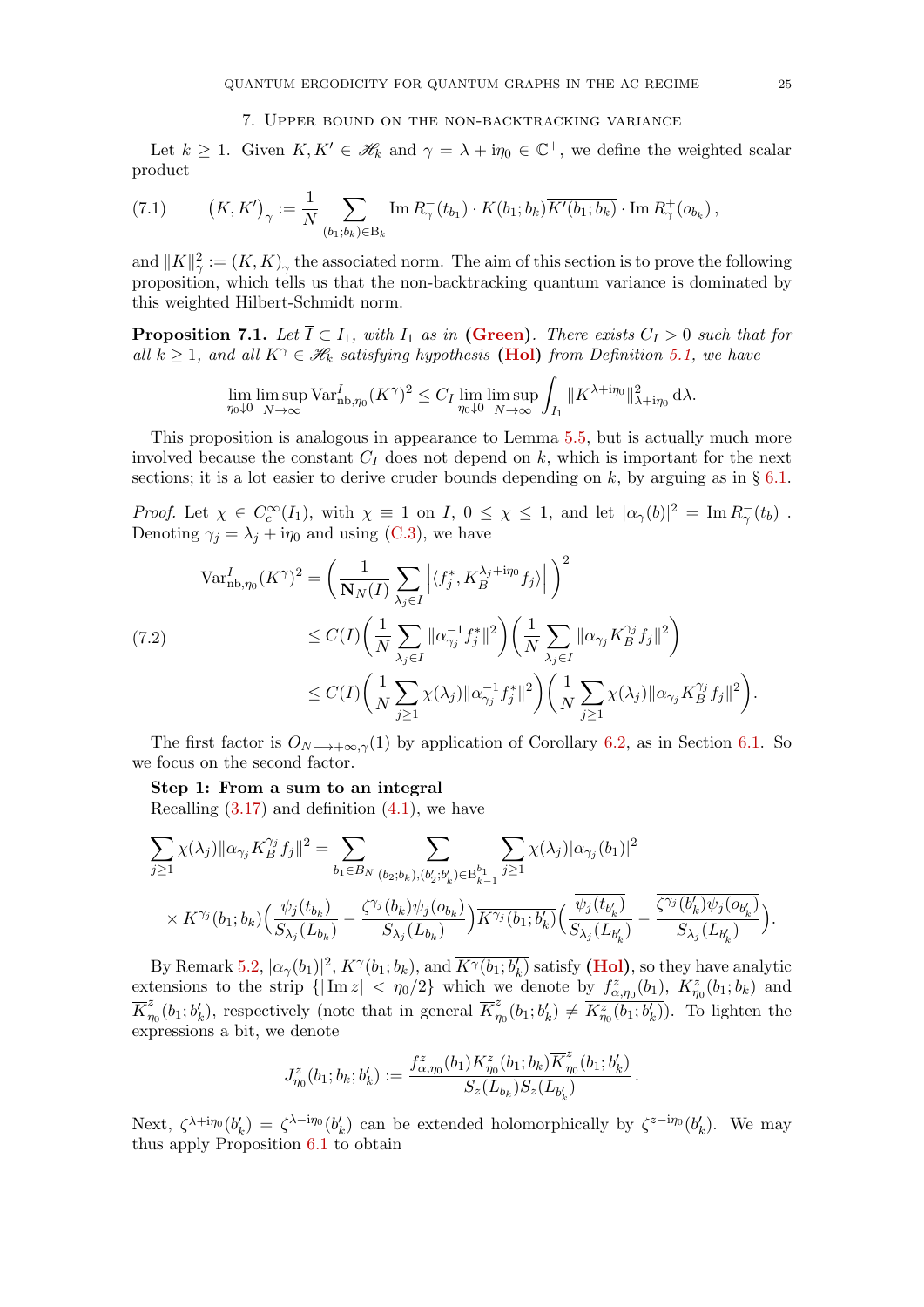<span id="page-25-0"></span>
$$
(7.3) \sum_{j\geq 1} \chi(\lambda_j) \|\alpha_{\gamma_j} K_B^{\gamma_j} f_j\|^2 = \frac{-1}{2\pi i} \sum_{b_1 \in B_N} \sum_{(b_2; b_k), (b'_2; b'_k) \in B_{k-1}^{b_1}} \int_{\Gamma_{\frac{\eta_0}{4}}} \tilde{\chi}(z) J_{\eta_0}^z(b_1; b_k; b'_k)
$$
  
\$\times \left( g\_N^z(t\_{b\_k}, t\_{b'\_k}) - \zeta^{z+i\eta\_0}(b\_k) g\_N^z(o\_{b\_k}, t\_{b'\_k}) - \zeta^{z-i\eta\_0}(b'\_k) g\_N^z(t\_{b\_k}, o\_{b'\_k}) + \zeta^{z+i\eta\_0}(b\_k) \zeta^{z-i\eta\_0}(b'\_k) g\_N^z(o\_{b\_k}, o\_{b'\_k}) \right) \mathrm{d}z + N O\_{N \to +\infty, \eta\_0}(\eta\_0).

By [\(6.1\)](#page-19-3),  $\int_{\Gamma_{\eta}}$  reduces to  $\int_{I_1-i\eta} - \int_{I_1+i\eta}$ , which we denote by  $\int_{\Gamma_{\eta}}$ ,  $\eta = \frac{\eta_0}{4}$  $\frac{\eta_0}{4}.$ 

# Step 2: From finite graphs to infinite trees

The aim of this step is to use the fact that our graphs look locally like trees (assumption [\(BST\)](#page-4-3)) to replace the Green function  $g_N^z$  on  $\mathcal{Q}_N$  in [\(7.3\)](#page-25-0) by  $\tilde{g}_N^z$ , the Green function of the universal covering tree  $\widetilde{\mathcal{Q}}_N$ .

Given a rooted quantum tree  $[Q, b_1]$ , and two paths  $p_k = (b_2; b_k)$  and  $p'_k = (b'_2; b'_k)$  in  $B_{k-1}^{b_1}$ , let us introduce

<span id="page-25-1"></span>
$$
f^{z}([\mathcal{Q}, b_{1}], p_{k}, p'_{k}) := G^{z}(t_{b_{k}}, t_{b'_{k}}) - \zeta^{z+i\eta_{0}}(b_{k})G^{z}(o_{b_{k}}, t_{b'_{k}}) - \zeta^{z-i\eta_{0}}(b'_{k})G^{z}(t_{b_{k}}, o_{b'_{k}})
$$
  
+  $\zeta^{z+i\eta_{0}}(b_{k})\zeta^{z-i\eta_{0}}(b'_{k})G^{z}(o_{b_{k}}, o_{b'_{k}})$   

$$
\tilde{f}^{z}([\mathcal{Q}, b_{1}], p_{k}, p'_{k}) := \tilde{G}^{z}(t_{b_{k}}, t_{b'_{k}}) - \zeta^{z+i\eta_{0}}(b_{k})\tilde{G}^{z}(o_{b_{k}}, t_{b'_{k}}) - \zeta^{z-i\eta_{0}}(b'_{k})\tilde{G}^{z}(t_{b_{k}}, o_{b'_{k}})
$$
  
+  $\zeta^{z+i\eta_{0}}(b_{k})\zeta^{z-i\eta_{0}}(b'_{k})\tilde{G}^{z}(o_{b_{k}}, o_{b'_{k}}),$ 

where  $\tilde{G}^z(o_{b_k}, t_{b'_k})$  is the Green's function of the universal cover  $\tilde{Q}$  of the given  $Q$  (so we fix some lift  $\tilde{b}_1$  and consider  $\tilde{p}_k, \tilde{p}'_k \in B_{k-1}^{\tilde{b}_1}$  projecting to  $p_k, p'_k$ ; see § [3.3\)](#page-11-0). Note that if  $\mathcal Q$ is a tree then  $f^z([Q, b_1], p_k, p'_k) = \tilde{f}^z([Q, b_1], p_k, p'_k)$ . Now

$$
\label{eq:3.13} \begin{split} &\frac{1}{N}\Big|\sum_{b_1\in B_N}\sum_{p_k,p'_k\in \text{B}_{k-1}^{b_1}}\int_{\Gamma_{\frac{\eta_0}{4}}^{\prime\prime}}\tilde{\chi}(z)J_{\eta_0}^z(b_1;b_k;b'_k)\\ &\qquad \qquad \times\Big(f^z([\mathcal{Q}_N,b_1],p_k,p'_k)-\tilde{f}^z([\mathcal{Q}_N,b_1],p_k,p'_k)\Big)\,\mathrm{d} z\Big|\\ \leq&\left(\frac{1}{N}\sum_{b_1\in B_N}\sum_{p_k,p'_k\in \text{B}_{k-1}^{b_1}}\int_{\Gamma_{\frac{\eta_0}{4}}^{\prime\prime}}\big|\tilde{\chi}(z)J_{\eta_0}^z(b_1;b_k;b'_k)\big|^2\,\mathrm{d} z\right)^{1/2}\\ &\qquad \qquad \times\left(\frac{1}{N}\sum_{b_1\in B_N}\sum_{p_k,p'_k\in \text{B}_{k-1}^{b_1}}\int_{\Gamma_{\frac{\eta_0}{4}}^{\prime\prime}}\Big|f^z([\mathcal{Q}_N,b_1],p_k,p'_k)-\tilde{f}^z([\mathcal{Q}_N,b_1],p_k,p'_k)\Big|^2\,\mathrm{d} z\right)^{1/2}. \end{split}
$$

The first factor is controlled by  $(5.1)$ . For the second factor, we note that if

$$
F_1^z([Q, b_1]):=\sum_{p_k, p'_k \in B^{b_1}_{k-1}} \Big|f^z([Q, b_1], p_k, p'_k) - \tilde{f}^z([Q, b_1], p_k, p'_k)\Big|^2
$$

then the same arguments leading to  $(C.6)$  show that

$$
\limsup_{N \to +\infty} \frac{1}{N} \int_{\Gamma_{\frac{\eta_0}{4}}'} \sum_{b_1 \in B_N} F_1^z([\mathcal{Q}_N, b_1]) \mathrm{d}z \le C \sup_{\lambda \in I_1} \mathbb{E}_{\mathbb{P}}(F^{\lambda \pm i \frac{\eta_0}{4}}) = 0,
$$

since the last expectation runs over trees  $[Q, (b_1, x)]$  and thus  $F^z([Q, (b_1, x)]) = 0$ .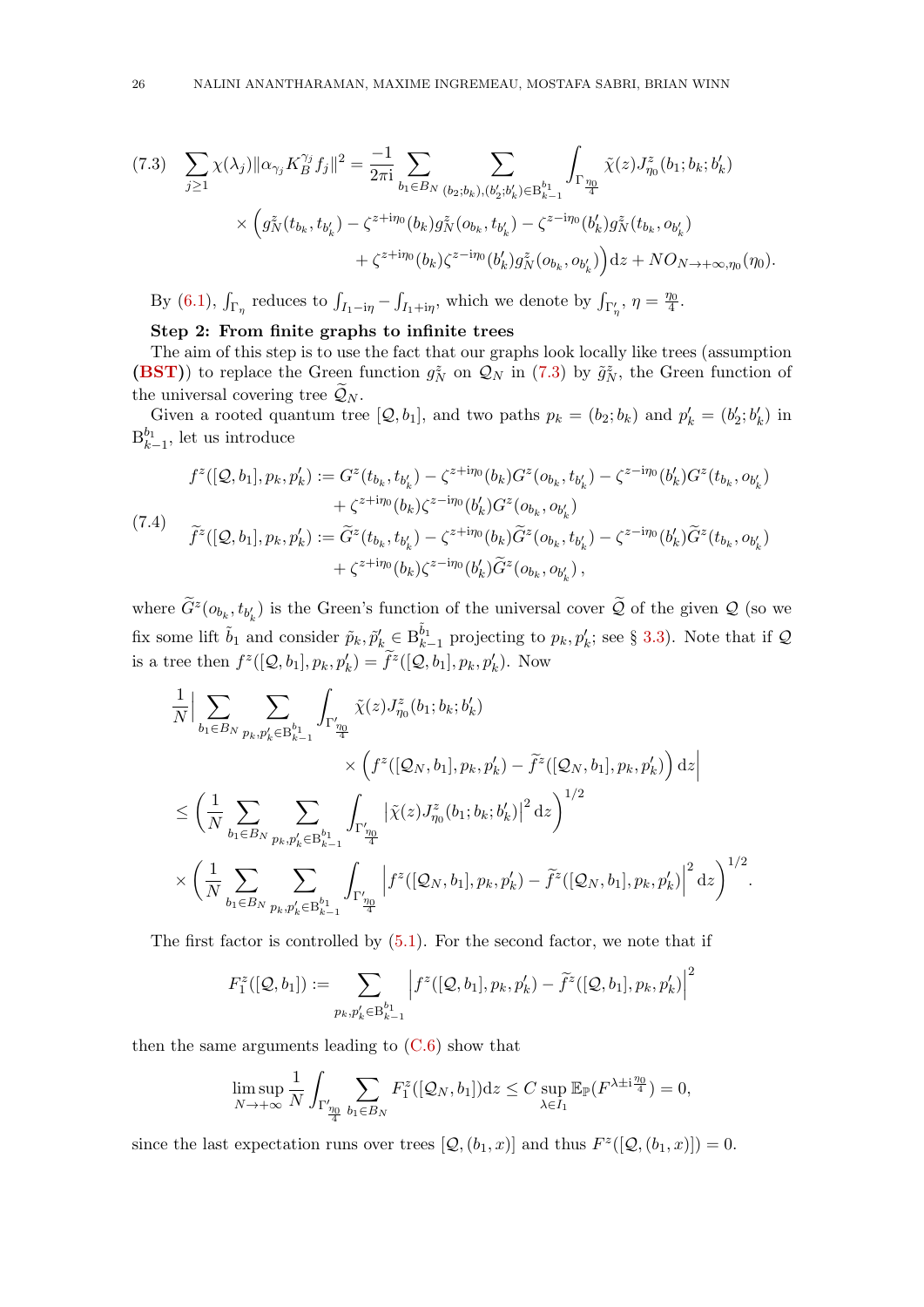Combining all this with [\(7.3\)](#page-25-0), we obtain that

<span id="page-26-0"></span>(7.5)

$$
\limsup_{N \to +\infty} \frac{1}{N} \sum_{\lambda_j \in I} \|\alpha_{\gamma_j} K_B^{\gamma_j} f_j\|^2 \leq \limsup_{N \to +\infty} \frac{-1}{2N\pi \mathbf{i}} \sum_{b_1 \in B_N} \sum_{\substack{p_k, p'_k \in \mathcal{B}_{k-1}^{b_1} \\ p_k, p'_k \in \mathcal{B}_{k-1}^{b_1}}} \int_{\Gamma_{\frac{\eta_0}{4}}} \tilde{\chi}(z) J_{\eta_0}^z(b_1; b_k; b'_k) \times \tilde{f}^z([Q_N, b_1], p_k, p'_k) \, dz + O(\eta_0).
$$

Let us write  $\mathcal{B}_N^{1,k}$  $N^{1,k} := \{b \in B_N : \rho_{G_N}(o_b) \leq 2k\},\$  where  $\rho_{G_N}(o_b)$  is the injectivity radius of  $o_b$ , and  $\mathcal{B}_N^{2,k}$  $S_N^{2,k} := B_N \setminus \mathcal{B}_N^{1,k}$ . By [\(BST\)](#page-4-3), we have  $|\mathcal{B}_N^{1,k}| = o(N)$ . So by Cauchy-Schwarz, if  $Y_N(b_1) = \sum_{p_k, p'_k} \int (\ldots),$  we have

<span id="page-26-4"></span>
$$
(7.6) \qquad \left| \frac{1}{N} \sum_{b_1 \in \mathcal{B}_N^{1,k}} Y_N(b_1) \right| \le \left( \frac{|\mathcal{B}_N^{1,k}|}{N} \right)^{1/2} \left( \frac{1}{N} \sum_{b_1 \in B_N} |Y_N(b_1)|^2 \right)^{1/2} \underset{N \to +\infty}{\longrightarrow} 0
$$

using [\(5.1\)](#page-16-2). Therefore, we may replace  $\sum_{b_1 \in B_N}$  above by  $\sum_{b_1 \in \mathcal{B}_N^{2,k}}$ .

## Step 3: Off-diagonal terms vanish

Here we mean to show that the terms with  $p_k \neq p'_k$  in [\(7.5\)](#page-26-0) vanish. Suppose  $p'_k =$ k  $(b'_2; b'_k) \neq (b_2; b_k) = p_k$ . If  $b_1 \in \mathcal{B}_N^{2,k}$ , this implies  $t_{b_k} \neq t_{b'_k}$ . Using [\(3.10\)](#page-9-0) on  $(v_0, \ldots, v_s)$ where  $v_0 = t_{b_k}, v_1 = o_{b_k}, v_{s-1} = o_{b'_k}, v_s = t_{b'_k}$  we obtain (7.7)

<span id="page-26-1"></span>
$$
\tilde{g}_N^z(t_{b_k}, t_{b'_k}) - \zeta^{z+i\eta_0}(b_k)\tilde{g}_N^z(o_{b_k}, t_{b'_k}) = \zeta^z(b'_k)\tilde{g}_N^z(t_{b_k}, o_{b'_k}) - \zeta^{z+i\eta_0}(b_k)\zeta^z(b'_k)\tilde{g}_N^z(o_{b_k}, o_{b'_k}).
$$

Similarly, using  $(3.11)$  then  $(3.10)$  on  $(v_3, \ldots, v_0)$ , then  $(3.11)$ , we have (7.8)

<span id="page-26-3"></span>
$$
\tilde{g}_N^z(t_{b_k}, t_{b'_k}) - \zeta^{z - i\eta_0} (b'_k) \tilde{g}_N^z(t_{b_k}, o_{b'_k}) = \zeta^z(b_k) \tilde{g}_N^z(o_{b_k}, t_{b'_k}) - \zeta^{z - i\eta_0} (b'_k) \zeta^z(b_k) \tilde{g}_N^z(o_{b_k}, o_{b'_k}).
$$

Let us first consider the part of  $\Gamma'_{\underline{n}_0}$  where Im  $z < 0$ . Recalling [\(7.4\)](#page-25-1), if we use [\(7.7\)](#page-26-1) along with the Cauchy-Schwarz inequality, we obtain

<span id="page-26-2"></span>
$$
(7.9) \quad \lim_{\eta_{0}\downarrow 0} \limsup_{N \to \infty} \Big| \frac{1}{N} \sum_{b_{1} \in \mathcal{B}_{N}^{2,k}} \sum_{(b_{2};b_{k})} \sum_{(b'_{2};b'_{k}) \neq (b_{2};b_{k})} \int_{I_{1}} \tilde{\chi}(\lambda - i\eta_{0}/4) J_{\eta_{0}}^{\lambda - \frac{i\eta_{0}}{4}}(b_{1};b_{k};b'_{k})
$$
  
\n
$$
\times \tilde{f}^{\lambda - \frac{i\eta_{0}}{4}}([\mathcal{Q}_{N},b_{1}],p_{k},p'_{k}) d\lambda \Big|
$$
  
\n
$$
\leq C \lim_{\eta_{0}\downarrow 0} \limsup_{N \to \infty} \sup_{\lambda \in I_{1}} \Big| \frac{1}{N} \sum_{b_{1} \in B_{N}} \sum_{(b_{2};b_{k}), (b'_{2};b'_{k}) \in \mathcal{B}_{k-1}^{b_{1}}} \Big| J_{\eta_{0}}^{\lambda - \frac{i\eta_{0}}{4}}(b_{1};b_{k};b'_{k})
$$
  
\n
$$
\times \Big( |\tilde{g}_{N}^{\lambda - \frac{i\eta_{0}}{4}}(t_{b_{k}},o_{b'_{k}})| + |\zeta^{\lambda + \frac{3i\eta_{0}}{4}}(b_{k})\tilde{g}_{N}^{\lambda - \frac{i\eta_{0}}{4}}(o_{b_{k}},o_{b'_{k}})| \Big) \Big|^{2} \Big]^{1/2}
$$
  
\n
$$
\times \lim_{\eta_{0}\downarrow 0} \int_{I_{1}} \limsup_{N \to \infty} \Big\{ \frac{1}{N} \sum_{b_{1} \in B_{N}} \sum_{(b_{2};b_{k}), (b'_{2};b'_{k}) \in \mathcal{B}_{k-1}^{b_{1}}} {|\zeta^{\lambda - \frac{i\eta_{0}}{4}}(b'_{k}) - \zeta^{\lambda - \frac{5i\eta_{0}}{4}}(b'_{k})|^{2} \Big\}^{1/2} d\lambda.
$$

Thanks to [\(5.1\)](#page-16-2), the first factor is finite. Concerning the second factor, thanks to Corollary [C.8,](#page-61-0) the integrand is bounded independently of  $\eta_0$ , and, by Proposition [C.9,](#page-62-14) it goes to zero almost everywhere as  $\eta_0 \downarrow 0$ . Therefore, by the dominated convergence theorem, the double limit [\(7.9\)](#page-26-2) is zero.

For the part of  $\Gamma'_{\eta_0/4}$  with Im  $z > 0$ , we argue similarly, using [\(7.8\)](#page-26-3) instead of [\(7.7\)](#page-26-1).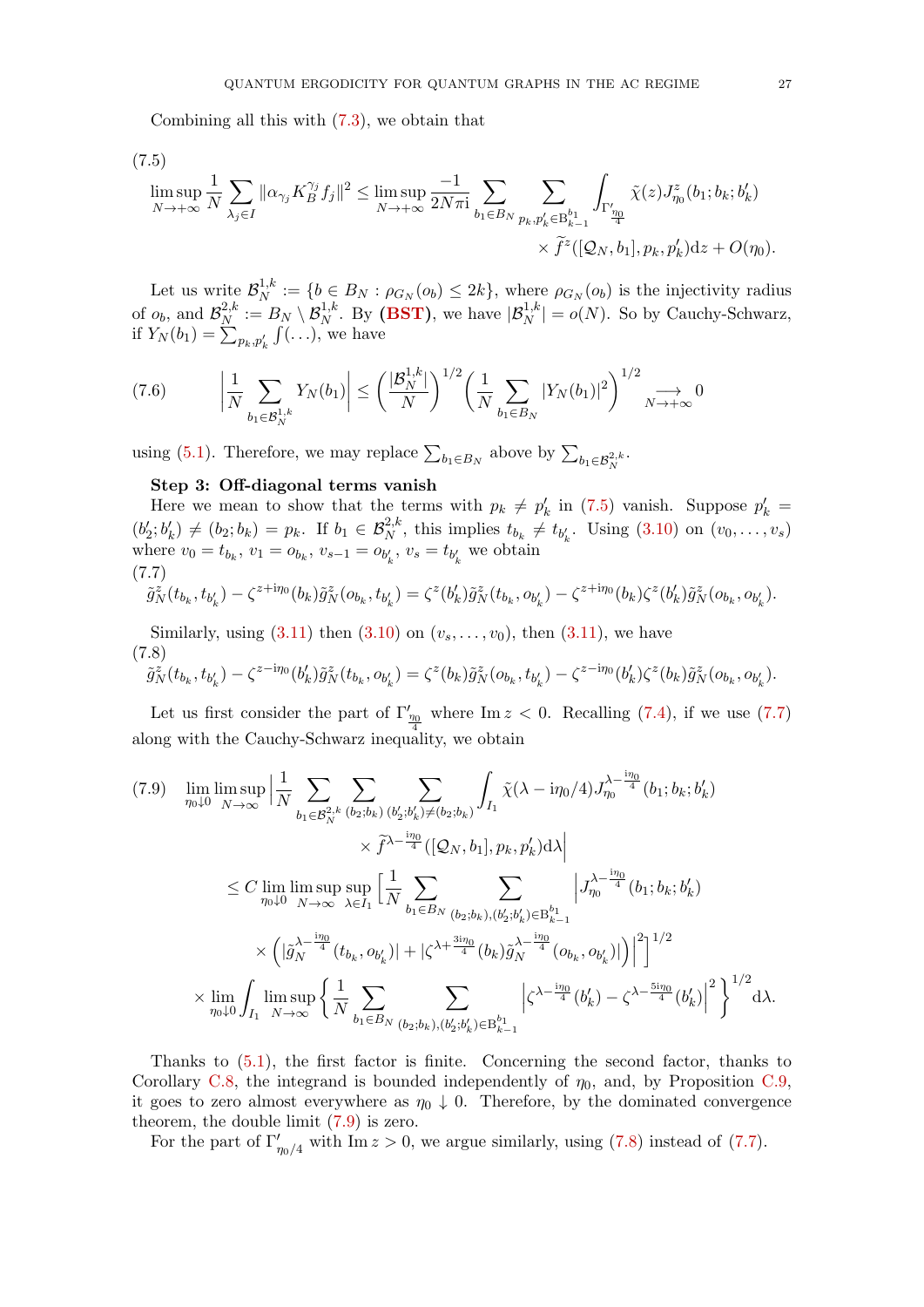From what precedes we thus obtain

$$
\lim_{\eta_0 \downarrow 0} \limsup_{N \to \infty} \frac{1}{N} \sum_{\lambda_j \in I} \chi(\lambda_j) \|\alpha_{\gamma_j} K_B^{\gamma_j} f_j\|^2
$$
\n
$$
\leq \lim_{\eta_0 \downarrow 0} \limsup_{N \to \infty} \frac{-1}{2\pi N i} \sum_{b_1 \in \mathcal{B}_N^{2,k}} \sum_{(b_2; b_k) \in B_{k-1}^{b_1}} \int_{\Gamma_{\frac{\eta_0}{4}}} \tilde{\chi}(z) J_{\eta_0}^z(b_1; b_k; b_k) \tilde{f}^z([\mathcal{Q}_N, b_1], p_k, p_k) \mathrm{d}z
$$
\n
$$
=: (\star)
$$

As in [\(7.6\)](#page-26-4), we may replace  $\sum_{b_1 \in \mathcal{B}_N^{2,k}}$  by  $\sum_{b_1 \in B}$ .

Step 4: Adjusting the energies. To finish the proof of Proposition [7.1,](#page-24-1) there remains to put ( $\star$ ) into final form by setting all the spectral parameters equal to  $\lambda + i\eta_0$  with  $\lambda \in I_1$ . Thanks to [\(5.2\)](#page-16-8), we have for almost all  $\lambda \in I_1$ ,

$$
\begin{split} \lim_{\eta_0\downarrow 0}\limsup_{N\to+\infty}\bigg(\frac{1}{N}\sum_{(b_1;b_k)\in\mathcal{B}_k}\Big|\tilde\chi(\lambda\pm\frac{\mathrm{i}\eta_0}{4})J_{\eta_0}^{\lambda\pm\frac{\mathrm{i}\eta_0}{4}}(b_1;b_k;b_k)\\ &\qquad\qquad-\tilde\chi(\lambda)\frac{\big|K^{\lambda+\mathrm{i}\eta_0}(b_1;b_k)\big|^2}{S^2_\lambda\big(L_{b_k}\big)}\big|\alpha_{\lambda+\mathrm{i}\eta_0}(b_1)\big|^2\Big|^2\bigg)^{1/2}=0. \end{split}
$$

Using [\(5.1\)](#page-16-2) and Remark [5.2,](#page-16-5) we may therefore apply the dominated convergence theorem to deduce that

$$
(\star) = \lim_{\eta_0 \downarrow 0} \limsup_{N \to \infty} \frac{1}{\pi N} \sum_{(b_1; b_k) \in B_k} \int_{I_1} \left[ \chi(\lambda) |K^{\lambda + i\eta_0}(b_1; b_k)|^2 |\alpha_{\lambda + i\eta_0}(b_1)|^2 \right. \\
\times \operatorname{Im} \left\{ \frac{\widetilde{f}^{\lambda + \frac{i\eta_0}{4}} ([\mathcal{Q}_N, b_1], p_k, p_k)}{S_{\lambda}^2 (L_{b_k})} \right\} \right] d\lambda,
$$

where we used that  $\widetilde{f}^{\lambda-\frac{i\eta_0}{4}}(p_k, p_k) = \widetilde{f}^{\lambda+\frac{i\eta_0}{4}}(p_k, p_k)$ , as readily checked. Recalling [\(7.4\)](#page-25-1), we note that the energies in  $\frac{\tilde{f}^{\lambda+\frac{i\eta_0}{4}}}{s^2}$  $\frac{\sqrt{4}}{S_{\lambda}^2}$  are not homogeneous. We thus use

Proposition [C.9](#page-62-14) and dominated convergence to replace  $\tilde{g}^{\lambda + \frac{i\eta_0}{4}} \mapsto \tilde{g}^{\lambda + i\eta_0}, \frac{\zeta^{\lambda + \frac{5i\eta_0}{4}}}{S_{\lambda}} \mapsto \frac{\zeta^{\lambda + i\eta_0}}{S_{\lambda + i\eta_0}}$  $rac{\zeta^{\lambda+1}\eta_0}{S_{\lambda+1\eta_0}},$  $rac{\zeta^{\lambda-\frac{3\mathrm{i}\eta_{0}}{4}}}{S_{\lambda}} \mapsto \frac{\zeta^{\lambda-\mathrm{i}\eta_{0}}}{S_{\lambda-\mathrm{i}\eta_{0}}}$  $\frac{\zeta^{\lambda-1}\eta_0}{S_{\lambda-1\eta_0}}$ . Let  $\gamma := \lambda + i\eta_0$ . Using [\(3.11\)](#page-9-4), we get in this fashion

$$
(\star) = \lim_{\eta_0 \downarrow 0} \limsup_{N \to \infty} \frac{1}{\pi N} \sum_{(b_1, b_k) \in B_k} \int_{I_1} \chi(\lambda) |K^{\gamma}(b_1; b_k)|^2 |\alpha_{\gamma}(b_1)|^2
$$
  

$$
\times \operatorname{Im} \left[ \frac{\tilde{g}_N^{\gamma}(t_{b_k}, t_{b_k})}{S_{\gamma}^2(L_{b_k})} - 2 \operatorname{Re} \left( \frac{\zeta^{\gamma}(b_k)}{S_{\gamma}(L_{b_k})} \right) \frac{\tilde{g}_N^{\gamma}(o_{b_k}, t_{b_k})}{S_{\gamma}(L_{b_k})} + \left| \frac{\zeta^{\gamma}(b_k)}{S_{\gamma}(L_{b_k})} \right|^2 \tilde{g}_N^{\gamma}(o_{b_k}, o_{b_k}) \right] d\lambda
$$
  

$$
\leq \lim_{\eta_0 \downarrow 0} \limsup_{N \to \infty} \frac{1}{N} \sum_{(b_1; b_k) \in B_k} \int_{I_1} |K^{\gamma}(b_1; b_k)|^2 |\alpha_{\gamma}(b_1)|^2 \operatorname{Im} R_{\gamma}^+(o_{b_k}) d\lambda
$$
  

$$
= \lim_{\eta_0 \downarrow 0} \limsup_{N \to \infty} \int_{I_1} ||K^{\lambda + i\eta_0}||_{\lambda + i\eta_0}^2 d\lambda,
$$

<span id="page-27-0"></span>where the last inequality is by  $(A.3)$ . Recalling [\(7.2\)](#page-24-2), this completes the proof.

## 8. Estimating the Hilbert-Schmidt norm

We are now in Step (3) of the proof as described on page [3](#page-2-2) of the Introduction. We combine the invariance of the quantum variance (Proposition [4.2\)](#page-16-1), Lemma [4.3,](#page-16-6) and the domination of the quantum variance by a weighted Hilbert-Schmidt norm (Proposition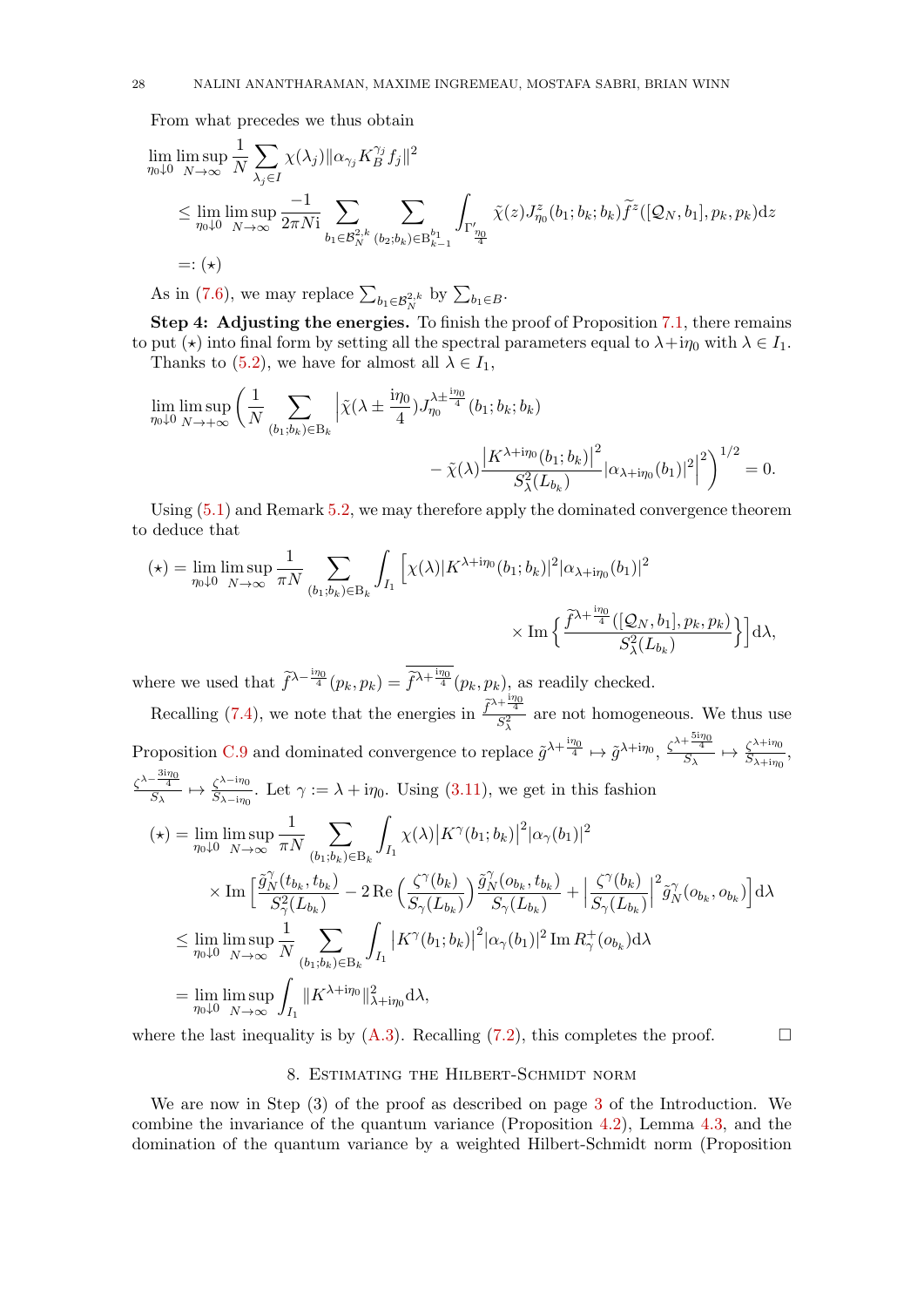[7.1\)](#page-24-1). This yields, for any  $n \in \mathbb{N}$ , any  $k \in \mathbb{N}$  and any family  $K^{\gamma}$  of operators<sup>[6](#page-28-0)</sup> in  $\mathscr{H}_k$ satisfying [\(Hol\)](#page-16-3):

<span id="page-28-2"></span>(8.1) 
$$
\lim_{\eta_0 \downarrow 0} \limsup_{N \to \infty} \text{Var}_{\text{nb}, \eta_0}^I (K^\gamma)^2 \lesssim \lim_{\eta_0 \downarrow 0} \limsup_{N \to \infty} \int_{I_1} \Big\| \frac{1}{n} \sum_{r=1}^n \mathcal{R}_{n,r}^{\lambda + i\eta_0} K^{\lambda + i\eta_0} \Big\|_{\lambda + i\eta_0}^2 d\lambda.
$$

We now estimate  $\left\| \frac{1}{n} \right\|$  $\frac{1}{n}\sum_{r=1}^n \mathcal{R}_{n,r}^{\gamma} K^{\gamma} \|_{\gamma}^2$  by developing the scalar product. Let  $r \geq r'$ , so that  $n - r \leq n - r'$ . By [\(4.7\)](#page-15-4) and [\(7.1\)](#page-24-3), we have

$$
\left(\mathcal{R}_{n,r}^{\gamma}K^{\gamma},\mathcal{R}_{n,r'}^{\gamma}K^{\gamma}\right)_{\gamma} = \frac{1}{N} \sum_{(b_1,b_{n+k}) \in B_{n+k}} \text{Im}\,R_{\gamma}^-(t_{b_1})|\zeta^{\gamma}(\hat{b}_2)\cdots\zeta^{\gamma}(\hat{b}_{n-r+1})|^2
$$

$$
\cdot \frac{\zeta^{\gamma}(\hat{b}_{n-r+2})\cdots\zeta^{\gamma}(\hat{b}_{n-r'+1})K^{\gamma}(b_{n-r'+1};b_{n-r'+k})\overline{K^{\gamma}(b_{n-r+1};b_{n-r+k})}}{\zeta^{\gamma}(b_{n-r+k})\cdots\zeta^{\gamma}(b_{n-r'+k-1})|\zeta^{\gamma}(b_{n-r'+k})\cdots\zeta^{\gamma}(b_{n+k-1})|^2 \text{Im}\,R_{\gamma}^+(b_{b_{n+k}})}.
$$

To simplify this expression, we use  $(3.13)$ ,  $(3.14)$  repeatedly to obtain

<span id="page-28-1"></span>(8.2)

$$
\left(\mathcal{R}_{n,r}^{\gamma} K^{\gamma}, R_{n,r'}^{\gamma} K^{\gamma}\right)_{\gamma} = \frac{1}{N} \sum_{(b_{n-r+1};b_{n-r'+k}) \in B_{k+r-r'}} \text{Im}\, R_{\gamma}^{-}(t_{b_{n-r+1}}) \overline{K^{\gamma}(b_{n-r+1};b_{n-r+k})} \n\cdot \overline{\zeta^{\gamma}(b_{n-r+k}) \cdots \zeta^{\gamma}(b_{n-r'+k-1})} \cdot \overline{\zeta^{\gamma}(\hat{b}_{n-r+2}) \cdots \zeta^{\gamma}(\hat{b}_{n-r'+1})} \n\cdot K^{\gamma}(b_{n-r'+1};b_{n-r'+k}) \text{Im}\, R_{\gamma}^{+}(o_{b_{n-r'+k}}) - \mathbf{E}_{n,r,r'}(\eta_{0}, K^{\gamma}),
$$

where  $\mathbf{E}_{n,r,r'}$  is an error term defined by

$$
\mathbf{E}_{n,r,r'}(\eta_0, K^{\gamma}) = \frac{\eta_0}{N} \sum_{s=2}^{n-r+1} \sum_{(b_s, b_{n+k})} \int_0^{L_{b_s}} |\xi_{-}^{\gamma}(x_{b_s})|^2 dx_{b_s} \cdot |\zeta_{-}^{\gamma}(\hat{b}_{s+1}) \cdots \zeta_{-}^{\gamma}(\hat{b}_{n-r+1})|^2 \n\cdot \frac{\zeta_{-}(\hat{b}_{n-r+2}) \cdots \zeta_{-}(\hat{b}_{n-r+1}) K^{\gamma}(b_{n-r+1}; b_{n-r+k}) K^{\gamma}(b_{n-r+1}; b_{n-r+k})}{\zeta_{-}^{\gamma}(b_{n-r+k}) \cdots \zeta_{-}^{\gamma}(b_{n-r+k-1})} \cdot |\zeta_{-}^{\gamma}(b_{n-r+k}) \cdots \zeta_{-}^{\gamma}(b_{n+k-1})|^2 \operatorname{Im} R_{\gamma}^+(b_{b_{n+k}}) \n+ \frac{\eta_0}{N} \sum_{s'=n-r'+k}^{n+k-1} \sum_{(b_{n-r+1}, b_{s'})} \operatorname{Im} R_{\gamma}^-(t_{b_{n-r+1}}) \overline{\zeta_{-}^{\gamma}(\hat{b}_{n-r+2}) \cdots \zeta_{-}^{\gamma}(\hat{b}_{n-r'+1})} \n+ K^{\gamma}(b_{n-r'+1}; b_{n-r'+k}) \overline{K^{\gamma}(b_{n-r+1}; b_{n-r+k})} \zeta_{-}^{\gamma}(b_{n-r+k}) \cdots \zeta_{-}^{\gamma}(b_{n-r'+k-1}) \n+ |\zeta_{-}^{\gamma}(b_{n-r'+k}) \cdots \zeta_{-}^{\gamma}(b_{s'-1})|^2 \int_0^{L_{b_{s'}}} |\xi_{+}^{\gamma}(x_{b_{s'}})|^2 dx_{b_{s'}},
$$

with the  $\xi_{\pm}^{\gamma}$  as in [\(3.15\)](#page-10-4).

Thanks to Remark [5.2](#page-16-5) and [\(5.1\)](#page-16-2), we have that for any  $n \in \mathbb{N}$ , any  $r, r' \leq n$ 

(8.3) 
$$
\mathbf{E}_{n,r,r'}(\eta_0, K^{\gamma}) = O_{N \to +\infty,\gamma}^{(n)}(\eta_0).
$$

Introduce the operator acting on  $\mathcal{H}_k$ ,

<span id="page-28-3"></span>
$$
(\mathbf{A}_{\gamma} K^{\gamma})(b_1; b_k) = \sum_{b_{k+1} \in \mathcal{N}_{b_k}^+} \frac{\zeta^{\gamma}(\hat{b}_2) \zeta^{\gamma}(b_k)}{\text{Im } R_{\gamma}^+(o_{b_k})} \text{Im } R_{\gamma}^+(o_{b_{k+1}}) K^{\gamma}(b_2; b_{k+1}).
$$

<span id="page-28-0"></span> ${}^{6}$ Recall that all the operators and the quantities we manipulate here depend on N, although this dependence is not explicit in our notations.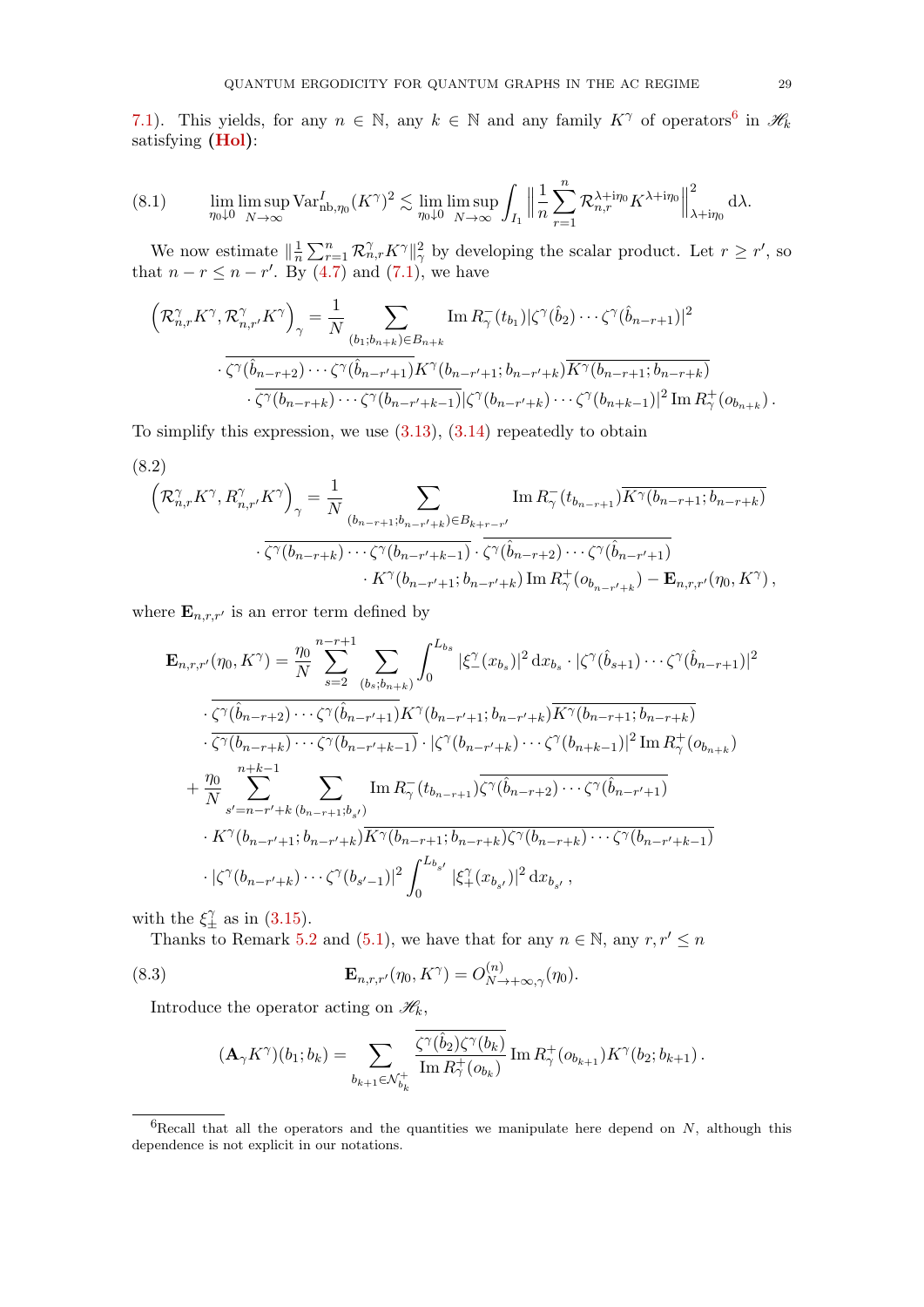Calculating  $(\mathbf{A}_{\gamma}^{r-r'} K^{\gamma})(b_{n-r+1}; b_{n-r+k}),$  we find that [\(8.2\)](#page-28-1) takes the form

$$
\left(\mathcal{R}_{n,r}^{\gamma}K^{\gamma},\mathcal{R}_{n,r'}^{\gamma}K^{\gamma}\right)_{\gamma}=\left(K^{\gamma},\mathbf{A}_{\gamma}^{r-r'}K^{\gamma}\right)_{\gamma}-\mathbf{E}_{n,r,r'}(\eta_{0},K^{\gamma}).
$$

We finally introduce the operator

$$
(\mathcal{S}_{u\gamma}K)(b_1;b_k) = \frac{|\zeta^{\gamma}(b_k)|^2}{\text{Im } R_{\gamma}^+(o_{b_k})} u^{\gamma}(b_k) \sum_{b_{k+1} \in \mathcal{N}_{b_k}^+} \text{Im } R_{\gamma}^+(o_{b_{k+1}}) K(b_2;b_{k+1}),
$$

where  $u^{\gamma}(b) = \overline{\zeta^{\gamma}(b)}\zeta^{\gamma}(b)^{-1}$  has modulus one. When we want to remember that  $S_{u^{\gamma}}$  acts on  $\mathscr{H}_k \simeq \mathbb{C}^{B_k}$ , we will denote it by  $\mathcal{S}_{u^{\gamma}}^{(k)}$ .

The advantage of this operator over  $\mathbf{A}_{\gamma}$  is that, if we forget the multiplication by  $u^{\gamma}$ , then it is sub-stochastic:  $S_1 \mathbf{1} \leq \mathbf{1}$ , using  $(3.12)$ . To link it to  $\mathbf{A}_{\gamma}$ , introduce

$$
(Z_{\gamma}K)(b_1;b_k)=\frac{\overline{\zeta^{\gamma}(\hat{b}_1)\cdots\zeta^{\gamma}(\hat{b}_k)}}{\overline{\zeta^{\gamma}(\hat{b}_1)\cdot\zeta^{\gamma}(\hat{b}_k)}}\cdot\overline{\tilde{g}^{\gamma}(o_{b_k},o_{b_k})}K^{\gamma}(b_1;b_k).
$$

In particular, if  $k = 1$ ,  $(Z_{\gamma}K)(b_1) = \frac{\tilde{g}^{\gamma}(b_1, b_1)}{\tilde{g}^{\gamma}(b_1)}$  $\frac{(b_{b_1},b_{b_1})}{\zeta^{\gamma}(\hat{b}_1)}K(b_1)$  and if  $k = 2$ ,  $(Z_{\gamma}K)(b_1,b_2) =$  $\tilde{g}^{\gamma} (o_{b_2}, o_{b_2}) K(b_1, b_2).$ 

We observe that the multiplication operator  $Z_{\gamma}$  conjugates  $S_{u^{\gamma}}$  and  $\mathbf{A}_{\gamma}$ : using [\(3.7\)](#page-9-1),

$$
Z_{\gamma} S_{u^{\gamma}} Z_{\gamma}^{-1} = \mathbf{A}_{\gamma} .
$$

Let us introduce the following measure on  $B_k$ 

$$
(8.4) \qquad \mu_k^{\gamma}(b_1;b_k) = \frac{\text{Im } R_{\gamma}^-(t_{b_1})}{|\zeta^{\gamma}(\hat{b}_1)|^2} \cdot |\zeta^{\gamma}(\hat{b}_1) \cdots \zeta^{\gamma}(\hat{b}_k)|^2 \cdot |\tilde{g}^{\gamma}(o_{b_k},o_{b_k})|^2 \cdot \frac{\text{Im } R_{\gamma}^+(o_{b_k})}{|\zeta^{\gamma}(\hat{b}_k)|^2}.
$$

Then, if  $K, K' \in \mathcal{H}_k$ , we have  $\langle Z_\gamma K, Z_\gamma K' \rangle_\gamma = \frac{1}{N}$  $\frac{1}{N} \langle K, K' \rangle_{\ell^2(B_k, \mu_k^{\gamma})}$ . Hence,

$$
\langle \mathcal{R}_{n,r}^{\gamma} K^{\gamma}, \mathcal{R}_{n,r'}^{\gamma} K^{\gamma} \rangle_{\gamma} = \frac{1}{N} \langle Z_{\gamma}^{-1} K^{\gamma}, \mathcal{S}_{u^{\gamma}}^{r-r'} Z_{\gamma}^{-1} K^{\gamma} \rangle_{\ell^2(\mathcal{B}_k, \mu_k^{\gamma})} - \mathbf{E}_{n,r,r'}(\eta_0, K^{\gamma}).
$$

From now on, we will write

$$
K'_\gamma := Z_\gamma^{-1} K^\gamma.
$$

Note that by Remark [5.2,](#page-16-5) if  $K^{\gamma}$  satisfies [\(Hol\)](#page-16-3), then so does  $K'_{\gamma}$ .

Note we also have  $\mu_k^{\gamma}$  $\chi^{\gamma}_k(b_1;b_k) = \frac{\text{Im } R_{\gamma}^-(t_{b_1})}{|\zeta^{\gamma}(b_1)|^2}$  $\frac{(\ln R_\gamma^- (t_{b_1})}{|\zeta^\gamma (b_1)|^2} |\tilde{g}^\gamma(t_{b_1},t_{b_1})|^2 |\zeta^\gamma(b_1)\cdots \zeta^\gamma(b_k)|^2 \frac{\text{Im}\, R_\gamma^+ (o_{b_k})}{|\zeta^\gamma(b_k)|^2}$  $\frac{\ln 1 \iota \gamma \left(b_{k}\right)}{|\zeta^{\gamma}(b_{k})|^{2}}$  using  $(3.10)$  or  $(3.7)$ . In particular, we see using  $(3.12)$  that

<span id="page-29-0"></span>
$$
(8.5) \qquad \sum_{b_k \in \mathcal{N}_{b_{k-1}}^+} \mu_k^{\gamma}(b_1; b_k) \le \mu_{k-1}^{\gamma}(b_1; b_{k-1}) \quad \text{and} \quad \sum_{b_1 \in \mathcal{N}_{b_2}^-} \mu_k^{\gamma}(b_1; b_k) \le \mu_{k-1}^{\gamma}(b_2; b_k).
$$

In particular,

<span id="page-29-1"></span>(8.6) 
$$
\mu_k^{\gamma}(B_k) = \sum_{(b_1;b_k)\in B_k} \mu_k^{\gamma}(b_1;b_k) \leq \sum_{b_1\in B_1} \mu_1^{\gamma}(b_1) = \mu_1^{\gamma}(B_1).
$$

<span id="page-29-2"></span>Note that this inequality becomes an equality for  $\gamma \in \mathbb{R}$  (whenever both sides are defined). **Remark 8.1.** Clearly  $\mu_k^{\gamma}$  $_{k}^{\gamma}(b_{1};b_{k})^{\pm 1}$  belongs to  $\mathscr{L}_{k}^{\gamma}$  $\mathcal{C}_{k}^{\gamma}$ . It follows from Corollary [C.8](#page-61-0) that for any  $s \in \mathbb{R}$ , we have

(8.7) 
$$
\frac{1}{N} \sum_{b \in B} \mu_1^{\gamma}(b)^s = O_{N \to +\infty, \gamma}^{(s)}(1),
$$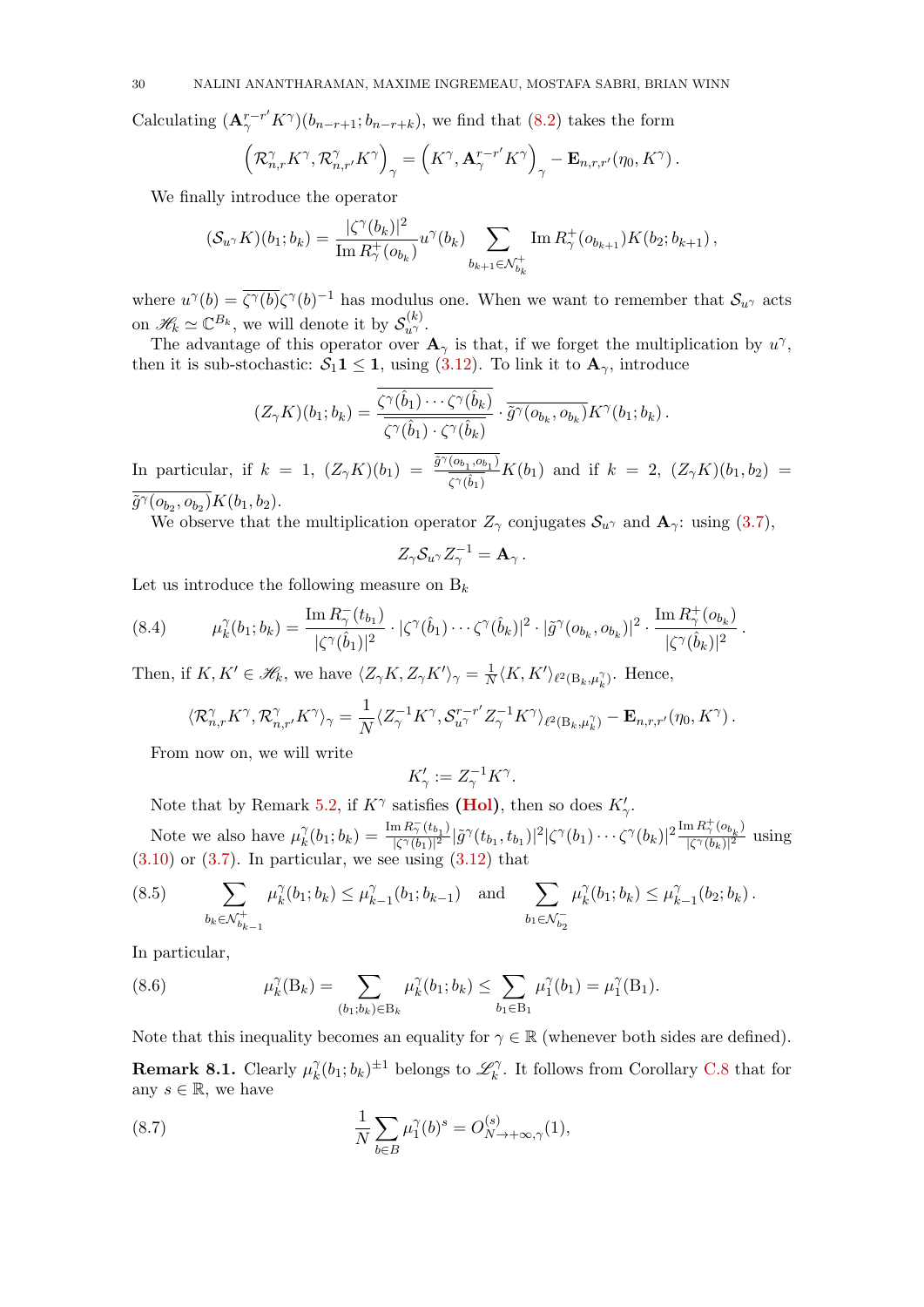Let us come back to the problem of estimating  $\parallel$ 1  $\frac{1}{n}\sum_{r=1}^n \mathcal{R}_{n,r}^{\gamma} K^{\gamma}$ 2 . Writing

$$
\mathbf{E}'_n(\eta_0, K^\gamma) := \frac{1}{n^2} \sum_{r,r'=1}^n \mathbf{E}_{n,r,r'}(\eta_0, K^\gamma),
$$

we have

$$
\left\| \frac{1}{n} \sum_{r=1}^{n} \mathcal{R}_{n,r}^{\gamma} K^{\gamma} \right\|_{\gamma}^{2} = \frac{1}{n^{2}} \sum_{r=1}^{n} \left\| \mathcal{R}_{n,r}^{\gamma} K^{\gamma} \right\|_{\gamma}^{2} + \frac{2}{n^{2}} \sum_{r=1}^{n-1} \sum_{r'=r+1}^{n} \text{Re} \left( \mathcal{R}_{n,r}^{\gamma} K^{\gamma}, \mathcal{R}_{n,r'}^{\gamma} K^{\gamma} \right)_{\gamma} \n= \frac{1}{n} \left\| K^{\gamma} \right\|_{\gamma}^{2} + \frac{2}{Nn^{2}} \sum_{r=1}^{n-1} \sum_{r'=r+1}^{n} \text{Re} \langle K_{\gamma}', \mathcal{S}_{u^{\gamma}}^{r'-r} K_{\gamma}' \rangle_{\ell^{2}(\mathcal{B}_{k}, \mu_{k}^{\gamma})} - \text{Re} \mathbf{E}_{n}'(\eta_{0}, K^{\gamma}) \n= \frac{1}{n} \left\| K^{\gamma} \right\|_{\gamma}^{2} + \frac{2}{Nn^{2}} \sum_{r=1}^{n-1} \sum_{j=1}^{k-1} \text{Re} \langle K_{\gamma}', \mathcal{S}_{u^{\gamma}}^{j} K_{\gamma}' \rangle_{\ell^{2}(\mathcal{B}_{k}, \mu_{k}^{\gamma})} \n+ \frac{2}{Nn^{2}} \sum_{r=1}^{n-k} \sum_{j=k}^{n-r} \text{Re} \langle K_{\gamma}', \mathcal{S}_{u^{\gamma}}^{j} K_{\gamma}' \rangle_{\ell^{2}(\mathcal{B}_{k}, \mu_{k}^{\gamma})} - \text{Re} \mathbf{E}_{n}'(\eta_{0}, K^{\gamma}) \n\leq \frac{2k-1}{n} \left\| K^{\gamma} \right\|_{\gamma}^{2} + \frac{2}{Nn^{2}} \left\| \sum_{r=1}^{n-k} \sum_{j=k}^{n-r} \langle K_{\gamma}', \mathcal{S}_{u^{\gamma}}^{j} K_{\gamma}' \rangle_{\ell^{2}(\mathcal{B}_{k}, \mu_{k}^{\gamma})} \right\| + \left| \mathbf{E}_{n}'(\eta_{0}, K^{\gamma}) \right|.
$$
\n(8.8)

<span id="page-30-0"></span>where, for the last inequality, we used that  $S_1^*$  is also sub-stochastic, cf. [\(9.2\)](#page-32-1).

The first term in [\(8.8\)](#page-30-0) will go to zero as  $\overline{N} \to \infty$  followed by  $n \to \infty$  thanks to [\(5.1\)](#page-16-2). Therefore, combining  $(8.8)$  with  $(8.1)$  and  $(8.3)$ , we obtain that

$$
\lim_{\eta_0 \downarrow 0} \limsup_{N \to \infty} \text{Var}_{\text{nb}, \eta_0}^I (K^\gamma)^2 \le \lim_{n \to \infty} \lim_{\eta_0 \downarrow 0} \limsup_{N \to \infty} \sup_{\lambda \in I_1} \frac{C_I}{Nn^2} \left| \sum_{r=1}^{n-k} \sum_{j=k}^{n-r} \langle K'_\gamma, \mathcal{S}_{u^\gamma}^j K'_\gamma \rangle_{\ell^2(B_k, \mu_k^\gamma)} \right|
$$
  

$$
\le \lim_{n \to \infty} \lim_{\eta_0 \downarrow 0} \limsup_{N \to \infty} \sup_{\lambda \in I_1} \frac{C_I}{Nn^2} \left| \sum_{j=k}^n (n-j) \langle K'_\gamma, \mathcal{S}_{u^\gamma}^j K'_\gamma \rangle_{\ell^2(B_k, \mu_k^\gamma)} \right|.
$$

We must therefore understand the contraction properties of  $\mathcal{S}_{u\gamma}^j$ .

In this expression,  $S_{u}^j$  acts on  $\mathscr{H}_k$ ; it would more adequately be written as  $(S_{u\gamma}^{(k)})^j$ . We will now explain why it suffices to understand the contraction properties of  $(S_{u\gamma}^{(1)})^j$ .

<span id="page-30-2"></span><span id="page-30-1"></span>**Lemma 8.2.** There exists operators  $T, \mathcal{J}^* : \ell^2(\mu_k^{\gamma})$  $\chi_k^{\gamma} \rightarrow \ell^2(\mu_1^{\gamma})$  $\binom{\gamma}{1}$  with operator norm smaller than one, such that for  $j \geq k$  we have (8.9)

$$
\langle K'_{\gamma}, \mathcal{S}_{u^{\gamma}}^{j} K'_{\gamma} \rangle_{\ell^{2}(\mu_{k}^{\gamma})} = \langle K'_{\gamma}, (\mathcal{S}_{u^{\gamma}}^{(k)})^{j-k+1} \mathcal{J} T K'_{\gamma} \rangle_{\ell^{2}(\mu_{k}^{\gamma})}
$$
  
\n
$$
(8.10) \qquad \qquad = \langle K'_{\gamma}, \mathcal{J} (\mathcal{S}_{u^{\gamma}}^{(1)})^{j-k+1} T K'_{\gamma} \rangle_{\ell^{2}(\mu_{k}^{\gamma})} = \langle \mathcal{J}^{*} K'_{\gamma}, (\mathcal{S}_{u^{\gamma}}^{(1)})^{j-k+1} T K'_{\gamma} \rangle_{\ell^{2}(\mu_{1}^{\gamma})}.
$$

As a consequence,

$$
\lim_{\eta_0 \downarrow 0} \limsup_{N \to \infty} \text{Var}_{\text{nb}, \eta_0}^I (K^\gamma)^2
$$
\n
$$
\leq \lim_{n \to \infty} \lim_{\eta_0 \downarrow 0} \limsup_{N \to \infty} \sup_{\lambda \in I_1} \frac{C_I}{Nn^2} \Big| \sum_{j=1}^n (n-j) \langle \mathcal{J}^* K'_{\gamma}, (\mathcal{S}_{u^{\gamma}}^{(1)})^j \mathcal{T} K'_{\gamma} \rangle_{\ell^2(\mathcal{B}_1, \mu_1^{\gamma})} \Big|.
$$

Furthermore, if  $K_{\gamma}$  satisfies [\(Hol\)](#page-16-3), then  $TK_{\gamma}$  and  $\mathcal{J}^*K_{\gamma}$  also satisfy (Hol).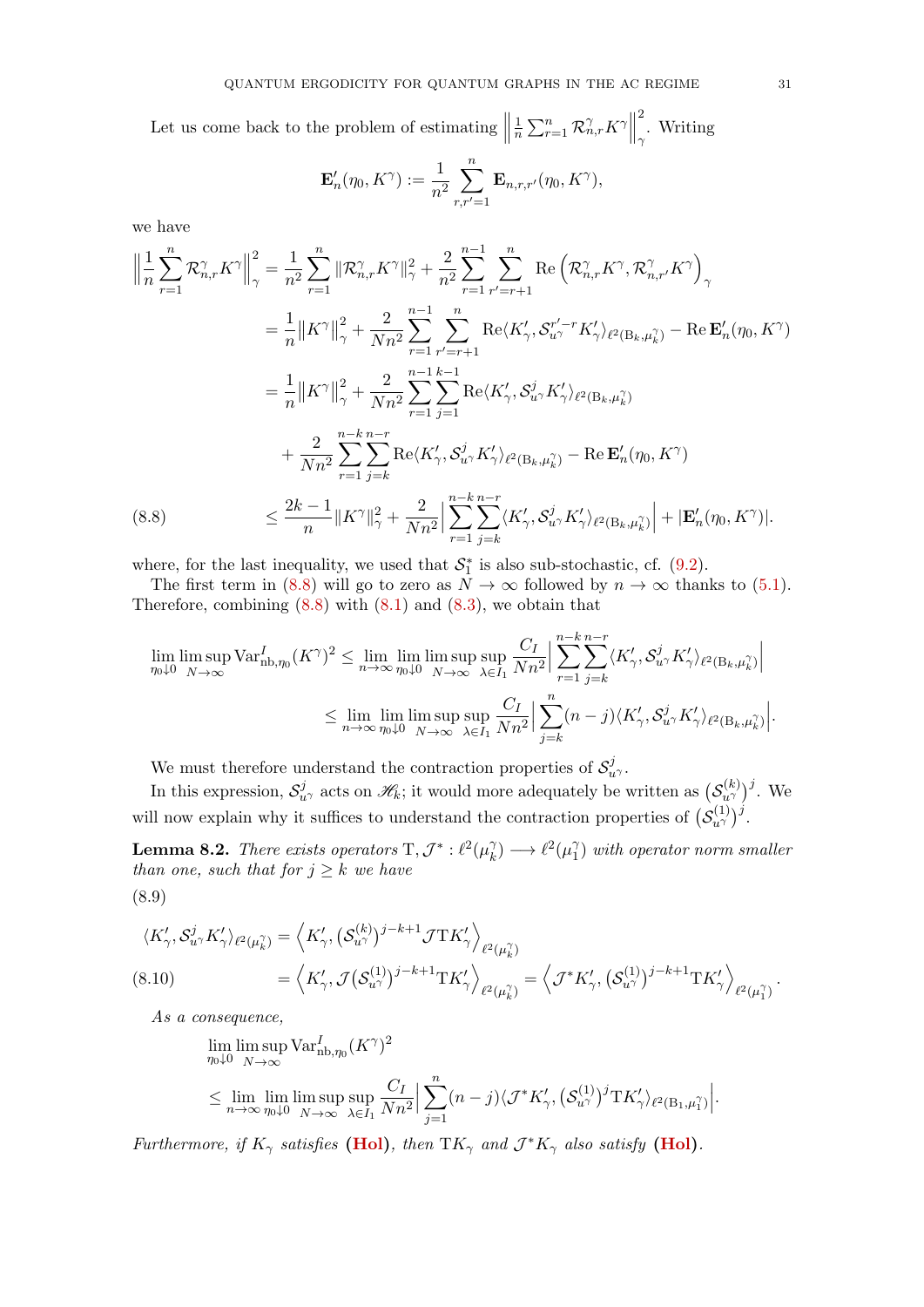*Proof.* Let us denote by  $\mathcal{J} : \ell^2(\mu)$  $\binom{\gamma}{1} \longrightarrow \ell^2(\mu_k^{\gamma})$  $\chi_k^{\gamma}$  the map  $(\mathcal{J}\phi)(b_1,\ldots,b_k) = \phi(b_k)$ . Using [\(8.5\)](#page-29-0), we see that  $\|\mathcal{J}\|_{\ell^2(\mu_1^{\gamma})\to\ell^2(\mu_k^{\gamma})}\leq 1$ , so that its adjoint  $\mathcal{J}^*: \ell^2(\mu_k^{\gamma})$  $\widehat{h}_k^{\gamma}$ )  $\longrightarrow$   $\ell^2(\mu_1^{\gamma})$  $\binom{1}{1}$  satisfies the same bound. From Remark [5.2,](#page-16-5) if  $K_{\gamma}$  satisfies [\(Hol\)](#page-16-3), then  $\mathcal{J}^*K_{\gamma}$  also satisfies (Hol). Now, we have

$$
\left(S_{u^{\gamma}}^{k-1} K'_{\gamma}\right)(b_1; b_k) = \sum_{(b_{k+1}, b_{2k-1}) \in B_{k-1}^{b_k}} \Lambda(b_k; b_{2k-1}) K'_{\gamma}(b_k; b_{2k-1}),
$$

where

$$
\Lambda(b_k; b_{2k-1}) = \prod_{\ell=k}^{2k-2} \frac{|\zeta^{\gamma}(b_{\ell})|^2}{\text{Im} \, R_{\gamma}^+(o_{b_{\ell}})} u^{\gamma}(b_{\ell}) \text{Im} \, R_{\gamma}^+(o_{b_{\ell+1}}).
$$

In particular,  $(S_{u\gamma}^{k-1} K'_{\gamma})(b_1; b_k)$  depends only on  $b_k$ , so we may define  $(TK'_{\gamma})(b_k) :=$  $(S_{u\gamma}^{k-1} K'_{\gamma})(b_0; b_k)$ . Then T $K'_{\gamma}$  satisfies [\(Hol\)](#page-16-3), and  $\mathcal{J} \mathcal{T} K'_{\gamma} = S_{u\gamma}^{k-1} K'_{\gamma}$ .

Note that  $\mathcal{S}_{u}^{(k)}\mathcal{J}=\mathcal{JS}_{u'}^{(1)}$ . This is just saying that, if a function on  $B_k$  depends only on the last variable, so will its image by  $\mathcal{S}_{u\gamma}^{(k)}$ .

This proves [\(8.9\)](#page-30-1).

Let us now check that for any  $K \in \ell^2(\mu_k^2)$  $\chi_k^{\gamma}$ , we have  $\|\mathrm{T}K\|_{\ell^2(\mu_1^{\gamma})} \leq \|K\|_{\ell^2(\mu_k^{\gamma})}$ . Noting that we have  $\mu_1^{\gamma}$  $\binom{\gamma}{1}(b_k)|\Lambda(b_k;b_{2k-1})| = \mu_k^{\gamma}$  $\chi_k^{\gamma}(b_k; b_{2k-1})$  and, by  $(3.12)$ , that

$$
\sum_{(b_{k+1};b_{2k-1})\in B_{k-1}^{b_k}} |\Lambda(b_k;b_{2k-1})| \le 1,
$$

we deduce that, for any  $K \in \ell^2(\mu_k^{\gamma})$  $\binom{\gamma}{k}$ , we have

<span id="page-31-1"></span>
$$
(8.11) \t\t ||TK||_{\ell^{2}(\mu_{1}^{\gamma})}^{2} = \sum_{b_{k} \in B} \mu_{1}^{\gamma}(b_{k}) \Big| \sum_{(b_{k+1};b_{2k-1}) \in B_{k-1}^{b_{k}}} \Lambda(b_{k};b_{2k-1})K(b_{k};b_{2k-1}) \Big|^{2}
$$
  

$$
\leq \sum_{b_{k} \in B} \mu_{1}^{\gamma}(b_{k}) \sum_{(b_{k+1};b_{2k-1}) \in B_{k-1}^{b_{k}}} |\Lambda(b_{k};b_{2k-1})||K(b_{k};b_{2k-1})|^{2}
$$
  

$$
= \sum_{(b_{k};b_{2k-1}) \in B_{k}} \mu_{k}^{\gamma}(b_{k};b_{2k-1})|K(b_{k};b_{2k-1})|^{2} = ||K||_{\ell^{2}(\mu_{k}^{\gamma})}^{2}.
$$

This concludes the proof.  $\Box$ 

**Remark 8.3.** Let  $j \geq k$ . Since  $\mathcal{S}_{u}^j$   $K = \mathcal{JS}_{u}^{j-k+1}$   $TK$ , we also deduce that  $(8.12)$  $\|v^{j}_{u^{\gamma}}\|_{\ell^{2}(\mu^{\gamma}_{k})\to \ell^{2}(\mu^{\gamma}_{k})}\leq \|\mathcal{S}_{u^{\gamma}}^{j-k+1}\|_{\ell^{2}(\mu^{\gamma}_{1})\to \ell^{2}(\mu^{\gamma}_{1})}\,.$ 

In the sequel, we will work with

<span id="page-31-0"></span>
$$
\nu_k^{\gamma}:=\frac{1}{\mu_k^{\gamma}(\mathcal{B}_k)}\mu_k^{\gamma},
$$

which is a probability measure on  $B_k$ .

Then the bounds  $||T||_{\ell^2(\mu_k^{\gamma})\to\ell^2(\mu_1^{\gamma})}\leq 1$ ,  $||\mathcal{J}^*||_{\ell^2(\mu_k^{\gamma})\to\ell^2(\mu_1^{\gamma})}\leq 1$  become

(8.13)  

$$
\|\mathbf{T}\|_{\ell^2(\nu_k^{\gamma})\to\ell^2(\nu_1^{\gamma})} \leq \sqrt{\frac{\mu_k^{\gamma}(\mathbf{B}_k)}{\mu_1^{\gamma}(\mathbf{B}_1)}} \leq 1
$$

$$
\|\mathcal{J}^*\|_{\ell^2(\nu_k^{\gamma})\to\ell^2(\nu_1^{\gamma})} \leq \sqrt{\frac{\mu_k^{\gamma}(\mathbf{B}_k)}{\mu_1^{\gamma}(\mathbf{B}_1)}} \leq 1,
$$

where the  $\leq 1$  follows from [\(8.6\)](#page-29-1).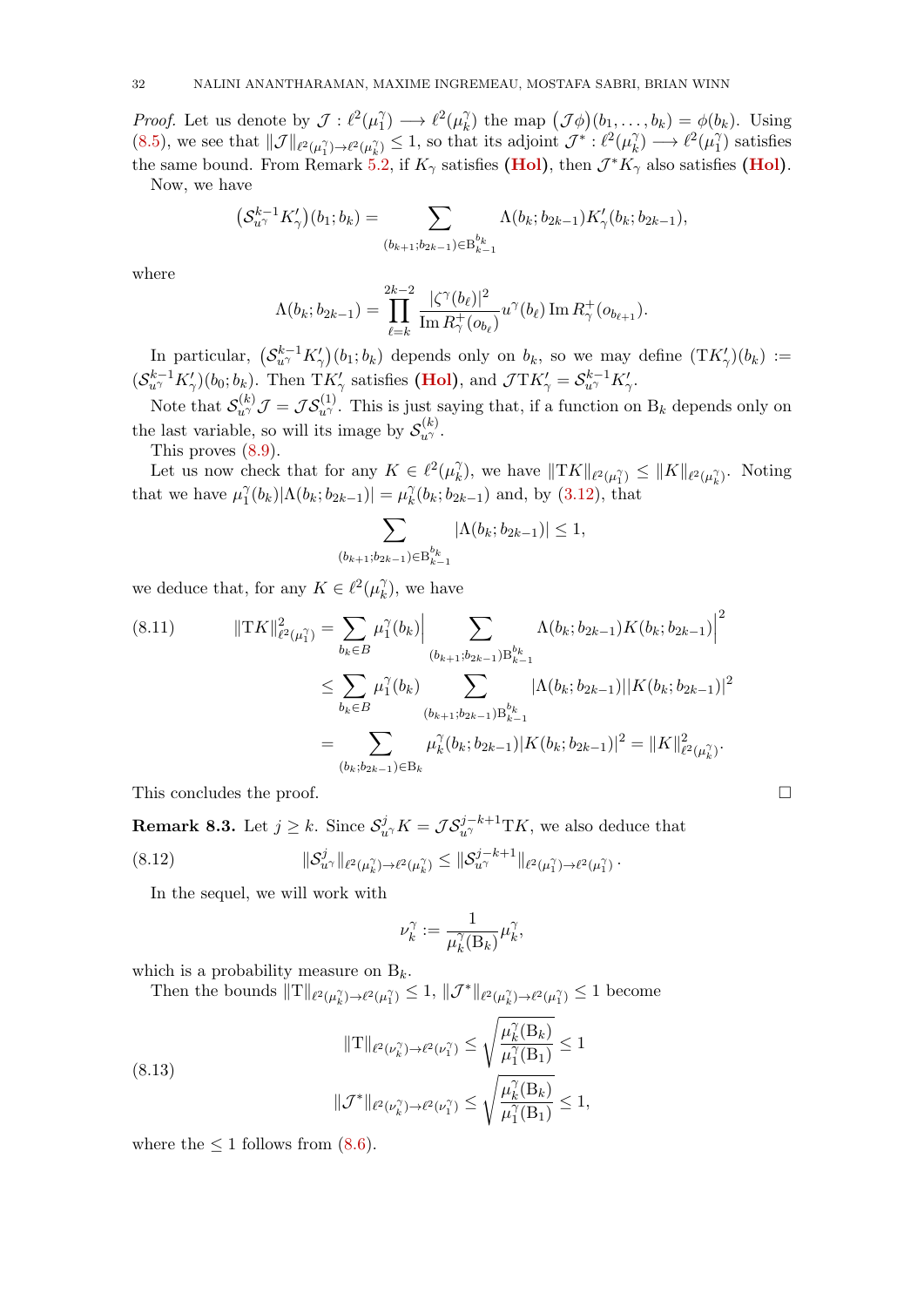To lighten the notation, we will write in the sequel

$$
||f||_{\nu} = \sqrt{\langle f, f \rangle_{\nu}} := ||f||_{\ell^2(\nu_1^{\gamma})},
$$

while we write  $||f|| = \langle f, f \rangle$  for the usual  $\ell^2(B)$  norm with respect to the uniform scalar product. If  $H \subset \ell^2(B)$  is a linear subspace, we will denote by  $P_H$  the orthogonal projection on H with respect to the usual scalar product on B, and by  $P_{H,\nu}$  the orthogonal projection with respect to the  $\ell^2(\nu_1^{\gamma})$  $\binom{\gamma}{1}$  scalar product.

## 9. Spectral gaps and contraction

<span id="page-32-0"></span>The aim of this section is to obtain bounds on  $\|\mathcal{S}_{u\gamma}^j\|_{\ell^2(\nu_1)} \to \ell^2(\nu_1)$ . To this end, we introduce the operator

$$
(\mathcal{S}_{\gamma}K)(b_1) = \frac{|\zeta^{\gamma}(b_1)|^2}{\text{Im}\, R_{\gamma}^+(o_{b_1})} \sum_{b_2 \in \mathcal{N}_{b_1}^+} \text{Im}\, R_{\gamma}^+(o_{b_2}) K(b_2),
$$

which is sub-stochastic as mentioned above. Note that

$$
(9.1) \t\t\t S_{u^{\gamma}} = M_{u^{\gamma}} S_{\gamma},
$$

where  $M_{u^{\gamma}}$  denotes the multiplication by  $u^{\gamma}$ .

Using [\(3.7\)](#page-9-1), one checks that the adjoint of  $S_\gamma$  in  $\ell^2(B, \mu_1^\gamma)$  is given by

$$
(\mathcal{S}_{\gamma}^* K)(b_1) = \frac{|\zeta^{\gamma}(\hat{b}_1)|^2}{\text{Im}\, R_{\gamma}^-(t_{b_1})} \sum_{b_0 \in \mathcal{N}_{b_1}^-} \text{Im}\, R_{\gamma}^-(t_{b_0}) K(b_0),
$$

which is also sub-stochastic.

Since  $\mathcal{S}_{\gamma}^*$  is sub-stochastic and  $\nu$  is a probability measure, we have  $\|\mathcal{S}_{\gamma}^*\|_{\ell^{\infty}(\nu)\to\ell^1(\nu)}\leq 1$ , so that  $\|\mathcal{S}_{\gamma}\|_{\ell^1(\nu)\to\ell^{\infty}(\nu)} \leq 1$ . In particular, we have for any  $p \in [1, +\infty]$ 

(9.2) 
$$
\|\mathcal{S}_{u^{\gamma}}\|_{\ell^p(\nu)\to\ell^p(\nu)}=\|\mathcal{S}_{\gamma}\|_{\ell^p(\nu)\to\ell^p(\nu)}\leq 1.
$$

Indeed, since  $\nu$  is a probability measure,  $\|\mathcal{S}_{\gamma}K\|_{\ell^p(\nu)} \leq \|\mathcal{S}_{\gamma}K\|_{\ell^{\infty}(\nu)} \leq \|K\|_{\ell^1(\nu)} \leq \|K\|_{\ell^p(\nu)}$ . We also let  $S: \ell^2(B) \longrightarrow \ell^2(B)$  be the (non-backtracking) transfer operator, defined by

<span id="page-32-1"></span>
$$
(\mathcal{S}K)(b_1) = \frac{1}{q(t_{b_1})} \sum_{b_2 \in \mathcal{N}_{b_1}^+} K(b_2),
$$

where  $q(v) = \deg(v) - 1$ .

Informally speaking, the operator  $S_{u}$  can be understood as follows. Start with S acting on  $\ell^2(B)$ , and multiply it by positive weights to turn it into  $\mathcal{S}_{\gamma}$  acting on  $\ell^2(B, \nu_1^{\gamma})$ ; then, add some phases  $u^{\gamma}$ , to turn it into  $\mathcal{S}_{u^{\gamma}}$ . We will therefore start by recalling the contracting properties of  $S$ ; we will then understand the effect of adding some positive weights; finally, we will understand how the phases affect the contraction properties.

9.1. Contraction properties of the transfer operator. Let us denote by  $F$  the set of functions on  $B$  which depend only on the origin:

$$
F := \{ f : B \to \mathbb{C} \mid \forall b, b' \in B, o_b = o_{b'} \Longrightarrow f(b) = f(b') \}.
$$

We denote by  $F^{\perp}$  the orthogonal complement of F for the usual scalar product on  $\ell^2(B)$ .

Note that for the usual scalar product on  $\ell^2(B)$ , the orthogonal projector on F can be written

$$
(P_F K)(b) = \frac{1}{d(o_b)} \sum_{b' \in B; o_{b'} = o_b} K(b').
$$

If  $f \in F$ , then  $\|\mathcal{S}f\| = \|f\|$ , so that S enjoys no contraction properties on F. However, it is contracting on the orthogonal complement of  $F$ :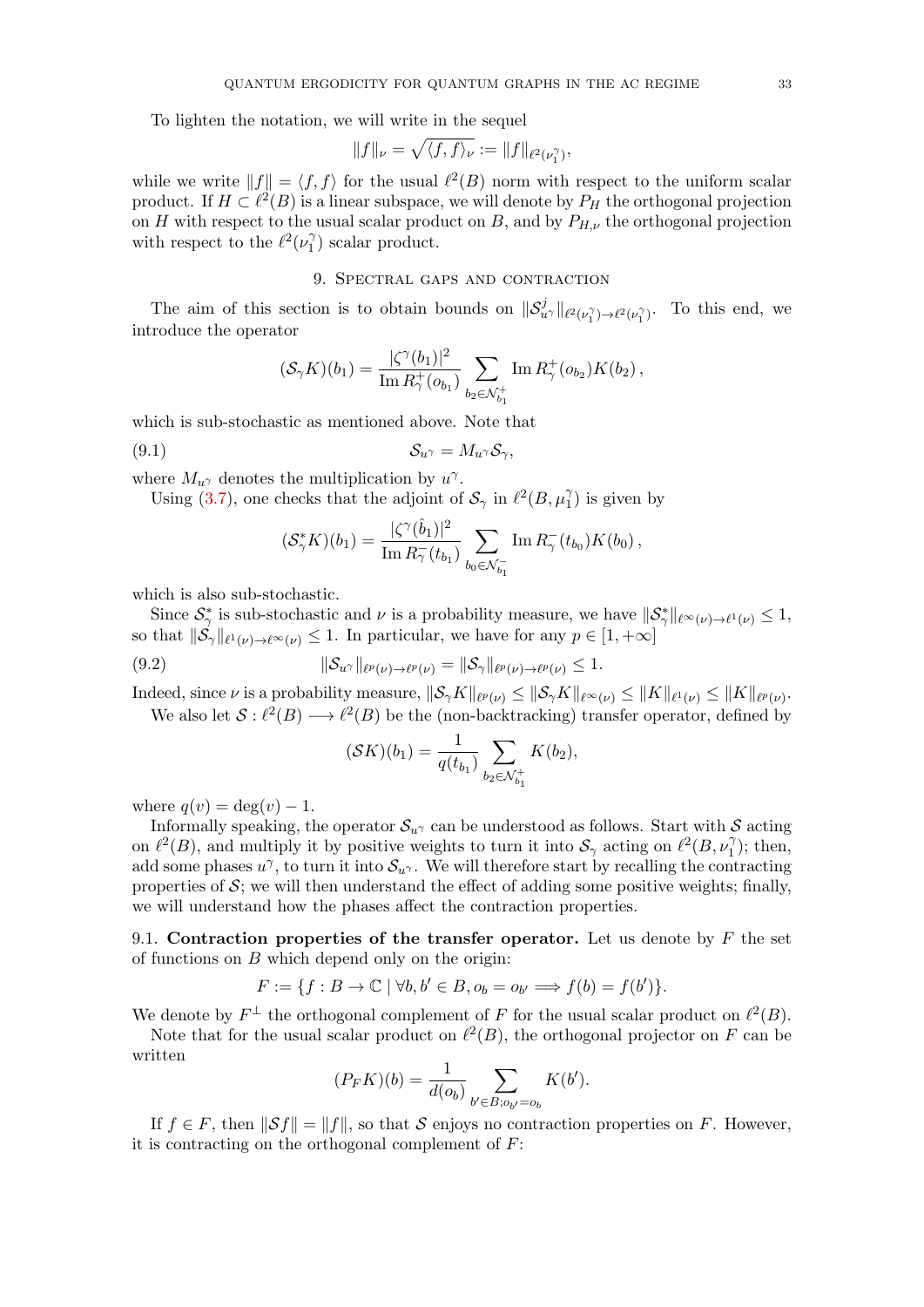<span id="page-33-0"></span>**Lemma 9.1.** For all  $f \in F^{\perp}$ , we have

$$
\|\mathcal{S}f\|\leq \frac{1}{2}\|f\|.
$$

*Proof.* Since  $P_F f = 0$ , we have  $Sf(b) = \frac{-1}{q(t_b)}f(\hat{b})$ , so  $S^*Sf(b) = \frac{1}{q(o_b)}\sum_{b} \frac{-1}{q(t_b)}$  $\frac{-1}{q(t_{b-})}f(b_{-})=$ −1  $\frac{-1}{q(o_b)^2} \mathcal{B}f(\hat{b}) = \frac{1}{q(o_b)^2} f(b)$ . By assumption [\(Data\)](#page-3-2),  $q(o_b) \ge 2 \ \forall b$ , so  $\|\mathcal{S}f\|^2 \le \frac{1}{4}$  $\frac{1}{4}||f||^2$ .  $\Box$ 

We will also need the much deeper fact that  $S^2$  is contracting on the space  $1^{\perp}$ , the orthogonal complement in  $\ell^2(B)$  of constant functions (which is a larger space than  $F^{\perp}$ ). Namely, Theorem 1.1 in [\[2\]](#page-62-16) says that there exists  $0 < c(D, \beta) < 1$  depending only on the bound D on the degrees of the vertices of the graph, and on the spectral gap  $\beta$  appearing in Hypothesis [\(EXP\)](#page-4-4) such that

<span id="page-33-1"></span>(9.3) 
$$
\forall f \in \mathbf{1}^{\perp}, \qquad \|\mathcal{S}^2 f\| \le (1 - c(D, \beta)) \|f\|.
$$

9.2. Contraction properties of  $S_\gamma$ . The aim of this section is to prove analogues of Lemma [9.1](#page-33-0) and the bound [\(9.3\)](#page-33-1) for  $S'_\gamma$  acting on  $\ell^2(B, \nu_1)$ . The main difficulties come, on one hand, from the fact that  $\mu_1^{\hat{\gamma}}$  $\gamma_1^{\gamma}$  is not a priori bounded from above, and could have some peaks; on the other hand, from the fact that the weights in  $S_\gamma$  could tend to disconnect the graph. We will therefore call "bad" an oriented edge, or a pair of oriented edges, where one of these events happen: for any  $M > 0$ , we set

$$
\begin{aligned} \text{Bad}(M) &:= \left\{ b \in B \mid \nu_1^{\gamma}(b) > \frac{M}{N} \right\} \\ \text{Badp}(M) &:= \left\{ (b, b') \in B^2 \mid 0 < \nu_1^{\gamma}(b) \big( \mathcal{S}_{\gamma}^* \mathcal{S}_{\gamma} \big)(b, b') < \frac{1}{MN} \right\} . \end{aligned}
$$

Note that, if  $(b, b') \in \text{Badp}(M)$ , we must have  $o_b = o_{b'}$ .

To formulate the analogue of Lemma [9.1,](#page-33-0) we denote by  $P_{F,\nu}$  the orthogonal projection on F in the space  $\ell^2(B, \nu_1^{\gamma})$ , and by  $P_{F^{\perp}, \nu} := 1 - P_{F, \nu}$  the orthogonal projection onto  $F^{\perp}$ . The following proposition says that the bad (pairs of) edges are the only obstruction for contraction properties of  $S_{\gamma}P_{F^{\perp} \nu}$ .

<span id="page-33-2"></span>**Proposition 9.2.** For any  $M > 0$ , and any  $K \in \mathcal{H}_1$  (possibly depending on  $\gamma$ ), we have

<span id="page-33-3"></span>
$$
\|\mathcal{S}_{\gamma} P_{F^{\perp},\nu} K\|_{\nu}^2 \le \left(1 - \frac{3}{4} M^{-2}\right) \|P_{F^{\perp},\nu} K\|_{\nu}^2 + C_{N,M}(K),
$$

and

(9.4) 
$$
||P_{F^{\perp},\nu}K||_{\nu}^{2} \leq \frac{4}{3}M^{2} (||K||_{\nu}^{2} - ||\mathcal{S}_{\gamma}K||_{\nu}^{2} + C_{N,M}(K)),
$$

where

$$
C_{N,M}(K) = \frac{1}{2NM} \sum_{(b,b') \in \text{Badp}(M)} (\mathcal{S}^* \mathcal{S})(b,b') |K(b) - K(b')|^2 + \frac{1}{M^2} \sum_{b \in \text{Bad}(M)} \nu_1^{\gamma}(b) |K(b) - P_F K(b)|^2.
$$

To formulate the analogue of [\(9.3\)](#page-33-1), we introduce another set of bad pairs of oriented edges

$$
\mathrm{Badp}_{2}(M):=\Big\{(b,b')\in B^{2}\mid 0<\nu_{1}^{\gamma}(b)\big((\mathcal{S}_{\gamma}^{*})^{2}\mathcal{S}_{\gamma}^{2}\big)(b,b')<\frac{1}{MN}\Big\}.
$$

Let  $P_{\mathbf{1}^{\perp}, \nu}$  denote the orthogonal projection onto  $\mathbf{1}^{\perp}$  with respect to  $\ell^2(\nu_1^{\gamma})$  $\binom{\gamma}{1}$ . We have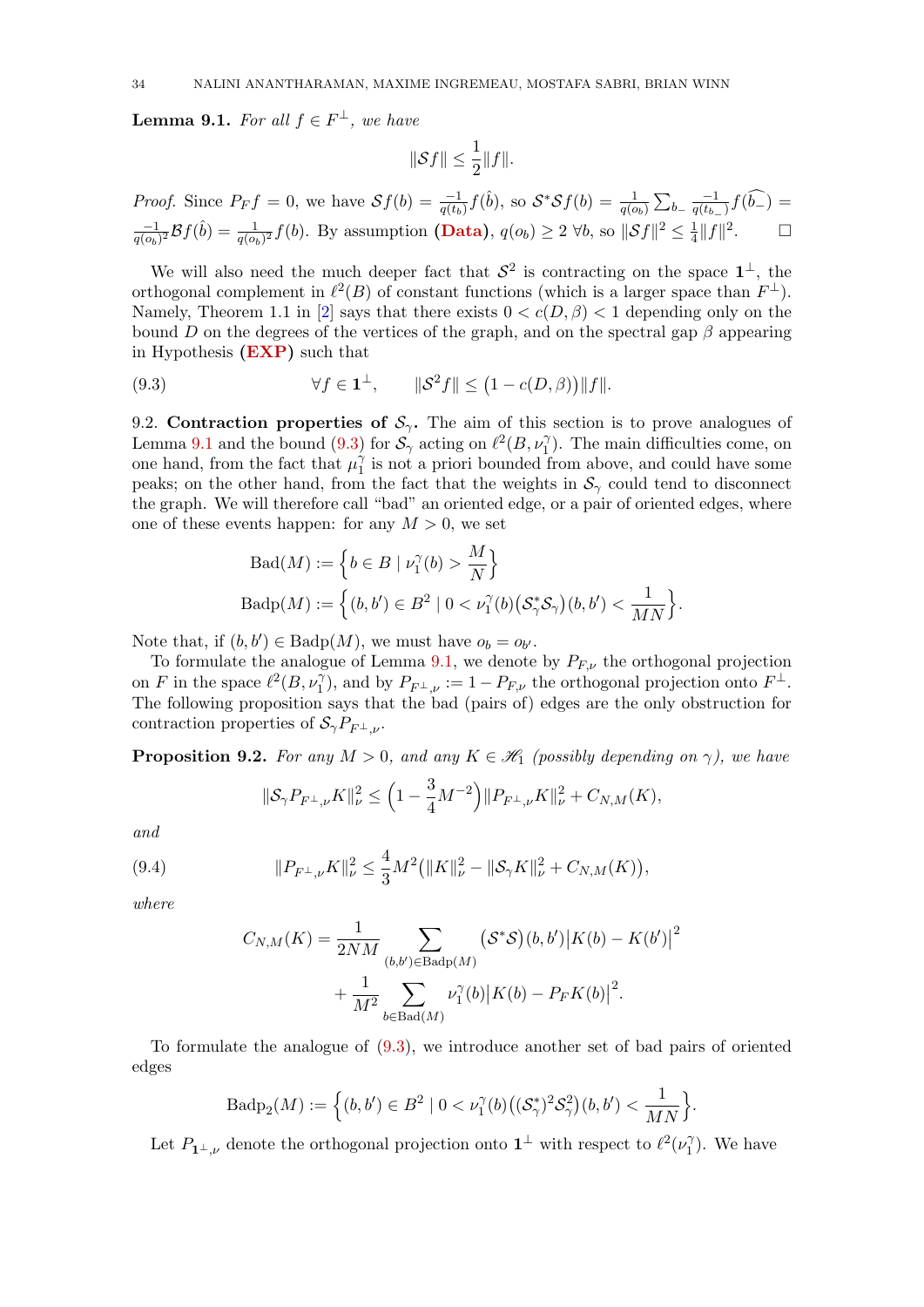<span id="page-34-5"></span>**Proposition 9.3.** For any  $M > 0$ , and any  $K \in \mathcal{H}_1$  (possibly depending on  $\gamma$ ), we have

<span id="page-34-7"></span>
$$
\|\mathcal{S}_{\gamma}^{2} P_{1\perp,\nu} K\|_{\nu}^{2} \le (1 - c(D,\beta)M^{-2}) \|P_{1\perp,\nu} K\|_{\nu}^{2} + C'_{N,M}(K),
$$

and

(9.5) 
$$
||P_{1^{\perp},\nu}K||_{\nu}^{2} \leq \frac{M^{2}}{c(D,\beta)} (||K||_{\nu}^{2} - ||\mathcal{S}_{\gamma}^{2}K||_{\nu}^{2} + C'_{N,M}(K)),
$$

where

$$
C'_{N,M}(K) = \frac{1}{2NM} \sum_{(b,b') \in \text{Badp}_2(M)} ((\mathcal{S}^*)^2 \mathcal{S}^2)(b,b')|K(b) - K(b')|^2
$$
  
+ 
$$
\frac{1}{M^2} \sum_{b \in \text{Bad}(M)} \nu_1^{\gamma}(b) |K(b) - P_1 K(b)|^2.
$$

Let us start by proving Proposition [9.2](#page-33-2)

Proof of Proposition [9.2.](#page-33-2) Let us write  $\mathcal{Q}^{\gamma} := \mathcal{S}_{\gamma}^* \mathcal{S}_{\gamma}$ , where the adjoint is taken for the scalar product of  $\ell^2(\nu_1^{\gamma})$  $\mathcal{Q}^{\gamma}$ . The operator  $\mathcal{Q}^{\gamma}$  is self-adjoint for this scalar product, so that for all  $b, b' \in B$ , we have

<span id="page-34-0"></span>(9.6) 
$$
\nu_1^{\gamma}(b) \mathcal{Q}^{\gamma}(b, b') = \nu_1^{\gamma}(b') \mathcal{Q}^{\gamma}(b', b).
$$

We define  $D^{\gamma}(b) := \sum_{b' \in B} \mathcal{Q}^{\gamma}(b, b') \leq 1$ , and  $\mathcal{M}^{\gamma}(b, b') := D^{\gamma}(b)\delta_{b=b'} - \mathcal{Q}^{\gamma}(b, b')$ . Then [\(9.6\)](#page-34-0) implies the Dirichlet identity

<span id="page-34-1"></span>(9.7) 
$$
\frac{1}{2} \sum_{b,b' \in B} \nu_1^{\gamma}(b) \mathcal{Q}^{\gamma}(b,b') |K(b) - K(b')|^2 = \langle K, \mathcal{M}^{\gamma} K \rangle_{\nu},
$$

and since  $\mathcal{Q}^{\gamma}(b, b') \neq 0 \Longleftrightarrow (o_b = o_{b'})$ , this shows in particular that

<span id="page-34-6"></span>(9.8) 
$$
K \in F \iff \langle K, \mathcal{M}^{\gamma} K \rangle_{\nu} = 0 \iff \mathcal{M}^{\gamma} K = 0,
$$

where the last equivalence comes from the fact that  $\mathcal{M}^{\gamma}$  is a self-adjoint non-negative operator. In particular we have

(9.9) 
$$
\langle K, \mathcal{M}^{\gamma} K \rangle_{\nu} = \langle P_{F^{\perp}, \nu} K, \mathcal{M}^{\gamma} P_{F^{\perp}, \nu} K \rangle_{\nu}.
$$

<span id="page-34-2"></span>Thanks to  $(9.7)$  and  $(9.9)$ , we have

<span id="page-34-3"></span>
$$
||P_{F^{\perp},\nu}K||_{\nu}^{2} - ||S_{\gamma}P_{F^{\perp},\nu}K||_{\nu}^{2} = \langle P_{F^{\perp},\nu}K, (\text{Id} - \mathcal{Q}^{\gamma})P_{F^{\perp},\nu}K \rangle_{\nu}
$$
  
\n
$$
\geq \langle P_{F^{\perp},\nu}K, \mathcal{M}^{\gamma}P_{F^{\perp},\nu}K \rangle_{\nu}
$$
  
\n
$$
= \frac{1}{2} \sum_{b,b' \in B} \nu_{1}^{\gamma}(b) \mathcal{Q}^{\gamma}(b,b')|K(b) - K(b')|^{2}
$$
  
\n
$$
\geq \frac{1}{2MN} \sum_{b,b' \in B \setminus \text{Badp}(M)} (\mathcal{S}^{*}\mathcal{S})(b,b')|K(b) - K(b')|^{2},
$$

since  $(S^*\mathcal{S})(b, b') \leq 1$ . As in [\(9.7\)](#page-34-1), the last member of the inequality is then equal to

$$
\frac{1}{MN} \langle K, (I - \mathcal{S}^* \mathcal{S}) K \rangle - \frac{1}{2MN} \sum_{b,b' \in \text{Badp}(M)} (\mathcal{S}^* \mathcal{S})(b,b') |K(b) - K(b')|^2 \,.
$$

<span id="page-34-4"></span>By Lemma  $9.1$ , and using the analog of  $(9.9)$ , we have

(9.11) 
$$
\langle K, (I - S^*S)K \rangle = ||P_{F^{\perp}}K||^2 - ||SP_{F^{\perp}}K||^2 \ge \frac{3}{4}||P_{F^{\perp}}K||^2.
$$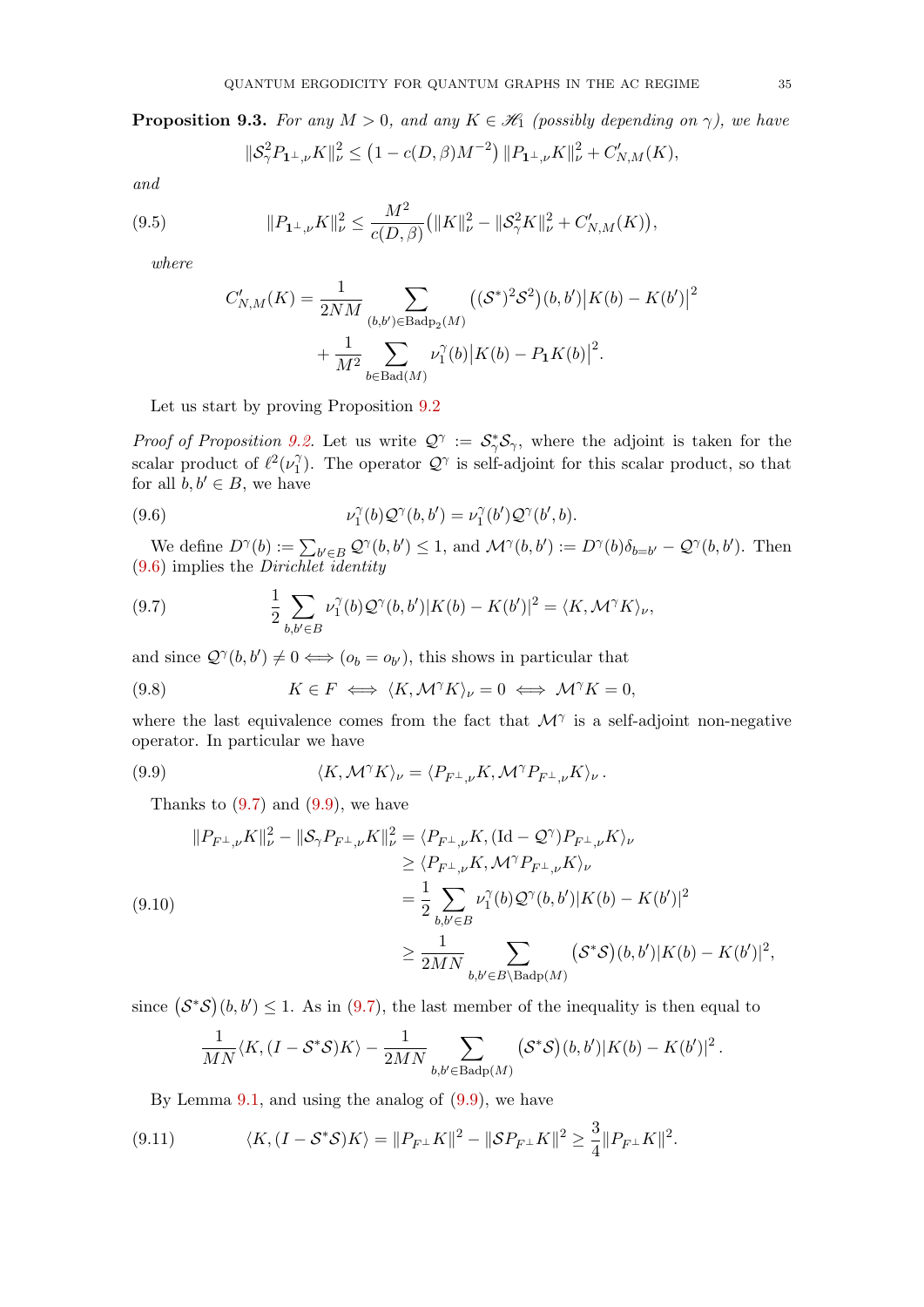Now, by definition of  $Bad(M)$ , we have

<span id="page-35-0"></span>(9.12) 
$$
\frac{1}{N} ||P_{F^{\perp}} K||^2 \ge \frac{1}{M} \sum_{b \in B \setminus \text{Bad}(M)} \nu_1^{\gamma}(b) ||(P_{F^{\perp}} K)(b)||^2 \n= \frac{1}{M} ||P_{F^{\perp}} K||^2_{\nu} - \frac{1}{M} \sum_{b \in \text{Bad}(M)} \nu_1^{\gamma}(b) ||(P_{F^{\perp}} K)(b)||^2.
$$

Finally,  $||P_{F^{\perp},\nu}K||_{\nu} = ||P_{F^{\perp},\nu}K - P_{F^{\perp},\nu}P_{F}K||_{\nu} = ||P_{F^{\perp},\nu}P_{F^{\perp}}K||_{\nu} \leq ||P_{F^{\perp}}K||_{\nu}$ . Combining this and  $(9.10)$ ,  $(9.11)$  and  $(9.12)$ , we obtain the first part of the statement. Note that, in all the computations following  $(9.10)$ , we have shown that

 $\Omega$ 

$$
\langle K, \mathcal{M}^{\gamma} K \rangle_{\nu} \ge \frac{\delta}{4M^2} \| P_{F^{\perp}, \nu} K \|_{\nu}^2 - C_{N, M}(K).
$$

But since  $\langle K, \mathcal{M}^{\gamma} K \rangle_{\nu} = \langle K, (D^{\gamma} - \mathcal{Q}^{\gamma}) K \rangle_{\nu} \leq ||K||_{\nu}^{2} - ||\mathcal{S}_{\gamma} K||_{\nu}^{2}$ , equation [\(9.4\)](#page-33-3) follows.  $\Box$ 

The proof of Proposition [9.3](#page-34-5) is exactly the same as the previous proof, using  $\mathcal{Q}_2^{\gamma}$  $\frac{\gamma}{2} :=$  $({\cal S}_{\gamma}^{*})^{2}{\cal S}_{\gamma}^{2}$  instead of  ${\cal Q}^{\gamma}$ , and using the bound [\(9.3\)](#page-33-1) instead of Lemma [9.1.](#page-33-0)

Let us now estimate the quantities  $C_{N,M}$  and  $C'_{N,M}$ .

## 9.3. Estimates on the bad terms.

**Proposition 9.4.** For all  $t \in \mathbb{N}$ , and all  $K \in \mathcal{H}_1$  (possibly depending on  $\gamma$ ), we have

<span id="page-35-1"></span>
$$
(9.13) \quad C_{N,M}(\mathcal{S}_{u\gamma}^t K) \leq \frac{2}{NM} \left(\# \text{Badp}(M)\right)^{1/4} \left(\sum_{b \in B} \frac{1}{\nu_1^{\gamma}(b)^2}\right)^{1/4} \|K\|_{\ell^4(\nu_1^{\gamma})}^2 + \frac{2}{M^2} \left(\nu_1^{\gamma} \left(\text{Bad}(M)\right)\right)^{1/2} \left[\|K\|_{\ell^4(\nu_1^{\gamma})}^2 + \left(\sum_{b \in B} \frac{\left|\left(P_F \nu_1^{\gamma}\right)(b)\right|^2}{\nu_1^{\gamma}(b)}\right)^{1/4} \|K\|_{\ell^8(\nu_1^{\gamma})}^2\right]
$$

where  $(P_F \nu)(b) = \sum_{b'} P_F(b, b')\nu(b') = \frac{1}{d(o_b)} \sum_{o_{b'}=o_b} \nu(b')$ . Similarly,

<span id="page-35-2"></span>
$$
(9.14) \quad C'_{N,M}(\mathcal{S}_{u}^t, K) \leq \frac{2}{NM} \left( \# \text{Badp}_2(M) \right)^{1/4} \left( \sum_{b \in B} \frac{1}{\nu_1^{\gamma}(b)^2} \right)^{1/4} \|K\|_{\ell^4(\nu_1^{\gamma})}^2 + \frac{2}{M^2} \left( \nu_1^{\gamma} (\text{Bad}(M)) \right)^{1/2} \left[ \|K\|_{\ell^4(\nu_1^{\gamma})}^2 + \left( \frac{1}{N^2} \sum_{b \in B} \frac{1}{\nu_1^{\gamma}(b)} \right)^{1/4} \|K\|_{\ell^8(\nu_1^{\gamma})}^2 \right].
$$

*Proof.* Recall that  $C_{N,M}(\cdot)$  is made of two terms: we will start by estimating

$$
\frac{1}{2NM} \sum_{(b,b') \in \text{Badp}(M)} (\mathcal{S}^* \mathcal{S})(b,b') \big| \mathcal{S}_{u\gamma}^t K(b) - \mathcal{S}_{u\gamma}^t K(b') \big|^2
$$
\n
$$
\leq \frac{2}{NM} \sum_{(b,b') \in \text{Badp}(M)} (\mathcal{S}^* \mathcal{S})(b,b') \big| \mathcal{S}_{u\gamma}^t K(b) \big|^2 = \frac{2}{NM} \sum_{b \in B} n(b) \big| \mathcal{S}_{u\gamma}^t K(b) \big|^2,
$$

where

$$
n(b) := \sum_{\substack{b' \in B \\ (b,b') \in \text{Badp}(M)}} (\mathcal{S}^* \mathcal{S}) (b, b').
$$

Using the Cauchy-Schwarz inequality twice, we have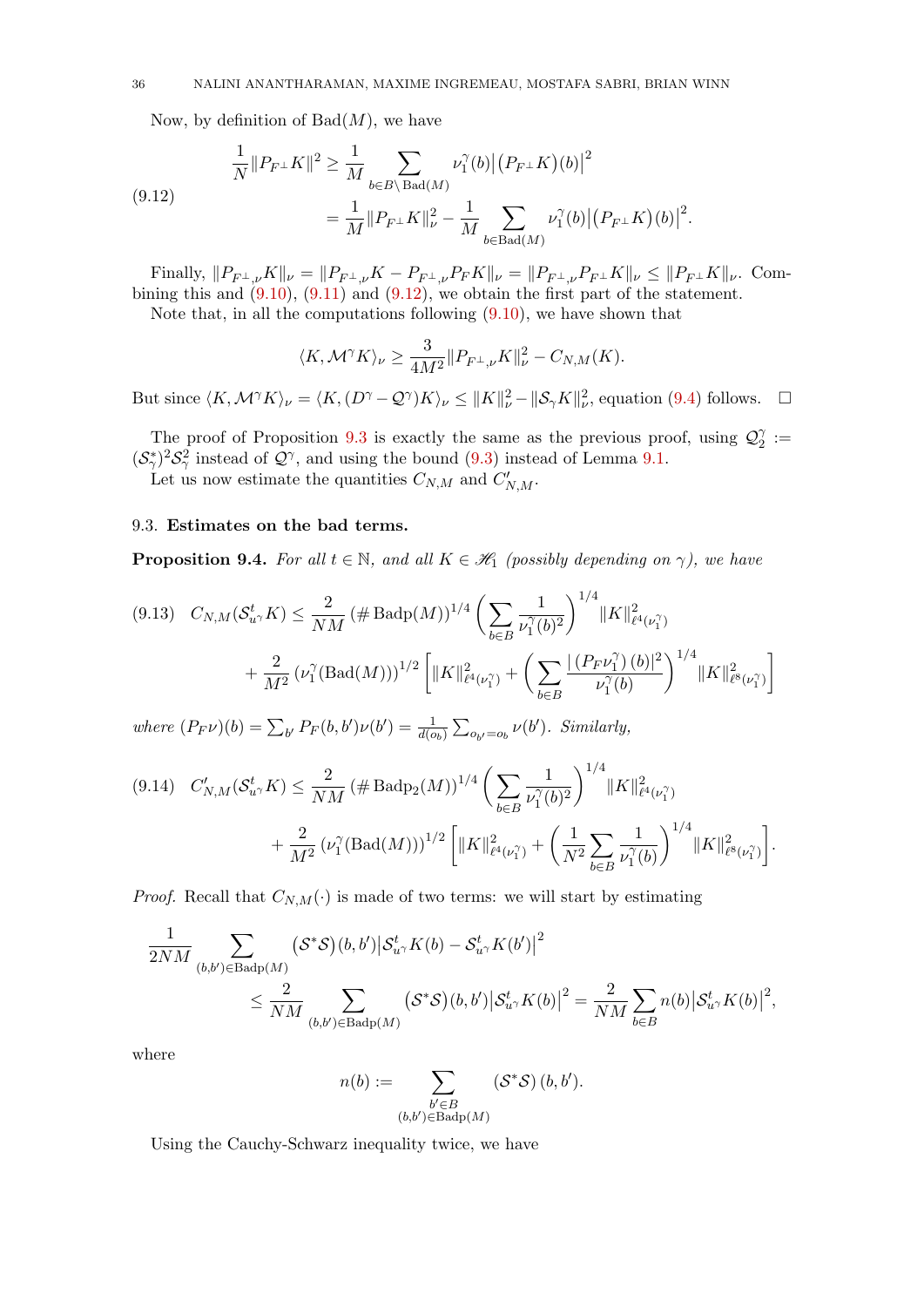$$
\sum_{b \in B} n(b) \left| \mathcal{S}_{u}^t K(b) \right|^2 = \sum_{b \in B} \frac{n(b)}{\sqrt{\nu_1^{\gamma}(b)}} \sqrt{\nu_1^{\gamma}(b)} \left| \mathcal{S}_{u}^t K(b) \right|^2
$$
\n
$$
\leq \left( \sum_{b \in B} n(b)^4 \right)^{1/4} \left( \sum_{b \in B} \frac{1}{\nu_1^{\gamma}(b)^2} \right)^{1/4} \left( \sum_{b \in B} \nu_1^{\gamma}(b) \left| \mathcal{S}_{u}^t K(b) \right|^4 \right)^{1/2}.
$$

Now, by Hölder's inequality,

<span id="page-36-0"></span>
$$
\sum_{b \in B} n(b)^4 = \sum_{b \in B} \left( \sum_{b' \in B} \mathbf{1}_{(b,b') \in \text{Badp}(M)} (\mathcal{S}^* \mathcal{S})(b,b') \right)^4
$$
\n
$$
\leq \sum_{b \in B} \left( \sum_{b' \in B} \mathbf{1}_{(b,b') \in \text{Badp}(M)} \right) \left( \sum_{b' \in B} \left( (\mathcal{S}^* \mathcal{S})(b,b') \right)^{4/3} \right)^3.
$$

But  $\sum_{b' \in B} ((S^*S)(b, b'))^{4/3} \leq 1$ , since S and S<sup>\*</sup> are stochastic. Therefore, we have

$$
\sum_{b \in B} n(b)^4 \leq \# \operatorname{Badp}(M).
$$

On the other hand, we have

$$
\left(\sum_{b\in B} \nu_1^{\gamma}(b) |S_{u^{\gamma}}^t K(b)|^4\right)^{1/2} = \|\mathcal{S}_{u^{\gamma}}^t K\|_{\ell^4(\nu_1^{\gamma})}^2 \leq \|K\|_{\ell^4(\nu_1^{\gamma})}^2,
$$

by [\(9.2\)](#page-32-1). Therefore, the first term making up  $C_{N,M}(\mathcal{S}^t_{u\gamma}K)$  is bounded by the first term in the right-hand side of [\(9.13\)](#page-35-1).

Let us now consider the second term in  $C_{N,M}(\mathcal{S}_{u}^{t} K)$ , namely

$$
\label{eq:2.1} \begin{split} \frac{1}{M^2}\sum_{b\in\mathrm{Bad}(M)}\nu_1^{\gamma}(b)\big|\mathcal{S}_{u^{\gamma}}^tK(b)-P_F\mathcal{S}_{u^{\gamma}}^tK(b)\big|^2\\ &\leq \frac{2}{M^2}\sum_{b\in\mathrm{Bad}(M)}\nu_1^{\gamma}(b)\big(|\mathcal{S}_{u^{\gamma}}^tK(b)|^2+|P_F\mathcal{S}_{u^{\gamma}}^tK(b)|^2\big). \end{split}
$$

We have

$$
\sum_{b \in \text{Bad}(M)} \nu_1^{\gamma}(b) \left| \mathcal{S}_{u^{\gamma}}^t K(b) \right|^2 \leq \left( \nu_1^{\gamma}(\text{Bad}(M)) \right)^{1/2} \left( \sum_{b \in B} \nu_1^{\gamma}(b) \left| \mathcal{S}_{u^{\gamma}}^t K(b) \right|^4 \right)^{1/2}
$$

$$
\leq \left( \nu_1^{\gamma}(\text{Bad}(M))^{1/2} \left| |K| \right|_{\ell^4(\nu_1^{\gamma})}^{2}
$$

by  $(9.2)$  for  $p = 4$ . Similarly,

$$
\sum_{b\in \text{Bad}(M)}\nu_1^{\gamma}(b)\left|P_F\mathcal{S}_{u^{\gamma}}^tK(b)\right|^2\leq \left(\nu_1^{\gamma}\text{Bad}(M)\right)^{1/2}\left(\sum_{b\in B}\nu_1^{\gamma}(b)\left|P_F\mathcal{S}_{u^{\gamma}}^tK(b)\right|^4\right)^{1/2}.
$$

Using Hölder's inequality and the fact that  $P_F$  is stochastic as in [\(9.15\)](#page-36-0), we have

$$
\sum_{b \in B} \nu_1^{\gamma}(b) \left| P_F \mathcal{S}_{u^{\gamma}}^t K(b) \right|^4 \leq \sum_{b \in B} \nu_1^{\gamma}(b) \sum_{b' \in B} P_F(b, b') \left| \mathcal{S}_{u^{\gamma}}^t K(b') \right|^4
$$
  

$$
\leq \left( \sum_{b' \in B} \frac{|(P_F \nu_1^{\gamma})(b')|^2}{\nu_1^{\gamma}(b')} \right)^{1/2} \left( \sum_{b \in B} \nu_1^{\gamma}(b) \left| \mathcal{S}_{u^{\gamma}}^t K(b) \right|^8 \right)^{1/2}
$$
  

$$
\leq \left( \sum_{b' \in B} \frac{|(P_F \nu_1^{\gamma})(b')|^2}{\nu_1^{\gamma}(b')} \right)^{1/2} \| K \|_{\ell^8(\nu_1^{\gamma})}^4.
$$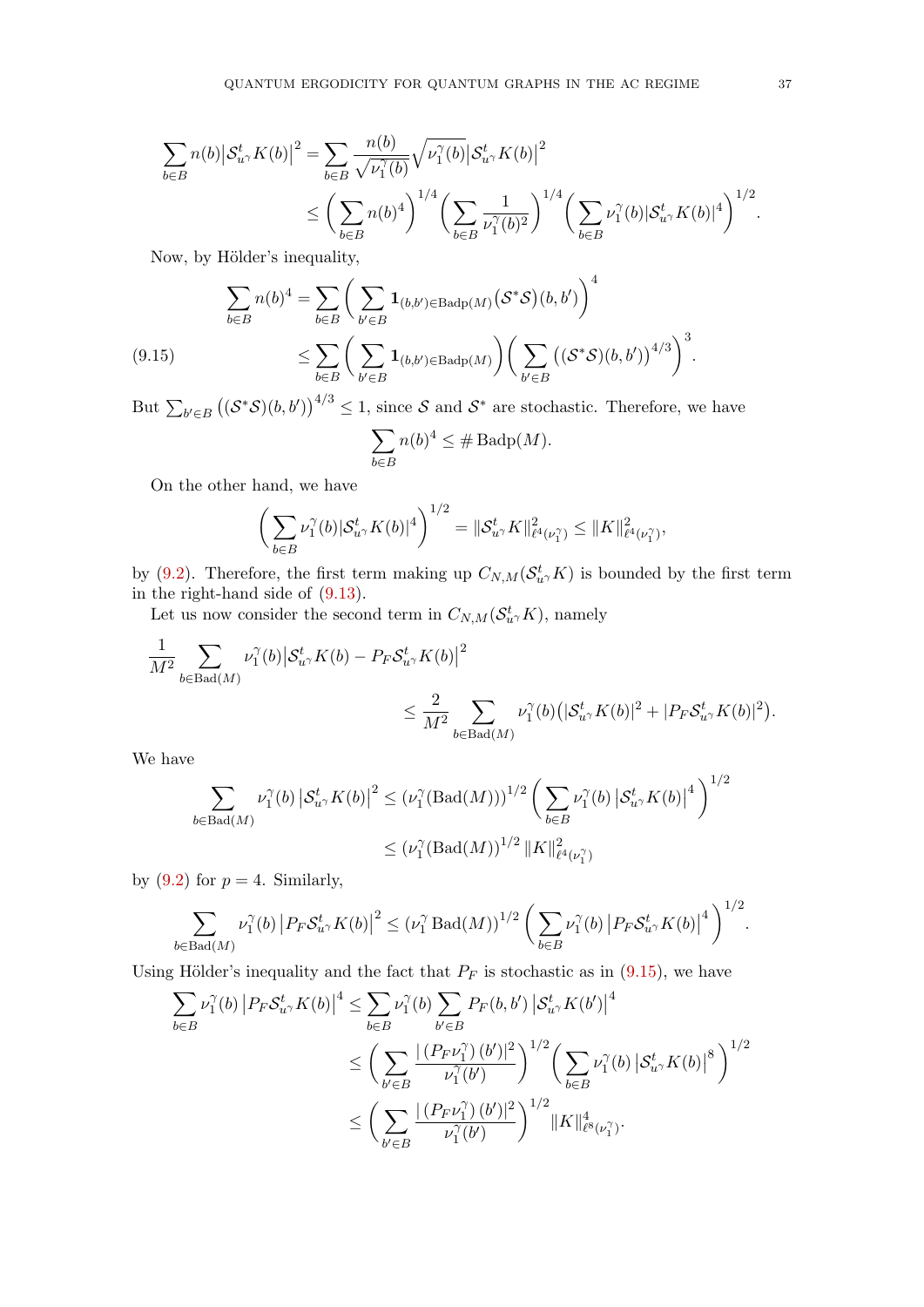The very same proof gives [\(9.14\)](#page-35-2), by noting that  $P_1\nu_1^{\gamma} = \frac{1}{|B|}$  $\frac{1}{|B_N|}\mathbf{1} \leq \frac{1}{N}$  $\frac{1}{N}$ 1.

<span id="page-37-0"></span>Corollary 9.5. Let  $\mathcal{Q}_N$  satisfy Hypotheses [\(BST\)](#page-4-3), [\(Data\)](#page-3-2) and [\(Green\)](#page-5-0). For any  $s > 0$ and any  $M > 1$ , we have, for any  $K_{\gamma} \in \mathscr{H}_1$  satisfying [\(5.1\)](#page-16-2)

$$
\sup_{t \in \mathbb{N}} C_{N,M} \left( \mathcal{S}_{u\gamma}^{t} K_{\gamma} \right) = O_{N \to +\infty,\gamma}^{(s)}(1) M^{-s}
$$

$$
\sup_{t \in \mathbb{N}} C'_{N,M} \left( \mathcal{S}_{u\gamma}^{t} K_{\gamma} \right) = O_{N \to +\infty,\gamma}^{(s)}(1) M^{-s},
$$

where the O's above depend on s, but not on M.

Proof. We have to bound the different quantities appearing in the right-hand side of  $(9.13)$ and [\(9.14\)](#page-35-2).

Thanks to  $(5.1)$  and to Remark [8.1,](#page-29-2) we know that

$$
||K_{\gamma}||_{\ell^{\alpha}(\nu_{1}^{\gamma})} = \left(\frac{N}{\sum_{b} \mu_{1}^{\gamma}(b)}\right)^{1/\alpha} \left(\frac{1}{N} \sum_{b} \mu_{1}^{\gamma}(b) |K_{\gamma}(b)|^{\alpha}\right)^{1/\alpha} = O_{N \to +\infty, \gamma}(1).
$$

Next, by Remark [8.1,](#page-29-2)

$$
\frac{1}{N^{\alpha+1}}\sum_{b\in B}\frac{1}{(\nu_1^{\gamma}(b))^{\alpha}}=\left(\frac{\sum_{b\in B}\mu_1^{\gamma}(b)}{N}\right)^{\alpha}\times\frac{1}{N}\sum_{b\in B}\frac{1}{(\mu_1^{\gamma}(b))^{\alpha}}=O_{N\to+\infty,\gamma}(1).
$$

Similarly,

$$
\sum_{b \in B} \frac{|(P_F \nu_1^{\gamma})(b)|^2}{\nu_1^{\gamma}(b)} = \sum_{b \in B} \frac{1}{\nu_1^{\gamma}(b)} \frac{1}{d^2(o_b)} \left(\sum_{o_{b'}=o_b} \nu_1^{\gamma}(b')\right)^2
$$
\n
$$
\leq \sum_{b \in B} \frac{1}{\nu_1^{\gamma}(b)} \sum_{o_{b'}=o_b} \nu_1^{\gamma}(b')^2 \leq D \left(\sum_{b \in B} \frac{1}{\nu_1^{\gamma}(b)^2}\right)^{1/2} \left(\sum_{b \in B} \nu_1^{\gamma}(b)^4\right)^{1/2}
$$
\n
$$
= D \frac{N}{\sum_{b \in B} \mu_1^{\gamma}(b)} \left(\frac{1}{N} \sum_{b \in B} \frac{1}{\mu_1^{\gamma}(b)^2}\right)^{1/2} \left(\frac{1}{N} \sum_{b \in B} \mu_1^{\gamma}(b)^4\right)^{1/2}.
$$

By Remark [8.1,](#page-29-2) each factor is a  $O_{N\to+\infty,\gamma}(1)$ . Recalling [\(9.13\)](#page-35-1), we have obtained that

$$
C_{N,M}(\mathcal{S}_{u\gamma}^t K_{\gamma}) \le \left[ \frac{1}{M} \left( \frac{\# \text{Badp}(M)}{N} \right)^{1/4} + \frac{1}{M^2} \left( \nu_1^{\gamma} (\text{Bad}(M)) \right)^{1/2} \right] O_{N \to +\infty, \gamma}(1)
$$

and we may get a similar bound for  $C'_{N,M}(\mathcal{S}_{u}^t, K_\gamma)$ . Therefore, the result follows from the following lemma.  $\square$ 

**Lemma 9.6.** Let  $\mathcal{Q}_N$  be a sequence of quantum graphs satisfying Hypotheses [\(BST\)](#page-4-3), [\(Data\)](#page-3-2) and [\(Green\)](#page-5-0). For any  $s > 1$ , we have

$$
\nu_1^{\gamma}(\text{Bad}(M)) = O_{N \to +\infty,\gamma}^{(s)}(1)M^{-s}
$$

$$
\frac{\# \text{Badp}(M)}{N} = O_{N \to +\infty,\gamma}^{(s)}(1)M^{-s}, \qquad \frac{\# \text{Badp}_2(M)}{N} = O_{N \to +\infty,\gamma}^{(s)}(1)M^{-s}.
$$

*Proof.* We have  $\nu_1^{\gamma}$  $\nu_1^{\gamma}(\text{Bad}(M)) = \nu_1^{\gamma}$  $b_1^{\gamma}(\{b \in B \mid \nu_1^{\gamma}\})$  $b_1^{\gamma}(b) > \frac{M}{N}$  $\frac{M}{N}$ }), so by Markov's inequality,

$$
\nu_1^{\gamma}(\text{Bad}(M)) \le \frac{N^s}{M^s} \sum_{b \in B} \nu_1^{\gamma}(b)^{s+1} = M^{-s} \left(\frac{N}{\mu_1^{\gamma}(B)}\right)^{s+1} \frac{1}{N} \sum_{b \in B} \mu_1^{\gamma}(b)^{s+1}.
$$

By Remark [8.1,](#page-29-2) this quantity is a  $O_{N\to+\infty,\gamma}(1)M^{-s}$ . For the second estimate, recall that

$$
\mathrm{Badp}(M) \subset \Big\{(b,b') \in B^2, o_{b'} = o_b \mid \big((\mathcal{S}_{\gamma}^*\mathcal{S}_{\gamma})(b,b')\nu_1^{\gamma}(b)\big)^{-1} > MN \Big\}.
$$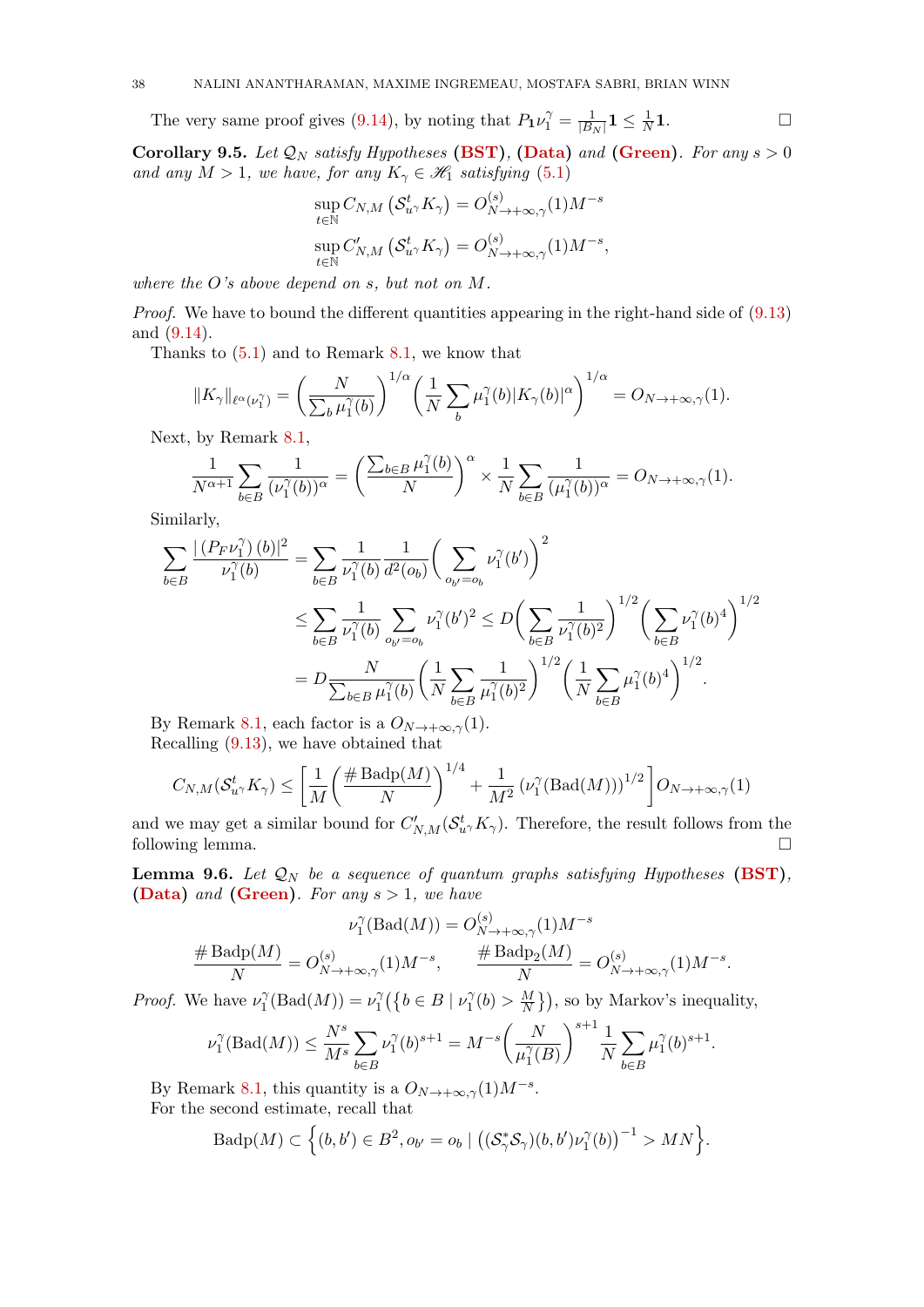Therefore, by Markov inequality, we have

$$
\# \operatorname{Badp}(M) \leq \frac{1}{(MN)^s} \sum_{\substack{b,b' \in B \\ o_b = o_{b'}}} \left[ (\mathcal{S}_{\gamma}^* \mathcal{S}_{\gamma})(b,b') \nu_1^{\gamma}(b) \right]^{-s}
$$

$$
= \frac{1}{M^s} \left( \frac{\mu_1^{\gamma}(B)}{N} \right)^s \sum_{b \in B} \sum_{b', o_{b'} = o_b} \left[ (\mathcal{S}_{\gamma}^* \mathcal{S}_{\gamma})(b,b') \mu_1^{\gamma}(b) \right]^{-s}
$$

Using Remark [5.2,](#page-16-5) we see that  $F^{\gamma}(b) = \sum_{o_{b'}=o_b} [(\mathcal{S}_{\gamma}^*\mathcal{S}_{\gamma})(b, b')\mu_1^{\gamma}]$  $\int_1^{\gamma}(b)$ ]<sup>-s</sup> satisfies (**Hol**). Combining this fact with Remark [8.1,](#page-29-2) we deduce that  $\frac{\# \text{Badp}(M)}{N} = O_{N \to +\infty,\gamma}^{(s)}(1)M^{-s}$ .

For the last estimate we note that if  $(S_\gamma^*{}^2S_\gamma^2)(b, b') > 0$ , then there exist  $b'', b_1, b'_1$  such that  $b'' \leadsto b_1 \leadsto b$  and  $b'' \leadsto b'_1 \leadsto b'$ , where  $b_1 \leadsto b_2$  means  $t_{b_1} = o_{b_2}$ . So now  $F^{\gamma}(b)$ sums over  $t_{b'}$  having the same grandparent as  $t_b$  instead of same parent; we conclude as before.  $\Box$ 

<span id="page-38-0"></span>**Remark 9.7.** If  $K_\gamma \in \mathcal{H}_1$  satisfies  $|K_\gamma(b)| \leq 1$  for all  $N \in \mathbb{N}$ , all  $b \in B_N$  and all  $\gamma \in I \times (0,1)$ , then  $||K_{\gamma}||_{\ell^{p}(\nu_{1}^{\gamma})} \leq ||K_{\gamma}||_{\infty}\nu_{1}^{\gamma}$  $C_1^{\gamma}(B)^{1/p} \leq 1$ , so

$$
C'_{N,M}(K_{\gamma}) \leq C^0_{N,M} := \frac{2}{NM} \left( \# \text{Badp}_2(M) \right)^{1/4} \left( \sum_{b \in B} \frac{1}{\nu_1^{\gamma}(b)^2} \right)^{1/4} + \frac{2}{M^2} \left( \nu_1^{\gamma}(\text{Bad}(M)) \right)^{1/2} \left[ 1 + \left( \frac{1}{N^2} \sum_{b \in B} \frac{1}{\nu_1^{\gamma}(b)} \right)^{1/4} \right].
$$

The proof of Corollary [9.5](#page-37-0) tells us that  $C_{N,M}^0 = O_{N \to +\infty,\gamma}^{(s)}(1) M^{-s}$ .

9.4. Contraction properties of  $S_{u}$ . In the previous subsections we showed that  $S_{\gamma}$ ,  $S_{\gamma}^2$ are contractions on proper subspaces. The following proposition says that  $\mathcal{S}^4_{u\gamma}$  is contracting on the full space, unless the phases  $u^{\gamma}$  satisfy very special relations. This improvement is reminiscent of Wielandt's theorem (see for instance [\[23,](#page-63-10) Chapter 8]), saying that adding phases to a matrix with positive entries will strictly diminish its spectral radius unless the phases satisfy very special conditions.

Wielandt's theorem is insufficient for us as we need more precise information, namely a contraction on the norm of  $\mathcal{S}^4_{u\gamma}$  instead of its spectral radius, which should moreover be uniform as the graph becomes large and  $\gamma$  approaches the real axis. This will require a careful analysis of the various operators.

Let us write

<span id="page-38-3"></span>
$$
\omega^{\gamma}(b) := -1 + \frac{|\zeta^{\gamma}(b)|^2}{\text{Im } R_{\gamma}^+(o_b)} \sum_{b' \in \mathcal{N}_b^+} \text{Im } R_{\gamma}^+(o_{b'})
$$

$$
= \frac{-\text{Im }\gamma}{\text{Im } R_{\gamma}^+(o_b)} \int_0^{L_b} |\xi^{\gamma}_+(x_b)|^2 \, \mathrm{d}x_b,
$$

where the second equality comes from  $(3.13)$ .

From the definition of  $\xi_+^{\gamma}(x_b)$  and from Remark [5.2,](#page-16-5) one sees that  $b \mapsto \int_0^{L_b} |\xi_+^{\gamma}(x_b)|^2 dx_b$ satisfies [\(Hol\)](#page-16-3), so that

(9.16) 
$$
\|\omega^{\gamma}\|_{\nu} = O_{N \to +\infty, \gamma}(\text{Im }\gamma).
$$

<span id="page-38-2"></span>**Proposition 9.8.** Let  $\gamma \in \mathbb{C}^+$ ,  $M > 1$ ,  $\varepsilon \in (0, 1/2)$ , and let Q be a quantum graph in the family  $(Q_N)$ . Then one of the following two options holds:

<span id="page-38-1"></span>(i) Either we have, for any  $K_{\gamma} \in \mathcal{H}_1$  satisfying [\(5.1\)](#page-16-2),

(9.17) 
$$
\|\mathcal{S}_{u^{\gamma}}^4 K_{\gamma}\|_{\nu}^2 \le (1-\varepsilon)^2 \|K_{\gamma}\|_{\nu}^2 + \tilde{C}_{N,M}(K_{\gamma}),
$$

.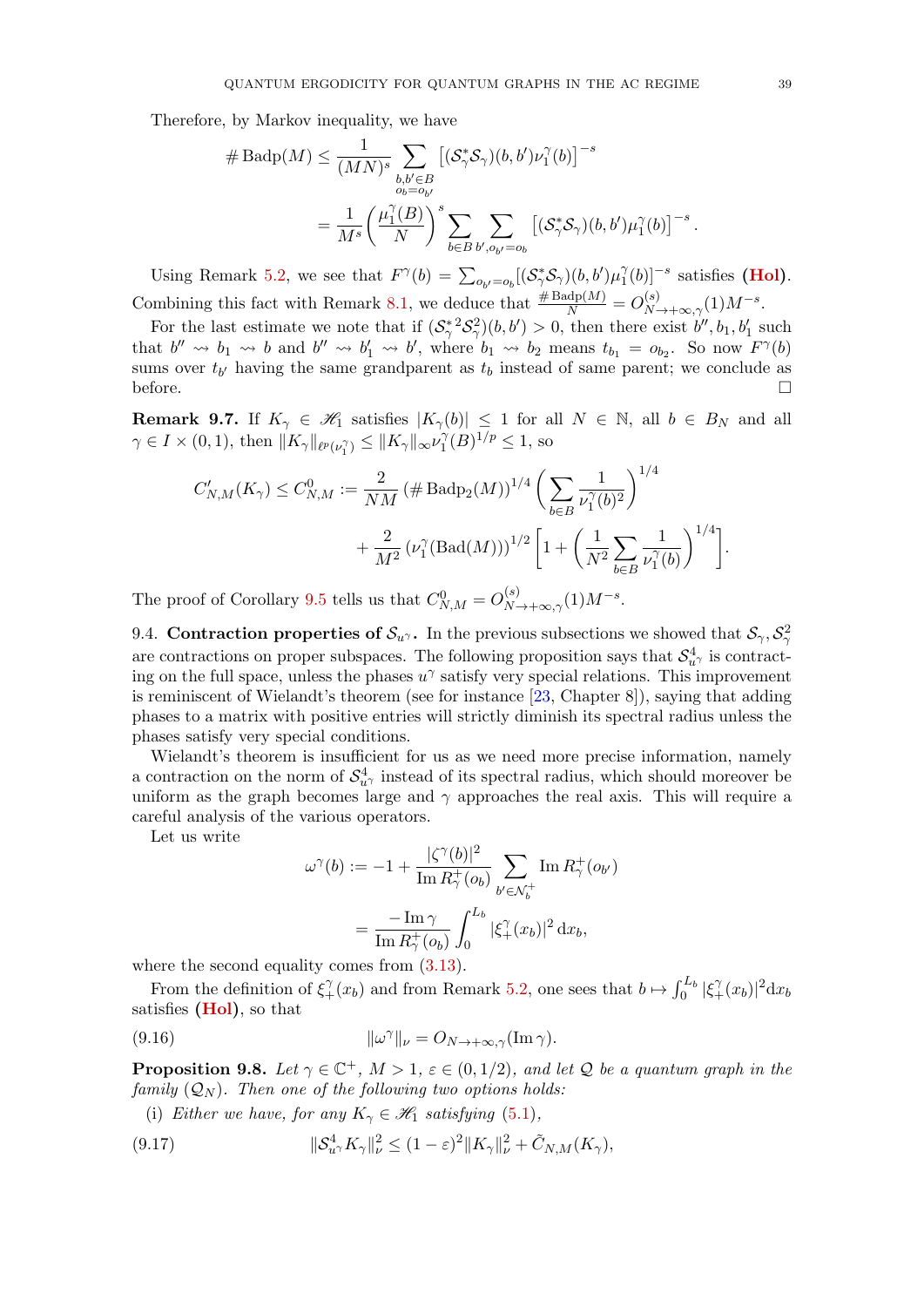where  $\tilde{C}_{N,M}(K_{\gamma}) = \max_{j=0,1,2}\left\{C_{N,M}(\mathcal{S}_{u^{\gamma}}^{j}K_{\gamma}), C_{N,M}'(\mathcal{S}_{u^{\gamma}}^{j}K_{\gamma})\right\},$ 

(ii) or there exists  $\theta : V \longrightarrow \mathbb{R}$  and constants  $c_0 \in \mathbb{C}$  with  $|c_0| \leq 1$ , and  $\mathcal{C}(\beta, D)$  depending only on the spectral gap  $\beta$  and the maximal degree D of the graph such that

$$
\left\|u^{\gamma}(b) - c_0 e^{i\left[\theta(o_b) - \theta(t_b)\right]}\right\|_{\nu}^2 \leq \mathcal{C}(\beta, D)M^3 \Big[\varepsilon^{1/2} + \|\omega^{\gamma}\|_{\nu} + \|\omega^{\gamma}\|_{\nu}^2\Big] + \mathcal{C}(\beta, D)M^2 C_{N,M}^0,
$$
  
with  $C_{N,M}^0$  as in Remark 9.7.

<span id="page-39-1"></span>In the sequel, we will write

$$
(9.18) \quad \mathcal{C}_0 = \mathcal{C}_0(M,\varepsilon,\gamma) = \left( \mathcal{C}(\beta,D)M^3 \Big[ \varepsilon^{1/2} + ||\omega^{\gamma}||_{\nu} + ||\omega^{\gamma}||_{\nu}^2 \Big] + \mathcal{C}(\beta,D)M^2 C_{N,M}^0 \right)^{1/2}.
$$

If we are in case (i) of the previous proposition, we may iterate  $(9.17)$  to obtain the following bound

<span id="page-39-2"></span>Corollary 9.9. Let  $\gamma \in \mathbb{C}^+$ ,  $M > 1$ ,  $\varepsilon \in (0, 1/2)$ , and let Q be a quantum graph in the family  $(Q_N)$ . Suppose we are in case (i) in Proposition [9.8.](#page-38-2) Then for any  $K_\gamma \in \mathcal{H}_1$ satisfying [\(5.1\)](#page-16-2) and any  $\ell \geq 1$ , we have

$$
\|\mathcal{S}_{u^{\gamma}}^{\mathcal{A}\ell}K_{\gamma}\|_{\nu}^2 \le (1-\varepsilon)^{2\ell} \|K_{\gamma}\|_{\nu}^2 + \ell \max_{0 \le j \le \ell} \tilde{C}_{N,M}(\mathcal{S}_{u^{\gamma}}^{\mathcal{A}j}K_{\gamma}).
$$

9.4.1. Heuristics of the proof of Proposition [9.8.](#page-38-2) Before proving the result, we would like to give a heuristics of why, in the second alternative,  $u^{\gamma}$  must take this special form. To do this, we consider the case when  $\gamma \in \mathbb{R}$  supposing that all the quantities we deal with are well-defined on the real axis, and we suppose for simplicity that there exists  $K_{\gamma}$  such that  $||\mathcal{S}_{u}^4 \times \mathcal{K}_{\gamma}||_{\nu} = ||\mathcal{K}_{\gamma}||_{\nu}$ , which is the case in which (i) is the furthest from being satisfied.

By [\(9.2\)](#page-32-1), we would have  $\|\mathcal{S}_{u\gamma}^{j}K_{\gamma}\|_{\nu} = \|K_{\gamma}\|_{\nu}$  for  $j = 1, 2$ . In particular,  $\|\mathcal{S}_{\gamma}K_{\gamma}\|_{\nu}^{2} =$  $||K_{\gamma}||_{\nu_{\gamma}}^2$ . By [\(9.8\)](#page-34-6), this would imply that  $K_{\gamma} \in F$ . Similarly, we would have  $\mathcal{S}_{u^{\gamma}}K_{\gamma} \in F$ and  $S_{u}^2 K_\gamma \in F$ . But, since  $\gamma \in \mathbb{R}$  and  $K_\gamma \in F$ , we would have by  $(3.12)$  that  $(S_\gamma K_\gamma)(b)$  $K_{\gamma}(t_b)$ , so that

$$
\left(\mathcal{S}_{u\gamma}K_{\gamma}\right)(b)=\left(\mathcal{S}_{u\gamma}K_{\gamma}\right)(o_b)=u^{\gamma}(b)K_{\gamma}(t_b),
$$

and, similarly,

$$
\left(S_{u\gamma}^2 K_{\gamma}\right)(o_b) = u^{\gamma}(b) \left(S_{u\gamma} K_{\gamma}\right)(t_b).
$$

Since  $|u^{\gamma}| = 1$ , we get in particular  $\frac{|S_{u^{\gamma}} K_{\gamma}(o_b)|}{|K_{\gamma}(t_b)|} = \frac{|S_{u^{\gamma}}^2 K_{\gamma}(o_b)|}{|S_{u^{\gamma}} K_{\gamma}(t_b)|} = 1$ . Writing  $\frac{(S_{u\gamma}K_{\gamma})(o_b)}{|S_{u\gamma}K_{\gamma}(o_b)|}=:e^{i\theta(o_b)}, \frac{(S_{u\gamma}^2K_{\gamma})(o_b)}{|S_{u\gamma}^2K_{\gamma}(o_b)|}$  $\frac{(S_u^2 \gamma K_\gamma)(o_b)}{|S_u^2 \gamma K_\gamma(o_b)|} =: e^{i\theta'(o_b)}, \frac{K_\gamma(t_b)}{|K_\gamma(t_b)|} =: e^{i\theta''(t_b)},$  we obtain that  $u^{\gamma}(b) = e^{i\theta(o_b) - i\theta''(t_b)} = e^{i\theta'(o_b) - i\theta(t_b)}$ .

In particular, for all  $b \in B$ , we would have  $\theta'(o_b) - \theta(o_b) = \theta(t_b) - \theta''(t_b)$ .

This quantity must be equal to a constant  $c \in \mathbb{R}$ , because the graph is not bipartite<sup>[7](#page-39-0)</sup> for N large enough (since  $(G_N)$ ) is expanding). Therefore, we would have

(9.19) 
$$
u^{\gamma}(b) = e^{ic}e^{i\theta(o_b)-i\theta(t_b)}.
$$

This shows we are indeed in case (ii).

Let us continue these heuristics and show moreover that  $e^{ic} \neq 1$  (this supplement to Proposition [9.8](#page-38-2) is the object of  $\S$  [9.4.3\)](#page-42-0). This property will be essential in Section [10](#page-44-0) to bound expressions of the form  $\sum_j \mathcal{S}_{u}^j K$ .

Suppose for contradiction that  $u^{\gamma}(b) = e^{i\theta(o_b) - i\theta(t_b)}$ . Writing  $\zeta^{\gamma}(b) = \rho^{\gamma}(b)e^{i\varphi(b)}$ , we deduce that  $-2\varphi(b) = \theta(o_b) - \theta(t_b)$ . In particular,  $\varphi(\hat{b}) = -\varphi(b) \mod \pi$ .

<span id="page-39-0"></span><sup>&</sup>lt;sup>7</sup>If the graph is non-bipartite, it contains an odd cycle. As the quantity takes equal values for  $b_1, b_2$ having same origin, and also for  $b_1, b_2$  having same terminus, it follows that it must be constant on this cycle. From this, we readily see that it must be constant on the whole graph.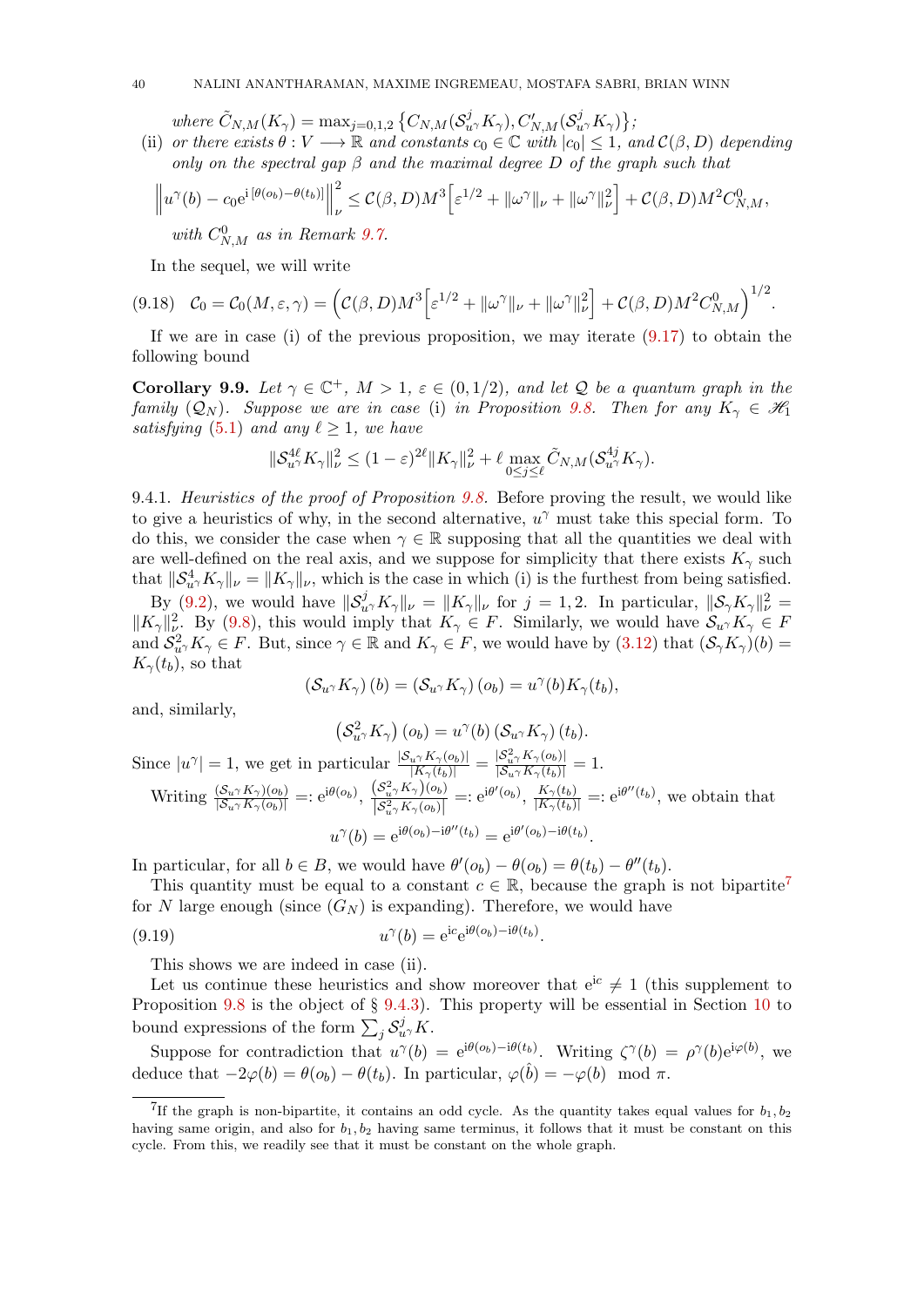By  $(3.7)$ , we then have

$$
{\rm e}^{-{\rm i} \varphi(b)}\Bigl[\frac{1}{\rho^\gamma(b)}-{\rm e}^{{\rm i} (\varphi(b)+\varphi(\hat{b}))}\rho^\gamma(\hat{b})\Bigr]=\frac{S_\gamma(L_b)}{\tilde{g}^\gamma(t_b,t_b)}.
$$

Since the term between brackets is real and the phase of the right-hand side depends only on  $t_b$  (as  $S_\gamma$  is real), we deduce that  $e^{-2i\varphi(b)}$  does not depend on  $o_b$ . Therefore, since  $e^{2i\varphi(\hat{b})} = e^{-2i\varphi(b)}$ , and since the graph is non bipartite, we deduce that  $e^{-2i\varphi(b)}$  is a real constant. This constant must be one, otherwise we would have  $e^{i\theta(o_b)} = -e^{i\theta(t_b)}$ , contradicting non-bipartiteness. Therefore,  $2\varphi(b) \equiv 0$ . But this would imply that  $\zeta^{\gamma}$  is always real, thus contradicting  $(Green)$ , in view of  $(3.4)$ .

Remark 9.10. One may wonder if [\(9.17\)](#page-38-1) always holds. The answer is no in general. For example take  $G_N$  a family of expanders satisfying [\(BST\)](#page-4-3), like the ones built in [\[22\]](#page-63-11). Consider quantum graphs on  $G_N$  with all lengths equal, Kirchhoff boundary conditions, and zero potential. This was the model studied in [\[19\]](#page-63-5). Then all the oriented edges play exactly the same role, so  $u^{\gamma}$  does not depend on b. In this case  $||S_{u^{\gamma}}^4 K_{\gamma}||_{\nu}^2 = ||S_{\gamma}^4 K_{\gamma}||_{\nu}^2$ , which only contracts on subspaces, thus violating  $(9.17)$ . Indeed, here we are in case (ii).

9.4.2. Proof of Proposition [9.8.](#page-38-2) Let  $K_{\gamma} \in \mathcal{H}_1$  satisfy [\(5.1\)](#page-16-2), and let  $\gamma \in \mathbb{C}^+$ . When we do not have  $\|\mathcal{S}_{u\gamma}K_{\gamma}\|_{\nu}^2 = \|K_{\gamma}\|_{\nu}^2$ , but only  $\|\mathcal{S}_{u\gamma}K_{\gamma}\|_{\nu}^2 \approx \|K_{\gamma}\|_{\nu}^2$ , then we can still say that  $S^j_{u\gamma}K_{\gamma}$  is close to being in F for  $j=0,1,2$ . However, we cannot apply directly the previous argument, in which we divided by  $|\mathcal{S}_{u}^{j} K_{\gamma}(v)|$ , since these could be very small, and could cause the different remainders to become large.

Therefore, we will have to show the stronger fact that  $\mathcal{S}_{u}^j$ ,  $K_\gamma$  is close to a function in  $F$  of constant modulus. To this end, we will use several times the following lemma, which simply says that if K is close to being in  $F$  and is close to having constant modulus, then it is close to being a function in  $F$  with constant modulus.

<span id="page-40-2"></span>**Lemma 9.11.** Let us write  $f_K := P_{F,\nu}K$ . We have

<span id="page-40-0"></span>(9.20) 
$$
\left\|K - \|K\|_{\nu} \frac{f_K}{|f_K|}\right\|_{\nu} \le 2\|K - f_K\|_{\nu} + 2\|P_{\mathbf{1}^{\perp},\nu}|K|\|_{\nu},
$$

with the convention that  $\frac{f_K}{|f_K|} = 1$  when  $f_K$  vanishes.

Note that the terms in the right-hand side of  $(9.20)$  can be estimated by  $(9.4)$  and  $(9.5)$ .

Proof. We have, by the triangle inequality

$$
\left\|K - \|K\|_{\nu} \frac{f_K}{|f_K|}\right\|_{\nu} \le \|K - f_K\|_{\nu} + \left\|f_K - \|K\|_{\nu} \frac{f_K}{|f_K|}\right\|_{\nu}.
$$

Since dividing by  $\frac{f_K}{|f_K|}$  does not change the  $\|\cdot\|_{\nu}$  norm, we have

$$
\left\| f_K - \|K\|_{\nu} \frac{f_K}{|f_K|} \right\|_{\nu} = \| |f_K| - \|K\|_{\nu} \mathbf{1} \|_{\nu}
$$
  
\n
$$
\leq \| |K| - |f_K| \|_{\nu} + \| |K| - \|K\|_{\nu} \mathbf{1} \|_{\nu}
$$
  
\n
$$
\leq \| K - f_K \|_{\nu} + \| |K| - \|K\|_{\nu} \mathbf{1} \|_{\nu}.
$$

<span id="page-40-1"></span>Let us write  $C_K \mathbf{1} = P_1|K|$ . We have  $|||K| - ||K||_{\nu} \mathbf{1}||_{\nu} \le |||K| - C_K \mathbf{1}||_{\nu} + |||K||_{\nu} - C_K| \le$  $2|||K| - C_K 1||_{\nu} = 2||P_{1^{\perp},\nu}|K||_{\nu}$ . Putting these inequalities together gives the result.  $\square$ *Proof of Proposition [9.8.](#page-38-2)* Suppose that (i) does not hold: we can find  $K_{\gamma}$  such that  $(9.21)$  $\frac{d_4}{u^{\gamma}} K_{\gamma} \|_{\nu}^2 > (1 - \varepsilon)^2 \| K_{\gamma} \|_{\nu}^2 + \tilde{C}_{N,M}(K_{\gamma}).$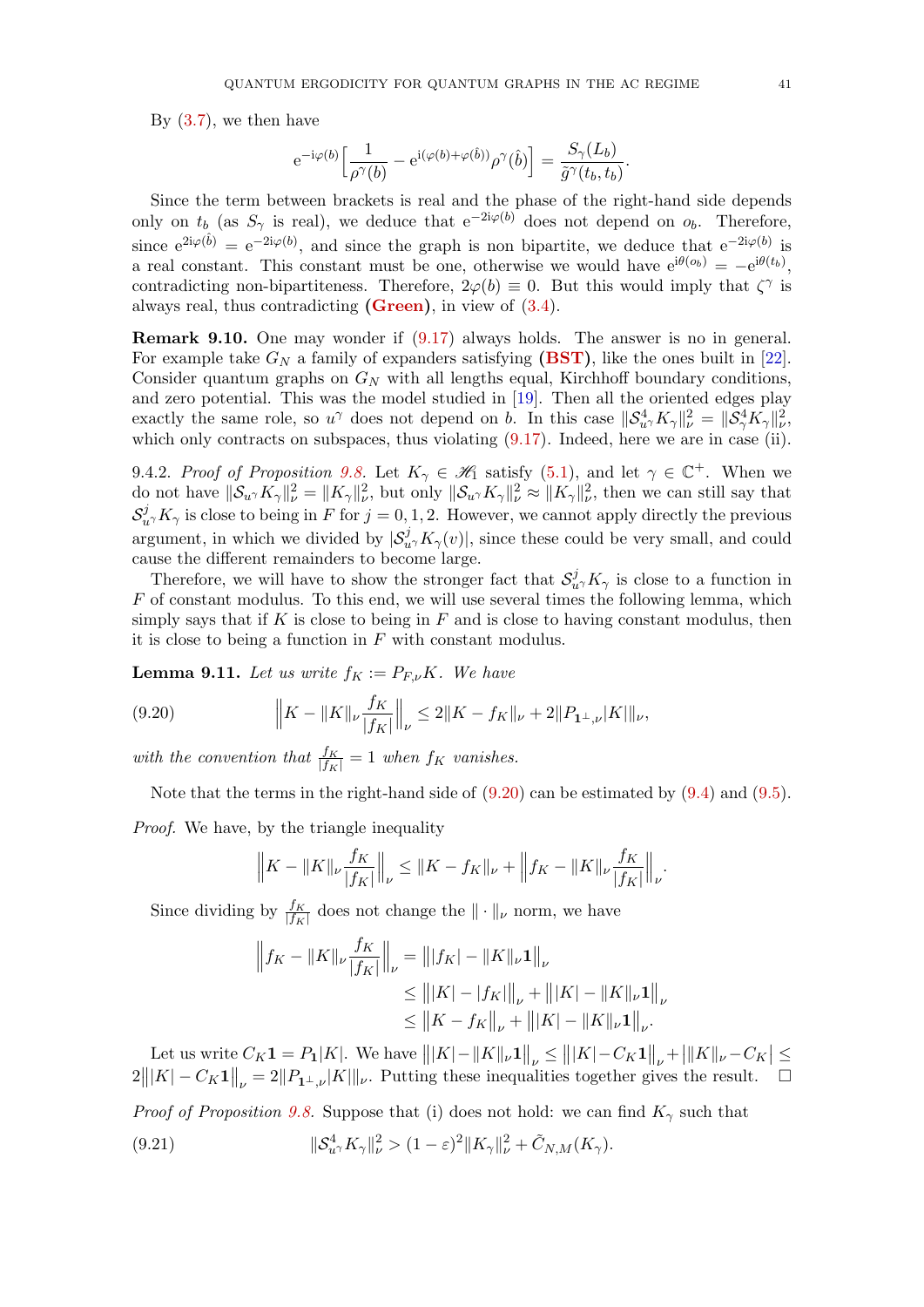Step 1. By [\(9.2\)](#page-32-1), we have  $\|\mathcal{S}_{\gamma}\mathcal{S}_{u\gamma}^{j}K_{\gamma}\|_{\nu}^{2} = \|\mathcal{S}_{u\gamma}^{j+1}K_{\gamma}\|_{\nu}^{2} \geq \|\mathcal{S}_{u\gamma}^{4}K_{\gamma}\|_{\nu}^{2}$  and  $\|K_{\gamma}\|_{\nu}^{2} \geq$  $||S_{u}^{j}K_{\gamma}||_{\nu}^{2}$  for  $j = 0, 1, 2$ . Thus, [\(9.21\)](#page-40-1) implies that for  $j = 0, 1, 2$ ,

(9.22) 
$$
\|\mathcal{S}_{u\gamma}^j K_{\gamma}\|_{\nu}^2 - \|\mathcal{S}_{\gamma} \mathcal{S}_{u\gamma}^j K_{\gamma}\|_{\nu}^2 < 2\varepsilon \|\mathcal{S}_{u\gamma}^j K_{\gamma}\|_{\nu}^2 - \tilde{C}_{N,M}(K_{\gamma}).
$$

<span id="page-41-1"></span><span id="page-41-0"></span>Similarly, since  $||\mathcal{S}_{\gamma}^2|\mathcal{S}_{u\gamma}^j K||_{\nu}^2 \ge ||\mathcal{S}_{u\gamma}^{j+2}K_{\gamma}||_{\nu}^2$ , [\(9.21\)](#page-40-1) implies that for  $j = 0, 1, 2$ ,

$$
(9.23) \t\t\t||S_{u\gamma}^j K_{\gamma}||_{\nu}^2 - \|S_{\gamma}^2 |S_{u\gamma}^j K_{\gamma}|\|_{\nu}^2 < 2\varepsilon \|S_{u\gamma}^j K_{\gamma}\|_{\nu}^2 - \tilde{C}_{N,M}(K_{\gamma}).
$$

Let  $\delta_M := \frac{4M^2}{3}$ ,  $\delta'_M := \frac{M^2}{c(D,\beta)}$ . For  $j = 0, 1, 2$ , we write  $f_j := P_{F,\nu} S^j_{u^{\gamma}} K_{\gamma}$ . We now apply Lemma [9.11](#page-40-2) to  $S_{u}^{j}K_{\gamma}$ , and use [\(9.4\)](#page-33-3), [\(9.5\)](#page-34-7), [\(9.22\)](#page-41-0) and [\(9.23\)](#page-41-1) to obtain

<span id="page-41-2"></span>
$$
\|S_{u^{\gamma}}^{j} K_{\gamma} - \|S_{u^{\gamma}}^{j} K_{\gamma}\|_{\nu} \frac{f_{j}}{|f_{j}|} \Big\|_{\nu}^{2} \leq 8 \|P_{F^{\perp},\nu} S_{u^{\gamma}}^{j} K_{\gamma}\|_{\nu}^{2} + 8 \|P_{\mathbf{1}^{\perp},\nu} |S_{u^{\gamma}}^{j} K_{\gamma}\|_{\nu}^{2}
$$
  
\n
$$
\leq 8\delta_{M} (2\varepsilon \|S_{u^{\gamma}}^{j} K_{\gamma}\|_{\nu}^{2} + C_{N,M} (S_{u^{\gamma}}^{j} K_{\gamma}) - \tilde{C}_{N,M}(K_{\gamma}))
$$
  
\n
$$
+ 8\delta'_{M} (2\varepsilon \|S_{u^{\gamma}}^{j} K_{\gamma}\|_{\nu}^{2} + C'_{N,M} (S_{u^{\gamma}}^{j} K_{\gamma}) - \tilde{C}_{N,M}(K_{\gamma}))
$$
  
\n
$$
\leq 16\varepsilon (\delta_{M} + \delta'_{M}) \|S_{u^{\gamma}}^{j} K_{\gamma}\|_{\nu}^{2},
$$

thanks to the definition of  $\tilde{C}_{N,M}(K_{\gamma}).$ 

Step 2. In this step, we use the fact that  $S_{u\gamma}$  has a simple action on F. Let us write  $g_j := \|\mathcal{S}_{u}^j K_\gamma\|_{\nu} \frac{f_j}{|f_j|}$  $\frac{f_j}{|f_j|}$ , and  $R_j := \mathcal{S}_{u}^j K_\gamma - g_j$ . Then

$$
\begin{aligned} \left(\mathcal{S}_{u\gamma}^{j+1} K_{\gamma}\right)(b) &= u^{\gamma}(b) \left(\mathcal{S}_{\gamma} g_j\right)(b) + \left(\mathcal{S}_{u\gamma} R_j\right)(b) \\ &= u^{\gamma}(b) g_j(t_b) + u^{\gamma}(b) \omega^{\gamma}(b) g_j(t_b) + \left(\mathcal{S}_{u\gamma} R_j\right)(b). \end{aligned}
$$

But  $(S_{u}^{j+1}K_{\gamma})(b) = g_{j+1}(o_b) + R_{j+1}(b)$ . So we obtain for  $j = 0, 1$ ,

(9.25) 
$$
u^{\gamma}(b) = \frac{g_{j+1}(o_b)}{g_j(t_b)} + r_j(b),
$$

where  $r_j = \frac{1}{a_j}$  $\frac{1}{g_j}(R_{j+1}-\mathcal{S}_u \gamma R_j) - u^{\gamma}\omega^{\gamma}$ . By [\(9.24\)](#page-41-2) and [\(9.2\)](#page-32-1),

<span id="page-41-3"></span>
$$
||r_j||_{\nu} \le \frac{||R_{j+1}||_{\nu} + ||S_{u\gamma}R_j||_{\nu}}{||S_{u\gamma}^j K_{\gamma}||_{\nu}} + ||\omega^{\gamma}||_{\nu} \le 8\sqrt{\varepsilon}(\delta_M + \delta_M')^{1/2} + ||\omega^{\gamma}||_{\nu}.
$$

Therefore,

(9.26) 
$$
\frac{g_1(t_b)}{g_0(t_b)} = \frac{g_2(o_b)}{g_1(o_b)} + r'(b),
$$

where  $||r'||_{\nu} \leq 16\sqrt{\varepsilon}(\delta_M + \delta_M')^{1/2} + 2||\omega^{\gamma}||_{\nu}$ .

**Step 3.** In this last step, we show that  $g_1(o_b) \approx c_0 g_0(o_b)$  to deduce the result.

Let us write  $h_0(b) := \frac{g_1(b_b)}{g_0(b_b)}$ ,  $h_1(b) = \frac{g_1(t_b)}{g_0(t_b)}$ ,  $h_2(b) = \frac{g_2(b_b)}{g_1(b_b)}$  and  $h_3(b) = \frac{g_2(t_b)}{g_1(t_b)}$ . Note that, by [\(9.2\)](#page-32-1) and [\(9.22\)](#page-41-0), we have  $1 - 2\varepsilon < ||h_j||_{\nu}^2 \le 1$  for  $j = 0, 1, 2, 3$ . Now using  $(9.26)$ ,

$$
\mathcal{S}_{\gamma}^2 h_0 = \mathcal{S}_{\gamma} (h_1 + \omega^{\gamma} h_1) = \mathcal{S}_{\gamma} (h_2 + r' + \omega^{\gamma} h_1) = h_3 + r'',
$$

where  $r'' = \omega^{\gamma} h_3 + \mathcal{S}_{\gamma} r' + \mathcal{S}_{\gamma} \omega^{\gamma} h_1$ . In particular,  $||r''||_{\nu} \le ||r'||_{\nu} + 2||\omega^{\gamma}||_{\nu}$ . We deduce from [\(9.5\)](#page-34-7) and Remark [9.7](#page-38-0) that

$$
||P_{1^{\perp},\nu}h_0||_{\nu}^2 \le \delta'_M \big(||h_0||_{\nu}^2 - ||h_3 + r''||_{\nu}^2 + C'_{N,M}(h_0)\big) \le \delta'_M \big(1 - ||h_3||_{\nu}^2 + 2||r''||_{\nu} - ||r''||_{\nu}^2 + C^0_{N,M}\big) \le \delta'_M \big(2\varepsilon + 2||r''||_{\nu} + C^0_{N,M}\big).
$$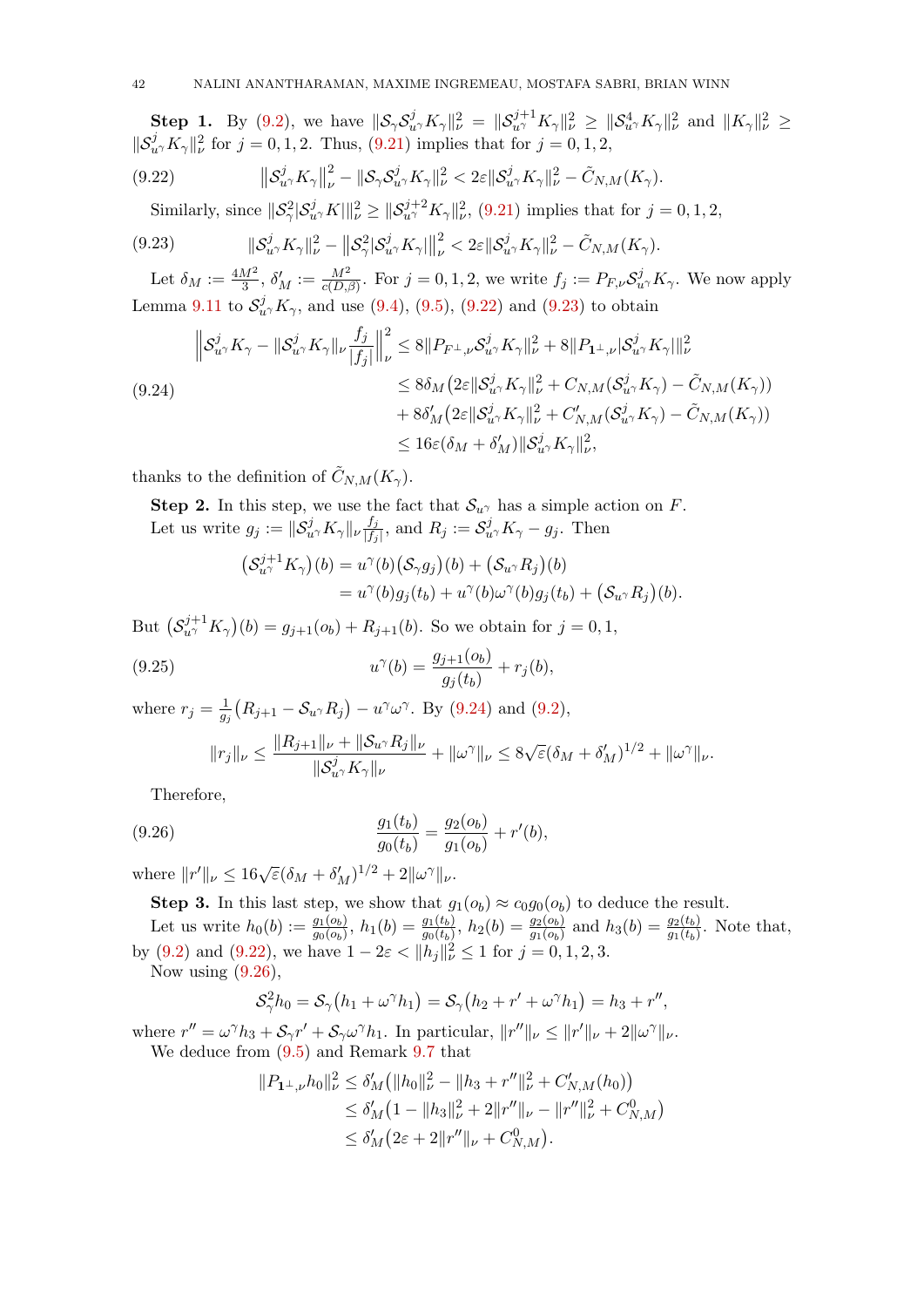We may thus write  $h_0(b) = c_0 + r'''(b)$ , where  $c_0 \mathbf{1} := P_{\mathbf{1},\nu} h_0$ , so that  $|c_0| \leq 1$ , and  $||r'''||^2_{\nu} \leq \delta'_{M}(2\varepsilon + 2||r''||_{\nu} + C_{N,M}^{0}).$  It follows that

$$
u^{\gamma}(b) = c_0 \frac{g_0(o_b)}{g_0(t_b)} + R(b),
$$

where  $R(b) = r_0(b) + \frac{g_0(o_b)}{g_0(t_b)}r'''(b)$ . Using the estimates we have on  $r_0$  and  $r'''$ , and recalling that  $\varepsilon \leq \sqrt{\varepsilon}$  (as  $\varepsilon < \frac{1}{2}$ ), we see that we may find a constant  $\mathcal{C}(\beta, D) > 0$  such that

$$
||R||_{\nu}^2 \leq \mathcal{C}(\beta, D)M^3 \Big[\varepsilon^{1/2} + ||\omega^{\gamma}||_{\nu} + ||\omega^{\gamma}||_{\nu}^2\Big] + \mathcal{C}(\beta, D)M^2 C_{N,M}^0.
$$

Recalling that  $|g_0(o_b)| = |g_0(t_b)|$ , we write  $e^{i\theta(v)} := \frac{g_0(v)}{|g_0(v)|}$  $\frac{g_0(v)}{|g_0(v)|}$ , which gives us the result.  $\square$ 

<span id="page-42-0"></span>9.4.3. Properties of the phases  $u^{\gamma}$ . In the previous subsection, we did not use the precise relation between  $u^{\gamma}$  and  $\zeta^{\gamma}$ . Now, we are going to use [\(3.7\)](#page-9-1) to show that, if case (ii) of Proposition  $9.8$  occurs then  $c_0$  cannot get very close to unity.

Recall that the quantity  $C_0$  was defined in [\(9.18\)](#page-39-1).

<span id="page-42-3"></span>**Proposition 9.12.** For any large  $L > 1$  there exists  $\delta_0 = \delta_0(N, \gamma, L) > 0$  satisfying  $\liminf_{\eta_0 \downarrow 0} \liminf_{N \to +\infty} \delta_0 \geq CL^{-8}$ , such that if case (ii) of Proposition [9.8](#page-38-2) is satisfied, then

<span id="page-42-1"></span>
$$
|1-c_0|\geq \delta_0-\mathcal{C}_0.
$$

*Proof.* Let  $r_0 := |1 - c_0|$ . Note that there exists  $C_I > 0$  independent of N and of b such that for all  $\gamma \in I + i[0,1]$ , we have

$$
(9.27) \t\t\t |\operatorname{Im} S_{\gamma}(L_b)| \le C_I \operatorname{Im} \gamma.
$$

By [\(2.7\)](#page-5-3), we have  $|\operatorname{Re}(S_{\gamma}(L_b))| \geq C'_{\text{Dir}} > 0$  for all N and all  $b \in B_N$ . Let us write  $\zeta^{\gamma}(b) = \rho^{\gamma}(b) e^{i\phi^{\gamma}(b)}$ , so that  $u^{\gamma}(b) = e^{-2i\phi^{\gamma}(b)}$ .

Step 1:  $e^{2i\phi^{\gamma}(b)}$  depends (almost) only on  $t_b$ . By assumption, we have

(9.28) 
$$
\left\| e^{-2i\phi^{\gamma}(b)} - e^{i\theta(o_b) - i\theta(t_b)} \right\|_{\nu} \leq C_0 + r_0
$$

$$
\left\| e^{-2i\phi^{\gamma}(\hat{b})} - e^{i\theta(t_b) - i\theta(o_b)} \right\|_{\nu} \leq C_0 + r_0,
$$

so that

<span id="page-42-2"></span>
$$
\left\|1 - e^{-2i\phi^{\gamma}(b) - 2i\phi^{\gamma}(\hat{b})}\right\|_{\nu} = \left\|e^{2i\phi^{\gamma}(b)} - e^{-2i\phi^{\gamma}(\hat{b})}\right\|_{\nu} \le 2\mathcal{C}_0 + 2r_0.
$$

Let us write

$$
\epsilon(b) = \begin{cases} 1 & \text{if } \operatorname{Re}(e^{-i\phi^{\gamma}(b) - i\phi^{\gamma}(\hat{b})}) \ge 0 \\ -1 & \text{if } \operatorname{Re}(e^{-i\phi^{\gamma}(b) - i\phi^{\gamma}(\hat{b})}) < 0, \end{cases}
$$

so that  $|e^{-i\phi^{\gamma}(b)-i\phi^{\gamma}(\hat{b})}-\epsilon(b)| \leq |1-e^{-2i\phi^{\gamma}(b)-2i\phi^{\gamma}(\hat{b})}|$ . Since  $|e^{-i\phi^{\gamma}(b)-i\phi^{\gamma}(\hat{b})}-\epsilon(b)| \leq 2$ , we deduce that for any  $s \geq 2$ ,

$$
\left\|\epsilon(b) - e^{-i\phi^{\gamma}(b) - i\phi^{\gamma}(\hat{b})}\right\|_{\ell^{s}(\nu)} = \left\|\epsilon(b) - e^{i\phi^{\gamma}(b) + i\phi^{\gamma}(\hat{b})}\right\|_{\ell^{s}(\nu)} \leq 2(C_0 + r_0)^{2/s}.
$$

The first part of [\(3.7\)](#page-9-1) can be rewritten as

$$
e^{-i\phi^{\gamma}(b)}\Big(\frac{1}{\rho^{\gamma}(b)}-\rho^{\gamma}(\hat{b})e^{i\phi^{\gamma}(b)+i\phi^{\gamma}(\hat{b})}\Big)=\frac{S_{\gamma}(L_b)}{\tilde{g}^{\gamma}(t_b,t_b)}.
$$

Therefore, we have

$$
e^{-i\phi^{\gamma}(b)}\Big(\frac{1}{\rho^{\gamma}(b)}-\rho^{\gamma}(\hat{b})\epsilon(b)\Big)=\frac{S_{\gamma}(L_b)}{\tilde{g}^{\gamma}(t_b,t_b)}+R_0,
$$

with  $||R_0||_{\ell^s(\nu)} \leq 2(\mathcal{C}_0 + r_0)^{1/s} ||\zeta^{\gamma}||_{\ell^{2s}(\nu)}.$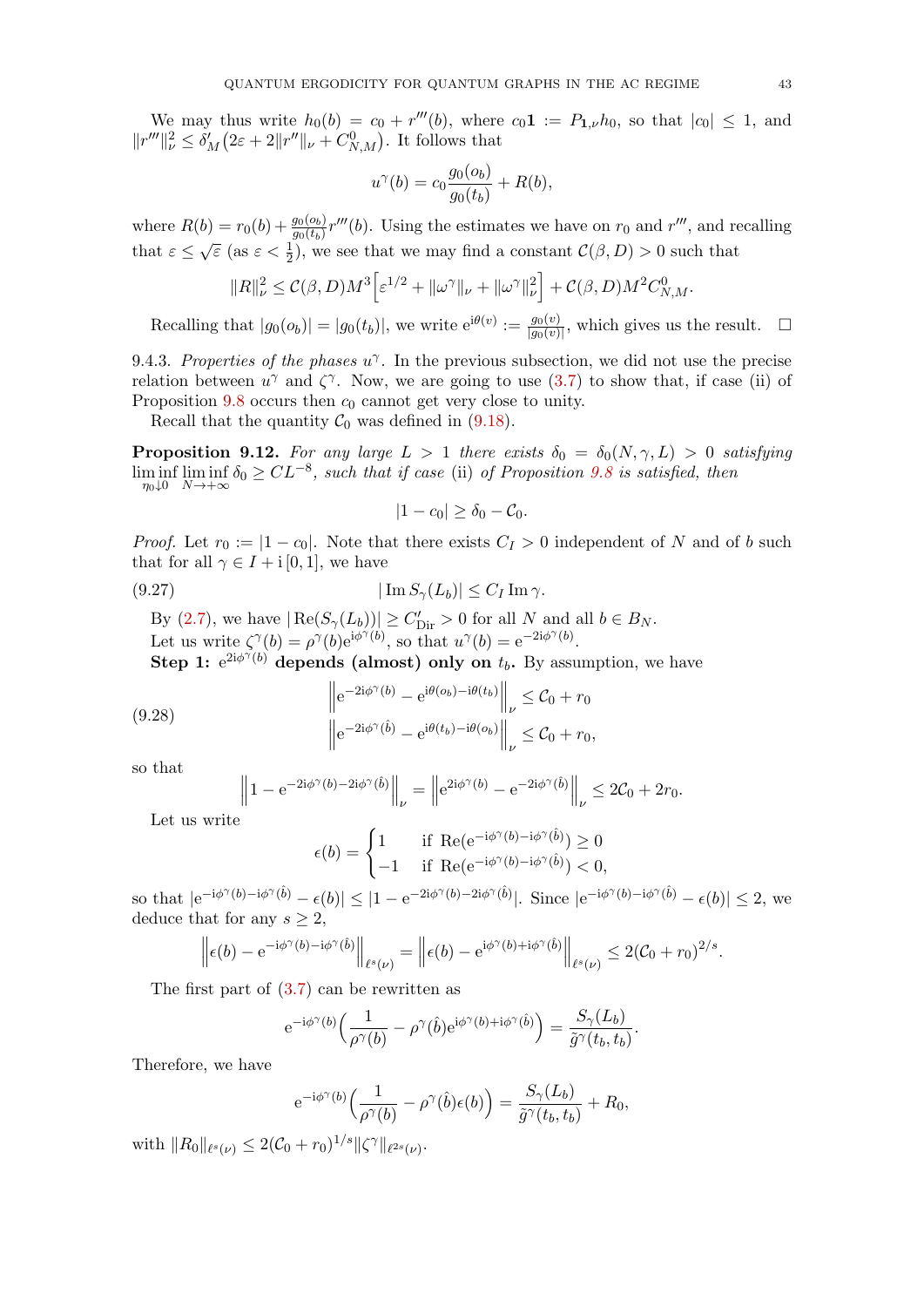Let us write

$$
G(b) := \tilde{g}^{\gamma}(t_b, t_b) = |\tilde{g}^{\gamma}(t_b, t_b)| e^{i\psi^{\gamma}(t_b)},
$$

then recalling [\(9.27\)](#page-42-1),

$$
e^{i\phi^{\gamma}(b)-i\psi^{\gamma}(t_b)}\frac{\text{Re}(S_{\gamma}(L_b))}{|\tilde{g}^{\gamma}(t_b,t_b)|}=\Big(\frac{1}{\rho^{\gamma}(b)}-\rho^{\gamma}(\hat{b})\epsilon(b)\Big)+R_1,
$$

where  $||R_1||_{\ell^s(\nu)} \leq ||R_0||_{\ell^s(\nu)} + C_I |\operatorname{Im} \gamma| ||G^{-1}||_{\ell^s(\nu)}$ .

Taking the imaginary parts, we obtain

$$
\sin\left(\phi^{\gamma}(b)-\psi^{\gamma}(t_b)\right)\frac{\text{Re}(S_{\gamma}(L_b))}{|\tilde{g}^{\gamma}(t_b,t_b)|}=\text{Im}(R_1)(b),
$$

so that

$$
\left|\sin\left(\phi^{\gamma}(b)-\psi^{\gamma}(t_b)\right)\right| \leq \frac{|\tilde{g}^{\gamma}(t_b,t_b)|}{C'_{\text{Dir}}}|\operatorname{Im}(R_1)(b)|.
$$

Let  $\delta^{\gamma}(b) \in \pi \mathbb{Z}$  be such that  $\phi^{\gamma}(b) - \psi^{\gamma}(t_b) + \delta^{\gamma}(b) \in \left[-\frac{\pi}{2}\right]$  $\frac{\pi}{2}, \frac{\pi}{2}$  $\frac{\pi}{2}$ . We have

$$
\left|\sin\left(\phi^{\gamma}(b)-\psi^{\gamma}(t_b)\right)\right|=\left|\sin\left(\phi^{\gamma}(b)-\psi^{\gamma}(t_b)+\delta^{\gamma}(b)\right)\right|\geq \frac{2}{\pi}|\phi^{\gamma}(b)-\psi^{\gamma}(t_b)+\delta^{\gamma}(b)|.
$$

Therefore,

$$
\left|\phi^{\gamma}(b) - \psi^{\gamma}(t_b) + \delta^{\gamma}(b)\right| \leq \frac{\pi}{2} \cdot \frac{|\tilde{g}^{\gamma}(t_b, t_b)|}{C'_{\text{Dir}}} |\operatorname{Im}(R_1)(b)|,
$$

As  $|e^{ix} - e^{it}| \le |x - t|$ , we get,

(9.29) 
$$
e^{2i\phi^{\gamma}(b)} = e^{2i\psi^{\gamma}(t_b)} + R_2(b),
$$

with  $|R_2(b)| \leq \pi \frac{|\tilde{g}^{\gamma}(t_b,t_b)|}{C_2'}$  $\frac{(b_b, b_b)}{C'_{\text{Dir}}}$  |  $R_1(b)$ |. In particular, we have

<span id="page-43-0"></span>
$$
||R_2||_{\nu} \leq \frac{\pi}{C'_{\text{Dir}}} ||G||_{\ell^4(\nu)} ||R_1||_{\ell^4(\nu)}.
$$

Step 2:  $e^{2i\phi^{\gamma}(b)}$  is almost equal to one. Using [\(9.28\)](#page-42-2) and [\(9.29\)](#page-43-0), we obtain that (9.30)  $e^{i\theta(t_b)} = e^{i\theta(o_b) - 2i\psi^{\gamma}(o_b)} + R_3(b),$ 

with  $||R_3||_{\nu} \leq ||R_2||_{\nu} + C_0 + r_0.$ 

Let us write  $f_1(b) = e^{i\theta(o_b)}$ ,  $f_2(b) = e^{i\theta(t_b)}$ ,  $f_3(b) = e^{i\theta(o_b) - 2i\psi^{\gamma}(o_b)}$ ,  $f_4(b) = e^{i\theta(t_b) - 2i\psi^{\gamma}(t_b)}$ . We have

$$
\mathcal{S}_{\gamma}^2 f_1 = \mathcal{S}_{\gamma} (f_2 + \omega^{\gamma} f_2) = \mathcal{S}_{\gamma} (f_3 + R_3 + \omega^{\gamma} f_2) = f_4 + \omega^{\gamma} f_4 + \mathcal{S}_{\gamma} (R_3 + \omega^{\gamma} f_2),
$$

so that  $\|S_\gamma^2 f_1\|_\nu \geq 1 - \|R_3\|_\nu - 2\|\omega^\gamma\|_\nu$ . It follows that

$$
||f_1||_{\nu}^2 - ||\mathcal{S}_{\gamma}^2 f_1||_{\nu}^2 = (||f_1||_{\nu} + ||\mathcal{S}_{\gamma}^2 f_1||_{\nu})(||f_1||_{\nu} - ||\mathcal{S}_{\gamma}^2 f_1||_{\nu}) \le 2||R_3||_{\nu} + 4||\omega^{\gamma}||_{\nu}.
$$

From  $(9.5)$  and Remark [9.7,](#page-38-0) we thus get for any  $L > 0$ ,

<span id="page-43-1"></span>
$$
||P_{1^{\perp},\nu}f_1||_{\nu}^2 \le \frac{L^2}{c(D,\beta)} \left(2||R_3||_{\nu} + 4||\omega^{\gamma}||_{\nu} + C_{N,L}^0\right),
$$

so there exists  $s_0 \in \mathbb{C}$  such that

(9.31) 
$$
f_1(b) = s_0 + R_4(b),
$$

with  $|s_0| \leq 1$  and  $||R_4||^2_{\nu} \leq \frac{L^2}{c}$  $\frac{C^2}{c}(2\|R_3\|_{\nu}+4\|\omega^{\gamma}\|_{\nu}+C^0_{N,M}).$ 

Since also  $f_1(\hat{b}) = s_0 + R_4(\hat{b})$ , we deduce from  $(9.28)$  that  $e^{2i\varphi^{\gamma}(b)} = |s_0|^2 + R_5(b)$ , where  $||R_5||_\nu \leq 2||R_4||_\nu + ||R_4\hat{R}_4||_\nu + r_0 + C_0$ , where  $\hat{R}_4(b) = R_4(\hat{b})$ . By  $(9.31)$ ,  $|\hat{R}_4(b)| \leq 2$ , so  $||R_5||_{\nu} \leq 4||R_4||_{\nu} + r_0 + C_0$ . Writing

$$
s(b) := \begin{cases} |s_0| & \text{if } \operatorname{Re}(\mathrm{e}^{\mathrm{i}\varphi^\gamma(b)}) > 0 \\ -|s_0| & \text{if } \operatorname{Re}(\mathrm{e}^{\mathrm{i}\varphi^\gamma(b)}) \le 0, \end{cases}
$$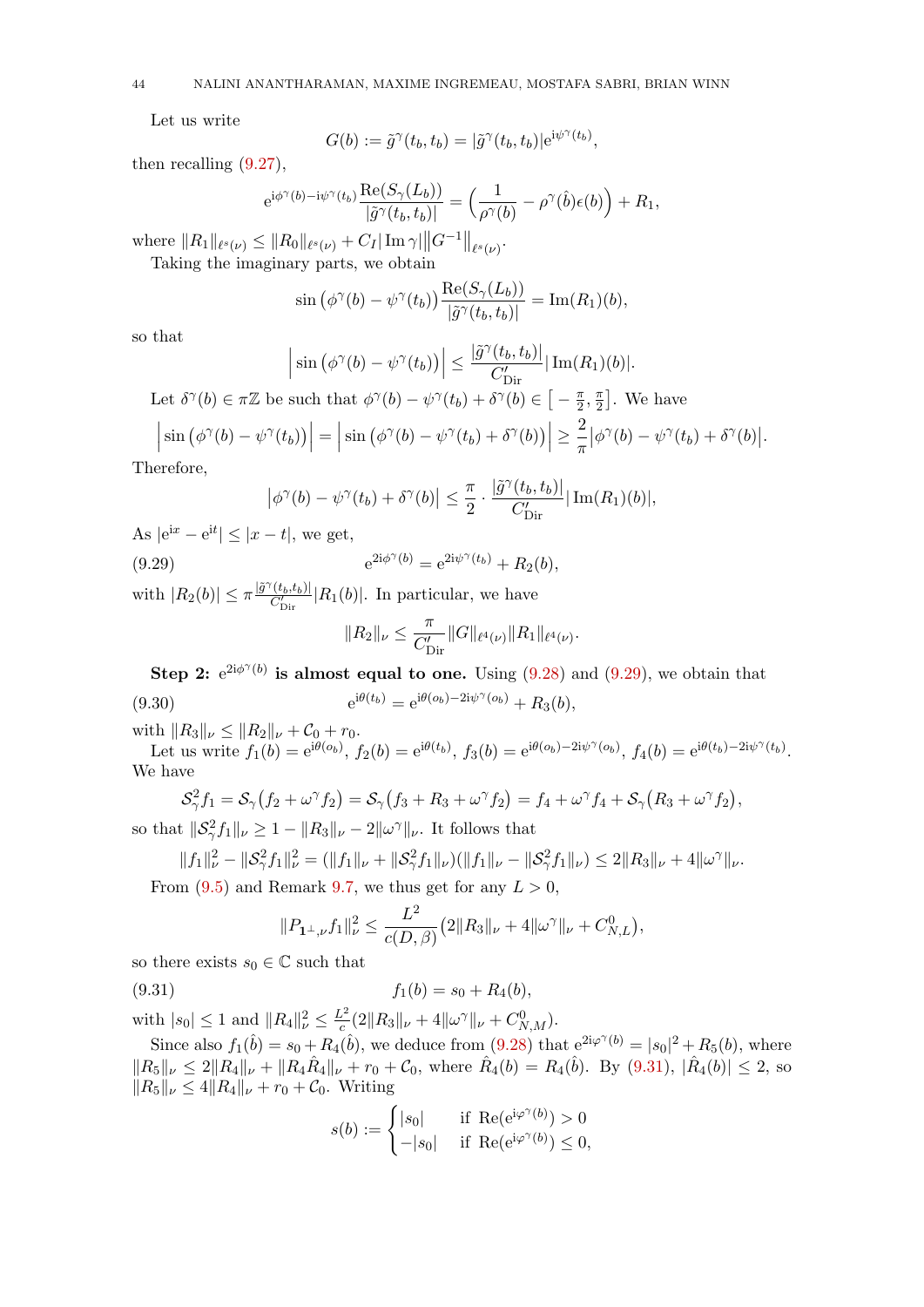we always have  $|e^{i\varphi^{\gamma}(b)} + s(b)| \ge 1$ , so that  $|e^{i\varphi^{\gamma}(b)} - s(b)| \le |e^{2i\varphi^{\gamma}(b)} - s^{2}(b)| = |R_5(b)|$ . In particular, we get  $|\text{Im} e^{i\varphi^{\gamma}(b)}| \leq |R_5(b)|$  and thus  $||\text{Im} e^{i\varphi^{\gamma}(b)}||_{\nu} \leq ||R_5||_{\nu}$ .

Putting it all together, we obtain

$$
\|\operatorname{Im} e^{i\phi^{\gamma}}\|_{\nu}^{2} \leq \frac{32L^{2}}{c_{D,\beta}} \Big(\frac{2\pi}{C'_{\text{Dir}}} \|G\|_{\ell^{4}(\nu)} \Big[2(C_{0}+r_{0})^{1/4} \|\zeta^{\gamma}\|_{\ell^{8}(\nu)} + C_{I} \operatorname{Im} \gamma \|G^{-1}\|_{\ell^{4}(\nu)}\Big] + 2(C_{0}+r_{0}) + 4\|\omega\|_{\nu} + C_{N,L}^{0}\Big) + 2(r_{0}+C_{0})^{2}.
$$

On the other hand, by the Cauchy-Schwarz inequality,

$$
\left\|\left[\text{Im}\,\zeta^{\gamma}\right]\right\|_{\nu}^{2} = \left\||\zeta^{\gamma}\right|\text{Im}\,\mathrm{e}^{\mathrm{i}\phi^{\gamma}}\right\|_{\nu}^{2} \leq \left\||\zeta^{\gamma}|^{2}\right\|_{\nu}\left\|\left(\text{Im}\,\mathrm{e}^{\mathrm{i}\phi^{\gamma}}\right)^{2}\right\|_{\nu} \leq \left\||\zeta^{\gamma}|^{2}\right\|_{\nu}\left\|\left[\text{Im}\,\mathrm{e}^{\mathrm{i}\phi^{\gamma}}\right]\right\|_{\nu},
$$

so

$$
1 \leq ||\text{Im }\zeta^{\gamma}||_{\nu}^{2} \cdot |||\text{Im }\zeta^{\gamma}|^{-1}||_{\nu}^{2} \leq |||\text{Im }\zeta^{\gamma}|^{-1}||_{\nu}^{2} \cdot |||\zeta^{\gamma}|^{2}||_{\nu} \cdot ||\text{Im }e^{i\phi^{\gamma}}||_{\nu}.
$$
  
Remarks 5.2, 9.7 and 8.1 and to (9.16), we deduce that

Thanks to Remarks [5.2,](#page-16-5) [9.7](#page-38-0) and [8.1](#page-29-2) and to [\(9.16\)](#page-38-3), we deduce that

$$
1 \leq L^2 \left[ \left( r_0 + C_0 \right)^{1/4} + \operatorname{Im} \gamma + L^{-s} \right] \times O_{N \to +\infty, \gamma}(1),
$$

where we bounded  $(r_0 + C_0)^{\alpha} \le (r_0 + C_0)^{1/4}$  for  $\alpha = 1, 2$ , which holds if  $r_0 + C_0 \le 1$  (if  $r_0 + C_0 > 1$  then the proposition is trivially true).

Therefore, we have  $(r_0 + C_0)^{1/4} \ge \frac{1}{L^2O_{N \to +\infty,\gamma}(1)} - \text{Im}\,\gamma - L^{-s}$ , so that

$$
r_0 \ge \left(\frac{1}{L^2 O_{N\to +\infty,\gamma}(1)} - \operatorname{Im}\gamma - L^{-s}\right)^4 - C_0.
$$

Taking  $s = 3$ , the claim follows.

## 10. End of the proof

<span id="page-44-0"></span>Recall that by Lemma [8.2,](#page-30-2) our aim is to estimate, for operators  $K'_{\gamma} \in \mathscr{H}_k$  satisfying [\(Hol\)](#page-16-3), the quantity

$$
\lim_{n\to\infty}\limsup_{\eta_0\downarrow 0}\limsup_{N\to\infty}\sup_{\lambda\in I_1}\frac{\mu_1^{\gamma}(\mathbf{B}_1)}{Nn^2}\Big|\sum_{j=1}^n(n-j)\langle \mathcal{J}^*K'_{\gamma},\mathcal{S}_{u^{\gamma}}^j\mathbf{T}K'_{\gamma}\rangle_{\ell^2(\mathbf{B}_1,\nu_1^{\gamma})}\Big|.
$$

From now on, we take M arbitrarily large, and take  $\varepsilon_M := M^{-8}$ ,  $n_M = M^9$ . We will now consider each alternative that can happen in Corollary [9.9.](#page-39-2)

<span id="page-44-1"></span>**First alternative:** Suppose that case (i) of Proposition [9.8](#page-38-2) is satisfied for  $\varepsilon = \varepsilon_M$ . We may apply Corollary [9.9,](#page-39-2) [\(8.13\)](#page-31-0) and [\(9.2\)](#page-32-1), to get for all  $j \in \mathbb{N}$ 

(10.1) 
$$
\|\mathcal{S}_{u\gamma}^j \mathrm{T} K'_{\gamma}\|_{\nu_1^{\gamma}} \leq (1 - \varepsilon_M)^{\lfloor \frac{j}{4} \rfloor} \|K'_{\gamma}\|_{\nu_k^{\gamma}} + j \max_{0 \leq i \leq j} \tilde{C}_{N,M}(\mathcal{S}_{u\gamma}^i \mathrm{T} K'_{\gamma}).
$$

By Corollary [9.5,](#page-37-0) we have  $\sup_i \tilde{C}_{N,M} (\mathcal{S}_{u}^i T K_\gamma') = M^{-10} O_{N \to +\infty,\gamma}(1)$ . We deduce from this and [\(8.13\)](#page-31-0) that

<span id="page-44-2"></span>
$$
\frac{\mu_1^{\gamma}(\mathbf{B}_1)}{N n_M^2} \Big| \sum_{j=1}^{n_M} (n_M - j) \langle \mathcal{J}^* K'_{\gamma}, \mathcal{S}_{u^{\gamma}}^j \mathbf{T} K'_{\gamma} \rangle_{\nu_1^{\gamma}} \Big|
$$
\n
$$
(10.2) \leq \frac{\mu_1^{\gamma}(\mathbf{B}_1)}{N n_M} \|K'_{\gamma}\|_{\nu_k^{\gamma}}^2 \sum_{j'=1}^{n_M} (1 - \varepsilon_M)^{\lfloor \frac{j}{4} \rfloor} + \frac{n_M}{N} \|K'_{\gamma}\|_{\nu_k^{\gamma}} \mu_1^{\gamma}(\mathbf{B}_1) \max_{1 \leq j \leq n_M} \tilde{C}_{N,M}(\mathcal{S}_{u^{\gamma}}^j \mathbf{T} K'_{\gamma})
$$
\n
$$
= \frac{1}{M} O_{N \to +\infty, \gamma}(1),
$$

where we estimated  $\sum_j (1 - \varepsilon)^{\lfloor j/4 \rfloor} \leq 4 \cdot 2^{3/4} \sum_j (1 - \varepsilon)^j \leq 8\varepsilon^{-1}$ , as  $\varepsilon \leq \frac{1}{2}$  $\frac{1}{2}$ , then we used [\(5.1\)](#page-16-2) and Remark [8.1.](#page-29-2)

$$
\Box
$$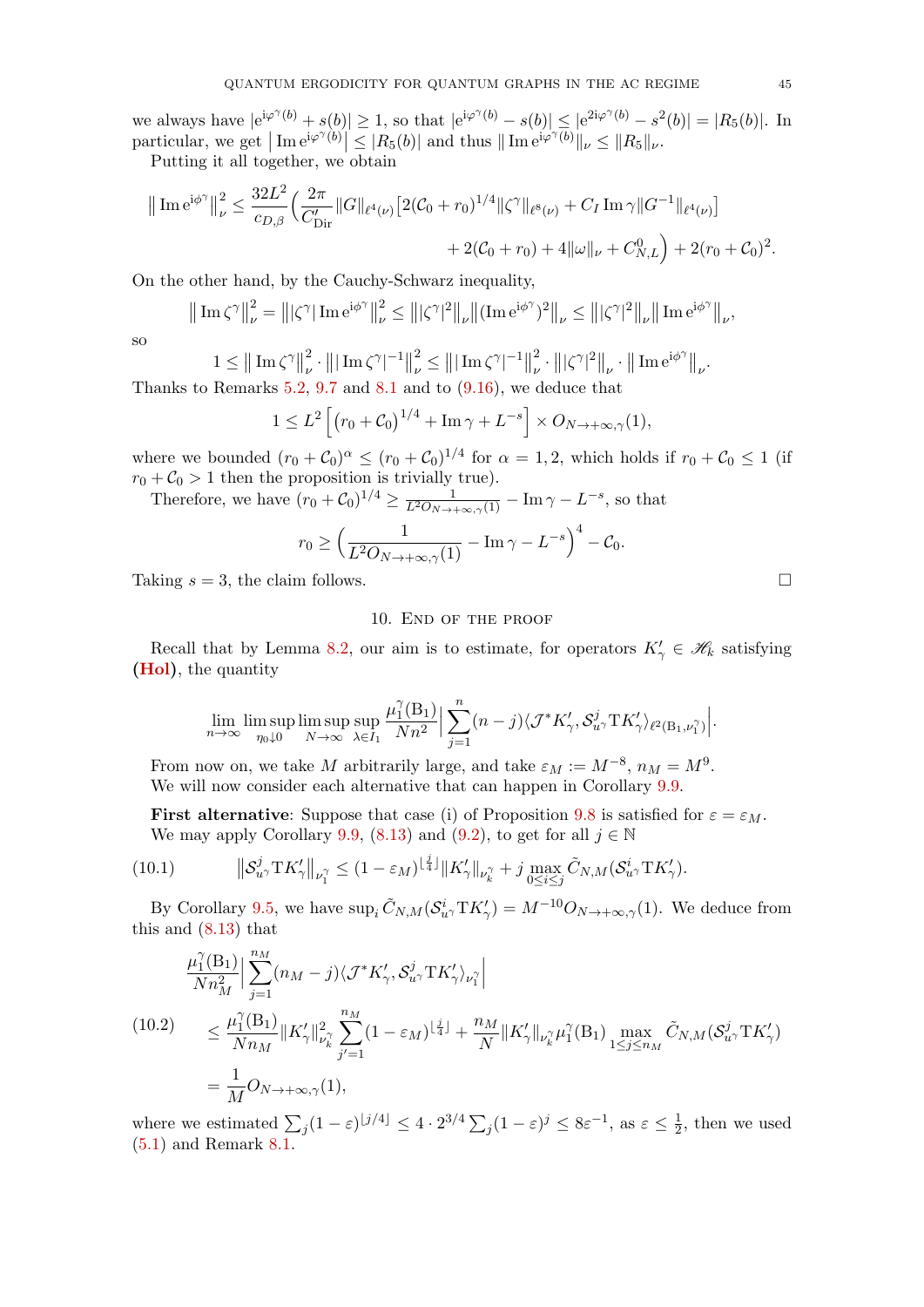Second alternative: Suppose that case (ii) of Proposition [9.8](#page-38-2) is satisfied, still for  $\varepsilon = \varepsilon_M$ , so that the addition of phases  $u^{\gamma}$  did not improve the contraction of  $||\mathcal{S}_{u^{\gamma}}^j K||$ . Then we will not be able to control *individual* scalar products as in  $(10.1)$ , however phases will still help to control the scalar products in mean by inducing cancellations.

Let us write  $\theta_0(b) := \theta(o_b)$  and  $\theta_1(b) = \theta(t_b)$ . Given  $K \in \mathcal{H}_1$ , we get

$$
(\mathcal{S}_{\gamma}e^{-i\theta_0}K)(b) = (e^{-i\theta_1}\mathcal{S}_{\gamma}K)(b).
$$

Therefore,

$$
\|S_{u\gamma}K - c_0e^{i\theta_0}S_{\gamma}e^{-i\theta_0}K\|_{\nu} = \left\|(u^{\gamma} - c_0e^{i(\theta_0 - \theta_1)})S_{\gamma}K\right\|_{\nu}
$$
  
\n
$$
\leq \|u^{\gamma} - c_0e^{i(\theta_0 - \theta_1)}\|_{\ell^4(\nu)}\|S_{\gamma}K\|_{\ell^4(\nu)}
$$
  
\n
$$
\leq \sqrt{2}\|u^{\gamma} - c_0e^{i(\theta_0 - \theta_1)}\|_{\ell^2(\nu)}^{1/2}\|S_{\gamma}K\|_{\ell^4(\nu)}
$$
  
\n
$$
\leq \sqrt{2C_0(M, \varepsilon_M, \gamma)} \cdot \|K\|_{\ell^4(\nu)},
$$

where we used  $|u^{\gamma} - c_0 e^{i(\theta_0 - \theta_1)}| \leq 2$  in the second inequality, [\(9.2\)](#page-32-1) in the last one, and  $\mathcal{C}_0$ is as in [\(9.18\)](#page-39-1). Thanks to [\(9.2\)](#page-32-1), we get for all  $j \ge 1$  that

$$
\|\mathcal{S}_{u\gamma}^j K - c_0^j e^{i\theta_0} \mathcal{S}_{\gamma}^j e^{-i\theta_0} K\|_{\nu} = \Big\|\sum_{i=1}^j \mathcal{S}_{u\gamma}^{j-i} (\mathcal{S}_{u\gamma} - c_0 e^{i\theta_0} \mathcal{S}_{\gamma} e^{-i\theta_0}) (c_0 e^{i\theta_0} \mathcal{S}_{\gamma} e^{-i\theta_0})^{i-1} \cdot K\Big\|_{\nu}
$$
  

$$
\leq j\sqrt{2\mathcal{C}_0} \cdot \|K\|_{\ell^4(\nu)}.
$$

Using  $(9.2)$  again, it follows that for all m and t,

<span id="page-45-0"></span>
$$
(10.3) \quad \left| \sum_{j=1}^{t} \langle \mathcal{J}^* K'_{\gamma}, \mathcal{S}_{u\gamma}^{j+m} \mathcal{I} K'_{\gamma} \rangle_{\nu} - \sum_{j=1}^{t} c_0^j \langle \mathcal{J}^* K'_{\gamma}, e^{i\theta_0} \mathcal{S}_{\gamma}^j e^{-i\theta_0} \mathcal{S}_{u\gamma}^m \mathcal{I} K'_{\gamma} \rangle_{\nu} \right|
$$
  

$$
\leq t^2 \sqrt{2C_0} \cdot \|\mathcal{J}^* K'_{\gamma}\|_{\ell^2(\nu)} \cdot \|\mathcal{T} K'_{\gamma}\|_{\ell^4(\nu)} \leq t^2 \sqrt{2C_0} \cdot \|K'_{\gamma}\|_{\ell^2(\nu)} \cdot \|K'_{\gamma}\|_{\ell^4(\nu)}
$$

where the bound on  $T : \ell^4 \to \ell^4$  follows as in  $(8.11)–(8.13)$  $(8.11)–(8.13)$ , using Hölder's inequality.

As we will see below, the size t of packets should be chosen so that  $t\sqrt{\mathcal{C}_0}$  is small as M gets large. Remembering that  $C_0 \lesssim f(\beta, D)(M^{3/2} \varepsilon^{1/4} + O(\eta_0))$  and  $\varepsilon = M^{-8}$ , we take  $t = M^{\alpha}$  with  $0 < \alpha < 1/4$ . We now write

$$
\Big|\sum_{j=1}^{n_M} (n_M - j) \langle \mathcal{J}^* K'_{\gamma}, \mathcal{S}_{u^{\gamma}}^j \mathcal{T} K'_{\gamma} \rangle_{\nu_1^{\gamma}} \Big| = \Big| \sum_{r=1}^{n_M} \sum_{j=1}^{n_M - r} \langle \mathcal{J}^* K'_{\gamma}, \mathcal{S}_{u^{\gamma}}^j \mathcal{T} K'_{\gamma} \rangle_{\nu_1^{\gamma}} \Big|
$$
  

$$
\leq \Big| \sum_{r=1}^{n_M} \sum_{a=0}^{\lfloor \frac{n_M - r}{t} \rfloor - 1} \sum_{j=1+at}^{t(a+1)} \langle \mathcal{J}^* K'_{\gamma}, \mathcal{S}_{u^{\gamma}}^j \mathcal{T} K'_{\gamma} \rangle_{\nu_1^{\gamma}} \Big| + n_M t \, \|K'_{\gamma}\|_{\nu}^2,
$$

where we estimated  $|\sum_{r=1}^{n_M} \sum_{j=t}^{n_M-r} \sum_{\frac{i}{t}}^{n_M-r} \langle \mathcal{J}^* K'_{\gamma}, \mathcal{S}_{u}^j \mathcal{T} K'_{\gamma} \rangle_{\nu_1^{\gamma}}| \leq n_M t \|K'_{\gamma}\|_{\nu}^2$ . Note that  $\sum_{j=1+at}^{t(a+1)} \langle \cdot, \mathcal{S}_{u\gamma}^j \cdot \rangle = \sum_{j=1}^t \langle \cdot, \mathcal{S}_{u\gamma}^{j+at} \cdot \rangle$ . So using [\(10.3\)](#page-45-0),

 XnM r=1 b nM−r tX c−1 a=0 t( Xa+1) j=1+at hJ <sup>∗</sup>K<sup>0</sup> γ , S j uγTK<sup>0</sup> γ iν γ 1 ≤ XnM r=1 b nM−r tX c−1 a=0 X t j=1 c j 0 hJ <sup>∗</sup>K<sup>0</sup> γ , e <sup>i</sup>θ<sup>0</sup> S j γ e <sup>−</sup>iθ<sup>0</sup> S at uγTK<sup>0</sup> γ iν + n<sup>M</sup> · n<sup>M</sup> t · t 2 p 2C<sup>0</sup> · kK<sup>0</sup> γkνkK<sup>0</sup> <sup>γ</sup>k` <sup>4</sup>(ν) .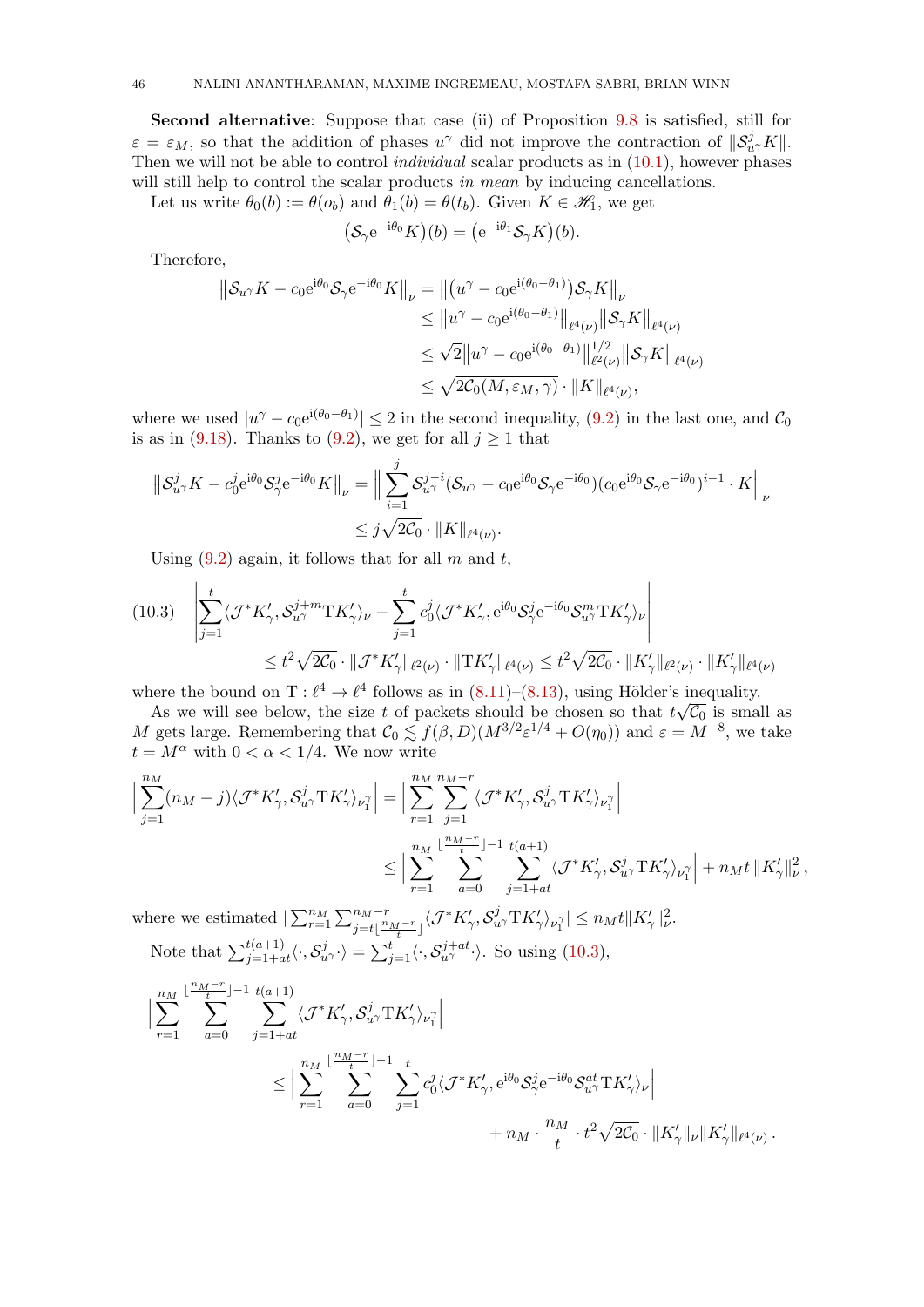Therefore,

<span id="page-46-0"></span>
$$
\frac{\mu_1^{\gamma}(\mathbf{B}_1)}{Nn_M^2} \Big| \sum_{j=1}^{n_M} (n_M - j) \langle \mathcal{J}^* K'_{\gamma}, \mathcal{S}_{u}^j \mathcal{T} K'_{\gamma} \rangle_{\nu_1^{\gamma}} \Big|
$$
\n
$$
\leq \frac{\mu_1^{\gamma}(\mathbf{B}_1)}{Nn_M^2} \Big| \sum_{r=1}^{n_M} \sum_{a=0}^{\lfloor \frac{n_M - r}{t} \rfloor - 1} \left\langle \mathcal{J}^* K'_{\gamma}, e^{i\theta_0} \sum_{j=1}^t c_0^j \mathcal{S}_{\gamma}^j e^{-i\theta_0} \mathcal{S}_{u^{\gamma}}^{at} \mathcal{T} K'_{\gamma} \right\rangle_{\nu} \Big|
$$
\n
$$
+ \frac{\mu_1^{\gamma}(\mathbf{B}_1)}{N} \cdot t \left( \sqrt{2c_0} \|K'_{\gamma}\|_{\nu_k^{\gamma}} \|K'_{\gamma}\|_{\ell^4(\nu)} + n_M^{-1} \|K'_{\gamma}\|_{\nu}^2 \right).
$$

Thanks to [\(5.1\)](#page-16-2) and Remark [8.1,](#page-29-2) the last term goes to zero for our choice of t, as  $N \to \infty$ followed by  $\eta_0 \downarrow 0$  followed by  $M \to \infty$ .

Now, we decompose  $e^{-i\theta_0} \mathcal{S}_{u}^{at} \mathrm{T} K_{\gamma}' = P_{1,\nu} e^{-i\theta_0} \mathcal{S}_{u}^{at} \mathrm{T} K_{\gamma}' + P_{1^{\perp},\nu} e^{-i\theta_0} \mathcal{S}_{u}^{at} \mathrm{T} K_{\gamma}'.$ Consider the first term. Recall that  $(S_\gamma \mathbf{1} - \mathbf{1})(b) = \omega^\gamma(b)$ . We deduce that

$$
\mathcal{S}_{\gamma}^{j} P_{1,\nu} e^{-i\theta_0} \mathcal{S}_{u\gamma}^{at} \mathrm{T} K_{\gamma}' = P_{1,\nu} e^{-i\theta_0} \mathcal{S}_{u\gamma}^{at} \mathrm{T} K_{\gamma}' + R_j,
$$

where  $R_j = c_\gamma \sum_{k=0}^{j-1} S_\gamma^k \omega^\gamma$  if  $P_{1,\nu} e^{-i\theta_0} S_{u^\gamma}^{at} T K_\gamma' = c_\gamma 1$ . By [\(9.16\)](#page-38-3) and [\(9.2\)](#page-32-1),

$$
||R_j||_{\nu} = j\eta_0 O_{N \to +\infty, \gamma}(1).
$$

With  $S^j_\gamma$  gone, we obtain a geometric sum, so we get

$$
\left\langle \mathcal{J}^* K'_{\gamma}, e^{i\theta_0} \sum_{j=1}^t c_0^j S_{\gamma}^j P_{1,\nu} e^{-i\theta_0} S_{u^{\gamma}}^{at} \text{T} K'_{\gamma} \right\rangle_{\nu_1^{\gamma}} \n= e^{i\theta_0} \left\langle \mathcal{J}^* K'_{\gamma}, P_{1,\nu} e^{-i\theta_0} S_{u^{\gamma}}^{at} \text{T} K'_{\gamma} \right\rangle_{\nu_1^{\gamma}} \frac{c_0 - c_0^{t+1}}{1 - c_0} + t^2 O_{N \to +\infty, \gamma}(\eta_0).
$$

By Proposition [9.12,](#page-42-3) we have  $|1 - c_0| \ge \delta_0 - C_0$ , where  $\liminf_{\eta \downarrow 0} \liminf_{N \to \infty} \delta_0 \ge CL^{-8}$ . Take  $L = M^{1/64}$  and recall that  $C_0 \lesssim (M^{3/2} \varepsilon_M^{1/4} + O(\eta_0) + M^{-s+1}) \approx M^{-1/2} + O(\eta_0) + M^{-s+1}$ . For  $s = 2$  we thus get  $|1 - c_0| \gtrsim M^{-1/8}$  as  $N \to \infty$  followed by  $\eta_0 \downarrow 0$ . Using  $(8.13)$ ,  $(9.2)$ , [\(5.1\)](#page-16-2) and Remark [8.1,](#page-29-2) we thus get

<span id="page-46-1"></span>
$$
(10.5) \quad \left| \frac{\mu_1^{\gamma}(\mathbf{B}_1)}{N n_M^2} \sum_{r=1}^{n_M} \sum_{a=0}^{\lfloor \frac{n_M - r}{t} \rfloor - 1} \left\langle \mathcal{J}^* K'_{\gamma}, e^{i\theta_0} \sum_{j=1}^t c_0^j S_{\gamma}^j P_{1,\nu} e^{-i\theta_0} S_{u^{\gamma}}^{at} \mathcal{T} K'_{\gamma} \right\rangle_{\nu_1^{\gamma}} \right|
$$
  

$$
\leq \frac{1}{t} \left( M^{1/8} + t^2 \eta_0 \right) O_{N \to \infty, \gamma}(1).
$$

Finally, let us deal with the term  $P_{\mathbf{1}^{\perp},\nu}e^{-i\theta_0} \mathcal{S}_{u\gamma}^{at} T K_{\gamma}'$ . By [\(3.14\)](#page-10-3), we have  $\mathcal{S}_{\gamma}^{*} \mathbf{1} = \mathbf{1} + \tilde{\omega}^{\gamma}$ , where  $\tilde{\omega}^{\gamma}(b) = \frac{-\operatorname{Im}\gamma}{\operatorname{Im} R_{\gamma}^{-}(t_b)} \int_0^{L_b} |\xi_{-}^{\gamma}(x_b)|^2 dx_b$ . So by iteration,  $\mathcal{S}_{\gamma}^{*l} \mathbf{1} = \mathbf{1} + \sum_{s=0}^{l-1} \mathcal{S}_{\gamma}^{*s} \tilde{\omega}^{\gamma}$ . Hence,  $\langle 1, \mathcal{S}_{\gamma}^{l} J \rangle_{\nu} = \langle 1, J \rangle_{\nu} + \langle \sum_{s=0}^{l-1} \mathcal{S}_{\gamma}^{s} \tilde{\omega}^{\gamma}, J \rangle_{\nu}$ . Denoting  $\mathcal{Z}_{l} J := \tilde{\omega}^{\gamma} \sum_{s=0}^{2l-1} \mathcal{S}_{\gamma}^{s} J$ , we see that if  $J \perp \mathbf{1}$ , then  $(\mathcal{S}^{2l}_\gamma J - \mathcal{Z}_l J) \perp \mathbf{1}$ . Consequently, by Proposition [9.3,](#page-34-5) for any  $L_0$ ,

$$
\|\mathcal{S}_{\gamma}^{2(r+1)}J\|_{\nu} \leq \|\mathcal{S}_{\gamma}^{2}(\mathcal{S}_{\gamma}^{2r} - \mathcal{Z}_{r})J\|_{\nu} + \|\mathcal{Z}_{r}J\|_{\nu}
$$
  
\$\leq (1 - c(D,\beta)L\_{0}^{-2})^{1/2} \|(\mathcal{S}\_{\gamma}^{2r} - \mathcal{Z}\_{r})J\|\_{\nu} + C'\_{N,L\_{0},r}(J)^{1/2} + \|\mathcal{Z}\_{r}J\|\_{\nu}\$.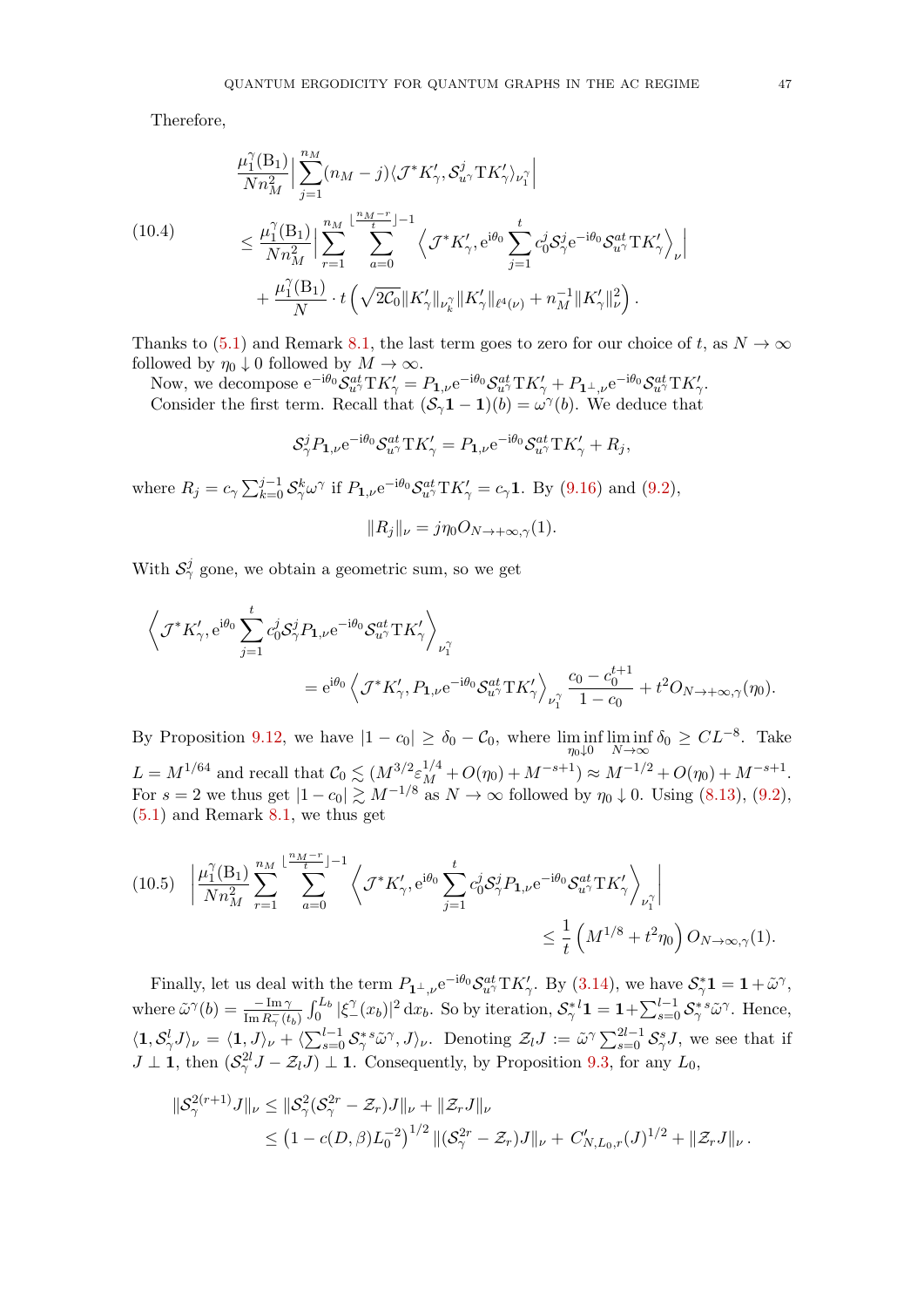where  $C'_{N,L_0,l}(J) = C'_{N,L_0}((\mathcal{S}_\gamma^{2l} - \mathcal{Z}_l)J) = O_{N \to +\infty,\gamma}(1)L_0^{-s}$  by Corollary [9.5.](#page-37-0) Using [\(9.16\)](#page-38-3) and  $||(S^{2r}_{\gamma} - \mathcal{Z}_r)J|| \le ||S^{2r}_{\gamma}J|| + ||\mathcal{Z}_rJ||$ , we get by iteration

$$
\|\mathcal{S}_{\gamma}^{2r} J\|_{\nu} \le (1 - L_0^{-2}c(D,\beta))^{r/2} \|J\|_{\nu} + \sum_{l=0}^{r-1} C'_{N,L_0,l}(J)^{1/2} + 2 \sum_{l=0}^{r-1} \|\mathcal{Z}_l J\|_{\nu}
$$
  
=  $(1 - L_0^{-2}c(D,\beta))^{r/2} \|J\|_{\nu} + (rL_0^{-s} + r^2 \eta_0) O_{N \to +\infty,\gamma}(1)$ 

for any  $J \perp \mathbf{1}$  in  $\ell^2(\nu)$  satisfying [\(Hol\)](#page-16-3).

Decomposing  $\sum_{j=1}^t c_0^j S_\gamma^j J = \sum_{r=1}^{\lfloor t/2 \rfloor} c_0^{2r} S_\gamma^{2r} J + \sum_{r=0}^{\lfloor t/2 \rfloor} c_0^{2r+1} S_\gamma S_\gamma^{2r} J$  we thus get

<span id="page-47-2"></span>
$$
(10.6) \quad \left| \frac{\mu_1^{\gamma}(\mathbf{B}_1)}{N n_M^2} \sum_{r=1}^{n_M} \sum_{a=0}^{\lfloor \frac{n_M - r}{t} \rfloor - 1} \left\langle \mathcal{J}^* K'_{\gamma}, e^{i\theta_0} \sum_{j=1}^t c_0^j \mathcal{S}_{\gamma}^j P_{\mathbf{1}^{\perp}, \nu} e^{-i\theta_0} \mathcal{S}_{u^{\gamma}}^{at} \mathbf{T} K'_{\gamma} \right\rangle_{\nu_1^{\gamma}} \right|
$$
  

$$
\leq \frac{1}{t} \left( \frac{L_0^2}{c(D, \beta)} + t^2 L_0^{-s} + t^3 \eta_0 \right) O_{N \to +\infty, \gamma}(1).
$$

Recall that  $t = M^{\alpha}$ ,  $\alpha < \frac{1}{4}$ . We now choose  $\alpha = 3/16$ ,  $s = 4$  and let  $L_0 = M^{1/16}$ . Then collecting [\(10.2\)](#page-44-2), [\(10.4\)](#page-46-0), [\(10.5\)](#page-46-1), [\(10.6\)](#page-47-2), we see that whether  $G_N$  is in case (i) or (ii), the variance is bounded by quantities vanishing in the limit  $N \longrightarrow \infty$  followed by  $\eta_0 \downarrow 0$ followed by  $M \longrightarrow \infty$ . This concludes the proof of Theorem [2.1.](#page-5-2)

## <span id="page-47-0"></span>Appendix A. Further properties of Green's function on quantum trees

This appendix is devoted to a corollary of Lemma [3.1,](#page-9-7) which can be thought of as a kind of "recursive relation" for the imaginary parts of Green's functions. Its origin in the combinatorial case is the recursive relation of the spherical function of regular trees. We also discuss the proof of Lemma [3.2](#page-9-8) afterwards.

<span id="page-47-5"></span>**Corollary A.1.** Define  $\Psi_{\gamma,v}(w) = \text{Im } G^{\gamma}(v, w)$  for  $\gamma \in \mathbb{C} \setminus \mathbb{R}$ . For any  $b \in B$ , we have (A.1)  $\Psi_{\gamma,o_b}(t_b) - \zeta^\gamma(\hat{b}) \Psi_{\gamma,t_b}(t_b) - \zeta^\gamma(b) \Psi_{\gamma,o_b}(o_b) + \zeta^\gamma(\hat{b}) \zeta^\gamma(b) \Psi_{\gamma,t_b}(o_b) = -\zeta^\gamma(\hat{b}) \zeta^\gamma(b) \operatorname{Im} S_\gamma(L_b)\,,$ while, if  $k \geq 2$ , for any  $(b_1, \ldots, b_k) \in B_k(\mathbb{T})$ , we have

<span id="page-47-7"></span>(A.2) 
$$
\Psi_{\gamma, o_{b_1}}(t_{b_k}) - \zeta^{\gamma}(\hat{b}_1) \Psi_{\gamma, t_{b_1}}(t_{b_k}) - \zeta^{\gamma}(b_k) \Psi_{\gamma, o_{b_1}}(o_{b_k}) + \zeta^{\gamma}(\hat{b}_1) \zeta^{\gamma}(b_k) \Psi_{\gamma, t_{b_1}}(o_{b_k}) = 0.
$$
  
Finally, we have

<span id="page-47-1"></span>(A.3) Im 
$$
\left(\frac{G^{\gamma}(t_b, t_b)}{S_{\gamma}^2(L_b)}\right) - \frac{\zeta^{\gamma}(b)}{S_{\gamma}(L_b)}Im\left(\frac{G^{\gamma}(o_b, t_b)}{S_{\gamma}(L_b)}\right) - \frac{\overline{\zeta^{\gamma}(b)}}{S_{\gamma}(L_b)}Im\left(\frac{G^{\gamma}(o_b, t_b)}{S_{\gamma}(L_b)}\right)
$$
  
+  $\left|\frac{\zeta^{\gamma}(b)}{S_{\gamma}(L_b)}\right|^2 Im G^{\gamma}(o_b, o_b) = Im \left(\frac{\zeta^{\gamma}(b)}{S_{\gamma}(L_b)}\right) \le Im R_{\gamma}^+(o_b).$ 

*Proof.* Since  $G^{\gamma}(v_0, v_k) = G^{\gamma}(v_0, v_{k-1})\zeta^{\gamma}(b_k)$ , taking the imaginary parts (and remembering that  $\text{Im}(zz') = z \text{Im} z' + \overline{z'} \text{Im} z$ ) yields

<span id="page-47-6"></span>(A.4) 
$$
\operatorname{Im} G^{\gamma}(o_{b_1}, t_{b_k}) - \zeta^{\gamma}(b_k) \operatorname{Im} G^{\gamma}(o_{b_1}, o_{b_k}) = \operatorname{Im} \zeta^{\gamma}(b_k) \cdot \overline{G^{\gamma}(o_{b_1}, o_{b_k})}.
$$

In particular,

<span id="page-47-4"></span>
$$
(A.5) \t\t \Psi_{\gamma,o_b}(t_b) - \zeta^{\gamma}(b)\Psi_{\gamma,o_b}(o_b) = \text{Im}\,\zeta^{\gamma}(b)\overline{G^{\gamma}(o_b,o_b)}.
$$

Next, we have  $G^{\gamma}(t_b, t_b) = \frac{G^{\gamma}(o_b, t_b)}{\zeta^{\gamma}(\hat{b})}$  and  $\frac{1}{\zeta^{\gamma}(\hat{b})} = \zeta^{\gamma}(b) + \frac{S_{\gamma}(L_b)}{G^{\gamma}(o_b, o_b)}$  by [\(3.7\)](#page-9-1). Hence, γ γ γ γ

<span id="page-47-3"></span>
$$
(A.6) \tG^{\gamma}(t_b, t_b) = \zeta^{\gamma}(b)G^{\gamma}(o_b, t_b) + S_{\gamma}(L_b)\zeta^{\gamma}(b)
$$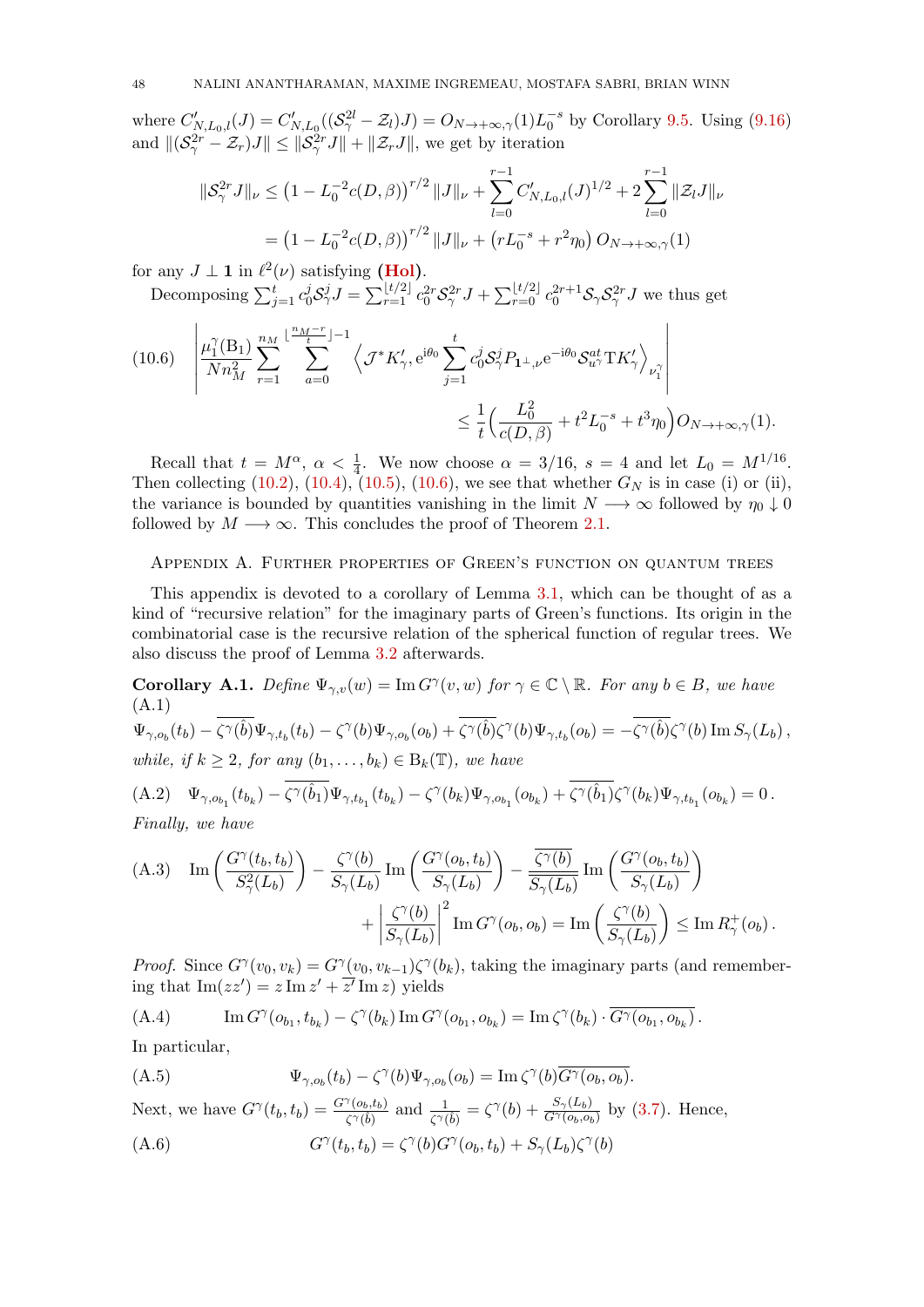and thus

$$
\Psi_{\gamma,t_b}(t_b) = \operatorname{Im} \zeta^{\gamma}(b) \operatorname{Re} G^{\gamma}(o_b,t_b) + \operatorname{Re} \zeta^{\gamma}(b) \Psi_{\gamma,o_b}(t_b) + \operatorname{Im} (\zeta^{\gamma}(b) S_{\gamma}(L_b)).
$$

It follows that

(A.7) 
$$
\Psi_{\gamma,t_b}(t_b) - \zeta^{\gamma}(b)\Psi_{\gamma,o_b}(t_b) = \text{Im}\,\zeta^{\gamma}(b)\overline{G^{\gamma}(o_b,t_b)} + \text{Im}\left(\zeta^{\gamma}(b)S_{\gamma}(L_b)\right).
$$
  
Using (A.6) and 
$$
\text{Im}(zz') = z \text{ Im}\,z' + \overline{z'} \text{ Im}\,z \text{ again, we deduce that}
$$

$$
\zeta^{\gamma}(\hat{b})[\Psi_{\gamma,t_b}(t_b) - \zeta^{\gamma}(b)\Psi_{\gamma,t_b}(o_b)] = \text{Im}\,\zeta^{\gamma}(b)\zeta^{\gamma}(\hat{b})G^{\gamma}(o_b, t_b) + \zeta^{\gamma}(\hat{b})\text{Im}\,(\zeta^{\gamma}(b)S_{\gamma}(L_b))
$$
  
= 
$$
\text{Im}\,\zeta^{\gamma}(b)\overline{\left[G^{\gamma}(o_b, o_b) - S_{\gamma}(L_b)\zeta^{\gamma}(\hat{b})\right]} + \overline{\zeta^{\gamma}(\hat{b})}\text{Im}\,(\zeta^{\gamma}(b)S_{\gamma}(L_b))
$$
  
= 
$$
\text{Im}\,\zeta^{\gamma}(b)\overline{G^{\gamma}(o_b, o_b)} + \overline{\zeta^{\gamma}(\hat{b})}\zeta^{\gamma}(b)\text{Im}\,S_{\gamma}(L_b).
$$

Recalling  $(A.5)$ , this proves  $(A.1)$ .

Now let  $k \geq 2$ . If we apply  $(A.4)$  to  $(b_2, \ldots, b_k)$ , we obtain

$$
\operatorname{Im} G^{\gamma}(o_{b_2}, t_{b_k}) - \zeta^{\gamma}(b_k) \operatorname{Im} G^{\gamma}(o_{b_2}, o_{b_k}) = \operatorname{Im} \zeta^{\gamma}(b_k) \cdot \overline{G^{\gamma}(o_{b_2}, o_{b_k})}.
$$

Multiplying this equation by  $\zeta^{\gamma}(\hat{b}_1)$  and using  $(3.10)$ , we get

$$
\zeta^{\gamma}(\hat{b}_1) \operatorname{Im} G^{\gamma}(o_{b_2}, t_{b_k}) - \zeta^{\gamma}(\hat{b}_1) \zeta^{\gamma}(b_k) \operatorname{Im} G^{\gamma}(o_{b_2}, o_{b_k}) = \operatorname{Im} \zeta^{\gamma}(b_k) \cdot \overline{G^{\gamma}(o_{b_1}, o_{b_k})}.
$$

But, by [\(A.4\)](#page-47-6), the RHS is equal to  $\text{Im } G^{\gamma}(o_{b_1}, t_{b_k}) - \zeta^{\gamma}(b_k) \text{Im } G^{\gamma}(o_{b_1}, o_{b_k})$ , so [\(A.2\)](#page-47-7) follows. Finally, let us prove  $(A.3)$ . By  $(A.6)$ ,

$$
\frac{G^{\gamma}(t_b, t_b)}{S^2_{\gamma}(L_b)} = \frac{\zeta^{\gamma}(b)}{S_{\gamma}(L_b)} \frac{G^{\gamma}(o_b, t_b)}{S_{\gamma}(L_b)} + \frac{\zeta^{\gamma}(b)}{S_{\gamma}(L_b)}.
$$

To show the equality in  $(A.3)$ , we must therefore show that

$$
\operatorname{Im}\left(\frac{\zeta^{\gamma}(b)}{S_{\gamma}(L_{b})}\frac{G^{\gamma}(o_{b},t_{b})}{S_{\gamma}(L_{b})}\right) = 2 \operatorname{Re}\left(\frac{\zeta^{\gamma}(b)}{S_{\gamma}(L_{b})}\right) \operatorname{Im}\left(\frac{G^{\gamma}(o_{b},t_{b})}{S_{\gamma}(L_{b})}\right) - \left|\frac{\zeta^{\gamma}(b)}{S_{\gamma}(L_{b})}\right|^{2} \operatorname{Im} G^{\gamma}(o_{b},o_{b}).
$$
  
We have  $\left|\frac{\zeta^{\gamma}(b)}{S_{\gamma}(L_{b})}\right|^{2} G^{\gamma}(o_{b},o_{b}) = \frac{\overline{\zeta^{\gamma}(b)}}{S_{\gamma}(L_{b})}\frac{G^{\gamma}(o_{b},t_{b})}{S_{\gamma}(L_{b})},$  so that

$$
\begin{split} & \operatorname{Im} \left( \frac{\zeta^{\gamma}(b)}{S_{\gamma}(L_{b})} \frac{G^{\gamma}(o_{b}, t_{b})}{S_{\gamma}(L_{b})} \right) + \left| \frac{\zeta^{\gamma}(b)}{S_{\gamma}(L_{b})} \right|^{2} \operatorname{Im} G^{\gamma}(o_{b}, o_{b}) \\ & = \operatorname{Im} \left( \frac{\zeta^{\gamma}(b)}{S_{\gamma}(L_{b})} \frac{G^{\gamma}(o_{b}, t_{b})}{S_{\gamma}(L_{b})} \right) + \operatorname{Im} \left( \frac{\overline{\zeta^{\gamma}(b)}}{S_{\gamma}(L_{b})} \frac{G^{\gamma}(o_{b}, t_{b})}{S_{\gamma}(L_{b})} \right) = 2 \operatorname{Re} \left( \frac{\zeta^{\gamma}(b)}{S_{\gamma}(L_{b})} \right) \operatorname{Im} \left( \frac{G^{\gamma}(o_{b}, t_{b})}{S_{\gamma}(L_{b})} \right), \end{split}
$$

and the equality in [\(A.3\)](#page-47-1) follows. For the inequality in (A.3), we use that  $\text{Im } R^+_{\gamma}(o_b) =$  $\text{Im}\frac{\zeta^{\gamma}(b)-C_{\gamma}(L_b)}{S_{\gamma}(L_b)}\geq \text{Im}\frac{\zeta^{\gamma}(b)}{S_{\gamma}(L_b)}$  $\frac{\zeta^{\gamma}(b)}{S_{\gamma}(L_b)}$  by Remark [A.2](#page-49-1) below.

Proof of Lemma [3.2.](#page-9-8) We only prove the "current" relations, see [\[6,](#page-62-9) Section 2] for the remaining parts. We will also use that  $\zeta^{\gamma}(b) = \frac{V_{\gamma;o}^{+}(t_b)}{V_{\gamma}^{+}(t_b)}$  $\frac{V_{\gamma,o}(t_b)}{V_{\gamma,o}^+(o_b)}$ , as follows from [\[6,](#page-62-9) Lemma 2.1].

Since  $V_{\gamma,o}^+$  satisfies the δ-conditions, we have  $\sum_{b^+\in\mathcal{N}_b^+} R_{\gamma}^+(o_{b^+}) = R_{\gamma}^+(t_b) + \alpha_{t_b}$ , so  $\sum_{b^+\in\mathcal{N}_{b}^+}\text{Im}\,R_{\gamma}^+(o_{b^+})=\text{Im}\,R_{\gamma}^+(t_b)$ . Similarly, as  $\sum_{w_-\in\mathcal{N}_{w}^-}U'_{w_-}(L_{w_-})+\alpha_wU_w(0)=U'_w(0)$ , we get  $\sum_{b^-\in\mathcal{N}_b^-} \text{Im}\, R_{\gamma}^-(t_{b^-}) = \text{Im}\, R_{\gamma}^-(o_b)$ .

Suppose  $Hf = \gamma f$  and let  $J_{\gamma}(x_b) = \text{Im}[\overline{f(x_b)}f'(x_b)]$ . Then  $J'_{\gamma}(x_b) = \text{Im}[|f'(x_b)|^2 +$  $\overline{f(x_b)}[W(x_b)f(x_b)-\gamma f(x_b)]=-{\rm Im}\,\gamma |f(x_b)|^2$ . Therefore,

<span id="page-48-0"></span>(A.8) 
$$
J_{\gamma}(t_b) = J_{\gamma}(o_b) - \text{Im}\,\gamma \int_0^{L_b} |f_b(x_b)|^2 dx_b.
$$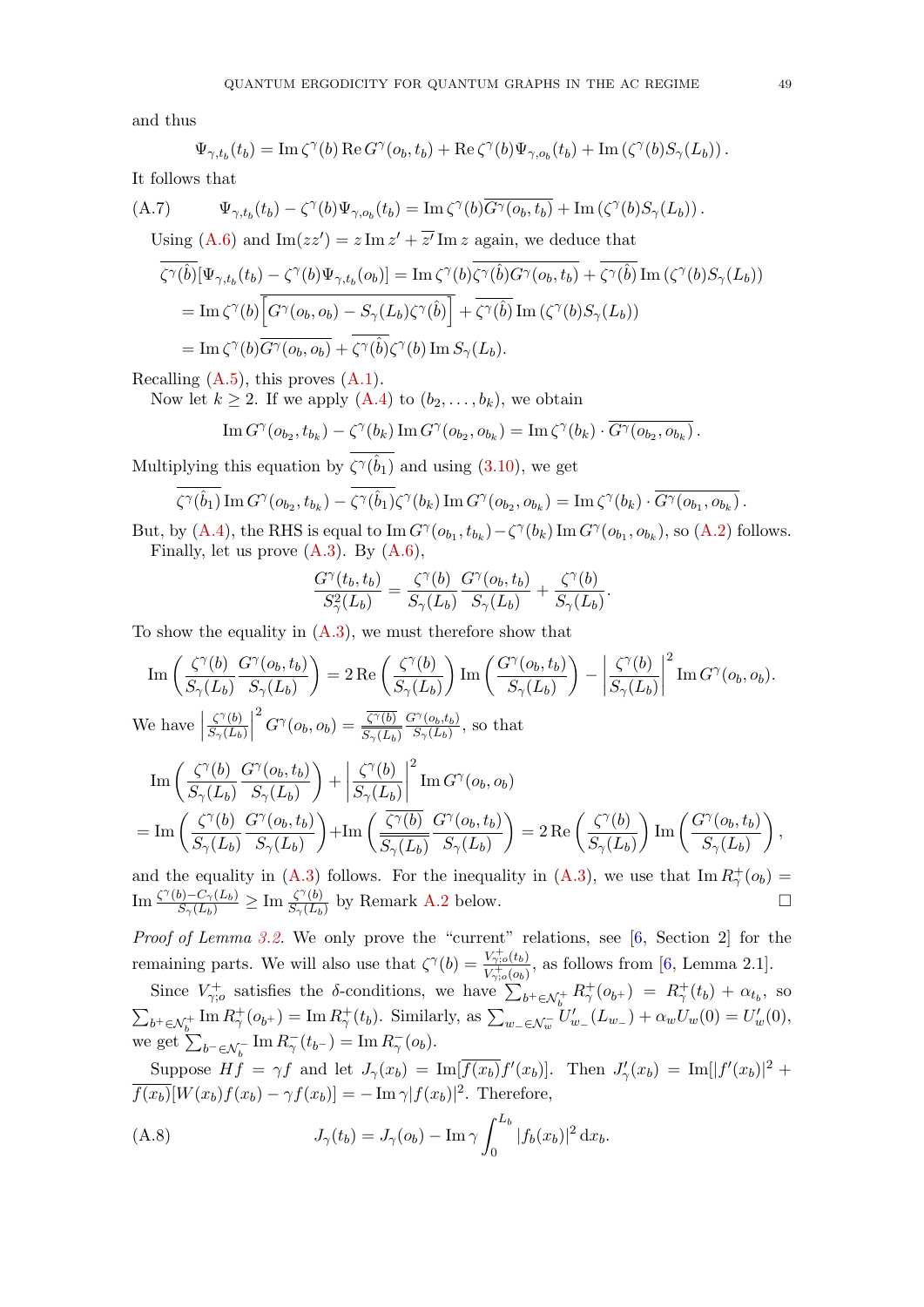But for  $f_b(x_b) = \xi_+^{\gamma}(x_b) = \frac{V_{\gamma;o_b}^+(x_b)}{V_{\gamma;o_b}^+(o_b)}$  $V_{\gamma;o_b}(x_b) \over V_{\gamma;o_b}(o_b)$ , we have  $J(t_b) = |\zeta^{\gamma}(b)|^2 \operatorname{Im} R_{\gamma}^+(t_b)$  and  $J(o_b) =$ Im  $R^+_\gamma(o_b)$ , so [\(3.13\)](#page-10-2) follows. Equation [\(3.14\)](#page-10-3) also follows by taking  $f_b(x_b) = \xi^{\gamma}(x_b) =$  $\overline{U_{\gamma;v}^{-}(x_b)}$  $\frac{U_{\gamma;v}(x_b)}{U_{\gamma;v}^-(t_b)}$ . To deduce [\(3.15\)](#page-10-4), express  $U_{\gamma;v}^-(x_b)$  using the data at  $t_b$ , which reads  $U_{\gamma;v}^-(x_b) =$  $U^-_{\gamma;v}(t_b)[S'_{\gamma}(L_b)C_{\gamma}(x_b) - C'_{\gamma}(L_b)S_{\gamma}(x_b)] + (U^-_{\gamma;v})'(t_b)[-S_{\gamma}(L_b)C_{\gamma}(x_b) + C_{\gamma}(L_b)S_{\gamma}(x_b)].$  Recalling [\(2.6\)](#page-4-0) completes the proof.

<span id="page-49-1"></span>**Remark A.2.** It also follows that  $\text{Im}(\frac{S'_{\gamma}(L_b)}{S'(L_b)})$  $\frac{S_{\gamma}(L_b)}{S_{\gamma}(L_b)}$ )  $\leq 0$ .

In fact,  $\text{Im}(\frac{S'_\gamma(L_b)}{S_-(L_b)})$  $\frac{S_{\gamma}(L_b)}{S_{\gamma}(L_b)})=\frac{1}{|S_{\gamma}(L_b)|^2}\,\text{Im}[\overline{S_{\gamma}(L_b)}S_{\gamma}'(L_b)]\leq \frac{1}{|S_{\gamma}(L_b)|^2}$  $\frac{1}{|S_{\gamma}(L_b)|^2}$  Im $[\overline{S_{\gamma}(0)}S_{\gamma}'(0)] = 0$ . If the potentials are symmetric, then  $S'_{\gamma}(L_b) = C_{\gamma}(L_b)$ , so we also get  $\text{Im}(\frac{C_{\gamma}(L_b)}{S_{\gamma}(L_b)}) \leq 0$ .

# Appendix B. Proofs of the reduction

<span id="page-49-0"></span>B.1. Reduction to a discrete variance. The aim of this subsection is to prove Propo-sition [5.3.](#page-17-0) In the course of the proof, we will omit the subscripts N from  $f_N$  and  $\mathcal{K}_N$  to lighten notations.

**Proof of (1).** Let  $\psi_j$  be an eigenfunction on  $\mathcal{G}_N$  corresponding to  $\lambda_j$ . On the edge b, we have  $\psi_{j,b}(x_b) = \psi_j(o_b)C_{\lambda_j}(x_b) + \psi'_j(o_b)S_{\lambda_j}(x_b)$ . Evaluating at  $x_b = L_b$ , we get  $\psi_{j,b}(x_b) = [C_{\lambda_j}(x_b) - \frac{C_{\lambda_j}(L_b)}{S_{\lambda_j}(L_b)}]$  $\frac{C_{\lambda_j}(L_b)}{S_{\lambda_j}(L_b)}S_{\lambda_j}(x_b)]\psi_j(o_b)+\frac{S_{\lambda_j}(x_b)}{S_{\lambda_j}(L_b)}$  $\frac{\sum_{j}^{S}S_{ij}(E_b)}{\sum_{j}(L_b)}\psi_j(t_b)$ . From [\(2.6\)](#page-4-0), we get

(B.1) 
$$
\psi_{j,b}(x_b) = \frac{S_{\lambda_j}(L_b - x_b)}{S_{\lambda_j}(L_b)} \psi_j(o_b) + \frac{S_{\lambda_j}(x_b)}{S_{\lambda_j}(L_b)} \psi_j(t_b).
$$

Since  $2\langle \psi_j, f\psi_j \rangle = \sum_b \int_0^{L_b} f_b(x_b) |\psi_{j,b}(x_b)|^2 dx_b$ , it easily follows that

(B.2) 
$$
2 \langle \psi_j, f \psi_j \rangle = \langle \mathring{\psi}_j, (K_{f,j} + J_{f,j} + M_{f,j}^{(1)} + M_{f,j}^{(2)}) G \mathring{\psi}_j \rangle,
$$

where  $\psi_j(v) = \psi_j(v)$ ,  $K_{f,j}$ ,  $J_{f,j} \in \mathcal{H}_0$  and  $M_{f,j} \in \mathcal{H}_1$  are defined by

<span id="page-49-2"></span>
$$
K_{f,j}(v) = \sum_{b \,:\, o_b=v} \frac{1}{S_{\lambda_j}^2(L_b)} \int_0^{L_b} f_b(x_b) S_{\lambda_j}^2(L_b - x_b) \,dx_b,
$$

$$
J_{f,j}(v) = \sum_{b \,:\, t_b=v} \frac{1}{S_{\lambda_j}^2(L_b)} \int_0^{L_b} f_b(x_b) S_{\lambda_j}^2(x_b) \,dx_b,
$$

$$
M_{f,j}^{(1)}(b) = \frac{1}{S_{\lambda_j}^2(L_b)} \int_0^{L_b} f_b(x_b) S_{\lambda_j}(L_b - x_b) S_{\lambda_j}(x_b) \,dx_b = M_{f,j}^{(2)}(\hat{b}).
$$

Let us write

<span id="page-49-3"></span>(B.3) 
$$
2[f]^{\gamma_j} := \left\langle \psi_j, \left( \left[ \langle K_{f,j} \rangle^{\gamma_j} + \langle J_{f,j} \rangle^{\gamma_j} + \langle M_{f,j}^{(1)} \rangle^{\gamma_j} + \langle M_{f,j}^{(2)} \rangle^{\gamma_j} \right] \mathbf{1} \right)_{G} \psi_j \right\rangle
$$
  
= 
$$
(\langle K_{f,j} \rangle^{\gamma_j} + \langle J_{f,j} \rangle^{\gamma_j} + 2 \langle M_{f,j} \rangle^{\gamma_j}) ||\psi_j||^2,
$$

where  $\langle M_{f,j}^{(1)} \rangle^{\gamma_j} = \langle M_{f,j}^{(2)} \rangle^{\gamma_j} =: \langle M_{f,j} \rangle^{\gamma_j}$  because  $\Psi_{\gamma,t_b}(o_b) = \Psi_{\gamma,o_b}(t_b)$ . From  $(B.2)$  and  $(B.3)$ , we have

<span id="page-49-4"></span>(B.4)  
\n
$$
\frac{1}{\mathbf{N}_{N}(I)}\sum_{\lambda_{j}\in I} |\langle \psi_{j}, f\psi_{j}\rangle - [f]^{\gamma_{j}}| \leq \text{Var}_{\eta_{0}}^{I} ((K_{f,\lambda})_{G} - \langle K_{f,\lambda}\rangle^{\gamma} \mathbf{1}) + \text{Var}_{\eta_{0}}^{I} ((J_{f,\lambda})_{G} - \langle J_{f,\lambda}\rangle^{\gamma} \mathbf{1}) + \text{Var}_{\eta_{0}}^{I} ((M_{f,\lambda})_{G} - \langle M_{f,\lambda}\rangle^{\gamma} \mathbf{1}) + \text{Var}_{\eta_{0}}^{I} ((M_{f,\lambda})_{G} - \langle M_{f,\lambda}\rangle^{\gamma} \mathbf{1}).
$$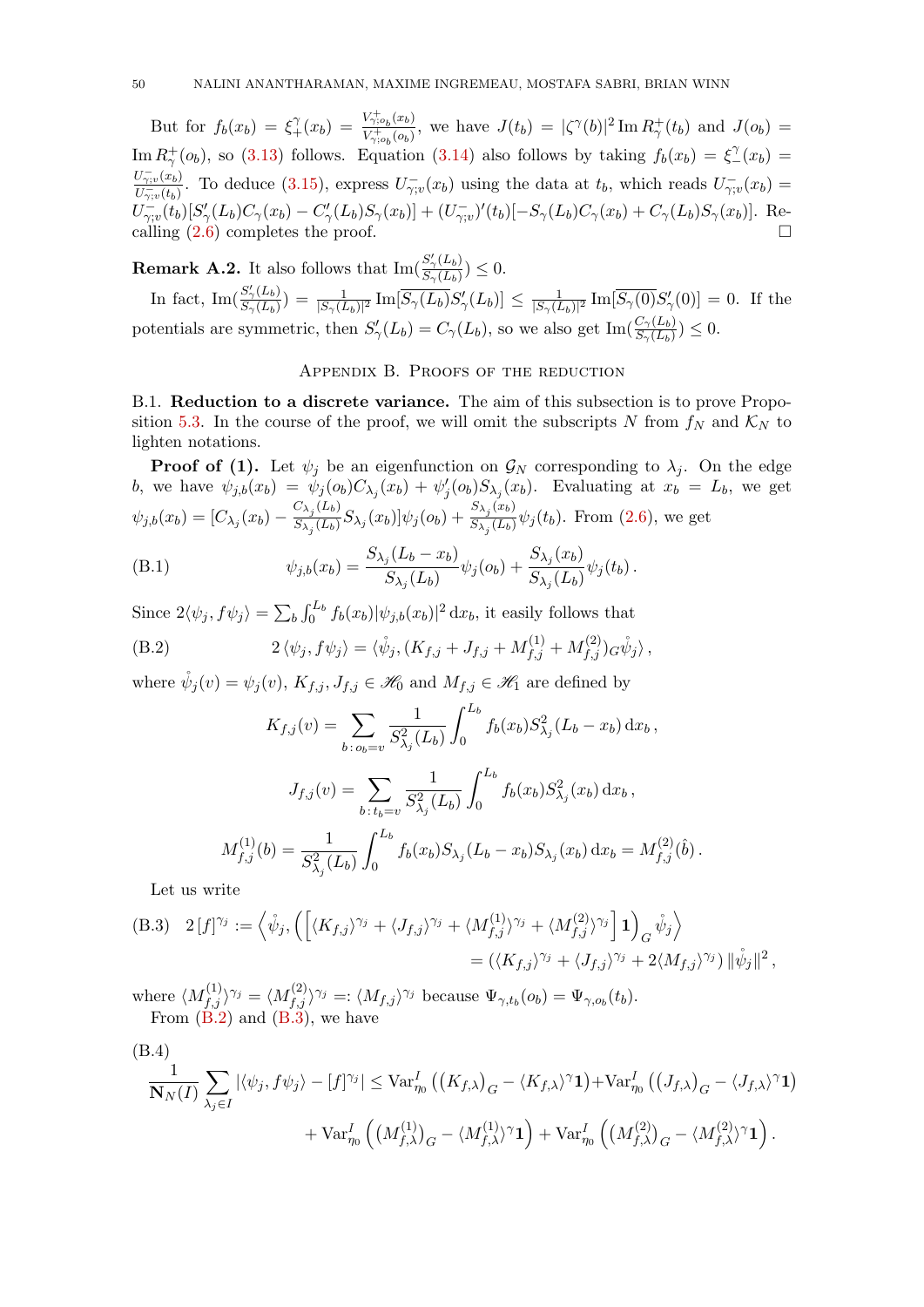We now need to replace  $[f]^{\gamma}$  by  $\langle f \rangle_{\gamma}$ . By [\(B.3\)](#page-49-3),

(B.5) 
$$
[f]^{\gamma_j} = \frac{\left\| \mathring{\psi}_j^{(N)} \right\|^2}{2 \sum_{v \in V_N} \text{Im} \, \tilde{g}_N^{\gamma_j}(v, v)} \sum_{b \in B} \int_0^{L_b} f_b(x_b) \Psi_b^{\gamma_j}(x_b) \, dx_b,
$$

where

<span id="page-50-0"></span>(B.6) 
$$
\Psi_b^{\gamma_j}(x_b) =
$$
  
\n
$$
\frac{\text{Im } \tilde{g}_N^{\gamma_j}(o_b, o_b) S_{\lambda_j}^2(L_b - x_b) + \text{Im } \tilde{g}_N^{\gamma_j}(t_b, t_b) S_{\lambda_j}^2(x_b) + 2 \text{Im } \tilde{g}_N^{\gamma_j}(o_b, t_b) S_{\lambda_j}(L_b - x_b) S_{\lambda_j}(x_b)}{S_{\lambda_j}^2(L_b)}.
$$

<span id="page-50-1"></span>Let us also introduce the quantity

(B.7) 
$$
\mathbf{f}^{\gamma} = \mathbf{f}_N^{\gamma} = \frac{\int_{\mathcal{G}_N} f(x) \Psi^{\gamma}(x) dx}{\int_{\mathcal{G}_N} \Psi^{\gamma}(x) dx}.
$$

Then

<span id="page-50-3"></span>(B.8)  
\n
$$
\frac{1}{\mathbf{N}_{N}(I)}\sum_{\lambda_{j}\in I} |\langle \psi_{j}, f\psi_{j}\rangle - \langle f \rangle_{\gamma_{j}}| \leq \frac{1}{\mathbf{N}_{N}(I)}\sum_{\lambda_{j}\in I} |\langle \psi_{j}, f\psi_{j}\rangle - [f]^{\gamma_{j}}| + \frac{1}{\mathbf{N}_{N}(I)}\sum_{\lambda_{j}\in I} |f^{\gamma_{j}} - f^{\gamma_{j}}| + \frac{1}{\mathbf{N}_{N}(I)}\sum_{\lambda_{j}\in I} |f^{\gamma_{j}} - \langle f \rangle_{\gamma_{j}}|.
$$

We already controlled the first term. Let us turn to the second. Noting that

$$
[f]^{\gamma_j} = [\mathbf{f}^{\gamma_j}\hat{\mathbf{1}}]^{\gamma_j}
$$

we have

$$
\frac{1}{\mathbf{N}_N(I)}\sum_{\lambda_j\in I}|[f]^{\gamma_j}-\mathbf{f}^{\gamma_j}|=\frac{1}{\mathbf{N}_N(I)}\sum_{\lambda_j\in I}|[\mathbf{f}^{\gamma_j}\hat{\mathbf{1}}]^{\gamma_j}-\langle\psi_j,\mathbf{f}^{\gamma_j}\hat{\mathbf{1}}\psi_j\rangle|,
$$

which can be bounded by discrete variances as in  $(B.4)$ . For example  $K_{f,j}(v)$  is now replaced by  $K_{f^{\gamma_j}\hat{1},j}(v)$ . By definition we see that  $K_{f^{\gamma_j}\hat{1},j}(v) = f^{\gamma_j}K_{\hat{1},j}(v)$ .

To deal with the last term, we use  $[6, \text{eq.}(A.12)],$  which shows that

$$
\tilde{g}^{z}(x_{b}, x_{b}) = \frac{1}{S_{z}(L_{b})} ([S_{z}(L_{b})C_{z}(x_{b}) - C_{z}(L_{b})S_{z}(x_{b})]\tilde{g}^{z}(o_{b}, x_{b}) \n+ S_{z}(x_{b})[\tilde{g}^{z}(t_{b}, x_{b}) + S_{z}(L_{b})C_{z}(x_{b}) - C_{z}(L_{b})S_{z}(x_{b})]) \n= \frac{S_{z}(L_{b} - x_{b})\tilde{g}^{z}(o_{b}, x_{b}) + S_{z}(x_{b})\tilde{g}^{z}(t_{b}, x_{b}) + S_{z}(x_{b})S_{z}(L_{b} - x_{b}) \nS_{z}(L_{b}) \n= \frac{S_{z}^{2}(L_{b} - x_{b})\tilde{g}^{z}(o_{b}, o_{b}) + 2S_{z}(L_{b} - x_{b})S_{z}(x_{b})\tilde{g}^{z}(o_{b}, t_{b}) + S_{z}^{2}(x_{b})\tilde{g}^{z}(t_{b}, t_{b}) \n+ \frac{S_{z}(x_{b})S_{z}(L_{b} - x_{b})}{S_{z}(L_{b})},
$$

where we used  $(2.6)$  in the second equality. Recalling  $(B.6)$ , we deduce that

<span id="page-50-2"></span>
$$
(B.10)\quad |\Psi_b^{\gamma_j}(x_b) - \operatorname{Im} \tilde{g}^{\gamma_j}(x_b, x_b)| \leq C\eta_0\left(|\tilde{g}^{\gamma_j}(o_b, o_b)| + 2|\tilde{g}^{\gamma_j}(o_b, t_b)| + |\tilde{g}^{\gamma_j}(t_b, t_b)| + 1\right),
$$

where we used that the function  $S_z$  is Lipschitz continuous on  $I + i[0, 1]$ , the constant C is uniform in  $(z, L, W) \in (\overline{I} + i[0, 1]) \times Lip_M[m, M]$  and depends on  $C_{\text{Dir}}$ . Comparing [\(2.9\)](#page-6-0) and  $(B.7)$  we get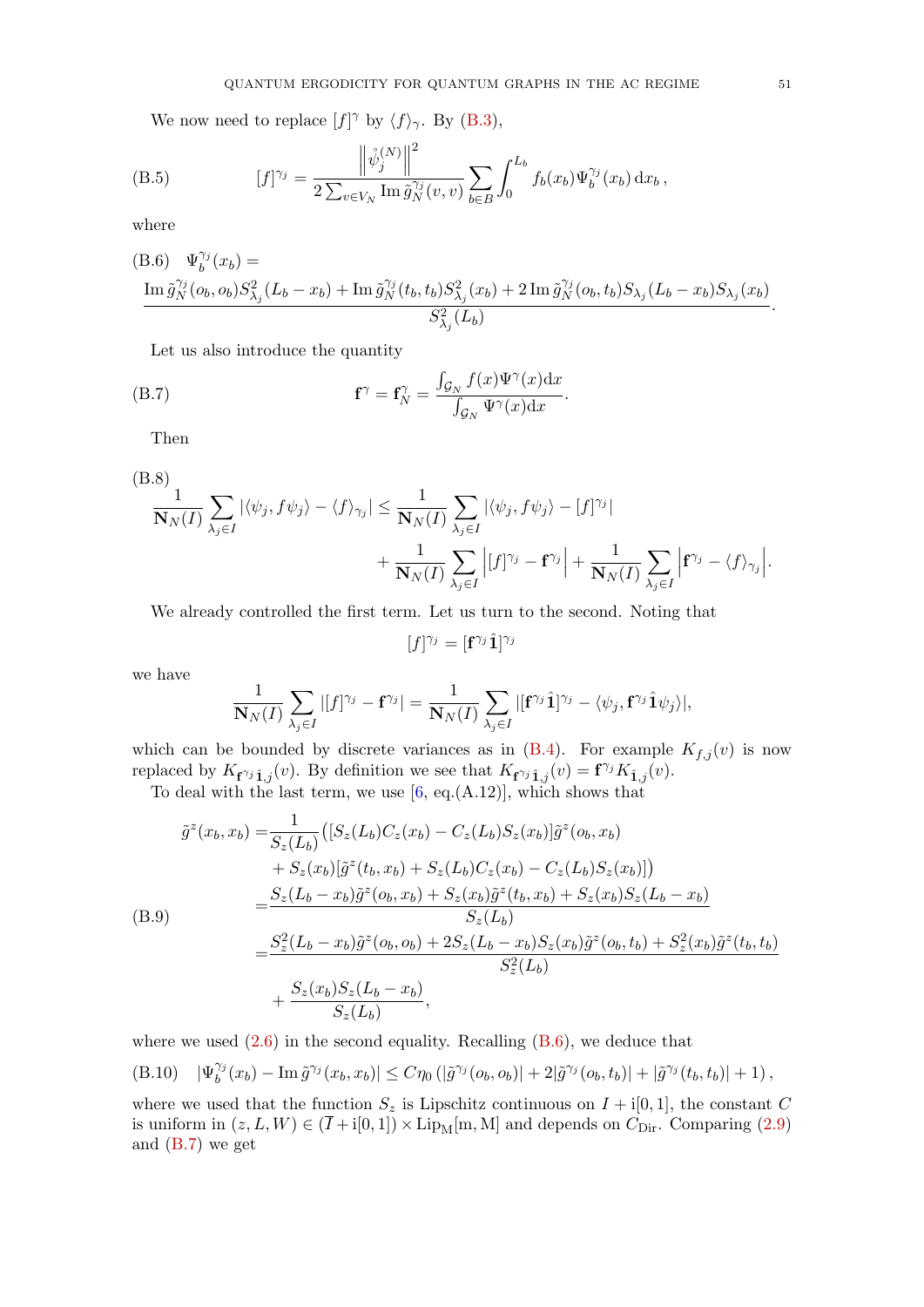<span id="page-51-0"></span>
$$
\begin{split} \text{(B.11)} \quad & | \mathbf{f}^{\gamma} - \langle f \rangle_{\gamma} | \leq \frac{|\int_{\mathcal{G}_N} f(x) (\operatorname{Im} \tilde{g}^{\gamma}(x,x) - \Psi^{\gamma}(x)) \mathrm{d}x|}{\int_{\mathcal{G}_N} \operatorname{Im} \tilde{g}(x,x) \mathrm{d}x} \\ & + \Big| \int_{\mathcal{G}_N} f(x) \Psi^{\gamma}(x) \mathrm{d}x \Big| \cdot \Big| \frac{1}{\int_{\mathcal{G}_N} \operatorname{Im} \tilde{g}^{\gamma}(x,x) \mathrm{d}x} - \frac{1}{\int_{\mathcal{G}_N} \Psi^{\gamma}(x) \mathrm{d}x} \Big| \\ & \leq C \eta_0 \frac{\sum_{b \in B_N} \left( |\tilde{g}^{\gamma}(o_b, o_b)| + 2|\tilde{g}^{\gamma}(o_b, t_b)| + |\tilde{g}^{\gamma}(t_b, t_b)| + 1 \right)}{\int_{\mathcal{G}_N} \operatorname{Im} \tilde{g}^{\gamma}(x,x) \mathrm{d}x} \Big( 1 + \frac{\int_{\mathcal{G}_N} |\Psi^{\gamma}(x)| \mathrm{d}x}{|\int_{\mathcal{G}_N} \Psi^{\gamma}(x) \mathrm{d}x|} \Big), \end{split}
$$

where we used that  $|f| \leq 1$ . It follows from Proposition [C.4](#page-59-2) that

$$
\limsup_{N \to \infty} \sup_{\lambda \in I} |\mathbf{f}^{\gamma} - \langle f \rangle_{\gamma}|
$$
\n
$$
\leq C' \eta_0 \frac{\mathbb{E}_{\mathbb{P}}[L_b(G^{\gamma}(o_b, o_b) + 2|G^{\gamma}(o_b, t_b)| + |G^{\gamma}(t_b, t_b)| + 1)]}{\mathbb{E}_{\mathbb{P}}(\text{Im } \mathbf{G}^z)} \Big( 1 + \frac{\mathbb{E}_{\mathbb{P}}(|\Psi^{\gamma}|)}{|\mathbb{E}_{\mathbb{P}}(\Psi^{\gamma})|} \Big).
$$

Note that, by [\(B.10\)](#page-50-2),

$$
|\mathbb{E}_{\mathbb{P}}(\Psi^{\gamma})| \geq \mathbb{E}_{\mathbb{P}}(\operatorname{Im} \tilde{g}^{\gamma}(x_b,x_b)) - C\eta_0 \mathbb{E}_{\mathbb{P}}(|\tilde{g}^{\gamma_j}(o_b,o_b)| + 2|\tilde{g}^{\gamma_j}(o_b,t_b)| + |\tilde{g}^{\gamma_j}(t_b,t_b)| + 1).
$$

Therefore, thanks to Proposition [C.7](#page-61-1)  $\limsup_{N\to\infty} \sup_{\lambda \in I} |f^{\gamma} - \langle f \rangle_{\gamma}|$  vanishes as  $\eta_0 \downarrow 0$ . Thus,

$$
\lim_{\eta_0\downarrow 0}\limsup_{N\to\infty}\frac{1}{\mathbf{N}_N(I)}\sum_{\lambda_j\in I}\left|\mathbf{f}^{\gamma_j}-\langle f\rangle_{\gamma_j}\right|=0.
$$

Recalling  $(B.8)$ , this concludes the proof of  $(1)$ , up to verifying that the operators are in [\(Hol\)](#page-16-3). For  $K_{f,\lambda}(v)$ , the bounds  $|K_{f,\lambda}(v)| \leq \sum_{o_b=v} \frac{1}{S_3^2(l)}$  $\frac{1}{S_{\lambda}^{2}(L_{b})} \int_{0}^{L_{b}} S_{\lambda}^{2}(L_{b} - x_{b}) dx_{b}$  and  $|K_{f,\lambda}(v) - K_{f,\lambda'}(v)| \leq \sum_{o_b=v} \int_0^{L_b} \left| \frac{S_\lambda^2(L_b-x_b)}{S_\lambda^2(L_b)} \right|$  $\frac{S^2_\lambda(L_b-x_b)}{S^2_\lambda(L_b)}-\frac{S^2_{\lambda'}(L_b-x_b)}{S^2_{\lambda'}(L_b)}$  $\frac{\Delta^{(16b-2b)}}{S_{\lambda'}^2(L_b)}$  dx<sub>b</sub> easily imply this. In fact here we can simply bound uniformly  $|K_{f,\lambda}(v)| \leq C_{D,M,\text{Dir}}$  and  $|K_{f,\lambda}(v) - K_{f,\lambda'}(v)| \leq C_{M,M,\text{Dir}}$  $C'|\lambda - \lambda'|$ . The operators  $J_{f,\lambda}, M_{f,\lambda}$  are similar. Finally  $|K_{f\gamma \hat{1},\lambda}(v)| \leq C \frac{\int_{\mathcal{G}_N} |\Psi^{\gamma}(x)| \,dx}{\int_{\mathcal{G}_N} |\Psi^{\gamma}(x)| \,dx}$  $\lceil \int_{\mathcal{G}_N} \Psi^\gamma(x) \,\mathrm{d} x \rceil$ and  $|K_{\mathbf{f}^{\gamma},\lambda}(v) - K_{\mathbf{f}^{\gamma'},\lambda'}(v)| \leq |K_{\mathbf{f}^{\gamma},\lambda}(v) - K_{\mathbf{f}^{\gamma},\lambda'}(v)| + |K_{\mathbf{f}^{\gamma},\lambda'}(v) - K_{\mathbf{f}^{\gamma'},\lambda'}(v)|$ . The first is bounded by  $C'|\lambda-\lambda'|\frac{\int_{\mathcal{G}_N}|\Psi^{\gamma}(x)|\,\mathrm{d}x}{\int_{\mathcal{G}}\Psi^{\gamma}(x)\,\mathrm{d}x}$  $\frac{\int_{\mathcal{G}_N} |\Psi^\gamma(x)|\,\mathrm{d} x}{|\int_{\mathcal{G}_N} \Psi^\gamma(x)\,\mathrm{d} x|}, \text{ the second by } C|\mathbf{f}^\gamma-\mathbf{f}^{\gamma'}|\leq C\frac{\int_{\mathcal{G}_N} |\Psi^\gamma-\Psi^{\gamma'}|}{|\int_{\mathcal{G}_N} \Psi^\gamma|}$  $\frac{1}{\| \int_{{\cal G}_N} \Psi^{\gamma} |} (1 + \frac{\int_{{\cal G}_N} |\Psi^{\gamma}|}{\int_{{\cal G}_N} \Psi^{\gamma} |}$  $\frac{\int_{\mathcal{G}_N} \mathcal{G}_N}{\int_{\mathcal{G}_N} \Psi^{\gamma'}}$ ), by arguing as in [\(B.11\)](#page-51-0). Using Corollary [C.8](#page-61-0) and Proposition [C.9](#page-62-14) concludes the proof.

**Proof of (2).** We will suppose that  $k \geq 2$ . The case  $k = 1$  is very similar to the proof of (1). Let  $\mathcal{K} \in \mathscr{K}_k$ . We have

$$
2\langle \psi_j, \mathcal{K}\psi_j \rangle = \sum_{b_1 \in B} \int_0^{L_{b_1}} \overline{\psi_j(x_{b_1})}(\mathcal{K}\psi_j)(x_{b_1}) dx_{b_1}
$$
  
\n
$$
= \sum_{(b_1; b_k) \in B_k} \int_0^{L_{b_1}} \int_0^{L_{b_k}} \mathcal{K}_{b_1, b_k}(x_{b_1}, y_{b_k}) \left[ \frac{S_{\lambda_j}(L_{b_1} - x_{b_1})}{S_{\lambda_j}(L_{b_1})} \overline{\psi_j(o_{b_1})} + \frac{S_{\lambda_j}(x_{b_1})}{S_{\lambda_j}(L_{b_1})} \overline{\psi_j(b_1)} \right] \cdot \left[ \frac{S_{\lambda_j}(L_{b_k} - y_{b_k})}{S_{\lambda_j}(L_{b_k})} \psi_j(o_{b_k}) + \frac{S_{\lambda_j}(y_{b_k})}{S_{\lambda_j}(L_{b_k})} \psi_j(b_{b_k}) \right] dx_{b_1} dy_{b_k}.
$$

<span id="page-51-1"></span>In analogy to the previous step, we define the operators  $J_{\mathcal{K}}^{\gamma} \in \mathcal{H}_k$ ,  $M_{\mathcal{K}}^{\gamma}$  $\chi^2_{\mathcal{K},1}, M_{\mathcal{K},2}^{\gamma} \in \mathscr{H}_{k-1}$ and  $P_{\mathcal{K}}^{\gamma} \in \mathcal{H}_{k-2}$  by

$$
(B.13) \tJ_{\mathcal{K}}^{\gamma}(b_1;b_k) = \int_0^{L_{b_1}} \int_0^{L_{b_k}} \mathcal{K}_{b_1,b_k}(r_{b_1},s_{b_k}) \frac{S_{\text{Re}\,\gamma}(L_{b_1}-r_{b_1})S_{\text{Re}\,\gamma}(s_{b_k})}{S_{\text{Re}\,\gamma}(L_{b_1})S_{\text{Re}\,\gamma}(L_{b_k})} dr_{b_1} ds_{b_k},
$$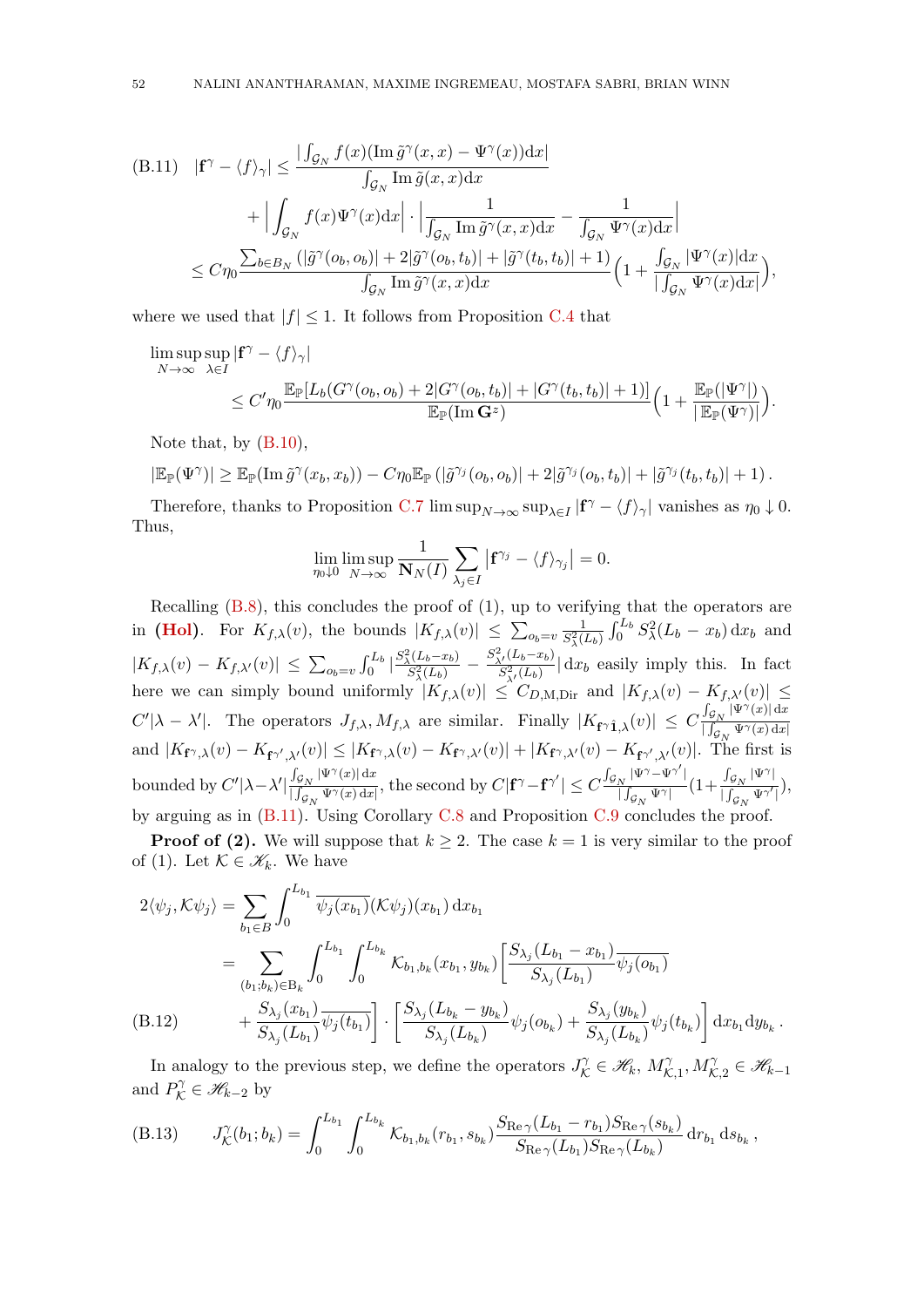$$
M_{\mathcal{K},1}^{\gamma}(b_{1};b_{k-1}) = \sum_{b_{k} \in \mathcal{N}_{b_{k-1}}^{+}} \int_{0}^{L_{b_{1}}} \int_{0}^{L_{b_{k}}} \mathcal{K}_{b_{1},b_{k}}(r_{b_{1}},s_{b_{k}}) \frac{S_{\text{Re}\,\gamma}(L_{b_{1}}-r_{b_{1}})S_{\text{Re}\,\gamma}(L_{b_{k}}-s_{b_{k}})}{S_{\text{Re}\,\gamma}(L_{b_{1}})S_{\text{Re}\,\gamma}(L_{b_{k}})} dr_{b_{1}} ds_{b_{k}}
$$
  

$$
M_{\mathcal{K},2}^{\gamma}(b_{2};b_{k}) = \sum_{b_{1} \in \mathcal{N}_{b_{2}}^{-}} \int_{0}^{L_{b_{1}}} \int_{0}^{L_{b_{k}}} \mathcal{K}_{b_{1},b_{k}}(r_{b_{1}},s_{b_{k}}) \frac{S_{\text{Re}\,\gamma}(r_{b_{1}})S_{\text{Re}\,\gamma}(s_{b_{k}})}{S_{\text{Re}\,\gamma}(L_{b_{1}})S_{\text{Re}\,\gamma}(L_{b_{k}})} dr_{b_{1}} ds_{b_{k}}
$$
  

$$
P_{\mathcal{K}}^{\gamma}(b_{2};b_{k-1}) = \sum_{b_{k} \in \mathcal{N}_{b_{k-1}}^{+}} \int_{0}^{L_{b_{1}}} \int_{0}^{L_{b_{k}}} \mathcal{K}_{b_{1},b_{k}}(r_{b_{1}},s_{b_{k}}) \frac{S_{\text{Re}\,\gamma}(r_{b_{1}})S_{\text{Re}\,\gamma}(L_{b_{k}}-s_{b_{k}})}{S_{\text{Re}\,\gamma}(L_{b_{1}})S_{\text{Re}\,\gamma}(L_{b_{k}})} dr_{b_{1}} ds_{b_{k}}.
$$

Then expanding [\(B.12\)](#page-51-1) gives

$$
2\langle \psi_j, \mathcal{K}\psi_j \rangle = \sum_{(b_1; b_k) \in B_k} \overline{\psi_j(o_{b_1})} J_{\mathcal{K}}^{\gamma}(b_1; b_k) \psi_j(o_{b_k}) + \sum_{(b_1; b_{k-1}) \in B_{k-1}} \overline{\psi_j(o_{b_1})} M_{\mathcal{K},1}^{\gamma}(b_1; b_{k-1}) \psi_j(o_{b_{k-1}}) + \sum_{(b_2; b_k) \in B_{k-1}} \overline{\psi_j(o_{b_2})} M_{\mathcal{K},2}^{\gamma}(b_2; b_k) \psi_j(o_{b_k}) + \sum_{(b_2; b_{k-1}) \in B_{k-2}} \overline{\psi_j(o_{b_2})} P_{\mathcal{K}}^{\gamma}(b_2; b_{k-1}) \psi_j(o_{b_{k-1}}).
$$

In other words, setting  $M_{\mathcal{K}}^{\gamma} = M_{\mathcal{K},1}^{\gamma} + M_{\mathcal{K}}^{\gamma}$  $\hat{\mathcal{K}}_{,2}$ , we have

(B.14) 
$$
2\langle \psi_j, \mathcal{K}\psi_j \rangle = \langle \mathring{\psi}_j, \left( J_{\mathcal{K}}^{\lambda_j} + M_{\mathcal{K}}^{\lambda_j} + P_{\mathcal{K}}^{\lambda_j} \right)_{\mathcal{G}} \mathring{\psi}_j \rangle.
$$

We define

$$
2\left[\mathcal{K}\right]^{\gamma_j} := \left[\langle J_{\mathcal{K}}^{\gamma_j} \rangle^{\gamma_j} + \langle M_{\mathcal{K}}^{\gamma_j} \rangle^{\gamma_j} + \langle P_{\mathcal{K}}^{\gamma_j} \rangle^{\gamma_j}\right] \cdot \|\mathring{\psi}_j\|^2
$$
  
=  $\langle \mathring{\psi}_j, \left(\left[\langle J_{\mathcal{K}}^{\gamma_j} \rangle^{\gamma_j} + \langle M_{\mathcal{K}}^{\gamma_j} \rangle^{\gamma_j} + \langle P_{\mathcal{K}}^{\gamma_j} \rangle^{\gamma_j}\right] \mathbf{1}\right)_{G} \mathring{\psi}_j \rangle$ ,

so that

<span id="page-52-0"></span>
$$
(B.15) \frac{1}{N_N(I)} \sum_{\lambda_j \in I} |\langle \psi_j, K\psi_j \rangle - [\mathcal{K}]^{\gamma_j}|
$$
  
\n
$$
\leq \text{Var}_{\eta_0}^I \left( \left( J_{\mathcal{K}}^{\gamma} \right)_{G} - \langle J_{\mathcal{K}}^{\gamma} \rangle^{\gamma} \right) + \text{Var}_{\eta_0}^I \left( \left( M_{\mathcal{K}}^{\gamma} \right)_{G} - \langle M_{\mathcal{K}}^{\gamma} \rangle^{\gamma} \right) + \text{Var}_{\eta_0}^I \left( \left( P_{\mathcal{K}}^{\gamma} \right)_{G} - \langle P_{\mathcal{K}}^{\gamma} \rangle^{\gamma} \right).
$$

Recalling the definition [\(5.3\)](#page-17-1) and the fact that  $\Psi_{\gamma,v}(w) = \text{Im} \,\tilde{g}_{N}^{\gamma}$  $\gamma_N^{\gamma}(v, w)$ , we note that

$$
[\mathcal{K}]^{\gamma_j} = \frac{\left\| \dot{\psi}_j^{(N)} \right\|^2}{2 \sum_{v \in V_N} \text{Im} \,\tilde{g}_N^{\gamma_j}(v,v)} \sum_{(b_1; b_k) \in B_k} \int_0^{L_{b_1}} \int_0^{L_{b_k}} \mathcal{K}_{b_1, b_k}(x_{b_1}, y_{b_k}) \Psi^{\gamma_j}(x_{b_1}, y_{b_k}) dx_{b_1} dy_{b_k},
$$

where

$$
\Psi^{\gamma_j}(x_{b_1}, y_{b_k}) = \frac{S_{\lambda_j}(L_{b_1} - x_{b_1})S_{\lambda_j}(y_{b_k})}{S_{\lambda_j}(L_{b_1})S_{\lambda_j}(L_{b_k})} \operatorname{Im} \tilde{g}^{\gamma_j}(o_{b_1}, t_{b_k}) \n+ \frac{S_{\lambda_j}(L_{b_1} - x_{b_1})S_{\lambda_j}(L_{b_k} - y_{b_k})}{S_{\lambda_j}(L_{b_1})S_{\lambda_j}(L_{b_k})} \operatorname{Im} \tilde{g}^{\gamma_j}(o_{b_1}, o_{b_k}) \n+ \frac{S_{\lambda_j}(x_{b_1})S_{\lambda_j}(y_{b_k})}{S_{\lambda_j}(L_{b_1})S_{\lambda_j}(L_{b_k})} \operatorname{Im} \tilde{g}^{\gamma_j}(t_{b_1}, t_{b_k}) + \frac{S_{\lambda_j}(x_{b_1})S_{\lambda_j}(L_{b_k} - y_{b_k})}{S_{\lambda_j}(L_{b_1})S_{\lambda_j}(L_{b_k})} \operatorname{Im} \tilde{g}^{\gamma_j}(t_{b_1}, o_{b_k}).
$$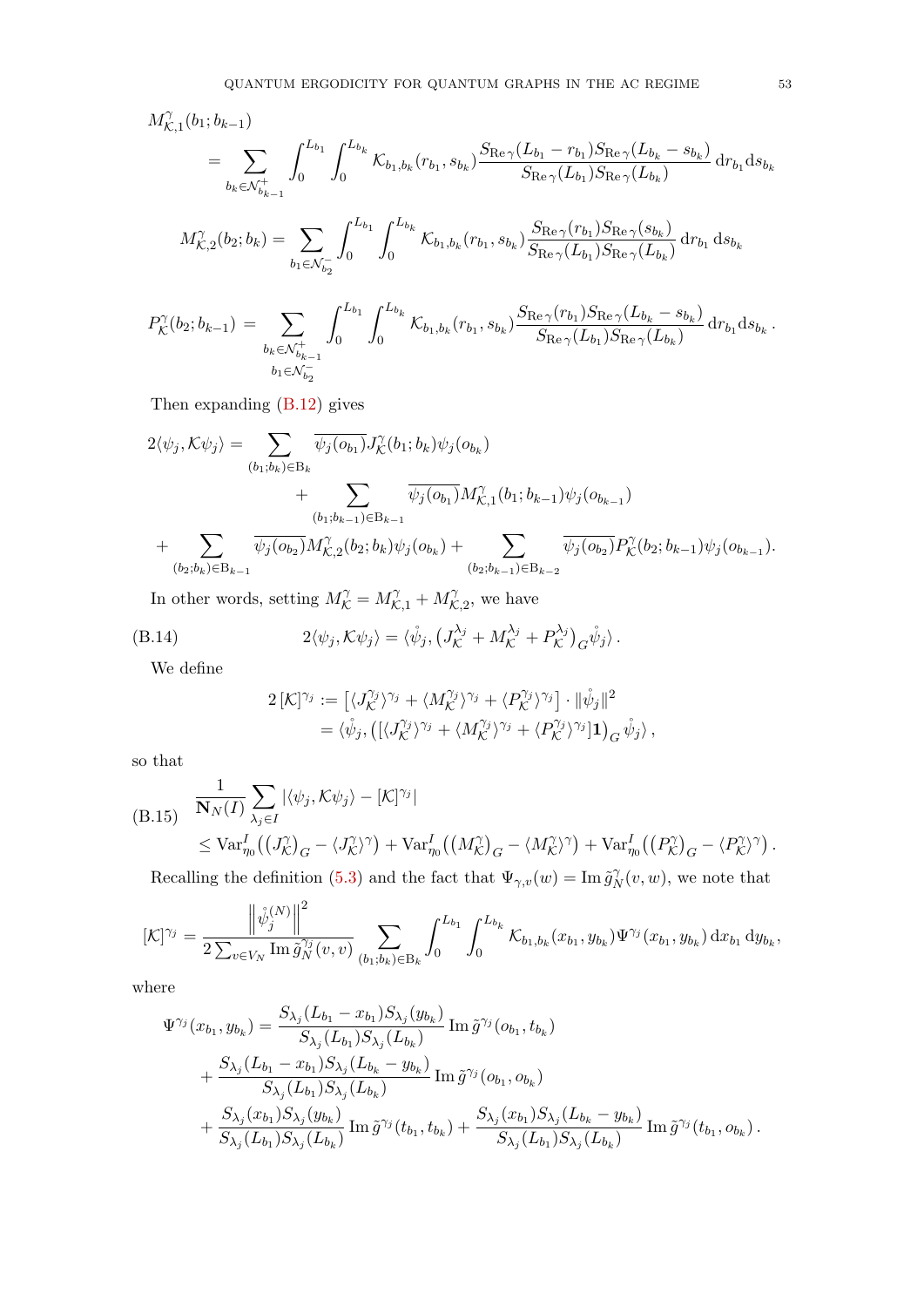### 54 NALINI ANANTHARAMAN, MAXIME INGREMEAU, MOSTAFA SABRI, BRIAN WINN

Just as in the proof of (1), we introduce

$$
\mathbf{K}^{\gamma} := \frac{\sum_{(b_1; b_k) \in B_k} \int_0^{L_{b_1}} \int_0^{L_{b_k}} K(x_{b_1}, y_{b_k}) \Psi(x_{b_1}, y_{b_k}) dx_{b_1} dy_{b_k}}{\int_{\mathcal{G}_N} \Psi(x) dx}.
$$

We have

<span id="page-53-1"></span>(B.16) 
$$
\frac{1}{\mathbf{N}_{N}(I)} \sum_{\lambda_{j} \in I} |\langle \psi_{j}, \mathcal{K} \psi_{j} \rangle - \langle \mathcal{K} \rangle_{\gamma_{j}}| \leq \frac{1}{\mathbf{N}_{N}(I)} \sum_{\lambda_{j} \in I} |\langle \psi_{j}, \mathcal{K} \psi_{j} \rangle - [\mathcal{K}]^{\gamma_{j}}| + \frac{1}{\mathbf{N}_{N}(I)} \sum_{\lambda_{j} \in I} |[\mathcal{K}]^{\gamma_{j}} - \mathbf{K}^{\gamma_{j}}| + \frac{1}{\mathbf{N}_{N}(I)} \sum_{\lambda_{j} \in I} |\mathbf{K}^{\gamma_{j}} - \langle \mathcal{K} \rangle_{\gamma_{j}}|.
$$

The first term is bounded by [\(B.15\)](#page-52-0). The second term is estimated as in the proof of (1), noting that  $[\mathcal{K}]^{\gamma_j} = [\mathbf{K}^{\gamma_j} \hat{\mathbf{1}}]^{\gamma_j}.$ 

To deal with the last term in  $(B.16)$ , we use  $[6, eq.(\text{A.11})]$  and argue as in the proof of (1), to see that

$$
\begin{aligned} |\Psi^{\gamma_j}(x_{b_1}, y_{b_k}) - \text{Im}\,\tilde{g}^{\gamma_j}(x_{b_1}, y_{b_k})| \\ &\leq C \eta_0\left(|\tilde{g}^{\gamma_j}(o_{b_1}, o_{b_k})| + |\tilde{g}^{\gamma_j}(o_{b_1}, t_{b_k})| + |\tilde{g}^{\gamma_j}(t_{b_1}, o_{b_k})| + |\tilde{g}^{\gamma_j}(t_{b_1}, t_{b_k})|\right). \end{aligned}
$$

As in (1), we deduce that  $\frac{1}{N_N(I)}\sum_{\lambda_j\in I} |\mathbf{K}^{\gamma_j} - \langle \mathcal{K} \rangle_{\gamma_j}| \to 0$ , concluding the proof of the bound. The proof of property [\(Hol\)](#page-16-3) also goes as before.

<span id="page-53-0"></span>B.2. Reduction to non-backtracking variances. The aim of this subsection is to prove Proposition [5.4.](#page-18-1) Recall definition  $(4.1)$  of  $f_j, f_j^*$ .

**Proof of (1).** Since  $\overline{\psi_j(o_b)}\psi_j(t_b) \in \mathbb{R}$  then  $\overline{\psi_j(t_b)}\psi_j(o_b) = \overline{\psi_j(o_b)}\psi_j(t_b)$ . Hence,

$$
\overline{f_j^*(b)}f_j(b) = \frac{(1 + \overline{\zeta^{\gamma}(b)}\zeta^{\gamma}(b))\overline{\psi_j(o_b)}\psi_j(t_b) - \zeta^{\gamma}(b)|\psi_j(o_b)|^2 - \overline{\zeta^{\gamma}(b)}|\psi_j(t_b)|^2}{S_{\lambda}^2(L_b)}.
$$

Thus,

$$
\overline{f_j^*(\widehat{b})}f_j(\widehat{b}) = \frac{(1 + \overline{\zeta^{\gamma}(b)}\zeta^{\gamma}(\widehat{b}))\overline{\psi_j(o_b)}\psi_j(t_b) - \zeta^{\gamma}(\widehat{b})|\psi_j(t_b)|^2 - \overline{\zeta^{\gamma}(b)}|\psi_j(o_b)|^2}{S_{\lambda}^2(L_b)}.
$$

Letting  $(L_1J)(b) = \frac{1}{1+\zeta^{\gamma}(\hat{b})\zeta^{\gamma}(b)}(TJ)(b)$  and  $(L_2J)(\hat{b}) = \frac{1}{1+\overline{\zeta^{\gamma}(b)}\zeta^{\gamma}(\hat{b})}(TJ)(b)$ , we get

$$
(L_1J)(b)\overline{f_j^*(b)}f_j(b) - (L_2J)(\hat{b})f_j^*(\hat{b})f_j(\hat{b})
$$
  
= 
$$
\frac{(TJ)(b)}{S_{\lambda}^2(L_b)}\left{\{|\psi(t_b)|^2\cdot 2i \operatorname{Im}\left(\frac{\zeta^{\gamma}(\hat{b})}{1+\zeta^{\gamma}(\hat{b})\overline{\zeta^{\gamma}(b)}}\right) - |\psi(o_b)|^2\cdot 2i \operatorname{Im}\left(\frac{\zeta^{\gamma}(b)}{1+\zeta^{\gamma}(b)\overline{\zeta^{\gamma}(\hat{b})}}\right)\right\}.
$$

Let  $TJ(b) = \beta_b J(t_b)$  with  $\beta_b$  to be chosen later. Then,

$$
\langle f_j^*, [(L_1 - L_2)J]_B f_j \rangle = \sum_{b \in B} (L_1 J)(b) \overline{f_j^*(b)} f_j(b) - \sum_{b \in B} (L_2 J)(\widehat{b}) \overline{f_j^*(\widehat{b})} f_j(\widehat{b})
$$
  

$$
= 2i \sum_{b \in B} \frac{\beta_b J(t_b)}{S_{\lambda}^2(L_b)} \left\{ |\psi(t_b)|^2 \cdot \text{Im} \left( \frac{\zeta^{\gamma}(\widehat{b})}{1 + \zeta^{\gamma}(\widehat{b}) \overline{\zeta^{\gamma}(b)}} \right) - |\psi(o_b)|^2 \cdot \text{Im} \left( \frac{\zeta^{\gamma}(b)}{1 + \zeta^{\gamma}(b) \overline{\zeta^{\gamma}(\widehat{b})}} \right) \right\}
$$
  

$$
= 2i \sum_{b \in B} \frac{|\psi(o_b)|^2}{S_{\lambda}^2(L_b)} \text{Im} \left( \frac{\zeta^{\gamma}(b)}{1 + \zeta^{\gamma}(b) \overline{\zeta^{\gamma}(\widehat{b})}} \right) \left\{ \beta_{\widehat{b}} J(o_b) - \beta_b J(t_b) \right\}.
$$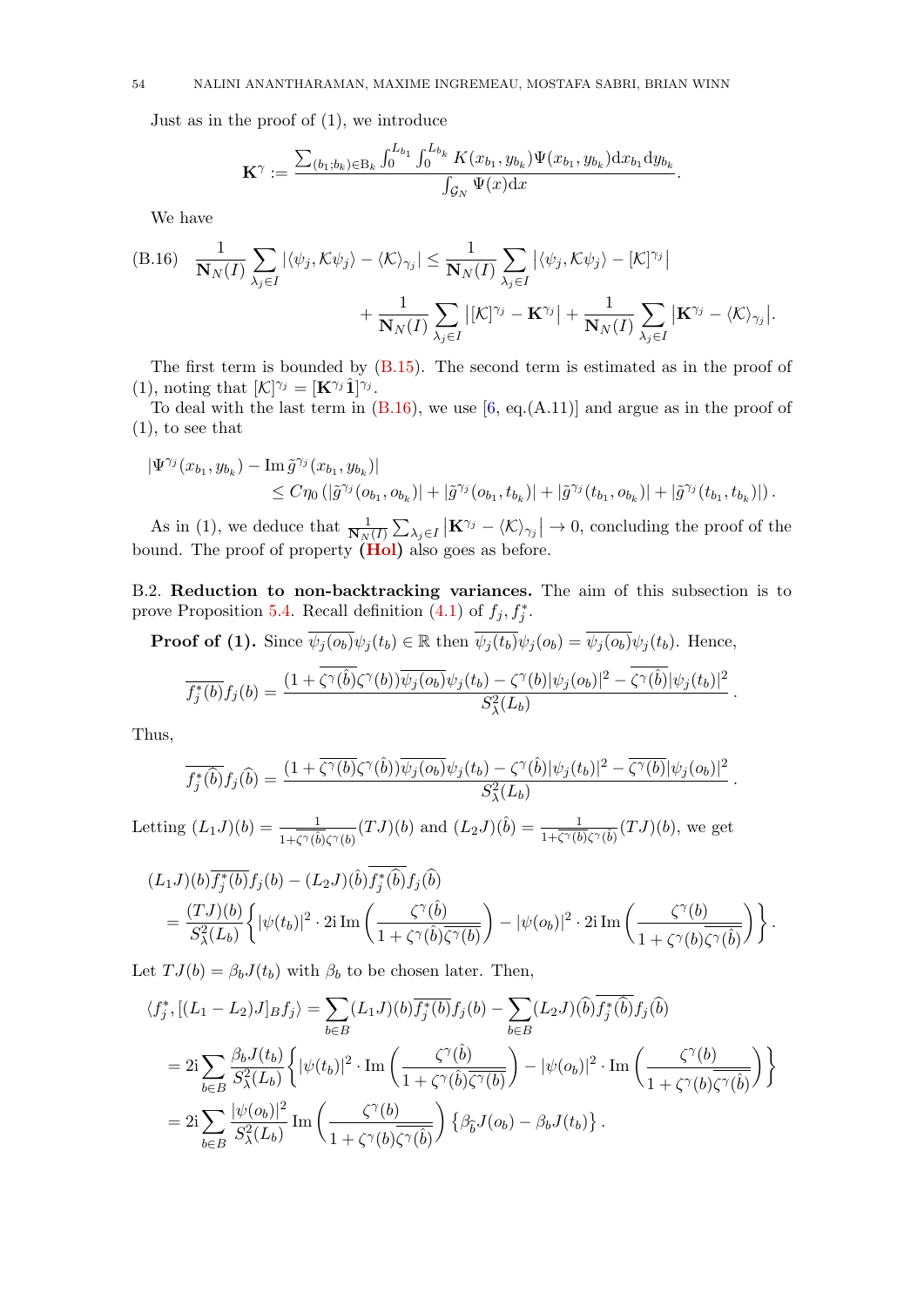But by (3.7), 
$$
\frac{\zeta^{\gamma}(b)}{1+\zeta^{\gamma}(b)\overline{\zeta^{\gamma}(b)}} = \frac{1}{\frac{1}{\zeta^{\gamma}(b)} + \overline{\zeta^{\gamma}(b)}} = \frac{1}{2 \operatorname{Re} \zeta^{\gamma}(\hat{b}) + \frac{S_{\gamma}(L_b)}{\overline{\delta}^{\gamma}(t_b, t_b)}}, \text{ so}
$$
\n
$$
\operatorname{Im}\left(\frac{\zeta^{\gamma}(b)}{1+\zeta^{\gamma}(b)\overline{\zeta^{\gamma}(\hat{b})}}\right) = \frac{-\operatorname{Im}\left(\frac{S_{\gamma}(L_b)}{\overline{\delta}^{\gamma}(t_b, t_b)}\right)}{|2 \operatorname{Re} \zeta^{\gamma}(\hat{b}) + \frac{S_{\gamma}(L_b)}{\overline{\delta}^{\gamma}(t_b, t_b)}|^2} = \frac{\frac{N_{\gamma}(t_b) \operatorname{Re} S_{\gamma}(L_b)}{|\overline{\delta}^{\gamma}(t_b, t_b)|^2} - \frac{\operatorname{Re} \tilde{g}^{\gamma}(t_b, t_b) \operatorname{Im} S_{\gamma}(L_b)}{|\overline{\delta}^{\gamma}(t_b, t_b)|^2}}{|2 \operatorname{Re} \zeta^{\gamma}(\hat{b}) + \frac{S_{\gamma}(L_b)}{\overline{\delta}^{\gamma}(t_b, t_b)}|^2}
$$
\n
$$
= \frac{|\zeta^{\gamma}(b)|^2}{|1+\zeta^{\gamma}(b)\overline{\zeta^{\gamma}(\hat{b})}|^2} \cdot \frac{N_{\gamma}(t_b) \operatorname{Re} S_{\gamma}(L_b)}{|\overline{\tilde{g}}^{\gamma}(t_b, t_b)|^2} \left(1 - \frac{\operatorname{Re} \tilde{g}^{\gamma}(t_b, t_b) \operatorname{Im} S_{\gamma}(L_b)}{N_{\gamma}(t_b) \operatorname{Re} S_{\gamma}(L_b)}\right).
$$
\n
$$
\operatorname{Im}\left(\frac{S_{\gamma}(t_b) \operatorname{Im} S_{\gamma}(t_b) \operatorname{Im} S_{\gamma}(t_b) \operatorname{Im} S_{\gamma}(t_b)}{|\overline{\tilde{g}}^{\gamma}(t_b, t_b)|^2} - \frac{S_{\gamma}(t_b) \operatorname{Im} S_{\gamma}(t_b) \operatorname{Im} S_{\gamma}(t_b)}{N_{\gamma}(t_b) \operatorname{Re} S_{\gamma
$$

Choose  $\beta_{\hat{b}} = \frac{S_{\lambda}^{2}(L_b)|\tilde{g}^{\gamma}(t_b,t_b)|^2|1+\zeta^{\gamma}(b)\zeta^{\gamma}(\hat{b})|^2}{\text{Re } S_{\gamma}(L_b)|\zeta^{\gamma}(b)|^2N_{\gamma}(t_b)}$  $\frac{(\tilde{\omega}_b)|\tilde{g}^{\gamma}(t_b,t_b)|^2|1+\zeta^{\gamma}(b)\zeta^{\gamma}(\hat{b})|^2}{\text{Re}\,S_{\gamma}(L_b)|\zeta^{\gamma}(b)|^2N_{\gamma}(t_b)},$  so by  $(3.7)$   $\beta_b = \frac{S_{\lambda}^2(L_b)|\tilde{g}^{\gamma}(t_b,t_b)|^2|1+\zeta^{\gamma}(b)\zeta^{\gamma}(\hat{b})|^2N_{\gamma}(b)}{\text{Re}\,S_{\gamma}(L_b)|\zeta^{\gamma}(b)|^2N_{\gamma}(o_b)}$  $\frac{2b||g'(b,b)b||+1+\varsigma'(b)\varsigma'(b)||}{\operatorname{Re} S_{\gamma}(L_b)|\zeta^{\gamma}(b)|^2N_{\gamma}(o_b)}=$  $N_{\gamma}(t_b)$  $\frac{N_{\gamma}(t_b)}{N_{\gamma}(o_b)}\beta_{\hat{b}}$ . We thus get

$$
\langle f_j^*, [(L_1 - L_2)J]_B f_j \rangle = 2i \sum_b |\psi(o_b)|^2 \Big( 1 - \frac{\text{Im} S_{\gamma}(L_b) \text{Re} \tilde{g}^{\gamma}(t_b, t_b)}{\text{Re} S_{\gamma}(L_b) N_{\gamma}(t_b)} \Big) \Big\{ J(o_b) - \frac{N_{\gamma}(t_b)}{N_{\gamma}(o_b)} J(t_b) \Big\}
$$
  
\n
$$
= 2i \Big( \sum_{o_b} |\psi(o_b)|^2 J(o_b) d(o_b) - \sum_{o_b} |\psi(o_b)|^2 \frac{1}{N_{\gamma}(o_b)} \sum_{t_b \sim o_b} N_{\gamma}(t_b) J(t_b) + \langle \psi_j, (\mathcal{E}_{\gamma_j} J) G \psi_j \rangle \Big)
$$
  
\n
$$
= 2i \Big\{ \langle \psi, [(I - P_{\gamma}) dJ]_G \psi \rangle + \langle \psi, (\mathcal{E}_{\gamma_j} J)_G \psi_j \rangle \Big\},
$$
  
\nsince  $P_{\gamma} = \frac{d}{N_{\gamma}} P \frac{N_{\gamma}}{d}$  and  $(\mathcal{E}_{\gamma} J)(o_b) = \sum_{t_b \sim o_b} \Big[ \frac{\text{Im} S_{\gamma}(L_b) \text{Re} \tilde{g}^{\gamma}(t_b, t_b)}{\text{Re} S_{\gamma}(L_b)} \Big( \frac{J(t_b)}{N_{\gamma}(o_b)} - \frac{J(o_b)}{N_{\gamma}(t_b)} \Big) \Big].$  Thus,  
\n
$$
\text{Var}_{\eta_0}^I [(I - P_{\gamma}) J] \leq \text{Var}_{\text{nb}, \eta_0}^I [(L_1 - L_2) d^{-1} J] + \text{Var}_{\eta_0}^I (\mathcal{E}_{\gamma} d^{-1} J).
$$
  
\nBut  $P_{\gamma}(S_{T, \gamma} K) = \frac{1}{T} \sum_{s=1}^T (T - s + 1) P_{\gamma}^s K = S_{T, \gamma} K - K + \tilde{S}_{T, \gamma} K$ , so  
\n
$$
K = (I - P_{\gamma}) S_{T, \gamma} K + \tilde{S}_{T, \gamma} K.
$$

Hence,

<span id="page-54-0"></span>(B.17) 
$$
\operatorname{Var}_{\eta_0}^I(K) \leq \operatorname{Var}_{\eta_0}^I[(I - P_{\gamma})S_{T,\gamma}K] + \operatorname{Var}_{\eta_0}^I[\widetilde{S}_{T,\gamma}K]
$$

$$
\leq \operatorname{Var}_{\text{nb},\eta_0}^I[(L_1 - L_2)d^{-1}S_{T,\gamma}K] + \operatorname{Var}_{\eta_0}^I[\mathcal{E}_{\gamma}d^{-1}S_{T,\gamma}K] + \operatorname{Var}_{\eta_0}^I[\widetilde{S}_{T,\gamma}K].
$$
  
Finally, 
$$
L_1K'(b) - L_2K'(b) = \frac{(TK')(b) - (TK')(b)}{1 + \zeta^{\gamma}(b)\zeta^{\gamma}(\widehat{b})} = \frac{\beta_b K'(t_b) - \beta_{\widehat{b}}K'(o_b)}{1 + \zeta^{\gamma}(b)\zeta^{\gamma}(\widehat{b})}, \text{ so}
$$

$$
(L_1 - L_2)K'(b) = \frac{\beta_{\widehat{b}}}{1 + \zeta^{\gamma}(b)\overline{\zeta^{\gamma}(\widehat{b})}} \Big(\frac{N_{\gamma}(t_b)}{N_{\gamma}(o_b)}K'(t_b) - K'(o_b)\Big) = (\mathcal{L}^{\gamma}K')(b)
$$

using the above relation on  $\beta_b$ . Replacing K by  $J - \langle J \rangle^{\gamma}$  in [\(B.17\)](#page-54-0) completes the proof. **Proof of (2)** Define  $\mathcal{T}^{\gamma} : \mathcal{H}_1 \to \mathcal{H}_1$  and  $\mathcal{O}^{\gamma} : \mathcal{H}_1 \to \mathcal{H}_0$  by

$$
(\mathcal{T}^{\gamma} K)(b) = \frac{S_{\text{Re}\,\gamma}^2(L_b)}{1 + \overline{\zeta^{\gamma}(\hat{b})}\zeta^{\gamma}(b)}K(b),
$$

<span id="page-54-1"></span>(B.18) 
$$
(\mathcal{O}^{\gamma} K)(v) = -\sum_{b \in B; t_b = v} \frac{\overline{\zeta^{\gamma}(\hat{b})}}{S_{\text{Re}\,\gamma}^2(L_b)} K(b) - \sum_{b \in B; o_b = v} \frac{\zeta^{\gamma}(b)}{S_{\text{Re}\,\gamma}^2(L_b)} K(b).
$$

For  $k \geq 2$ , define  $\mathcal{T}_{k}^{\gamma}$  $\widehat{k}_k^\gamma : \mathscr{H}_k \to \mathscr{H}_k, \, \mathcal{O}_k^\gamma$  $\chi_k^{\gamma} : \mathcal{H}_k \to \mathcal{H}_{k-1}$  and  $\mathcal{P}_k^{\gamma}$  $\mathscr{H}_k : \mathscr{H}_k \to \mathscr{H}_{k-2}$  by  $(\mathcal{T}_k^{\gamma} K)(b_1,\ldots,b_k) = S_{\text{Re}\,\gamma}(L_{b_1}) S_{\text{Re}\,\gamma}(L_{b_k}) K(b_1,\ldots,b_k),$ 

$$
(\mathcal{O}_k^{\gamma} K)(b_1,\ldots,b_{k-1}) = -\sum_{b_0 \in \mathcal{N}_{b_1}^-} \overline{\zeta^{\gamma}(\hat{b}_0)} K(b_0,\ldots,b_{k-1}) - \sum_{b_k \in \mathcal{N}_{b_{k-1}}^+} K(b_1,\ldots,b_k) \zeta^{\gamma}(b_k),
$$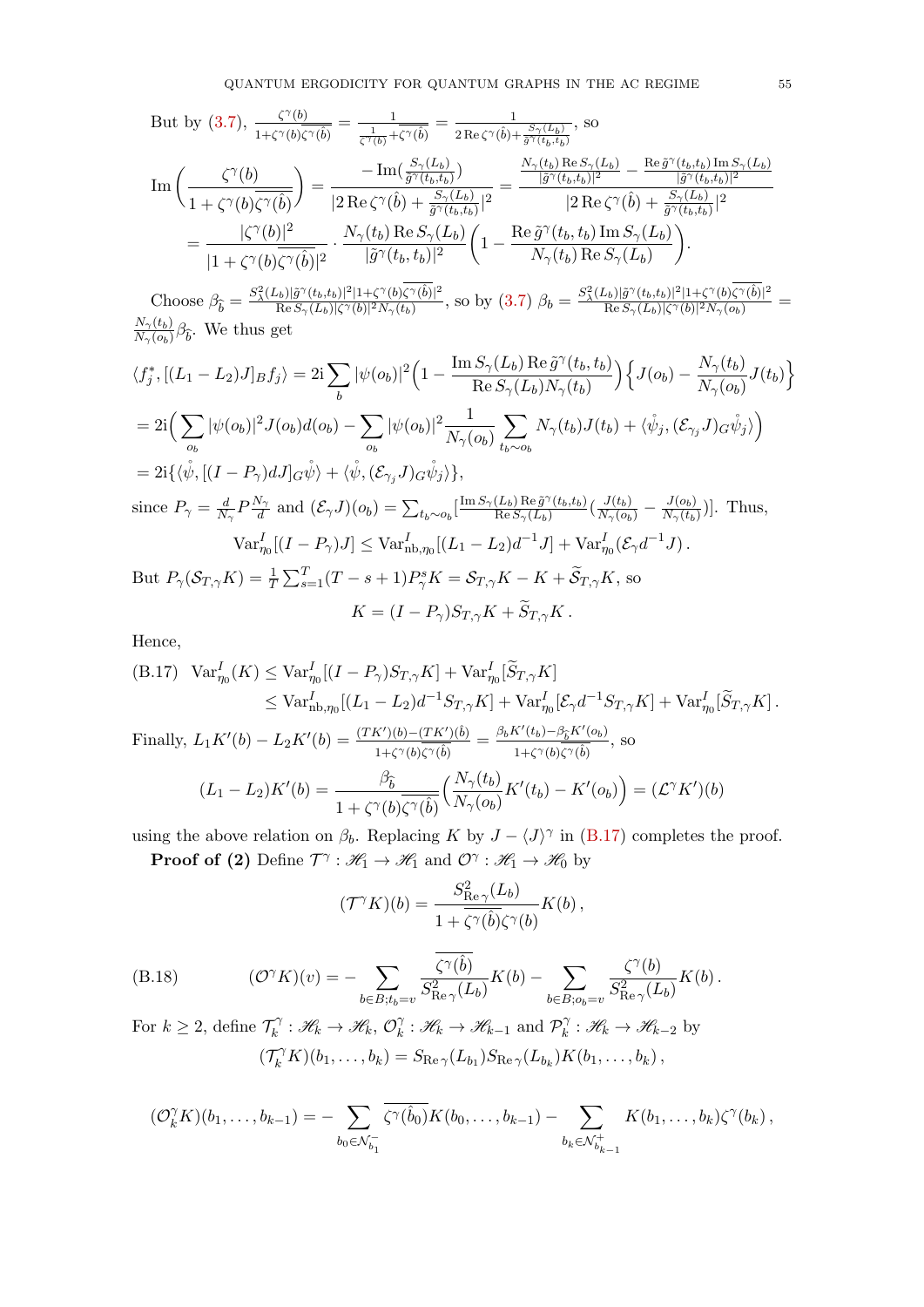56 NALINI ANANTHARAMAN, MAXIME INGREMEAU, MOSTAFA SABRI, BRIAN WINN

$$
(\mathcal{P}_k^{\gamma} K)(b_2,\ldots,b_{k-1})=\sum_{b_1\in\mathcal{N}_{b_2}^-}\sum_{b_k\in\mathcal{N}_{b_{k-1}}^+}\overline{\zeta^{\gamma}(\hat{b}_1)}K(b_1,\ldots,b_k)\zeta^{\gamma}(b_k).
$$

Then we have

<span id="page-55-0"></span>**Lemma B.1.** For any  $K \in \mathcal{H}$  satisfying [\(5.1\)](#page-16-2),

 $\text{Var}_{\eta_0}^I (K - \langle K \rangle^\gamma) \leq \text{Var}_{\text{nb}, \eta_0}^I (\mathcal{T}^\gamma K) + \text{Var}_{\eta_0}^I (\mathcal{O}^\gamma \mathcal{T}^\gamma K - \langle \mathcal{O}^\gamma \mathcal{T}^\gamma K \rangle^\gamma) + O_{N \to +\infty, \gamma}(\eta_0) \,.$ For any  $K \in \mathscr{H}_k$ ,  $k \geq 2$ , we have  $\text{Var}_{\eta_0}^I (K - \langle K \rangle^\gamma) \leq \text{Var}_{\text{nb},\eta_0}^I (\mathcal{T}_k^\gamma K) + \text{Var}_{\eta_0}^I (\mathcal{O}_k^\gamma K - \langle \mathcal{O}_k^\gamma K \rangle^\gamma) + \text{Var}_{\eta_0}^I (\mathcal{P}_k^\gamma K - \langle \mathcal{P}_k^\gamma K \rangle^\gamma) \,.$ 

Before proving the lemma, we note that it implies point (2) of Proposition [5.4.](#page-18-1) Indeed, by hypothesis,  $J$  satisfies [\(Hol\)](#page-16-3). Applying the lemma several times if necessary, starting from J we obtain variances as in point (2), with operators  $L_p^{\gamma}$ ,  $F_p^{\gamma}$  consisting of compositions of  $\mathcal{L}^{\gamma}, S_{T,\gamma}, \mathcal{O}_{k}^{\gamma}$  $\gamma_k^{\gamma}, \mathcal{T}^{\gamma}, \dots$  etc, all of which preserve (**Hol**) by Remark [5.2,](#page-16-5) since they add/multiply by terms in  $\mathscr{L}_k^{\gamma}$  $_k^{\gamma}$  .

*Proof of Lemma [B.1.](#page-55-0)* Let  $K \in \mathcal{H}_k, k \geq 1$ . Then

<span id="page-55-3"></span>(B.19) 
$$
\langle f_j^*, K_B f_j \rangle = \sum_{(b_1; b_k) \in B_k} \frac{K(b_1; b_k)}{S_{\lambda_j}(L_{b_1}) S_{\lambda_j}(L_{b_k})} \Big( \overline{\psi_j(o_{b_1})} \psi_j(t_{b_k}) - \overline{\zeta^{\gamma_j}(\hat{b}_1)} \psi_j(t_{b_1})} \psi_j(t_{b_k}) - \overline{\psi_j(o_{b_1})} \zeta^{\gamma_j}(b_k) \psi_j(o_{b_k}) + \overline{\zeta^{\gamma_j}(\hat{b}_1)} \psi_j(t_{b_1})} \zeta^{\gamma_j}(b_k) \psi_j(o_{b_k}) \Big) .
$$

Assume  $k = 1$ . Define  $\mathcal{U}^{\gamma} : \mathcal{H}_1 \to \mathcal{H}_1$  by

<span id="page-55-2"></span>
$$
(\mathcal{U}^{\gamma} K)(b_1) = \frac{1 + \zeta^{\gamma}(\hat{b}_1)\zeta^{\gamma}(b_1)}{S_{\text{Re}\,\gamma}^2(L_{b_1})} K(b_1),
$$

Since  $\overline{\psi_i(o_b)}\psi_i(t_b) \in \mathbb{R}$ , we have  $\overline{\psi_i(t_b)}\psi_i(o_b) = \overline{\psi_i(o_b)}\psi_i(t_b)$  and thus  $(B.20)$  $\langle i_j^*, K_B f_j \rangle = \langle \mathring{\psi}_j , (\mathcal{U}^{\gamma_j} K + \mathcal{O}^{\gamma_j} K)_G \mathring{\psi}_j \rangle \, .$ 

We now note that

(B.21) 
$$
\langle \mathcal{U}^{\gamma} K \rangle^{\gamma} = - \langle \mathcal{O}^{\gamma} K \rangle^{\gamma} + O_{N \to +\infty, \gamma}(\eta_0).
$$

Indeed, we have  $(cf. (5.3))$  $(cf. (5.3))$  $(cf. (5.3))$ 

<span id="page-55-1"></span>
$$
\langle \mathcal{U}^{\gamma} K \rangle^{\gamma} = \frac{1}{\sum_{v \in V} \Psi_{\gamma,v}(v)} \sum_{b \in B} \frac{1 + \overline{\zeta^{\gamma}(\hat{b})} \zeta^{\gamma}(b)}{S_{\text{Re}\gamma}^{2}(L_b)} K(b) \Psi_{\gamma,o_b}(t_b).
$$

On the other hand, recalling [\(B.18\)](#page-54-1),

$$
-\langle \mathcal{O}^{\gamma} K \rangle^{\gamma} = \frac{-1}{\sum_{v \in V} \Psi_{\gamma,v}(v)} \sum_{v \in V} \Psi_{\gamma,v}(v) (\mathcal{O}^{\gamma} K)(v)
$$
  

$$
= \frac{1}{\sum_{v \in V} \Psi_{\gamma,v}(v)} \sum_{b \in B} \frac{\overline{\zeta^{\gamma}(\hat{b})} \Psi_{\gamma,t_b}(t_b) + \zeta^{\gamma}(b) \Psi_{\gamma,o_b}(o_b)}{S_{\text{Re}\gamma}^{2}(L_b)} K(b)
$$
  

$$
= \langle \mathcal{U}^{\gamma} K \rangle^{\gamma} + \frac{1}{\sum_{v \in V} \Psi_{\gamma,v}(v)} \sum_{b} \frac{\overline{\zeta^{\gamma}(\hat{b})} \zeta^{\gamma}(b) \operatorname{Im} S_{\gamma}(L_b)}{S_{\text{Re}\gamma}^{2}(L_b)} K(b),
$$

where we used [\(A.1\)](#page-47-5) and the fact that  $\Psi_{\gamma,o_b}(t_b) = \Psi_{\gamma,t_b}(o_b)$  by [\(3.11\)](#page-9-4). Since  $|\text{Im} S_{\gamma}(L_b)| \le$  $C_I \eta_0$ , applying Cauchy-Schwarz and Corollary [C.8](#page-61-0) now proves [\(B.21\)](#page-55-1). Recalling [\(B.20\)](#page-55-2), we thus showed that for any  $K \in \mathcal{H}_1$ ,

$$
\begin{split} \text{Var}^I_{\eta_0}(K - \langle K \rangle^\gamma) &= \text{Var}^I_{\eta_0} \left( \mathcal{U}^\gamma \mathcal{T}^\gamma K - \langle \mathcal{U}^\gamma \mathcal{T}^\gamma K \rangle^\gamma \right) \\ &\leq \text{Var}^I_{\text{nb}, \eta_0}(\mathcal{T}^\gamma K) + \text{Var}^I_{\eta_0}(\mathcal{O}^\gamma \mathcal{T}^\gamma K - \langle \mathcal{O}^\gamma \mathcal{T}^\gamma K \rangle^\gamma) + O_{N \to +\infty, \gamma}(\eta_0) \,. \end{split}
$$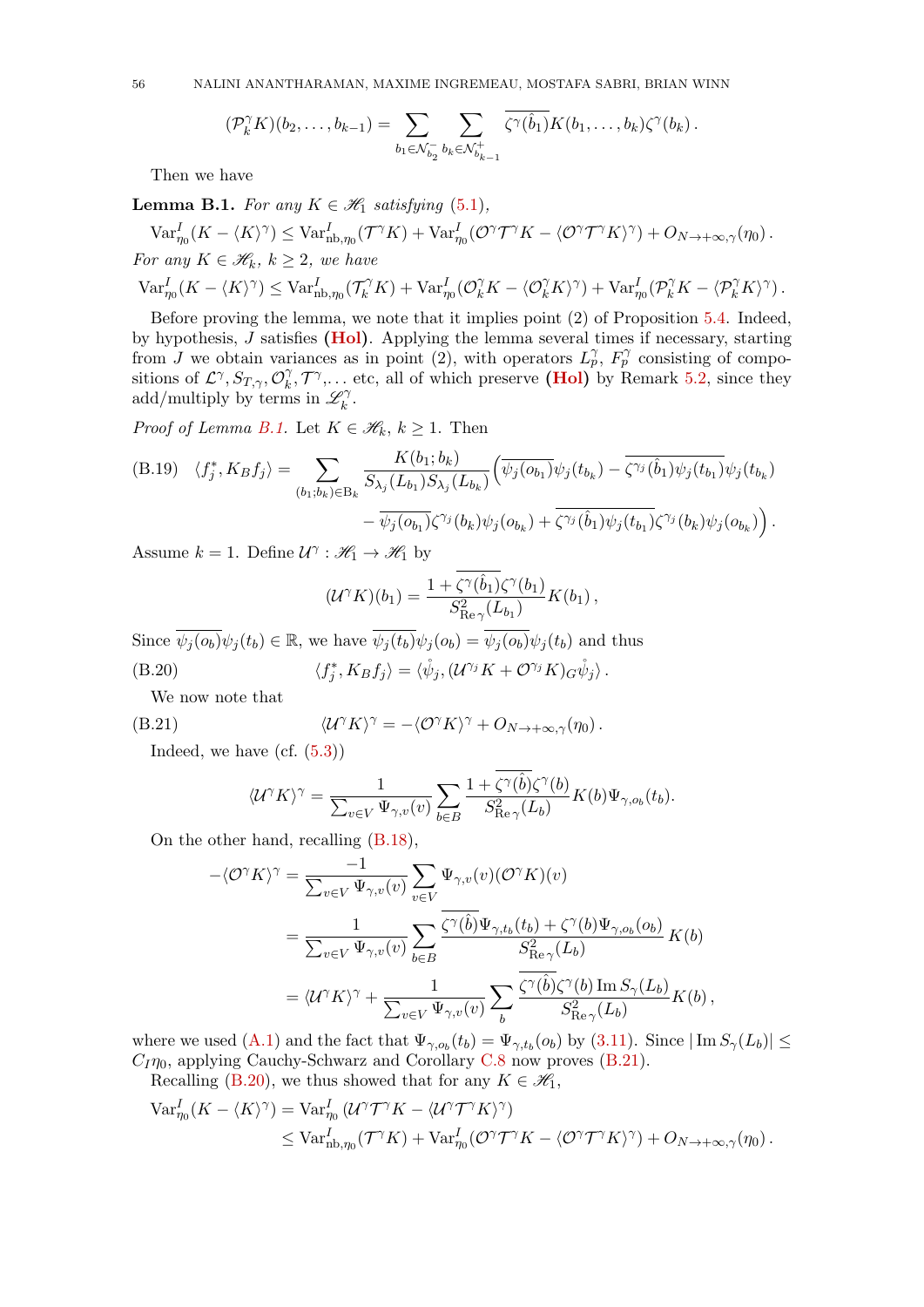Now let  $k \geq 2$ . Recalling [\(B.19\)](#page-55-3) we have

<span id="page-56-1"></span>
$$
\langle f_j^*, (\mathcal{T}_k^{\gamma_j} K)_{B} f_j \rangle = \langle \mathring{\psi}_j, \left( K + \mathcal{O}_k^{\gamma_j} K + \mathcal{P}_k^{\gamma_j} K \right)_G \mathring{\psi}_j \rangle,
$$

so that

$$
\text{Var}_{\eta_0}^I (K - \langle K \rangle^{\gamma}) \leq \text{Var}_{\text{nb}, \eta_0}^I (\mathcal{T}_k^{\gamma} K) + \text{Var}_{\eta_0}^I (\mathcal{O}_k^{\gamma} K + \mathcal{P}_k^{\gamma} K + \langle K \rangle^{\gamma}).
$$

The result hence follows if we show that

(B.22) 
$$
\langle K \rangle^{\gamma} = -\langle \mathcal{O}_k^{\gamma} K \rangle^{\gamma} - \langle \mathcal{P}_k^{\gamma} K \rangle^{\gamma}.
$$

Indeed,

$$
-\langle \mathcal{O}_k^{\gamma} K \rangle^{\gamma} - \langle \mathcal{P}_k^{\gamma} K \rangle^{\gamma} = \frac{1}{\sum_{v \in V} \Psi_{\gamma,v}(v)} \sum_{(b_0, b_{k-1}) \in B_k} \overline{\zeta^{\gamma}(\hat{b}_0)} K(b_0; b_{k-1}) \Psi_{\gamma, o_{b_1}}(t_{b_{k-1}}) + \frac{1}{\sum_{v \in V} \Psi_{\gamma,v}(v)} \sum_{(b_1, b_k) \in B_k} K(b_1; b_k) \zeta^{\gamma}(b_k) \Psi_{\gamma, o_{b_1}}(t_{b_{k-1}}) - \frac{1}{\sum_{v \in V} \Psi_{\gamma,v}(v)} \sum_{(b_1, b_k) \in B_k} \overline{\zeta^{\gamma}(\hat{b}_1)} K(b_1; b_k) \zeta^{\gamma}(b_k) \Psi_{\gamma, o_{b_2}}(t_{b_{k-1}}),
$$

so  $(B.22)$  follows from  $(A.2)$ .

# Appendix C. Control of averaged Green functions

<span id="page-56-0"></span>Throughout the proof we have to control averages of spectral quantities on the finite graphs  $(Q_N)$ . The averages have two forms, either the energy is fixed and the averaging is on the vertices/edges of the graph, or we have a double averaging over the graph and the energy. We discuss the first case here which is technically simpler and illustrates directly how we use our main assumptions. The idea is always as follows: we use the Benjamini-Schramm convergence to replace the averages on the finite graph by some  $\mathbb{E}_{\mathbb{P}}$ -average over the limiting random graph  $(\S C.1)$  $(\S C.1)$ , then use the moment condition [\(Green\)](#page-5-0) to show these limit averages do not explode  $(\S \text{ C.2})$ . The second case is handled in Section [6](#page-19-0) using results of the present Appendix.

<span id="page-56-2"></span>C.1. Consequences of [\(BST\)](#page-4-3). A rooted quantum graph  $(Q, x_0)$  is a quantum graph  $\mathcal{Q} = (V, E, L, W, \alpha)$  with a root  $\mathbf{x_0} = (b_0, x_0) \in \mathcal{G}$ . Let  $\mathbf{Q}_{*}^{D,m,M}$  be the set of (isomorphism classes of) rooted quantum graphs  $[Q, \mathbf{x_0}]$  satisfying [\(Data\)](#page-3-2). The set  $\mathbf{Q}_{*}^{D, \text{m}, \text{M}}$  is endowed with a metric inspecting the local structure of the quantum graph, see [\[5\]](#page-62-5). Convergence of the sequence  $(Q_N)$  in the sense of Benjamini-Schramm means that the probability measures

$$
\nu_{\mathcal{Q}_N} := \frac{1}{2\mathcal{L}(\mathcal{Q}_N)} \sum_{b_0 \in B} \int_0^{L_{b_0}} \delta_{[\mathcal{Q}_N, (b_0, x_0)]} \,dx_0 = \frac{1}{\mathcal{L}(\mathcal{Q}_N)} \int_{\mathcal{G}_N} \delta_{[\mathcal{Q}_N, \mathbf{x_0}]} \,d\mathbf{x_0}
$$

on  $\mathbf{Q}_{*}^{D,m,M}$  converge weakly to a probability measure  $\mathbb{P}$  on  $\mathbf{Q}_{*}^{D,m,M}$ . Such convergence means that if we take an r-ball  $B(\mathbf{x_0}, r)$  uniformly at random in  $\mathcal{G}_N$  (this is encoded by  $(\nu_{\mathcal{Q}_N})$ , it will resemble a P-random ball in  $\mathbf{Q}_{*}^{D,m,M}$ . In formulas, the weak convergence  $\nu_{\mathcal{Q}_N} \stackrel{w}{\to} \mathbb{P}$  means that for any continuous  $F: \mathbf{Q}_{*}^{D,m,M} \longrightarrow \mathbb{C}$ , we have

$$
\lim_{N\to\infty}\frac{1}{\mathcal{L}(\mathcal{Q}_N)}\int_{\mathcal{G}_N}F([\mathcal{Q}_N,\mathbf{x_0}])\,\mathrm{d}\mathbf{x_0}=\int_{\mathbf{Q}_{*}^{D,\mathrm{m},\mathrm{M}}}F([\mathcal{Q},\mathbf{x_0}])\,\mathrm{d}\,\mathbb{P}([\mathcal{Q},\mathbf{x_0}])=:\mathbb{E}_{\mathbb{P}}[F].
$$

Assumption [\(BST\)](#page-4-3) says that the limiting law  $\mathbb P$  is supported on the subset  $\mathbf T_*^{D,\mathbf m,\mathbf M}$  of quantum trees.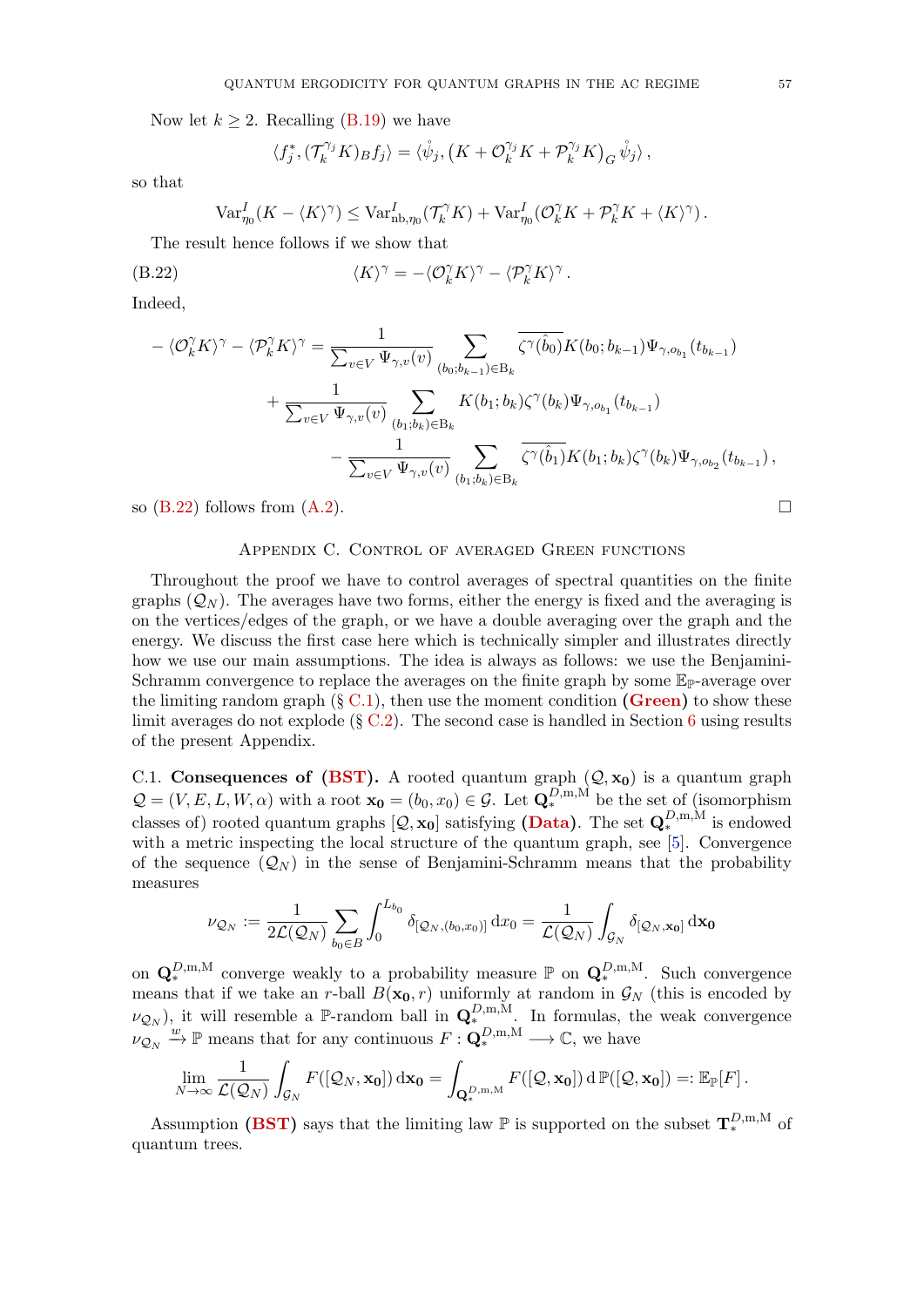In [\[5\]](#page-62-5) we proved that, for any fixed  $z \in \mathbb{C}^+$ , the important function  $\mathbf{G}^z : \mathbf{Q}_{*}^{D,m,M} \longrightarrow \mathbb{C}$ given by  $\mathbf{G}^z : [Q, \mathbf{x_0}] \mapsto G^z(\mathbf{x_0}, \mathbf{x_0})$  is continuous. So by weak convergence,

<span id="page-57-2"></span>(C.1) 
$$
\lim_{N \to \infty} \frac{1}{\mathcal{L}(\mathcal{Q}_N)} \int_{\mathcal{G}_N} g_N^z(\mathbf{x_0}, \mathbf{x_0}) \, d\mathbf{x_0} = \int_{\mathbf{T}_{*}^{D,\mathbf{m},\mathbf{M}}} G^z(\mathbf{x_0}, \mathbf{x_0}) \, d\mathbb{P}([\mathcal{Q}, \mathbf{x_0}]) = \mathbb{E}_{\mathbb{P}}(\mathbf{G}^z).
$$

This was used to prove that the empirical spectral measures of  $\mathcal{Q}_N$  converge vaguely to some averaged spectral measure  $\mathbb{E}_{\mathbb{P}}(\mu_{\mathbf{x_0}})$ . In particular, [\[5,](#page-62-5) Theorem 3.11, Lemma 7.3] imply that for any bounded interval,

<span id="page-57-0"></span>(C.2) 
$$
\limsup_{N \to +\infty} \frac{\mathbf{N}_N(I)}{|V_N|} \leq C_I.
$$

More importantly, if  $\mathbb{P}(H_{\mathcal{Q}})$  has spectrum in  $I) > 0$ , then by [\[5,](#page-62-5) Lemma 3.12], there exists  $C_I' > 0$  such that

<span id="page-57-1"></span>(C.3) 
$$
\liminf_{N \to +\infty} \frac{\mathbf{N}_N(I)}{|V_N|} \ge C'_I.
$$

**Remark C.1.** The bound [\(C.3\)](#page-57-1) holds in particular on the interval  $I_1$  where [\(Green\)](#page-5-0) holds. In fact, we have  $\int_{I_1} \mathbb{E}_{\mathbb{P}}(\text{Im } R^+_{\lambda+i0}(o_b)^{-s} + \text{Im } R^+_{\lambda+i0}(o_b)^{-s})d\lambda < \infty$  by Fatou's lemma and [\(Green\)](#page-5-0). Here the integral is more precisely on  $I_1 \cap \mathfrak{S}$ , where  $\mathfrak{S}$  is a set of full Lebesgue measure on which all limits  $R_{\lambda+i0}^+(o_b)$  exist for P-a.e. [ $\mathcal{Q}, (b, x_b)$ ]. The existence of G follows from the Herglotz property of  $R_z^+(o_b)$ , see e.g. Remark [C.3.](#page-58-1) It follows that  $\int_{I_1} \mathbb{E}_{\mathbb{P}}(\text{Im } R^+_{\lambda+i0}(o_b) + \text{Im } R^+_{\lambda+i0}(o_b))d\lambda > 0$ . Using [\[6,](#page-62-9) Lemma A.2], if follows that there is an  $L^2$  function  $f_b = \phi_{\lambda}^ \int_{\lambda,b}$  such that  $\int_{I_1} \mathbb{E}_{\mathbb{P}}(\text{Im}\langle f_b, G^{\lambda+i0}f_b \rangle + \text{Im}\langle f_{\hat{b}}, G^{\lambda+i0}f_{\hat{b}} \rangle) d\lambda > 0$ , hence  $\mathbb{E}_{\mathbb{P}}(\mu_{f_i}^{H_Q})$  $f_b^H Q(I_1) + \mu_{f_{\hat{b}}}^{H_{\mathcal{Q}}}$  $f_{\hat{b}}^{H_Q}(I_1) > 0$ , where  $\mu_f^{H_Q}$  $\int_{f}^{H_Q}$  is the spectral measure of  $H_Q$  at f and we used the standard inversion formula of Borel transform along with Fatou's lemma and the spectral theorem  $\langle f, G^z f \rangle = \int_{\mathbb{R}} \frac{1}{t-z} d\mu_f^{H_Q}$  $_{f}^{H_{\mathcal{Q}}}(t)$ . It follows that  $\mu_{f_b}^{H_{\mathcal{Q}}}$  $\frac{H_{\mathcal{Q}}}{f_{b}}(I_{1})+\mu\frac{H_{\mathcal{Q}}}{f_{\hat{b}}}$  $f_{\hat{b}}^{HQ}(I_1) > 0$  with positive probability and thus  $H_Q$  has spectrum in  $I_1$  with positive probability.

We are now interested in finding the limits of more general spectral quantities than [\(C.1\)](#page-57-2). We first make the observation that, by definition of universal covers and the local metric on  $\mathbf{Q}_{*}^{D,\text{m},\text{M}}$ , we have  $d([\tilde{\mathcal{Q}}_0, \widetilde{\mathbf{x_0}}], [\tilde{\mathcal{Q}}_1, \widetilde{\mathbf{x_1}}]) \leq d([\mathcal{Q}_0, \mathbf{x_0}], [\mathcal{Q}_1, \mathbf{x_1}])$ . It follows that the map  $\mathbf{Q}_{*}^{D,\text{m},\text{M}} \ni [\mathcal{Q}, \mathbf{x_0}] \mapsto \tilde{g}^{z}(\mathbf{x_0}, \mathbf{x_0})$  is

(C.4) 
$$
\lim_{N \to \infty} \frac{1}{\mathcal{L}(\mathcal{Q}_N)} \int_{\mathcal{G}_N} \tilde{g}_N^z(\mathbf{x_0}, \mathbf{x_0}) \, d\mathbf{x_0} = \int_{\mathbf{T}_{*}^{D,\mathbf{m},\mathbf{M}}} G^z(\mathbf{x_0}, \mathbf{x_0}) \, d\mathbb{P}([\mathcal{Q}, \mathbf{x_0}]) = \mathbb{E}_{\mathbb{P}}(\mathbf{G}^z).
$$

Here we just have  $G<sup>z</sup>$  on the RHS because the universal cover of a tree is the tree itself.

We will often need to control combinatorial averages like  $\frac{1}{N} \sum_{v \in V_N} g_N^z(v, v)$ , for  $z \in \mathbb{C}^+$ . For this, we consider the map  $\phi^z : [Q, (b, x_b)] \mapsto \frac{G^z(o_b, o_b)}{L_b d(o_b)} + \frac{G^z(o_b, o_b)}{L_b d(o_b)}$  $\frac{L_b(\sigma_{\hat{b}}^2, \sigma_{\hat{b}}^2)}{L_b(\sigma_{\hat{b}})}$ . Note that this map is constant over the edge b. Here and in what follows, we duplicate all terms (for instance we use both  $o_b$  and  $o_{\hat{b}}$ ) just to ensure the map is well-defined, since  $[Q, (b, x_b)]$  can also be represented as  $[Q, (\hat{b}, L_b - x_b)].$ 

By arguments similar (and simpler) to [\[5,](#page-62-5) Section 6], we see that  $\phi^z$  is continuous on  $\mathbf{Q}_{*}^{D,m,M}$ . In fact, consider  $f^{z}(x) := G^{z}(o_{b},x)$  for  $x \in b$ . This solves  $Hf^{z} = zf^{z}$ , so it can be expressed in some basis of solutions  $E_b^z$  and  $E_{\hat{b}}^z$ . We choose them to satisfy  $E_b^z(0) = 1$  and  $(E_b^z)'(0) = -i\sqrt{z}$ . This yields  $f^z(x) = a(b)E_b^z(x) + a(\hat{b})E_{\hat{b}}^z(L_b - x)$  for some coefficients  $a(b)$  which depend on  $f^z$  only through its initial values  $f^{\tilde{z}}(0)$ ,  $(f^z)'(0)$ . In particular  $G^z(o_b, o_b) = a(b) + a(\hat{b})E_{\hat{b}}^z(L_b)$ . Consequently  $\phi^z[Q, (b, x_b)] = \frac{a(b) + a(\hat{b})E_{\hat{b}}^z(L_b)}{L_b d(o_b)} +$  $a(b)+a(b)E^z_b(L_b)$ 

 $\frac{(\partial A)(B_{\tilde{b}}(L_b))}{(L_b d(o_{\tilde{b}}))}$ . Now the arguments of [\[5,](#page-62-5) Section 4,6] show that  $\phi^z$  is indeed continuous. For later use (Proposition [C.4\)](#page-59-2), we mention that the arguments of [\[5\]](#page-62-5) imply more generally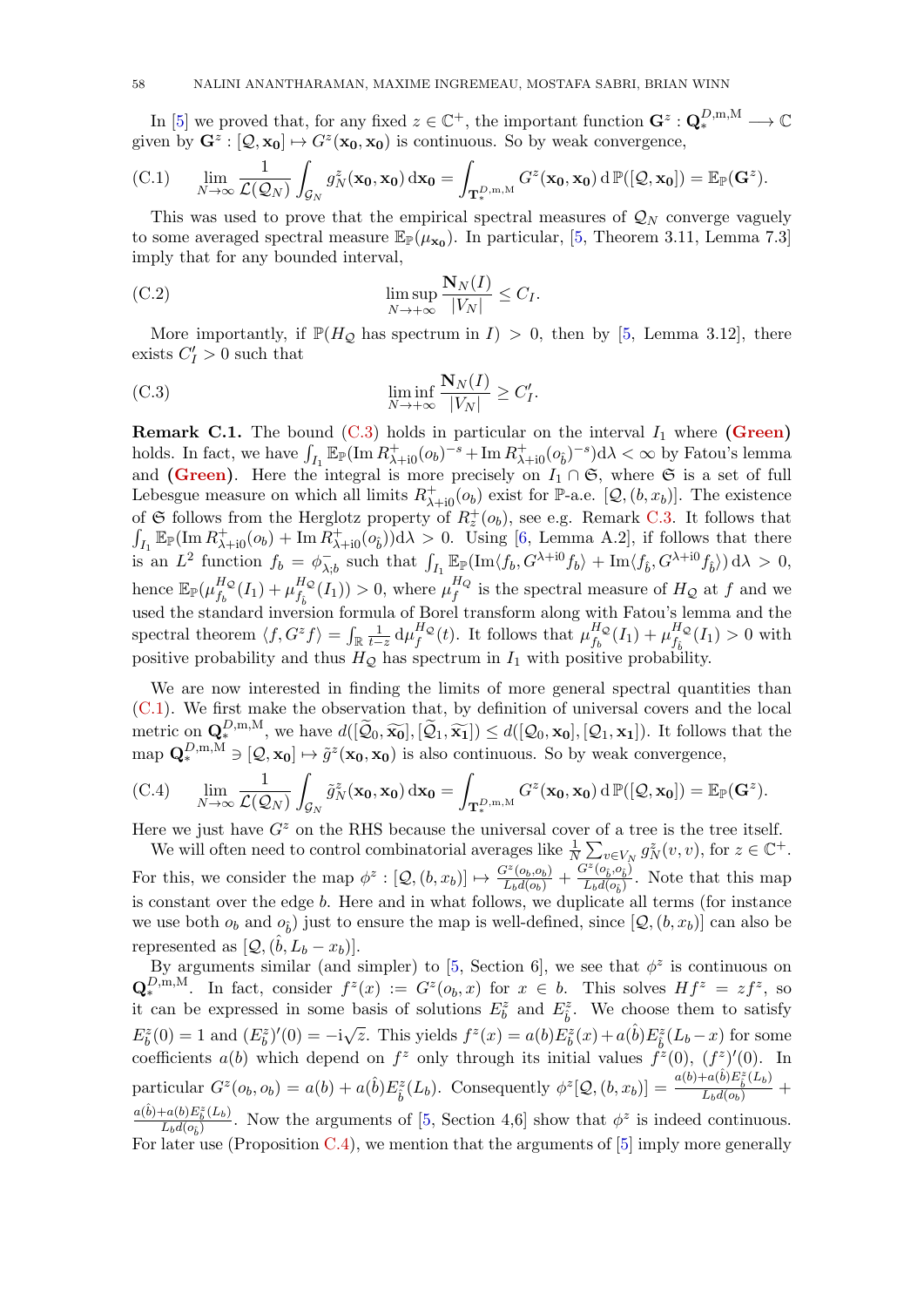that it is continuous in  $(z, [\mathcal{Q}, (b, x)])$ . For now fix z. Since  $\nu_{\mathcal{Q}_N} \stackrel{w}{\rightarrow} \mathbb{P}$ , this implies that 1  $\frac{1}{\mathcal{L}(\mathcal{Q}_N)} \int_{\mathcal{G}_N} \phi^z [\mathcal{Q}_N, \mathbf{x}] \, \mathrm{d}\mathbf{x} \longrightarrow \mathbb{E}_{\mathbb{P}}(\phi^z).$  But an easy expansion gives  $\int_{\mathcal{G}_N} \phi^z [\mathcal{Q}_N, \mathbf{x}] \, \mathrm{d}\mathbf{x} =$  $\sum_{v \in V_N} g_N^z(v, v)$ . Similarly  $N = \frac{1}{2}$  $\frac{1}{2}\sum_{b\in B_N}\int_0^{L_b}(\frac{1}{d(o_b)}$  $\frac{1}{d(o_b)L_b} + \frac{1}{d(o_{\hat{b}})}$  $\frac{1}{d(o_{\hat{b}})L_b}$  dx<sub>b</sub>. Hence,  $(C.5)$ N  $\sum$  $v \in V_N$  $g_N^z(v,v) \longrightarrow \frac{1}{\sqrt{2\pi} (1-\sqrt{2\pi} )^2}$  $\mathbb{E}_{\mathbb{P}}(\frac{1}{d(\alpha)}$  $\frac{1}{d(o_b)L_b} + \frac{1}{d(o_b)}$  $\frac{1}{d(o_{\hat{b}})L_b})$  $\mathbb{E}_{\mathbb{P}}\left(\frac{G^z(o_b,o_b)}{K}\right)$  $\frac{d(\sigma_b, \sigma_b)}{d(\sigma_b) L_b} +$  $G^z(o_{\hat{b}},o_{\hat{b}})$  $d(o_{\hat{b}})L_b$ .

<span id="page-58-2"></span>The same limit holds for  $\tilde{g}_N^z(v, v)$ . In a similar way, the map  $[Q, (b, x_b)] \mapsto \frac{G^z(o_b, t_b)}{L_b}$  $\frac{(o_b,t_b)}{L_b} +$  $G^z(o_{\hat{b}}, t_{\hat{b}})$  $\frac{(o_{\hat{b}},t_{\hat{b}})}{L_{b}}$  can be expressed as  $\frac{a(b)E_{\hat{b}}^{z}(L_{b})+a(\hat{b})}{L_{b}}$  $\frac{(L_b)+a(\hat{b})}{L_b}+\frac{a(\hat{b})E_{\hat{b}}^z(L_b)+a(b)}{L_b}$  $\frac{L_b}{L_b}$ , showing that it is continuous and we deduce as before that  $\frac{1}{N} \sum_{b \in B_N} g_N^z(o_b, t_b) \longrightarrow \frac{2}{\mathbb{E}_{\mathbb{P}}(\frac{1}{d(o_b)L_b} + \frac{1}{d(o_b)L_b})} \mathbb{E}_{\mathbb{P}}(\frac{G^z(o_b, t_b)}{L_b})$  $\frac{(O_b, t_b)}{L_b}$ ), using  $(3.11).$  $(3.11).$ 

Recalling that  $\zeta^z(b) = \frac{G^z(o_b,t_b)}{G^z(o_b,c_b)}$  $\frac{G^2(b_b,t_b)}{G^2(b_b, o_b)}$ , we immediately deduce the continuity of  $[Q,(b,x_b)] \mapsto$  $\zeta^z(b)$  $\frac{z(b)}{L_b}+\frac{\zeta^z(\hat{b})}{L_b}$  $\frac{z(\hat{b})}{L_b}$ , thus obtaining  $\frac{1}{N} \sum_{b \in B_N} \zeta^z(b) \longrightarrow \frac{1}{\mathbb{E}_{\mathbb{P}}(\frac{1}{d(o_b)L_b} + \frac{1}{d(o_{\hat{b}})L_b})} \mathbb{E}_{\mathbb{P}}(\frac{\zeta^z(b) + \zeta^z(\hat{b})}{L_b})$  $\frac{D+\zeta^{\infty}(b)}{L_{b}}\Big).$ 

It follows from [\[24,](#page-63-6) p.10] that  $[Q,(b,x_b)] \mapsto (C_z(L_b), S_z(L_b))$  is continuous. Indeed, this is just saying that  $(C_z(L_b), S_z(L_b))$  depends continuously on  $(W_b, L_b)$ . So using [\(3.4\)](#page-9-6), we deduce that  $\frac{1}{N} \sum_{b \in B_N} R_z^+(o_b) \longrightarrow \frac{1}{\mathbb{E}_{\mathbb{P}}(\frac{1}{d(o_b)L_b} + \frac{1}{d(o_b)L_b})} \mathbb{E}_{\mathbb{P}}(\frac{R_z^+(o_b) + R_z^+(o_b)}{L_b})$  $\frac{1+R_z(Q_{\hat{b}})}{L_b}$ .

Similarly considering  $[Q, (b, x_b)] \mapsto \frac{1}{L_b} (\zeta^z(b) \sum_{b^+ \in \mathcal{N}_b^+} \zeta^z(b^+) + \zeta^z(\hat{b}) \sum_{\hat{b}^+ \in \mathcal{N}_b^+} \zeta^z(\hat{b}^+)),$ 1  $\frac{1}{N}\sum_{(b_0,b_1)\in \text{B}_2}\zeta^z(b_0)\zeta^z(b_1) \longrightarrow c_{d,L}\,\mathbb{E}_{\mathbb{P}}(\frac{1}{L})$  $\frac{1}{L_b} (\zeta^z(b) \sum_{b^+ \in \mathcal{N}_b^+} \zeta^z(b^+) + \zeta^z(\hat{b}) \sum_{\hat{b}^+ \in \mathcal{N}_b^+} \zeta^z(\hat{b}^+)).$ Note that  $\mathcal{N}_{\hat{i}}^+$  $\hat{b}^+ = \{\hat{b}^t : b^t \in \mathcal{N}_b^-\}.$ 

Throughout the paper, we need continuity of more general functionals, depending on several bonds. This is why we introduce the following class.

<span id="page-58-0"></span>**Definition C.2.** If  $k \in \mathbb{N}$ , we define  $\mathscr{L}_k^{\gamma} \subset \mathscr{H}_k$  to be the set of all  $F^{\gamma}(b_1, \ldots, b_k)$  that are sums and products of the following quantities, their inverses and complex conjugates:

- $\bullet \; S_{\gamma}(L_{b_i}), \; S_{\mathrm{Re}\,\gamma}(L_{b_i}), \; \int_0^{L_{b_i}} S_{\gamma}^n(x_{b_i}) S_{\gamma}^m(L_{b_i}-x_{b_i}) \mathrm{d}x_i, \; \int_0^{L_{b_i}} S_{\mathrm{Re}\,\gamma}^n(x_{b_i}) S_{\mathrm{Re}\,\gamma}^m(L_{b_i}-x_{b_i}) \mathrm{d}x_i$ for  $m, n \in \mathbb{N} \cup \{0\}$  and  $i \in \{1, ..., k\}.$
- $\bullet \ \ \zeta^{\gamma}(b_i), \ \zeta^{\gamma}(\hat{b_i}), \ |1+\zeta^{\gamma}(\hat{b_i})\zeta^{\gamma}(b_i)|, \ R^+_{\gamma}(o_{b_i}), \ R^-_{\gamma}(t_{b_i}), \ \mathrm{Im} \ R^+_{\gamma}(o_{b_i}), \ \mathrm{Im} \ R^-_{\gamma}(t_{b_i}).$
- $\bullet$   $\tilde{g}_{\Lambda}^{\gamma}$  $\stackrel{\gamma}{N}(v,w),\stackrel{\cdot}{g^{\gamma}_N}$  $\stackrel{\gamma}{N}(v,w),\ \text{Im}\, g_N^{\gamma}$  $N_{N}^{\gamma}(v, w), v, w \in \{o_{b_i}, t_{b_i}\}_{1 \leq i \leq k}.$
- $\int_0^{L_{b_i}} \text{Im}\,\tilde{g}(x_{b_i}, x_{b_i}) \,dx_{b_i}, \int_0^{L_{b_i}} \frac{1}{\text{Im}\,\tilde{g}(x_b)}$  $\frac{1}{\text{Im}\,\tilde{g}(x_{b_i},x_{b_i})}\mathrm{d}x_{b_i}$  for  $i\in\{1,\ldots,k\}.$

<span id="page-58-1"></span>**Remark C.3.** Consider  $F^{\gamma} \in \mathcal{L}_{k+1}^{\gamma}, \gamma \in \mathbb{C}^+$ . We note that there is a Lebesgue-null set  $\mathcal{A} \subset \mathbb{R}$  such that, for each  $\lambda \notin \mathcal{A}$ , there exists a set  $\Omega_{\lambda} \subset \mathbf{Q}_{*}^{D,m,M}$  with  $\mathbb{P}(\Omega_{\lambda}) = 1$  having the following property: if  $[\mathcal{Q}, (b_0, x_0)] \in \Omega_{\lambda}, (b_1, \ldots, b_k) \in B_k^{b_0}$ , then  $\lim_{\eta_0 \downarrow 0} F^{\lambda + i\eta_0}(b_0, \ldots, b_k)$ exists and is finite.

Indeed, if  $F^{\gamma} \in \mathscr{L}_{k+1}^{\gamma}$ , then for every fixed  $[Q, (b_0, x_0)]$  and every  $(b_1, \ldots, b_k) \in B_k^{b_0}$ , the map  $F^{\lambda+i\eta_0}(b_0,\ldots,b_k)$  is a product of Herglotz functions, their complex conjugate, and functions having limits on R. We deduce that the limit  $\lim_{\eta_0 \downarrow 0} F^{\lambda + i\eta_0}(b_0, \ldots, b_k)$  exists and is

finite for all  $(b_1,\ldots,b_k) \in B_k^{b_0}$  and all  $\lambda \in \mathbb{R} \setminus \mathcal{A}_{[\mathcal{Q},b_0]}$  for some Borel set  $\mathcal{A}_{[\mathcal{Q},b_0]}$  of measure zero (see e.g. [\[28,](#page-63-12) Corollary 3.29]). By Fubini's theorem, the set

$$
\mathcal{C} = \{ ([\mathcal{Q}, (b_0, x_0)], \lambda) \in \mathbf{Q}_{*}^{D, \mathbf{m}, \mathbf{M}} \times \mathbb{R} : \lambda \in \mathcal{A}_{[\mathcal{Q}, b_0]} \}
$$

has ( $\mathbb{P} \otimes$  Leb)-measure zero, and hence, for almost all  $\lambda \in \mathbb{R}$ , the set

$$
O_{\lambda} = \{ [\mathcal{Q}, (b_0, x_0)] \in \mathbf{Q}_{*}^{D, \mathbf{m}, \mathbf{M}} : ([\mathcal{Q}, (b_0, x_0)], \lambda) \in \mathcal{C} \}
$$

has P-measure zero. Taking  $\Omega_{\lambda} = O_{\lambda}^{c}$  proves our claim.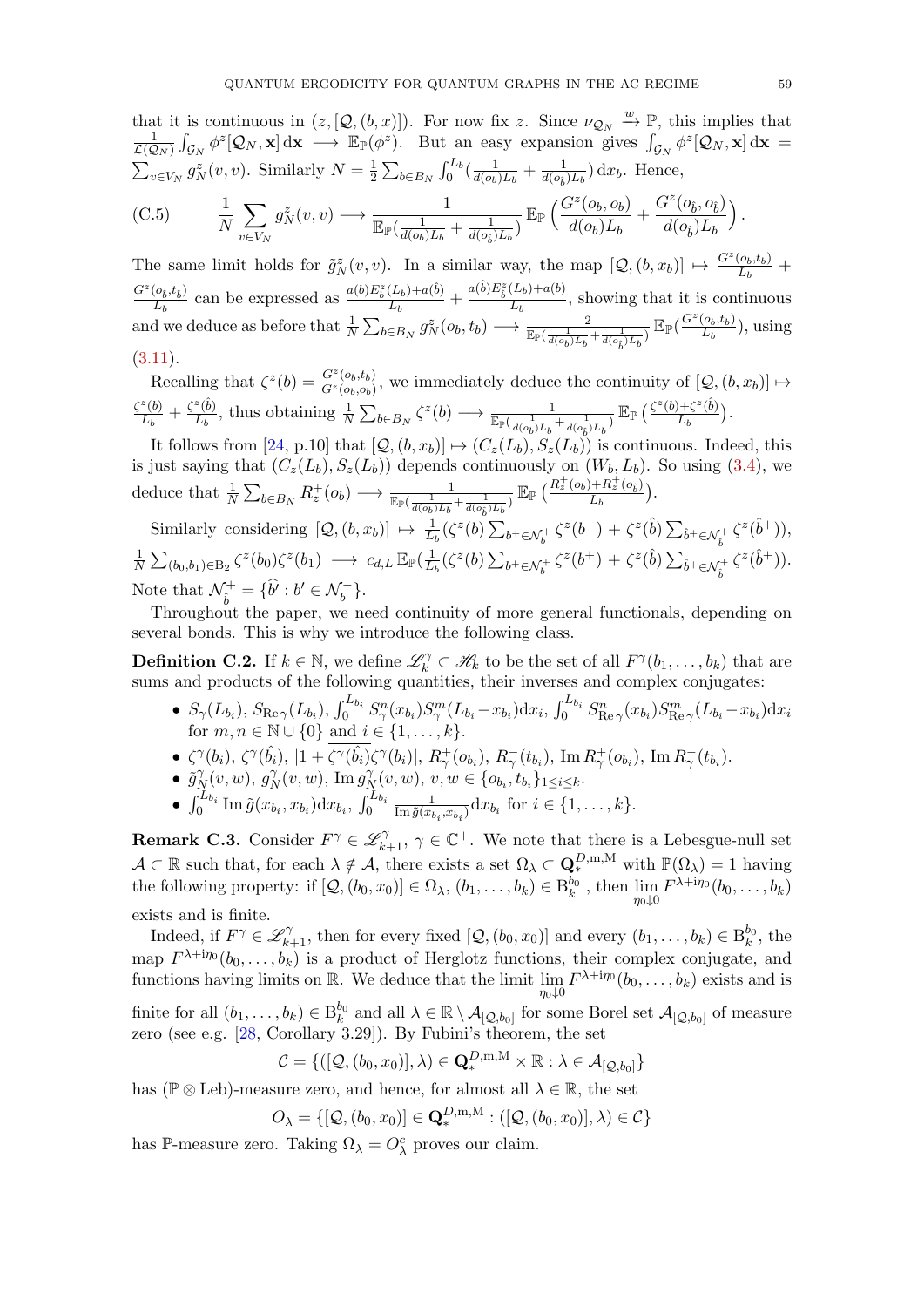<span id="page-59-2"></span>**Proposition C.4.** Let  $\mathcal{Q}_N$  be a sequence of quantum graphs satisfying [\(Data\)](#page-3-2) and converging to  $\mathbb P$  in the sense of Benjamini-Schramm. Let  $\Xi \subset \mathbb C^+$  be compact and let  $F^{\gamma} \in \mathscr{L}_{k+1}^{\gamma}$ . Then uniformly in  $\gamma \in \Xi$ , we have

<span id="page-59-1"></span>(C.6) 
$$
\frac{1}{N} \sum_{(b_0,...,b_k) \in B_{k+1}} F^{\gamma}(b_0,...,b_k)
$$
  
 $\longrightarrow \sum_{N \to \infty} c_{d,L} \mathbb{E}_{\mathbb{P}} \left[ \sum_{(b_1,...,b_k) \in B_k^{b_0}} F^{\gamma}(b_0,...,b_k) + \sum_{(b_{-k},...,b_{-1}) \in B_{k,b_0}} F^{\gamma}(\hat{b}_0,...,\hat{b}_{-k}) \right],$ 

where  $c_{d,L} = \frac{1}{\mathbb{E}_{\mathbb{P}}(\frac{1}{d(o_b)L_b} + \frac{1}{d(o_{\hat{b}})L_b})}$ .

*Proof.* Let  $\tilde{F}^{\gamma}(b_0) = \sum_{(b_1,b_k)\in B_k^{b_0}} F^{\gamma}(b_0;b_k)$ . The previous arguments show that  $\tilde{F}^{\gamma}(b_0)$ is continuous on  $\mathbf{Q}_{*}^{D,m,M}$  for fixed  $\gamma$ , so [\(C.6\)](#page-59-1) holds. For the Green's functions, e.g.  $g^{\gamma}_{\Lambda}$  $N(N(b_{b_1}, t_{b_p}),$  one just expands  $f^{\gamma}(x) = G^{\gamma}(o_{b_1}, x)$  for  $x \in b_p$  using the basis of  $E_b^{\gamma}$  $E_{\hat{b}_p}^{\gamma},E_{\hat{b}_p}^{\gamma}$  as before. It remains to justify uniformity in  $\gamma$ .

Let us consider the limit in  $(C.5)$ , the general case is similar. We first observe that  $\phi : (\gamma, [\mathcal{Q}, (b, x_b)]) \mapsto \frac{G^{\gamma}(o_b, o_b)}{L_b d(o_b)} + \frac{G^{\gamma}(o_b, o_b)}{L_b d(o_b)}$  $\frac{L^1(o_{\hat{b}}, o_{\hat{b}})}{L_b d(o_{\hat{b}})}$  is uniformly continuous on  $\Xi \times \mathbf{Q}_{*}^{D,m,M}$ . In fact, since  $\phi$  does not depend on the value of  $x \in b$ , it is enough to study uniform continuity on the compact set  $\Xi \times \mathbf{Q}_*^{D,\mathbf{m},\mathbf{M},\delta}$ , where  $\mathbf{Q}_*^{D,\mathbf{m},\mathbf{M},\delta} := \{(\mathcal{Q},(b,x_b)) \in \mathbf{Q}_*^{D,\mathbf{m},\mathbf{M}} \mid x_b \in [\delta, L_b - \delta]\}$ (see [\[5,](#page-62-5) Lemma 3.6]). We are thus reduced to checking continuity in  $(\gamma, [\mathcal{Q}, (b, x_b)])$ , which holds as pointed out before [\(C.5\)](#page-58-2).

Using uniform continuity on  $\Xi \times \mathbf{Q}_{*}^{D,m,M}$ , it easily follows that the sequence  $F_N(\gamma)$ 1  $\frac{1}{\mathcal{L}(\mathcal{Q}_N)} \int_{\mathcal{G}_N} \phi(\gamma,[\mathcal{Q}_N,\mathbf{x_0}]) d\mathbf{x_0}$  is uniformly equicontinuous. The uniform convergence of  $F_N(\gamma)$  follows.

<span id="page-59-0"></span>C.2. Consequences of [\(Green\)](#page-5-0). Let  $\overline{I} \subset I_1$  as in [\(Non-Dirichlet\)](#page-5-1) and  $z \in \mathbb{C}^+$ . If all  $\mathcal{Q}_N$  satisfy [\(Data\)](#page-3-2), we may fix  $c_1, c_2, c_3 > 0$  such that for all  $z \in I + i[0, 1], b \in \bigcup_N B_N$ ,

$$
(C.7) \t\t\t c_1 \leq |S_z(L_b)| \leq c_2 \t\t and \t |C_z(L_b)| \leq c_3.
$$

Using  $[6, Corollary 2.5]$  along with Proposition [C.4,](#page-59-2) we see that  $(Green)$  implies that for any  $s > 0$ ,

$$
\sup_{\lambda\in I_1,\eta\in(0,1)}\mathbb{E}_{\mathbb{P}}(|G^z(o_b,o_b)|^s+|G^z(o_{\hat{b}},o_{\hat{b}})|^s)<\infty\,,\quad\sup_{\lambda\in I_1,\eta\in(0,1)}\mathbb{E}_{\mathbb{P}}(|\hat{\zeta}^z(b)|^s+|\hat{\zeta}^z(\hat{b})|^s)<\infty
$$

where  $z := \lambda + i\eta$  and

$$
\sup_{\lambda \in I_1, \eta \in (0,1)} \mathbb{E}_{\mathbb{P}}(|\hat{R}_z^+(o_b)|^s + |\hat{R}_z^+(o_{\hat{b}})|^s) < \infty.
$$

Using  $(3.9)$  then  $(3.7)$ , we also deduce that

$$
\sup_{\lambda \in I_1, \eta \in (0,1)} \mathbb{E}_{\mathbb{P}}(|G^z(o_b, o_b)|^{-s} + |G^z(o_{\hat{b}}, o_{\hat{b}})|^{-s}) < \infty , \sup_{\lambda \in I_1, \eta \in (0,1)} \mathbb{E}_{\mathbb{P}}(|\hat{\zeta}^z(b)|^{-s} + |\hat{\zeta}^z(\hat{b})|^{-s}) < \infty.
$$

Next, [\(3.8\)](#page-9-10) and the Herglotz property imply that  $\text{Im } G^z(o_b, o_b) \geq \text{Im } R_z^+(o_b) |G^z(o_b, o_b)|^2$ , so we deduce that

$$
\sup_{\lambda\in I_1,\eta\in(0,1)}\mathbb{E}_{\mathbb{P}}(|\operatorname{Im} G^z(o_b,o_b)|^{-s}+|\operatorname{Im} G^z(o_{\hat{b}},o_{\hat{b}})|^{-s})<+\infty.
$$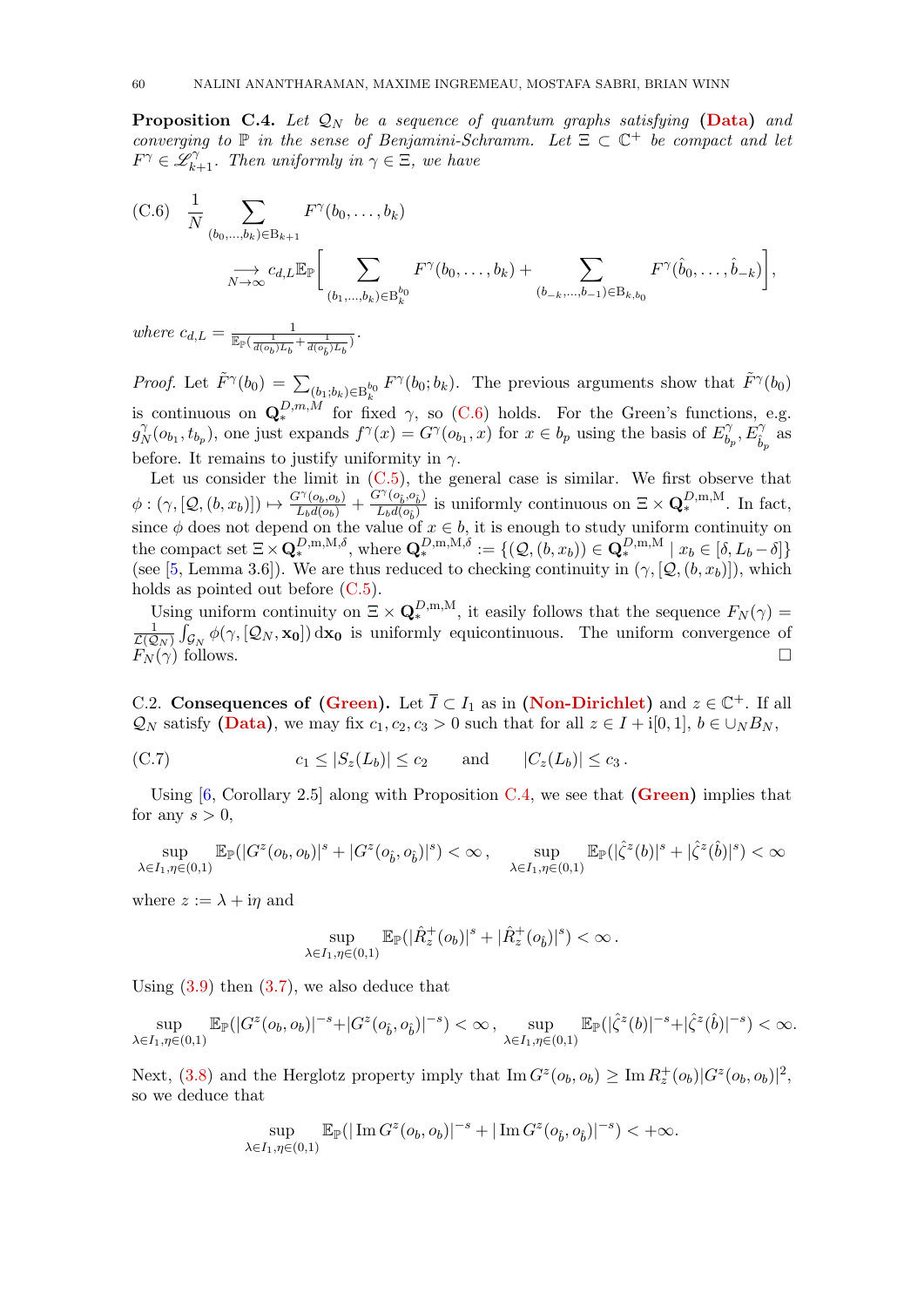We have thus obtained bounds on the powers of all the quantities listed in Defini-tion [C.2,](#page-58-0) except on the negative powers of  $|1 + \zeta^{\gamma}(\hat{b})\zeta^{\gamma}(b)|$  and the positive powers<sup>[8](#page-60-0)</sup> of  $\int_0^{L_b}$ 1  $\frac{1}{\text{Im}\,\tilde{g}(x_b,x_b)}\mathrm{d}x_b.$ 

These are dealt with using Lemmas [C.5](#page-60-1) and [C.6](#page-60-2) below, which imply that for all  $s > 0$ ,

(C.8) 
$$
\sup_{\lambda \in I_1, \eta \in (0,1)} \mathbb{E}_{\mathbb{P}} \left[ |1 + \overline{\zeta^{\gamma}(\hat{b})} \zeta^{\gamma}(b)|^{-s} \right] < +\infty.
$$

and

<span id="page-60-3"></span>
$$
\sup_{\lambda \in I_1, \eta \in (0,1)} \mathbb{E}_{\mathbb{P}} \left[ \left( \int_0^{L_b} \frac{1}{\text{Im} \,\tilde{g}^{\gamma}(x_b, x_b)} dx_b \right)^s \right] < +\infty.
$$

<span id="page-60-1"></span>Lemma C.5. We have

$$
\frac{1}{|1+\overline{\zeta^{\gamma}(\hat{b})}\zeta^{\gamma}(b)|} \leq \max \left( \frac{|G^{\gamma}(o_b, o_b)G^{\gamma}(t_b, t_b)|}{|G^{\gamma}(o_b, t_b)|^2}, \frac{|G^{\gamma}(o_b, o_b)G^{\gamma}(t_b, t_b)|}{\text{Im } G^{\gamma}(o_b, o_b) \text{Im } G^{\gamma}(t_b, t_b)} \right).
$$

To deduce [\(C.8\)](#page-60-3), note that  $\frac{|G^{\gamma}(o_b, o_b)G^{\gamma}(t_b,t_b)|}{|G^{\gamma}(o_b,t_b)|^2} = \frac{1}{|\zeta^{\gamma}(b)\zeta^{\gamma}(t_b)|^2}$  $\frac{1}{|\zeta^{\gamma}(b)\zeta^{\gamma}(\hat{b})|}$ .

*Proof.* We have  $\overline{\zeta^{\gamma}(\hat{b})}\zeta^{\gamma}(b) = \frac{|G^{\gamma}(o_b,t_b)|^2}{\zeta^{\gamma}(b) \sqrt{|G^{\gamma}(t_b)|^2}}$  $\frac{|G^{\gamma}(o_b,t_b)|^2}{G^{\gamma}(o_b,o_b)\overline{G^{\gamma}(t_b,t_b)}},$  so  $\frac{1}{1+\overline{\zeta^{\gamma}(\hat{b})\zeta^{\gamma}(b)}} = \frac{G^{\gamma}(o_b,o_b)\overline{G^{\gamma}(t_b,t_b)}}{G^{\gamma}(o_b,o_b)\overline{G^{\gamma}(t_b,t_b)}+|G^{\gamma}(o_b,o_b)|^2}$  $\frac{G^{\gamma}(o_b,o_b)G^{\gamma}(t_b,t_b)}{G^{\gamma}(o_b,o_b)\overline{G^{\gamma}(t_b,t_b)}+|G^{\gamma}(o_b,t_b)|^2}.$ Let us write  $G^{\gamma}(o_b, o_b) = x + iy$ ,  $\overline{G^{\gamma}(t_b, t_b)} = x' - iy'$ , so that

$$
G^{\gamma}(o_b, o_b)\overline{G^{\gamma}(t_b, t_b)} + |G^{\gamma}(o_b, t_b)|^2 = |G^{\gamma}(o_b, t_b)|^2 + xx' + yy' + i(yx' - y'x).
$$

We know by Lemma [3.2](#page-9-8) that  $y, y' \geq 0$ .

- If  $xx' \ge -yy'$ , we have  $|G^{\gamma}(o_b, o_b) \overline{G^{\gamma}(t_b, t_b)} + |G^{\gamma}(o_b, t_b)|^2| \ge |G^{\gamma}(o_b, t_b)|^2$ .
- If  $xx' \ge -yy'$ , we have  $|G'(0_b, 0_b)G'(0_b, t_b)| + |G'(0_b, t_b)|^2 \ge |G'(0_b, t_b)|^2$ .<br>
If  $xx' \le -yy'$ , then  $(yx'-y'x)^2 \ge 2(yy')^2$ , so  $|yx'-y'x| \ge \sqrt{2}yy'$ . Hence,  $|G^{\gamma}(o_b, o_b)\overline{G^{\gamma}(t_b, t_b)} + |G^{\gamma}(o_b, t_b)|^2| \geq \text{Im } G^{\gamma}(o_b, o_b) \text{Im } G^{\gamma}(t_b, t_b).$

<span id="page-60-2"></span>**Lemma C.6.** Let  $\Xi \subset \mathbb{C}^+$  be a bounded set. Suppose that Q satisfies [\(Data\)](#page-3-2). We may find a constant  $C'_{\Xi}$  such that for all  $b \in B$  and all  $\gamma \in \Xi$ , we have

<span id="page-60-8"></span>(C.9) 
$$
\int_0^{L_b} \frac{1}{\text{Im}\,\tilde{g}^\gamma(x_b, x_b)} dx_b \leq C'_{\Xi} \frac{(1+|R^+_{\gamma}(o_b)|)^6}{|\zeta^{\gamma}(b)|^6 (\text{Im}\,R^+_{\gamma}(t_b))^3} + C'_{\Xi} \frac{(1+|R^-_{\gamma}(t_b)|)^6}{|\zeta^{\gamma}(\hat{b})|^6 (\text{Im}\,R^-_{\gamma}(o_b))^3}.
$$

*Proof.* Let  $b \in B$ ,  $x \in b$ . Recalling the notations and results of Section [3.1,](#page-8-1) we have  $-\tilde{g}(x,x) = \frac{1}{R_{\gamma}^{+}(x)+R_{\gamma}^{-}(x)},$  so that by the Herglotz property,

<span id="page-60-7"></span>(C.10) 
$$
\frac{1}{\text{Im}\,\tilde{g}^{\gamma}(x,x)} = \frac{|R_{\gamma}^{+}(x) + R_{\gamma}^{-}(x)|^{2}}{\text{Im}(R_{\gamma}^{+}(x) + R_{\gamma}^{-}(x))} \leq \frac{2|R_{\gamma}^{+}(x)|^{2}}{\text{Im}\,R_{\gamma}^{+}(x)} + \frac{2|R_{\gamma}^{-}(x)|^{2}}{\text{Im}\,R_{\gamma}^{-}(x)}.
$$

<span id="page-60-4"></span>Since  $V_{\gamma;o_b}^+(t_b) = \zeta^{\gamma}(b)$ , arguing as for  $(A.8)$  with  $f(x) = V_{\gamma;o_b}^+(x)$ , we have

(C.11) 
$$
|\zeta^{\gamma}(b)|^2 \operatorname{Im} R_{\gamma}^+(t_b) \le |V_{\gamma;o_b}^+(x)|^2 \operatorname{Im} R_{\gamma}^+(x).
$$

Noting that  $V^+_{\gamma;o_b}(y) = C_\gamma(y) + R_\gamma^+(o_b)S_\gamma(y)$ , we deduce that for any compact set  $\Xi \subset \mathbb{C}$ , there exists  $C_{\Xi} > 0$  depending only on the constants in [\(Data\)](#page-3-2) and on  $\Xi$  such that for all  $z \in \Xi$ , all  $N \in \mathbb{N}$  and all  $b \in B_N$ , we have

(C.12) 
$$
|V_{\gamma,o_b}^+(y)| + |V_{\gamma,o_b}^{+'}(y)| \leq C_{\Xi}(1 + |R_{\gamma}^+(o_b)|).
$$

<span id="page-60-6"></span><span id="page-60-5"></span>In particular, using  $(C.11)$ , we get

(C.13) 
$$
\operatorname{Im} R_{\gamma}^{+}(x) \ge \frac{|\zeta^{\gamma}(b)|^{2} \operatorname{Im} R_{\gamma}^{+}(t_{b})}{C_{\Xi}^{2}(1+|R_{\gamma}^{+}(o_{b})|)^{2}}.
$$

<span id="page-60-0"></span><sup>8</sup>The negative powers of  $\int_0^{L_b} \frac{1}{\text{Im } \tilde{g}(x_b,x_b)} dx_b$  are easily bounded using Jensen's inequality  $\left(\frac{1}{L_b} \int_0^{L_b} \frac{1}{\text{Im} \,\tilde{g}(x_b, x_b)} \,dx_b\right)^{-1} \leq \frac{1}{L_b} \int_0^{L_b} \text{Im} \,\tilde{g}(x_b, x_b) \,dx_b.$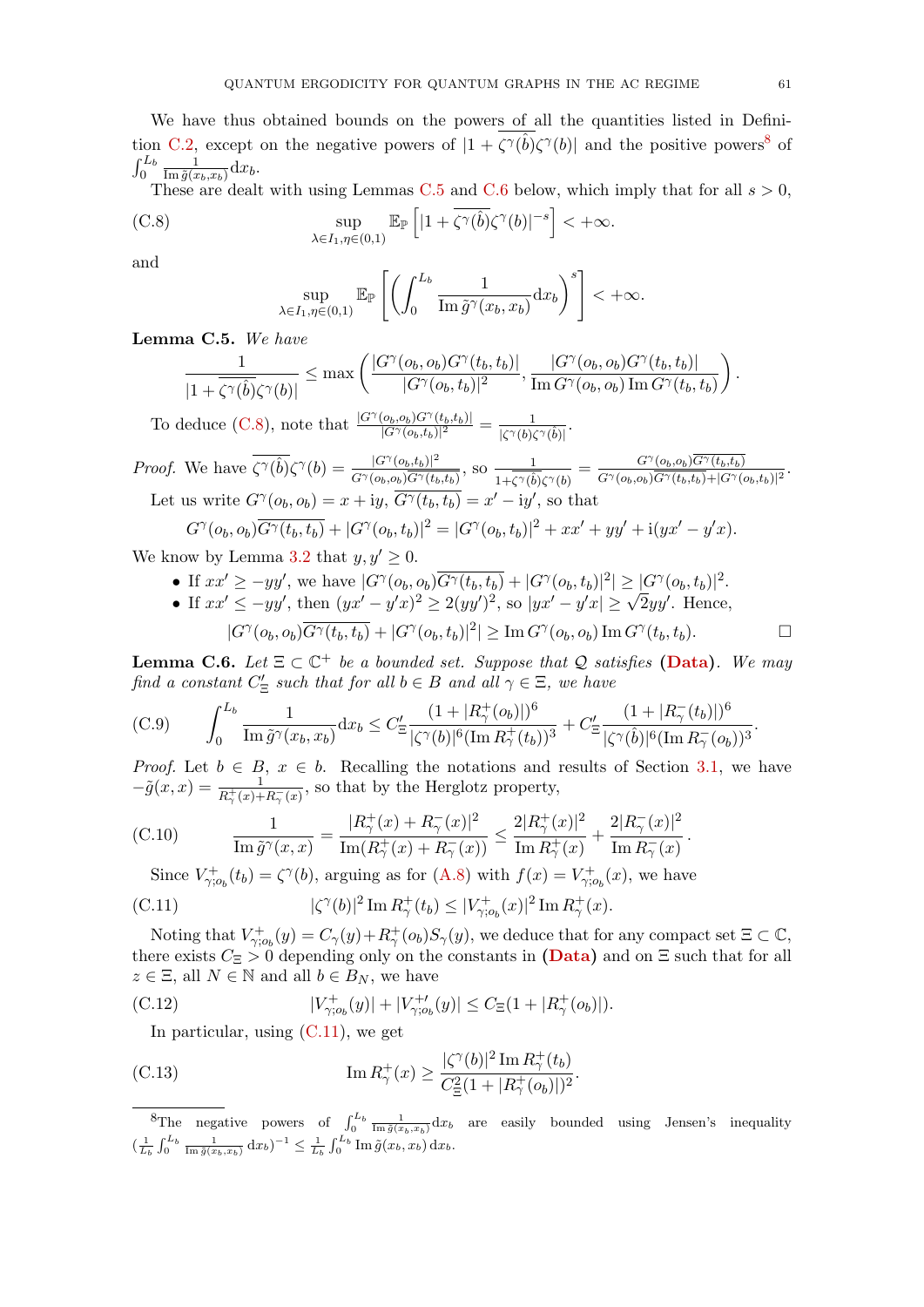On the other hand, we have, using [\(C.12\)](#page-60-5),

 $|V_{\gamma;o_{b}}^{+}(x)|^{2}\operatorname{Im}R_{\gamma}^{+}(x)=\operatorname{Im}(V_{\gamma;o_{b}}^{+}(x)V_{\gamma;o_{b}}^{+ \prime}(x))\leq |V_{\gamma;o_{b}}^{+}(x)V_{\gamma;o_{b}}^{+ \prime}(x)|\leq C_{\Xi}(1+|R_{\gamma}^{+}(o_{b})|)|V_{\gamma;o_{b}}^{+}(x)|,$ so, by  $(C.11)$ , we get

$$
|V_{\gamma;o_b}^+(x)|\geq \frac{|\zeta^\gamma(b)|^2\mathop{\rm Im}\nolimits R_\gamma^+(t_b)}{C_\Xi(1+|R_\gamma^+(o_b)|)}.
$$

All in all, we have

$$
|R^+_\gamma(x)| = \frac{|(V^+_{\gamma;o_b})'(x)|}{|V^+_{\gamma;o_b}(x)|} \le \frac{C_\Xi^2(1+|R^+_\gamma(o_b)|)^2}{|\zeta^\gamma(b)|^2\mathop{\mathrm{Im}} R^+_\gamma(t_b)}.
$$

The same proof gives a similar bound for  $|R_{\gamma}^-(x)|$  and a bound similar to [\(C.13\)](#page-60-6) for Im  $R_{\gamma}^{-}(x)$ , exchanging the roles of  $o_b$  and  $t_b$ . Therefore, combining this with [\(C.10\)](#page-60-7) and  $(C.13)$ , we obtain  $(C.9)$ .

The previous considerations imply that the limits [\(C.6\)](#page-59-1) are controlled:

<span id="page-61-1"></span>Proposition C.7. Suppose [\(BST\)](#page-4-3), [\(Data\)](#page-3-2), [\(Non-Dirichlet\)](#page-5-1) and [\(Green\)](#page-5-0) are satisfied, let  $\overline{I} \subset I_1$  be compact, and  $F^{\gamma} \in \mathscr{L}_{k+1}^{\gamma}$ . Then

$$
\sup_{\lambda\in I,\eta\in(0,\eta_{\text{Dir}})}\mathbb{E}_{\mathbb{P}}\bigg[\sum_{(b_1,\ldots,b_k)\in B_k^{b_0}}F^{\gamma}(b_0,\ldots,b_k)+\sum_{(b_{-k},\ldots,b_{-1})\in B_{k,b_0}}F^{\gamma}(\hat{b}_0,\ldots,\hat{b}_{-k})\bigg]<+\infty.
$$

*Proof.* By definition  $F^{\gamma}(b_0; b_k)$  is a sum or product of quantities in Definition [C.2.](#page-58-0) If  $F^{\gamma}(b_0;b_k)=\prod_{i=0}^k T_i^{\gamma}$  $\hat{v}_i^{\gamma}(b_i)$ , then using Hölder's inequality with  $\sum_{i=0}^k \frac{1}{p_i}$  $\frac{1}{p_i} = 1$ , we have

$$
\Big|\frac{1}{N}\sum_{(b_0,b_k)}F^{\gamma}(b_0;b_k)\Big|\leq \prod_{i=0}^k\Big(\frac{1}{N}\sum_{(b_0,b_k)}|T_i^{\gamma}(b_i)|^{p_i}\Big)^{1/p_i}\leq C_{D,k}\prod_{i=0}^k\Big(\frac{1}{N}\sum_{b\in B_N}|T_i^{\gamma}(b)|^{p_i}\Big)^{1/p_i}.
$$

Taking the limit  $N \longrightarrow +\infty$ , Proposition [C.4](#page-59-2) thus gives

$$
\mathbb{E}_{\mathbb{P}}\bigg[\sum_{(b_1,\ldots,b_k)\in B_k^{b_0}} \hat{F}^{\gamma}(b_0,\ldots,b_k) + \sum_{(b_{-k},\ldots,b_{-1})\in B_{k,b_0}} \hat{F}^{\gamma}(\hat{b}_0,\ldots,\hat{b}_{-k})\bigg] \leq C_{D,k} \prod_{i=0}^k \left(\mathbb{E}_{\mathbb{P}}\left[T_i^{\gamma}(b_0) + T_i^{\gamma}(\hat{b}_0)\right]^{p_i}\right)^{1/p_i}.
$$

We are thus reduced to the case  $k = 0$ . But we already showed above how to bound each of the quantities  $T^{\gamma}(b) = \zeta^{\gamma}(b)$ ,  $R_{\gamma}^{+}(o_b)$ ,... etc. uniformly.  $R_{\gamma}^{+}(t_b)$  is also controlled since  $R_{\gamma}^{+}(t_b) = \sum_{b^+ \in \mathcal{N}_b^+} R_{\gamma}^{+}(o_{b^+}) - \alpha_{t_b}$ ,  $R_{\gamma}^{-}(t_b) = R_{\gamma}^{+}(o_{\hat{b}}) + \frac{C_{\gamma}(L_b) - S_{\gamma}'(L_b)}{S_{\gamma}(L_b)}$  $\frac{S_b - S_\gamma(L_b)}{S_\gamma(L_b)}$  is controlled as well. The case when  $F^{\gamma}(b_0; b_k) = G^{\gamma}(o_{b_0}, t_{b_k})$  is controlled as above, we just view it as the limit of  $\tilde{g}_N^{\gamma}$  $N(N(t_{b_0}, t_{b_k}),$  which has a product form by [\(3.10\)](#page-9-0).

Combining Proposition [C.4](#page-59-2) and [C.7,](#page-61-1) we deduce:

<span id="page-61-0"></span>Corollary C.8. Suppose  $\mathcal{Q}_N$  satisfy [\(BST\)](#page-4-3), [\(Data\)](#page-3-2), [\(Non-Dirichlet\)](#page-5-1) and [\(Green\)](#page-5-0). Let  $k \geq 0$ , and let  $\overline{F}^{\gamma} \in \mathscr{L}_{k+1}^{\gamma}$ . Then we have

$$
\sup_{\eta_0 \in (0,\eta_{\text{Dir}})} \limsup_{N \to +\infty} \frac{1}{N} \sup_{\eta_1 \in (-\frac{\eta_0}{2},\frac{\eta_0}{2})} \sup_{\lambda \in I_1} \sum_{(b_1,...,b_k) \in B_k} |F^{\lambda + i\eta_0 + i\eta_1}(b_0,\ldots,b_k)| < +\infty.
$$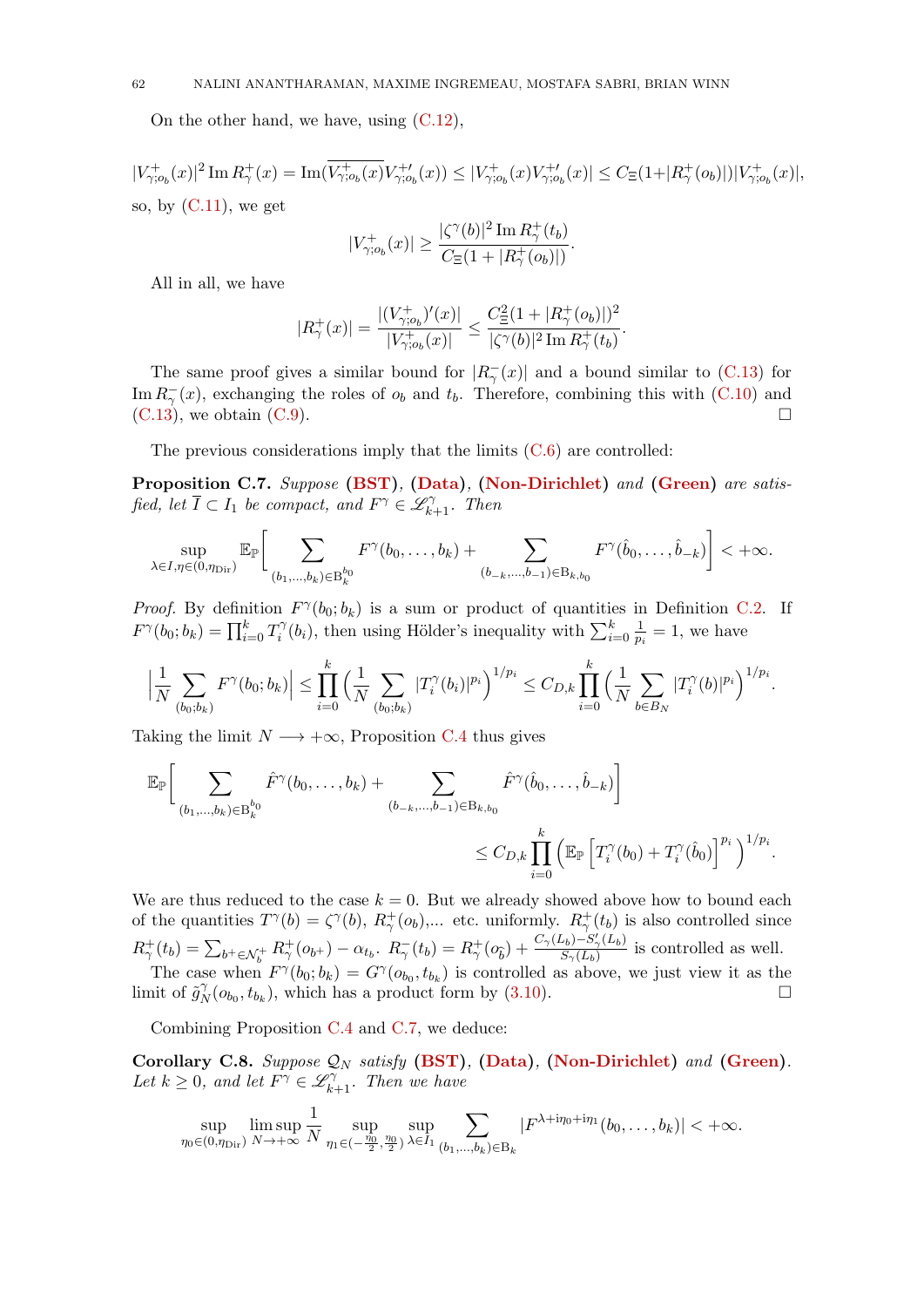<span id="page-62-14"></span>**Proposition C.9.** Suppose  $\mathcal{Q}_N$  satisfy [\(BST\)](#page-4-3), [\(Data\)](#page-3-2), [\(Non-Dirichlet\)](#page-5-1) and [\(Green\)](#page-5-0). Let  $k \geq 0$ , and let  $F^{\gamma} \in \mathscr{L}_{k+1}^{\gamma}$ . For almost all  $\lambda \in I_1$ , for all  $s > 0$  and all  $t, t' \in (0, 2)$ , these operators also satisfy

$$
\lim_{\eta_0 \downarrow 0} \limsup_{N \to +\infty} \frac{1}{N} \sum_{(b_0, \ldots, b_k) \in B_{k+1}} \left| F^{\lambda + ti\eta_0}(b_0, \ldots, b_k) - F^{\lambda + t' i\eta_0}(b_0, \ldots, b_k) \right|^s = 0.
$$

*Proof.* As in [\(C.6\)](#page-59-1), we have for every  $\eta_0 > 0$ ,

$$
\lim_{N \to +\infty} \frac{1}{N} \sum_{(b_0; b_k) \in B_{k+1}} \left| F^{\lambda + ti\eta_0}(b_0; b_k) - F^{\lambda + t' i\eta_0}(b_0; b_k) \right|^s
$$
\n
$$
= c_{D,L} \mathbb{E}_{\mathbb{P}} \Big[ \sum_{(b_1; b_k) \in B_k^{b_0}} \left| F^{\lambda + ti\eta_0}(b_0; b_k) - F^{\lambda + t' i\eta_0}(b_0; b_k) \right|^s
$$
\n
$$
+ \sum_{(b_{-k}; b_{-1}) \in B_{k, b_0}} \left| F^{\lambda + ti\eta_0}(\hat{b}_0; \hat{b}_{-k}) - F^{\lambda + t' i\eta_0}(\hat{b}_0; \hat{b}_{-k}) \right|^s \Big].
$$

By Remark [C.3,](#page-58-1) we know that for  $\lambda \in I_1 \cap \mathcal{A}^c$ , the integrand converges to zero as  $\eta_0 \downarrow 0$ , **P-a.s.** Moreover, it follows from Proposition [C.7](#page-61-1) that for any  $p > 1$ , the integrand is bounded in  $L^p(\mathbb{P})$  independently of  $\eta_0$ .

The result then follows by the classical fact that, if  $(f_n)$  is a sequence of measurable functions on some probability space such that  $f_n(x)$  converges to zero almost everywhere and sup  $\sup_n \|f_n\|_{L^p} < \infty$  for some  $p > 1$ , then  $\lim_{n\to\infty} \|f_n\|_{L^1} = 0$  (indeed, the *p*-moment assumption implies the sequence is uniformly integrable).  $\Box$ 

#### **REFERENCES**

- <span id="page-62-13"></span>[1] M. Aizenman, R. Sims and S. Warzel, Absolutely continuous spectra of quantum tree graphs with weak disorder, Comm. Math. Phys. 264 (2006) 371–389.
- <span id="page-62-16"></span>[2] N. Anantharaman, Some relations between the spectra of simple and non-backtracking random walks, [arXiv:1703.03852](https://arxiv.org/abs/1703.03852).
- <span id="page-62-7"></span>[3] N. Anantharaman, *Quantum ergodicity on regular graphs*, Comm. Math. Phys. **353** (2017) 633–690.
- <span id="page-62-6"></span>[4] N. Anantharaman, M. Sabri, Quantum ergodicity on graphs: from spectral to spatial delocalization, Ann. of Math. 189 (2019), 753–835.
- <span id="page-62-5"></span>[5] N. Anantharaman, M. Ingremeau, M. Sabri and B. Winn, Empirical measures of quantum graphs in the Benjamini-Schramm limit, [arXiv:2008.05709](https://arxiv.org/abs/2008.05709).
- <span id="page-62-9"></span>[6] N. Anantharaman, M. Ingremeau, M. Sabri and B. Winn, Absolutely continuous spectrum for quantum trees, [arXiv:2003.12765](https://arxiv.org/abs/2003.12765). To appear in Commun. Math. Phys.
- <span id="page-62-8"></span>[7] G. Berkolaiko and P. Kuchment, Introduction to quantum graphs, SURV 186, AMS 2013.
- <span id="page-62-4"></span>[8] G. Berkolaiko, J. P. Keating and B. Winn, No quantum ergodicity for star graphs, Comm. Math. Phys. 250 (2004) 259–285.
- <span id="page-62-2"></span>[9] G. Berkolaiko, J. P. Keating and U. Smilansky, Quantum ergodicity for graphs related to interval maps, Comm. Math. Phys. 273 (2007) 137–159.
- <span id="page-62-10"></span>[10] C. Bordenave, A new proof of Friedman's second eigenvalue Theorem and its extension to random  $lifts$ ,  $arXiv:1502.04482$ . To appear in Annales scientifiques de l'École normale supérieure.
- <span id="page-62-3"></span>[11] M. Brammall and B. Winn, *Quantum ergodicity for quantum graphs without back-scattering*, Ann. Henri Poincaré 17 (2016) 1353-1382.
- <span id="page-62-11"></span>[12] G. Brito, I. Dumitriu, S. Ganguly, C. Hoffman, L. V. Tran, Recovery and Rigidity in a Regular Stochastic Block Model, Proceedings of the twenty-seventh annual ACM-SIAM symposium on Discrete algorithms, pp. 1589–1601. Society for Industrial and Applied Mathematics, 2016. [arXiv:1507.00930](https://arxiv.org/abs/1507.00930).
- <span id="page-62-0"></span>[13] Y. Colin de Verdière, Ergodicité et fonctions propres du laplacien, Comm. Math. Phys. 102 (1985) 497–502.
- <span id="page-62-1"></span>[14] Y. Colin de Verdière, Semi-classical measures on quantum graphs and the Gauß map of the determinant manifold, Ann. Henri Poincaré  $16$  (2015) 347–364.
- <span id="page-62-15"></span>[15] E. B. Davies, Spectral Theory and Differential Operators, CUP 1995.
- <span id="page-62-12"></span>[16] J. Friedman, Relative expanders or weakly relatively Ramanujan graphs, Duke Math. J. 118 (2003), 19–35.